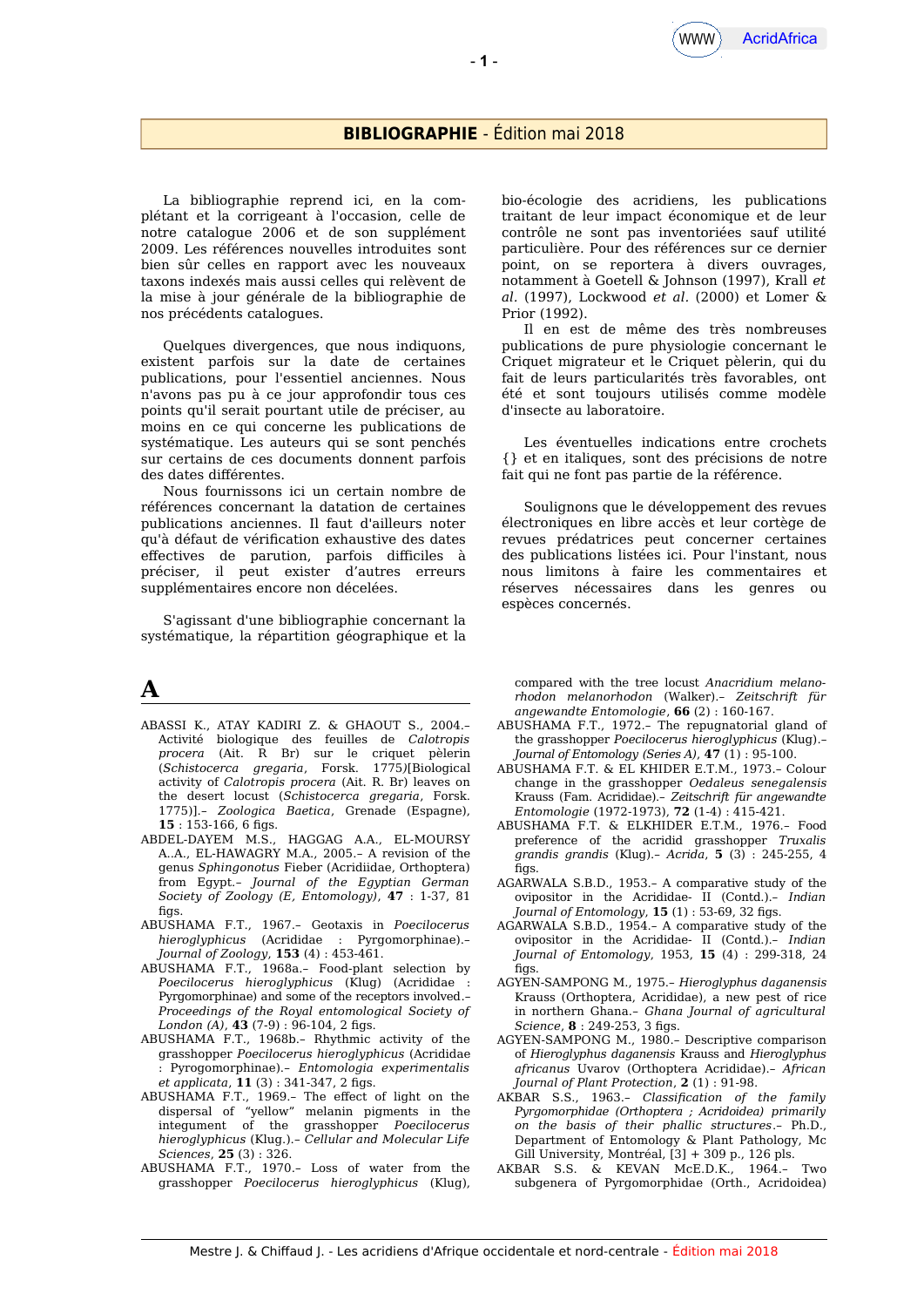

raised to generic status on the basis of their phallic structures.– *Entomologist's monthly magazine*, **99**  $(1963) : 90-95$ , 2 figs.

- ALBRECHT F.O., 1953.– *The anatomy of the Migratory Locust*.– The Athlone Press, University of London,  $xvi + 118$  p., 141 figs.
- ALBRECHT F.O., 1956.– The anatomy of the Red Locust (*Nomadacris septemfasciata* Serville).– *Anti-Locust Bulletin*, **23** : 9 p., 97 fgs. [35 p.] hors texte.
- ALBRECHT F.O. (Éd. sc.), 1962.– *Physiologie, comportement et écologie des acridiens en rapport avec la phase*.– Colloques internationaux du Centre National de la Recherche Scientifique, n°114. Paris, 9-13 avril 1962, Éditions du CNRS, 342 p.
- ALBRECHT F.O., 1967.– *Polymorphisme phasaire et biologie des acridiens migrateurs*.– Collection Les grands problèmes de la biologie, Masson & Cie, Paris, 194 p, 52 figs.
- AMATOBI C.I., 1984.– Efects of soil tillage and flooding on the eggs of *Zonocerus variegatus* (L.) (Orthoptera : Pyrgomorphidae) in northern Nigeria.– *Nigerian Journal of Entomology*, **5** : 70-76, 2 fgs.
- AMATOBI C.I., 1985.– Oviposition preference and the influence of cultivation on egg hatching in *Oedaleus senegalensis* (Orthoptera : Acrididae).– *Samaru Journal of Agricultural Research*, **3** (1-2) : 81-85.
- AMATOBI C.I., 1996.– Egg development and nymphal emergence of *Kraussaria angulifera* Krauss (Orthoptera : Acrididae) in relation to rainfall in the Sudan savannah of Nigeria.– *Journal of African Zoology*, **110** (6) : 375-379, 1 fg.
- AMATOBI C.I., APEJI S.A. & OYIDI O., 1986.– Weeding as a means of reducing the population of grasshopper pests and damage on pearl millet (*Pennisetum americanum* (L.) K. Schaum) in northern Nigeria.– *Insect Science and its Application*, **7** (1) : 99-102, 1 fg.
- AMATOBI C.I., APEJI S.A. & OYIDI O., 1987.– Efect of some insectivorous birds on populations of grasshoppers (Orthoptera) in Kano State, Nigeria.– *Samaru Journal of Agricultural Research*, **5** (1-2) : 43-50.
- AMATOBI C.I., APEJI S.A. & OYIDI O., 1988.– Efects of farming practices on populations of two grasshopper pests (*Kraussaria angulifera* Krauss and *Oedaleus senegalensis* Krauss) (Orthoptera : Acrididae) in northern Nigeria.– *Tropical Pest Management*, **34** (2): 173-179, 3 figs.
- ANDERSON D.S., 1965.– Observations on female accessory glands of some Acridoidea, with particular reference to *Pyrgomorpha dispar* I. Bolivar.– *Entomologist's monthly Magazine*, **101**: 16-17, 2 figs.
- ANENE C. & VAJIME C.G., 1990.– Parasites, parasitoids and predators of *Oedaleus senegalensis* Krauss (Orthoptera : Acrididae) in Nigeria.– *Insect Science and its Application*, **11** (1) : 27-34, 1 fg.
- ANTONIOU A., 1973.– The life history of the grasshopper *Ornithacris turbida* (Walker) (Orthoptera ; Acrididae ; Cyrtacanthacridinae) in the laboratory.– *Journal of natural History*, **7** (4) : 461-469.
- ANYA A.O., 1973.– Ecology of the variegated grasshopper, *Zonocerus variegatus* (Orthoptera : Acridoidea, Pyrgomorphidae), on the Nsukka Plateau, Nigeria.– *Entomologia experimentalis et applicata*, 16 : 64-76, 4 figs.
- APPERT J., 1957.– *Chap. V. Orthoptères et Dermaptères. p. 43-50.– in* Les parasites animaux des plantes cultivées au Sénégal et au Soudan, Centre de Recherches de Bambey, Gouvernement Général de l'Afrique Occidentale Française, Inspection Générale de l'Agriculture, 272 p.
- AUDINET-SERVILLE J.G., 1831.– Revue méthodique des insectes de l'ordre des Orthoptères (suite et fn).– *Annales des Sciences naturelles*, **22** : 262-292.
- AUDINET-SERVILLE J.G., 1838.– *Histoire naturelle des Insectes. Orthoptères*.– Librairie encyclopédique de Roret, Paris, xviii + 776 p. + [6], pls. 1-14 {*daté 1839, mais paru fn 1838 selon Scudder, 1868*}.
- AUDOUIN V., 1826.– *Explication sommaire des planches d'Insectes de l'Égypte et de la Syrie, publiées par Jules César Savigny*, *(Insectes p. 187- 202. Orthoptères, p. 192-193)*.– *in* Description de l'Égypte, ou recueil des observations et des recherches qui ont été faites en Égypte pendant l'expédition de l'armée française. Histoire naturelle, Tome premier, 4ème partie : 1-339, Paris {*datation issue de Sherborn, 1897, reprise par Tollitt, 1986* ; *il existe une seconde édition, imp. C.-L.-F. Pancoucke, avec format et nombre de tomes diférents*}.

**B**

- BACCETTI B., 1987.– *Spermatozoa and phylogeny in orthopteroid insects*. *p. 12-112, fgs. 1-348*.– *in* Baccetti B. (Éd. sc.), Evolutionary biology of orthopteroid insects, Ellis Horwood Ltd, Series in Entomology and Acarology, Chichester, 612 p.
- BACCETTI B., 2004.– Notulae Orthopterologicae. 53. Interesting reports from the Ivory Coast.– *Redia*, (2003), **86** : 23-33, 8 fgs.
- BACCETTI B. & CAPRA F., 1988.– Notulae Orthopterologicae. 46. Revisione delle specie mediterranee del gen. *Acrotylus* Fieb.– *Redia*, **71** (2) : 565-588, 11 fgs.
- BAKER D.B., 1996.– The dates of publication of Westwood's *Arcana entomologica* and the "missing" topical articles*.– Archives of Natural History*, **23** (3) : 437-443.
- BAKER D.B., 1997.– C.G. Ehrenberg and W.F. Emprich's travels, 1820-1825, and the Insecta of the Symbolae Physicae*.– Deustche Entomologische Zeitchrift*, **44** (2) : 165-202.
- BAL A.B., OUAMBAMA Z., MOUMOUNI A., DIENG I., MAIGA I.H., GAGARE S. & AXELSEN J.A., 2015.– A simple tentative model of the losses caused by the Senegalese grasshopper, *Oedaleus senegalensis* (Krauss 1877) to millet in the Sahel.– *International Journal of Pest Management*, **61** (3) : 198-203.
- BALANÇA G., GAY P.-E., RACHADI T. & LECOQ M., 1999.– Interpretation of recent outbreaks of the Migratory Locust *Locusta migratoria migratorioides* (Reiche and Farmaire, 1850) [Orthoptera : Acrididae] in Lake Chad basin according to rainfall data.– *Journal of Orthoptera Research*, **8** : 83-92, 4 fgs.
- BAMIDELE A. O & MUSE W. A., 2012.– A morphometric study of the variegated grasshopper *Zonocerus variegatus* (Linn.) (Orthoptera : Pyrgomorphidae) from parts of southern Nigeria.– *Ife Journal of Science,* **14** (1). 61-73, 9 fgs.
- BAMIDELE A. O & MUSE W. A., 2014.– Geographical variation of the pyrgomorphid grasshopper, *Zonocerus variegatus* L. (Orthoptera : Pyrgomorphidae) in southern Nigeria.– *Journal of Entomology and Zoology Studies*, **2** (2) : 72-75, 2 figs.
- BANERJEE S.K. & KEVAN D.K. Mc.E, 1960.– A preliminary revision of the genus *Atractomorpha* Saussure, 1862 (Orthoptera : Acridoidea : Pyrgomorphidae).– *Treubia*, **25** (2) : 165-189, 44 fgs.
- BANERJEE S.K. & KEVAN D.K. Mc.E, 1961.– Corrigenda (to] A preliminary revision of the genus *Atractomorpha* Saussure, 1862.– *Treubia* (1960), **25** : 280-281.
- BARON S., 1972.– *The Desert Locust*.– C. Scribner's Sons, New York,  $xiv + 228 p$ ., 9 figs., 16 pls. photos.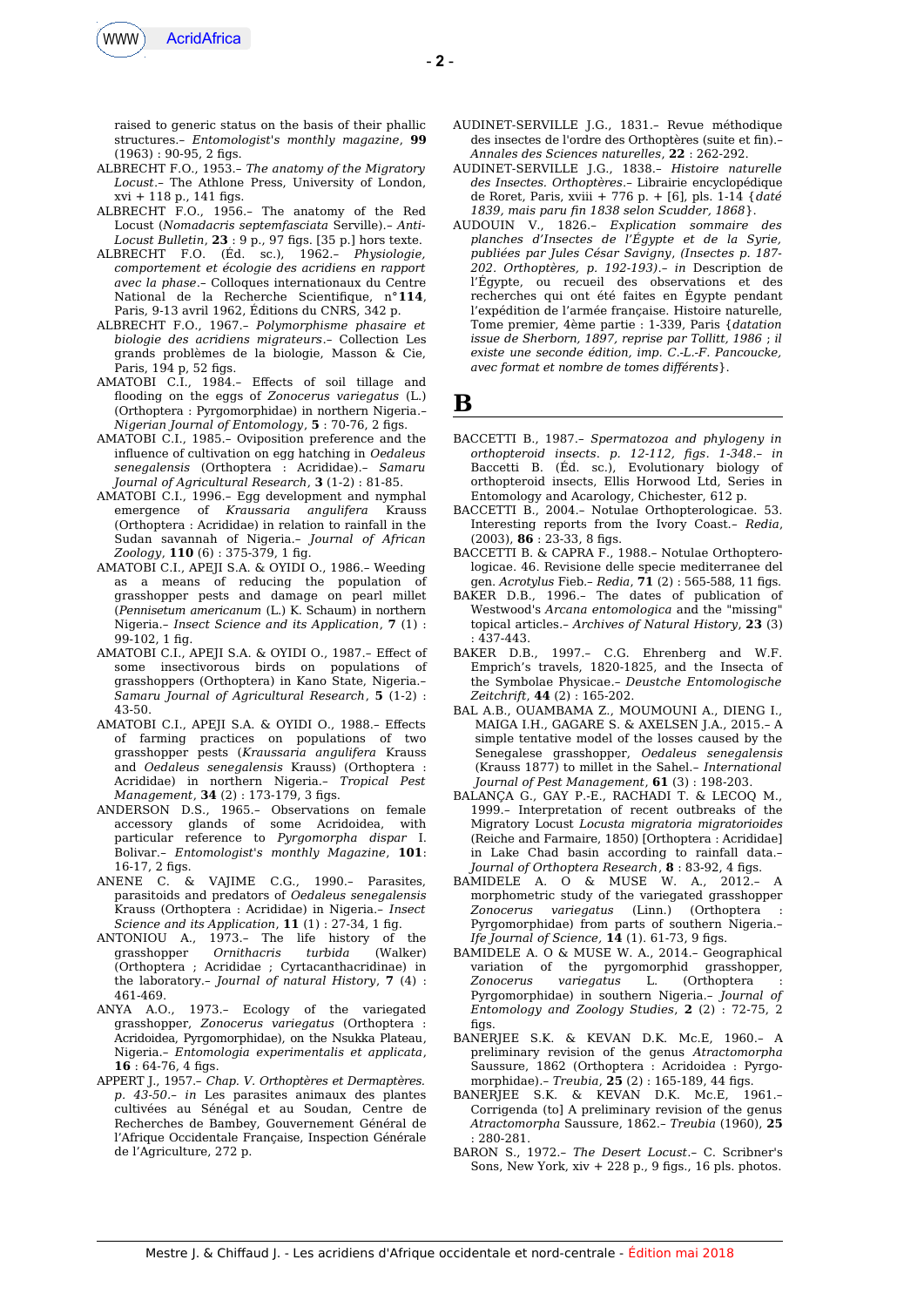- BATTEN A., 1969.– The Senegalese grasshopper *Oedaleus senegalensis* Krauss.– *Journal of applied Ecology*, **6** : 27-45, 2 fgs.
- BAUMGART M., 1995.– Efects of neem (*Azadirachta indica* L.) products on feeding, metamorphosis, mortality, and behavior of the variegated grasshopper, *Zonocerus variegatus* (L.) (Orthoptera : Pyrgomorphidae).– *Journal of Orthoptera Research*, **4** : 19-28, 8 fgs.
- BELLIER L., GILLON D., GILLON Y., GUILLAUMET J.– L. & PERRAUD A., 1969.– Recherches sur l'origine d'une savane incluse dans le bloc forestier du Bas-Cavally (Côte d'Ivoire) par l'étude des sols et de la biocoenose.– *Cahiers de l'ORSTOM* (série Biologie), 10 : 65-94, 10 figs.
- BENEDIKTOV A.A., 1998.– On the taxonomy of the tribe Sphingonotini (Orthoptera, Acrididae).– *Russian Entomological Journal*, 1997, **6** (1-2) : 11-  $13.2$  figs.
- BENEDIKTOV A.A., 2009.– To the taxonomy and bioacoustics of grasshoppers of the genus *Sphingonotus* Fieber, 1852 (Orthoptera, Acrididae, Oedipodinae)(en russe).– *Trudy Russkago Entomologicheskago Obshchestva* [= *Proceedings of the Russian Entomological Society*], **80** (1) : 21-33, 3 figs.
- BENEDIKTOV A.A., 2011.– Taxonomie et bioacoustique des criquets du genre *Sphingonotus* Fieber, 1852 (Orthoptera, Acrididae, Oedipodinae).– *Matériaux Orthoptériques et Entomocénotiques*, **16** : 5-15, 3 fgs. [*traduction en français de l'article précédent*].
- BERGES J.C., CHIFFAUD J. & MESTRE J., 1992b.– Apports de la télédétection spatiale à l'identifcation des zones favorables pour le criquet sénégalais au Sahel (Contribution of spatial remote sensing to the identifcation of zones favourable to the senegalese grasshopper in the Sahel).– *Veille climatique satellitaire*, **40** : 25-33, 9 fgs.
- BERNAYS E.A., 1990.– *5. Water regulation. p. 129-141, 5 fgs*.– *in* Chapman R.F. & Joern A. (Eds), Biology of grasshoppers, John Wiley & Sons, Inc., New york, x + 563 p.
- BERNAYS E.A., CHAPMAN R.F., COOK A.G., Mc VEIGH L.J. & PAGE W.W., 1975.– Food plants in the survival and development of *Zonocerus variegatus* (L.).– *Acrida*, **4** (1) : 33-45.
- BERNAYS E.A., CHAPMAN R.F., LEATHER E.M., McCAFFERY A.R. & MODDER W.W., 1977.– The relationship of *Zonocerus variegatus* (L.)(Acridoidea : Pyrgomorphidae) with cassava (Manihot esculenta).– *Bulletin of entomological Research*, **67** (3) : 391-404,  $4$  figs.
- BERNAYS E.A. & SIMPSON, 1990.– *4. Nutrition. p. 105- 127, 6 fgs*.– *in* Chapman R.F. & Joern A. (Eds), Biology of grasshoppers, John Wiley & Sons, Inc., New york,  $x + 563$  p.
- BERTHOLD A.A., 1827.– *Latreille's, Natürliche Familien des Thierreichs. Aus dem Französischen. Mit Anmerkungen und Zusätzen*.– Landes-Industrie-Comptoir, Weimar, x + 606 p. {*traduction de Latreille, 1825, Familles naturelles du règne animal, mais avec latinisation de divers noms vernaculaires*}.
- BETTS E., 1961.– Outbreaks of the African Migratory Locust (*Locusta migratoria migratorioides* R. & F.) since 1871.– *Anti-Locust Memoirs*, **6** : 25 p., 9 cartes, 2 figs.
- BEY-BIENKO G.Y., 1948a.– On some new or interesting Iranian Acrididae (Orthoptera).– *Proceedings of the Royal entomological Society of London (B)*, **17** (5-6): 67-72, 7 figs.
- BEY-BIENKO G.Y., 1948b.– [Nouvelles espèces et sousespèces d'acridiens (Orthoptera, Acrididae) du Baloutchistan (en russe)].– *Doklady Akademii Nauk SSSR (Comptes Rendus de l'Académie des Sciences* de l'URSS),  $60$  (3): 497-499, 3 figs.
- BEY-BIENKO G.Y., 1950.– [Les acridiens du genre *Sphingonotus* Fieb. et alliés (Orthoptera Acrididae) (en russe)].– *Entomologiceskoe Obozrenie (Revue d'Entomologie de l'URSS*), 31 : 198-205, 9 figs.
- BEY-BIENKO G.Y., 1960.– New Iranian Acridoidea (Ergebnisse der Entomologischen Reisen Willi Richter, Stuttgart, im Iran 1954 und 1956, Nr 28).– *Stuttgarter Beiträge zur Naturkunde*, **36** : 1-7, 5 fgs.
- BEY-BIENKO G.Y., 1966.– [Orthoptéroïdes de Komodo et des îles voisines d'Indonésie (en russe)].– *Zoologiceskij Zurnal*, **45** : 1779-1795, 7 fgs.
- BEY-BIENKO G.Y. & MISTSHENKO L.L., 1951.– [*Les acridiens de la faune de l'URSS et des pays limitrophes. 2 ème partie (en russe)*].– Série Opredeliteli po Fauna SSSR (Clés pour la faune de l'URSS), Akademii Nauk SSSR, Moscou et Leningrad, **40** : 381-668, 502 fgs. (Traduction anglaise ISPT, Israel Program for Scientifc Translations, 1964, *Locusts and grasshoppers of the U.S.S.R. and adjacents countries. Part 2*, Jerusalem, n° 835, 4 + 291 + xxi p.)
- BINDRA O.S. & AMATOBI C.I., 1981.– Bionomics of *Kraussaria angulifera* Krauss (Orthoptera : Acrididae) in northern Nigeria.– *Samaru Journal of agricultural Research*, **1** (1) : 59-67, 2 fgs.
- BLACKITH R.E., 1986.– Comment on the proposed conservation of *Nomadacris* Uvarov, 1923. Z.N.(S.) 2525.– *Bulletin of Zoological Nomenclature*, **43** (3) : 227.
- BLACKITH R.E. & VERDIER M., 1961.– Quelques nouvelles techniques utilisables en analyse morphométrique chez les acridiens. II. Utilisation du fémur antérieur pour diverses discriminations.– *Bulletin de la Société entomologique de France*, 1960, **65** : 261-273, 2 fgs.
- BLANCHARD E., 1836.– Monographie du genre *Ommexecha*, de la famille des acridiens.– *Annales de la Société entomologique de France*, **5** : 603-624, pls. 20-22.
- BLANEY W.M & SIMMONDS M.S.J., 1990.– *1. The chemoreceptors. p. 1-37, 15 fgs*.– *in* Chapman R.F. & Joern A. (Eds), Biology of grasshoppers, John Wiley & Sons, Inc., New york,  $x + 563$  p.
- BLANFORD S. & THOMAS M. B., 2000.– Thermal behavior of two acridid species : effects of habitat and season on body temperature and the potential impact on biocontrol with pathogens.– *Environmental Entomology*, **29** (5): 1060-1069, 5 figs.
- BLANFORD S., THOMAS M. B. & LANGEWALD J., 1998.– Behavioural fever in the Senegalese grasshopper, *Oedaleus senegalensis*, and its implications for biological control using pathogens.– *Ecological Entomology*, **23** (1) : 9-14, 2 figs.
- BOISSON C., 1961.– *Quelques Orthoptéroïdes du Mali et leurs sporozoaires*.– Verhandlungen, XI Internationaler Kongress für Entomologie, Wien, 17-25 août 1960, **1** : 28-30.
- BOLÍVAR I., 1876.– Sinópsis de los Ortópteros de España y Portugal. Segunda parte.– *Anales de la Sociedad española de Historia natural*, **5** (2-3) : 259-304 et 305-372, pls. 11-12.
- BOLÍVAR I., 1881a.– Notas entomológicas. VI. Especies nuevas de Ortópteros de Argelia.– *Anales de la Sociedad española de Historia natural*, **10** : 499-507.
- BOLÍVAR I., 1881b.– Études sur les insectes d'Angola qui se trouvent au Muséum national de Lisbonne. Ord. Orthoptères.– *Jornal de Sciencias mathematicas, physicas e naturaes,* Lisboa, **8** (30) : 107-119.

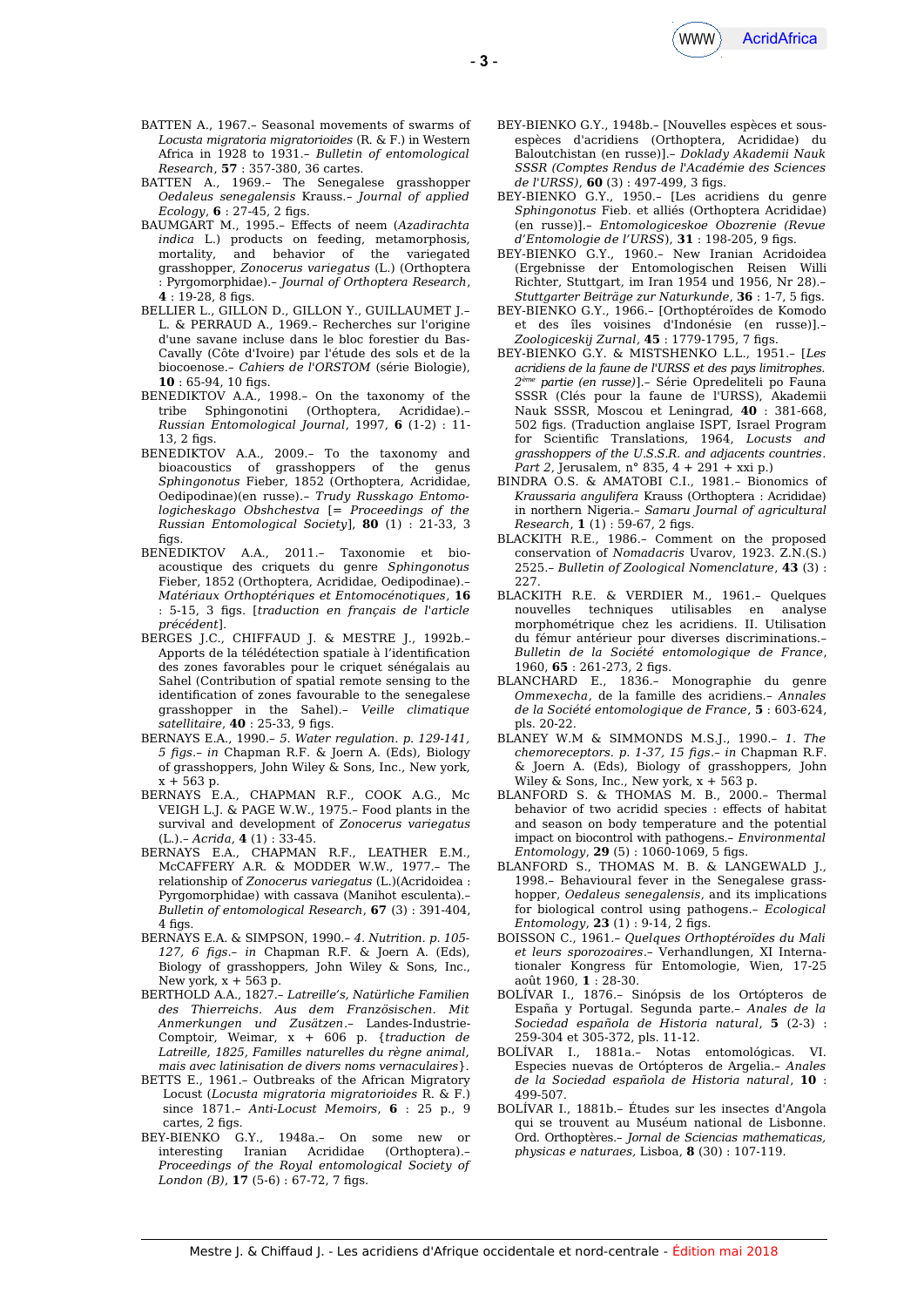

- BOLÍVAR I., 1884a.– Monografía de los Pirgomorfnos.– *Anales de la Sociedad española de Historia natural,* **13** (1) : 5-73, pls. 1-4.
- BOLÍVAR I., 1884b.– Monografía de los Pirgomorfnos. (Continuacion).– *Anales de la Sociedad española de Historia natural,* **13** (3) : 419-500.
- BOLÍVAR I., 1884c.– [Sans titre. Observations sur les Orthoptères d'Europe et du bassin de la Méditerranée].– *Annales de la Société entomologique de Belgique*, **28** : 102-107.
- BOLÍVAR I., 1885.– Diagnoses d'Orthoptères nouveaux.– *Le Naturaliste*, **7** (n° 15) : 116-117.
- BOLÍVAR I., 1886a.– Articulados. p. 341-348. *In* Ossorio A., Fernando Póo y el Golfo de Guinea. Apuntes de un viaje.– *Anales de la Sociedad española de Historia natural,* **15** : 289-348.
- BOLÍVAR I., 1886b.– Ortópteros. p. 512-517, pl. 3. *In* Quiroga F., Apuntes de un viaje por el Sáhara Occidental.– *Anales de la Sociedad española de Historia natural*, **15** : 495-523, pls. 2-3.
- BOLÍVAR I., 1889a.– Ortópteros de Africa del Museo de Lisboa.– *Jornal de Sciencias mathematicas, physicas e naturaes,* Lisboa, **1** (2) : 73-112, 1 pl. {*légende dans fasc. 4, 1890*}
- BOLÍVAR I., 1889b.– Ortópteros de Africa del Museo de Lisboa (Continuacion).– *Jornal de Sciencias mathematicas, physicas e naturaes,* Lisboa, **1** (3) : 150-173.
- BOLÍVAR I., 1890.– Ortópteros de Africa del Museo de Lisboa (Conclusion).– *Jornal de Sciencias mathematicas, physicas e naturaes,* Lisboa, **1** (4) : 211-232.
- BOLÍVAR I., 1891.– Diagnosis de Ortópteros nuevos.– *Anales de la Sociedad española de Historia natural,* 1890, **19** : 299-334, pl. 1. {*parution en février 1891 à partir de la page 305*}
- BOLÍVAR I., 1893a.– Tableau pour la détermination des espèces du genre *Tryxalis* F. (Insectes Orthoptères).– *Feuille des Jeunes Naturalistes*, **23**  $(n^{\circ} 275) : 161-164.$
- BOLÍVAR I., 1893b.– Voyage de M. Ch. Alluaud dans le territoire d'Assinie (Afrique occidentale) en juillet et août 1886. 14e Mémoire, Orthoptères.– *Annales de la Société entomologique de France*, **62** (1) : 169- 184, pl. 1.
- BOLÍVAR I., 1893c.– Viaje de M. Ch. Alluaud á las islas Canarias (Noviembre 1889 á Junio 1890). Ortópteros des las islas Canarias.– *Actas de la Sociedad española de Historia natural* (serie 2), **2** : 45-53.
- BOLÍVAR I., 1894.– [Sans titre Orthoptères du Togoland].– *Annales de la Société entomologique de France*, *Bulletin entomologique*, **63** : clxi-clxiii.
- BOLÍVAR I., 1898a.– Ortópteros recogidos en Marruecos por D. Jerónimo Olcese.– *Actas de la Sociedad española de Historia natural*, **27** : 74-78.
- BOLÍVAR I., 1898b.– Contributions à l'étude des acridiens. Espèces de la faune Indo- et Austromalaisienne du Museo Civico di Storia naturale di Genova.– *Annali del Museo Civico di Storia naturale di Genova* (Serie 2), **19** (**39**) : 66-101.
- BOLÍVAR I., 1899.– *in* Burr, 1899, p. 286-287.
- BOLÍVAR I., 1902a.– [Sans titre Orthoptères du Río de Oro].– *Boletín de la Sociedad española de Historia natural*, **2** : 275-276.
- BOLÍVAR I., 1902b.– Nuevo "*Helioscirtus*" de Río de Oro.– *Boletín de la Sociedad española de Historia natural*, **2** : 291-292.
- BOLÍVAR I., 1902c.– Les Orthoptères de St-Joseph's College à Trichinopoly (Sud de l'Inde). 3e partie.– *Annales de la Société entomologique de France* (1901), **70** : 580-635, pl. 9.
- BOLÍVAR I., 1903a.– El género "*Phymateus*" Thunberg.– *Boletín de la Sociedad española de Historia natural*, **3** : 188-193.
- BOLÍVAR I., 1903b.– Nuevas especies de Eumastacinos.– *Boletín de la Sociedad española de Historia natural*, **3** : 301-307.
- BOLÍVAR I., 1904a.– Notas sobre los Pirgomórfdos (Pyrgomorphidae).– *Boletín de la Real Sociedad española de Historia natural*, **4** : 89-111.
- BOLÍVAR I., 1904b.– Notas sobre los Pirgomórfdos (Pyrgomorphidae).– *Boletín de la Real Sociedad española de Historia natural*, **4** : 306-326.
- BOLÍVAR I., 1904c.– Notas sobre los Pirgomórfdos (Pyrgomorphidae).– *Boletín de la Real Sociedad española de Historia natural*, **4** : 393-418.
- BOLÍVAR I., 1904d.– Notas sobre los Pirgomórfdos (Pyrgomorphidae).– *Boletín de la Real Sociedad española de Historia natural*, **4** : 432-459.
- BOLÍVAR I., 1905a.– *Orthoptères*.– *In* Foureau F., Documents scientifques de la mission saharienne, Mission Foureau-Lamy d'Alger au Congo par le Tchad, Publication de la Société de Géographie, Masson et Cie, Paris, **2** : 1056-1058.
- BOLÍVAR I., 1905b.– Ortópteros Acridioideos de la Guinea española.– *Memorias de la Sociedad española de Historia natural*, **1** (Memoria 13) : 209-240.
- BOLÍVAR I., 1905c.– Notas sobre los Pirgomórfdos (Pyrgomorphidae).– *Boletín de la Real Sociedad española de Historia natural*, **5** : 196-217.
- BOLÍVAR I., 1906.– Rectifcación de algunos nombres genéricos.– *Boletín de la Real Sociedad española de Historia natural*, **6** : 390-393.
- BOLÍVAR I., 1908a.– Algunos ortópteros nuevos de España, Marruecos y Canarias.– *Boletín de la Real Sociedad española de Historia natural*, **8** : 317-334.
- BOLÍVAR I., 1908b.– *Acridarachnea* gen. nov. Nuevo género próximo al "*Acrida*" (L.) Stål.– *Boletín de la Real Sociedad española de Historia natural*, **8** : 418- 420.
- BOLÍVAR I., 1908c.– Acridiens d'Afrique du Musée Royal d'Histoire naturelle de Belgique.– *Mémoires de la Société entomologique de Belgique*, **16** : 83-126.
- BOLÍVAR I., 1908d.– Étude sur quelques acridiens d'Afrique [Orth.].– *Bulletin de la Société entomologique de France,* **14** : 242-248.
- BOLÍVAR I., 1909a.– Orthoptera. fam. Acridiidae. Subfam. Pyrgomorphinae.– *Genera Insectorum*, **90** : 58 p., 1 pl,
- BOLÍVAR I., 1909b.– Observaciones sobre los Truxalinos.– *Boletín de la Real Sociedad española de Historia natural,* **9** : 285-296.
- BOLÍVAR I., 1911.– Orthoptères nouveaux du Congo Belge des collections du Musée de Tervueren.– *Annales de la Société entomologique de Belgique*, **55** : 298-306.
- BOLÍVAR I., 1912a.– Estudios entomológicos. I. Los Panfaginos paleárcticos. II. El género *Scobia* Burm. (*Platyblemmus* Serv.). III. El género *Hieroglyphus* y otros próximos.– *Trabajos del Museo Nacional de Ciencias Naturales (Serie Zoológica),* Madrid, n° **6** : 62 p.
- BOLÍVAR I., 1912b.– Orthoptères nouveaux recueillis par le Dr Shefield Neave dans le Katanga.– *Mémoires de la Société entomologique de Belgique* (1911), **19** : 73-99.
- BOLÍVAR I., 1912c.– No. XVI. Orthoptera : Acrydiidae, Phasgonuridae, Gryllidae.– *in* Gardiner J. S. (Ed.), The Percy Sladen Trust Expedition to the Indian Ocean in 1905 under the leadership of Mr. J. Stanley Gardiner M. A. Vol. 4, *Transactions of the Linnean Society of London (Second Series, Zoology)*, **15** : p. 263-292, pls. 13-14.
- BOLÍVAR I., 1913.– Ernst Hartert's expedition to the central western Sahara. XVII. Orthoptères.– *Novitates Zoologicae,* **20** : 603-615.
- BOLÍVAR I., 1914a.– Estudios entomológicos. Segunda parte. I. El grupo de los Euprepocnemes. II. Los Truxalinos del antiguo Mundo.– *Trabajos del Museo*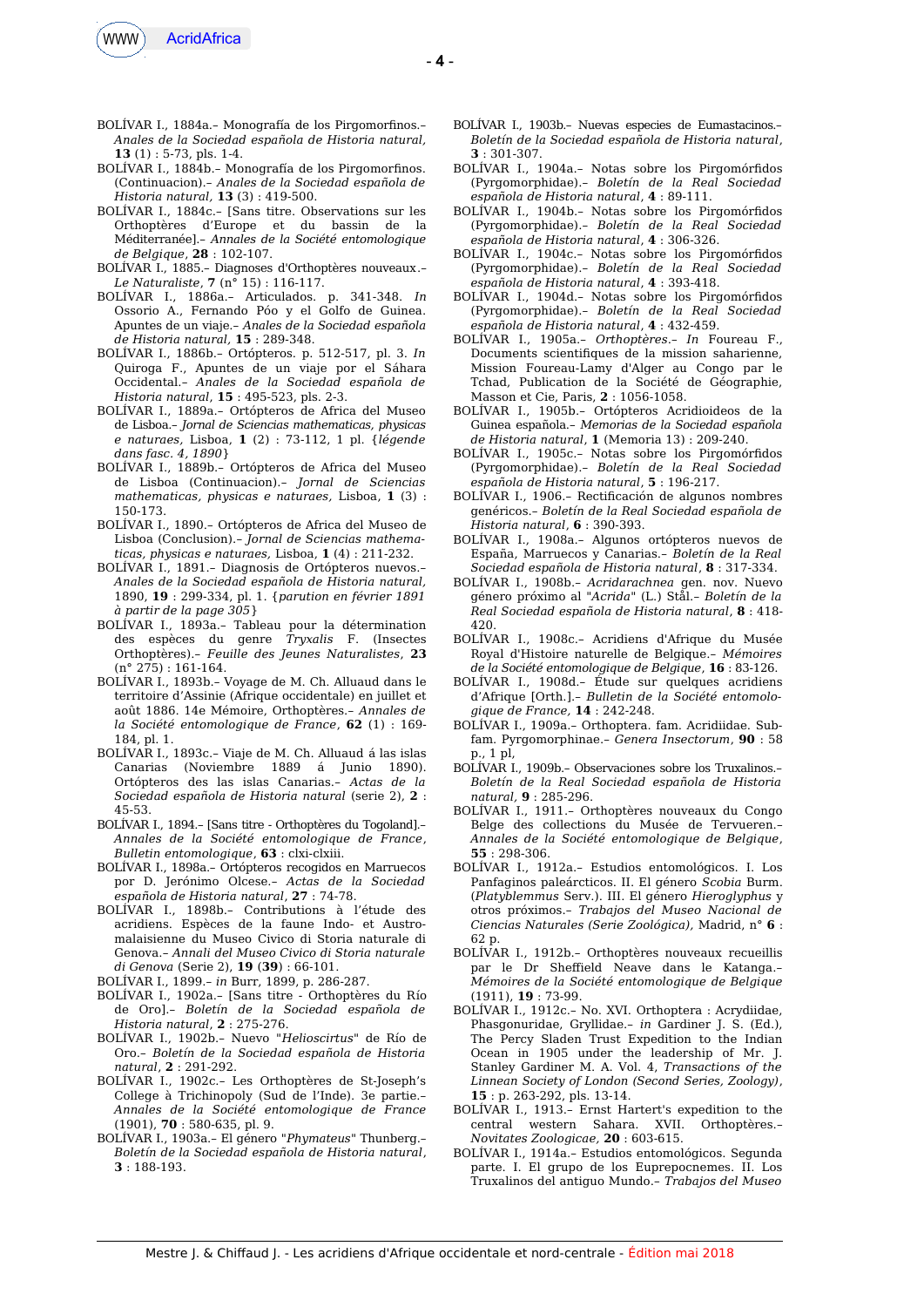

*Nacional de Ciencias Naturales (Serie Zoológica),* Madrid, n° **20**, 110 p.

- BOLÍVAR I., 1914b.– Dermápteros y Ortópteros de Marruecos.– *Memorias de la Real Sociedad española de Historia natural*, **8** (Memoria 5) : 157-238.
- BOLÍVAR I., 1918a.– Estudios entomológicos. Tercera parte. Sección Oxyae (Orth. Acrididae ó Locustidae).– *Trabajos del Museo Nacional de Ciencias Naturales (Serie Zoológica)*, Madrid, n° **34**, 43 p.
- BOLÍVAR I., 1918b.– Contribución al conocimiento de la fauna índica. Orthoptera (Locustidae vel Acridiidae).– *Revista de la Real Academia de Ciencias exactas, fsicas y naturales,* Madrid, **16** : 279-289 et 374- 412.
- BOLÍVAR I., 1919.– Diagnoses d'Orthoptères nouveaux [Phasmidae, Locustidae] de l'Afrique tropicale.– *Bulletin de la Société entomologique de France*, 1919 : 241-243.
- BOLÍVAR I., 1922.– *Orthoptères*.– *In* Voyage de M. le Baron Maurice de Rotshchild en Éthiopie et en Afrique Orientale Anglaise (1904-1905). Résultats scientifques. Animaux articulés, **1** : 169-219, pls. Io<sup>1</sup>-Io<sup>4</sup>, Imprimerie Nationale, Paris.
- BOLÍVAR I., 1936.– Apuntes para la fauna entomológica de Ifni (Ortópteros).– *Eos*, Madrid, (1935), **11** (4) : 395- 426, pls. 17-21, 16 fgs.
- BOLÍVAR Y PIELTAIN C., 1930.– Monografía de los Eumastácidos (Orth. Acrid.).– *Trabajos del Museo Nacional de Ciencias Naturales (Serie Zoológica),* Madrid, n° **46**, xxxii + 380 p., 186 fgs.
- BOLÍVAR Y PIELTAIN C., 1932.– Estudios sobre Eumastácidos. V. Sobre los géneros *Orchetypus* Brunn., *Kirbyita* C. Bol. y *Hemierianthus* Sauss. [Orthoptera Acridioideae].– S*ociété entomologique de France*, *Livre du Centenaire,* p. 669-679, 10 fgs.
- BORMANS A. de, 1881.– Spedizione italiana nell'Africa equatoriale. Risultati zoologici. Ortotteri.– *Annali del Museo Civico di Storia naturale di Genova*, **16** : 205-221, 3 figs. non numérotées.
- BORMANS A. de, 1883.– Spedizione italiana nell'Africa equatoriale. Risultati zoologici. Ortotteri. Parte seconda.– *Annali del Museo Civico di Storia naturale di Genova*, **18** : 704-708.
- BORMANS A. de, 1885.– Materiali per lo studio della fauna tunisina raccoltati da G. e L. Doria. VII. Orthoptères– *Annali del Museo civico di storia naturale di Genova* (Serie 2), **2** (**22**) : 97-115, 2 fgs.
- BOUNECHADA M., DOUMANDJI S.E. & ÇIPLAK B., 2006.– Bioecology of the Orthoptera species of the Setifan plateau, North-East Algeria.– *Turkish Journal of Zoology*, **30** (3) : 245-253, 6 fgs.
- BOYS H.A., 1978.– Food selection by *Oedaleus senegalensis* (Acrididae : Orthoptera) in grassland and millet felds*.– Entomologia experimentalis et applicata*, Proceedings 4th Insect/Host Plant Symposium, **24** (3): 78-86, 4 figs.
- BRADLEY J.C., 1975.– Dates of publication of Westwood's Arcana entomologica.– *Proceedings of the Biological Society of Washington*, **88** (10) : 91- 94.
- BRANCSIK C., 1893.– Orthoptera nova africana.– *Jahrbuche der naturwissenschaftlichen Vereines des Trencsiner Comitates* 1892/1893, **15-16** : 175-200, pls. 4, 9, 10, 11, 12.
- BRANCSIK C., 1895 (paru 1896 ?).– Orthoptera quaedam nova africana et australica.– *Jahreshefte der Naturwissenschaftlichen Vereines des Trencséner Comitates* 1894/1895, **17-18** : 243-262, pls. 7-9.
- BREDO H.J., 1929.– Contribution à l'étude de *Zonocerus variegatus* L.– *Revue de Zoologie africaine*, **3** (3) : 600- 604, fgs. 226-229.
- BROWN E.S., 1951.– The stridulation of *Eremogryllus hammadae* Krauss (Orthoptera, Acrididae).– *Proceedings of the Royal entomological Society of London (A)*,  $26(7-9) : 89-92$ , 2 figs.
- BRULLÉ G. A., 1835.– *Cinquième ordre. Orthoptères*. p. 1-230, 9 pls.– *In* Audouin J. V. & Brullé G.A., Histoire naturelle des Insectes traitant de leur organisation et de leurs mœurs en général, par M.V. Audouin, et comprenant leur classifcation et la description des espèces, par M. A. Brullé, Orthoptères et Hémiptères, F.D. Pillot, Paris, **9** : iv + 415 p., pls. {*vol. planches daté 1836*}.
- BRULLÉ G. A., 1840 (?).– *Orthoptères. p. 74-78, pl. 5.– In* Barker-Webb P. & Berthelot S., Histoire naturelle des Iles Canaries. Zoologie, Entomologie, imp. De Béthune et Plon, Paris, **2** (2) : 119 p., [1] + 7 pls. {*indiqué paru en 1838, 1839 ou 1840 selon divers auteurs, ce volume zoologie serait paru en fait en 1844*}.
- BRUNEAU DE MIRÉ P., 1952.– Rapport de prospection en Mauritanie Orientale (A.O.F). Deuxième prospection, de juillet 1948 à janvier 1949, et conclusions générales concernant les observations recueillies au cours des années 1947, 1948 et 1949.– *Bulletin de l'Ofice National Anti-Acridien*, n° **3** : 54 p., 1 carte.
- BRUNER L., 1910.– *Acridoidea from Madagascar, Comoro Islands and Eastern Africa*.– *in* Voeltzkow A., Reise in Ostafrika in den Jahren 1903-1905, **2** (5) : 623-644, pl. 27, Stuttgart.
- BRUNER L., 1920.– II. Orthoptera from Africa, being a report upon some Saltatoria mainly from Cameroon contained in the Carnegie Museum.– *Annals of the Carnegie Museum*, **13** (1-2) : 92-142.
- BRUNN M., 1901.– Ostafrikanische Orthopteren, gesammelt von Herrn Dr Fr. Stuhlmann 1888 und 1889.– *Mitteilungen aus dem Naturhistorischen Museum in Hamburg (2. Beiheft zum Jahrbuch der Hamburgischen Wissenschaftlichen Anstalten)*, **18** : 213-283.
- BRUNNER von WATTENWYL C., 1861.– Orthopterologische Studien.– *Verhandlungen der kaiserlichköniglichen zoologisch-botanischen Gesellschaft in Wien*, **11** : 221-228.
- BRUNNER von WATTENWYL C., 1882.– *Prodromus der europäischen Orthopteren*.– W. Engelmann, Leipzig,  $xxxi + 466$  p., pls. 1-11, 1 carte.
- BRUNNER von [*de*] WATTENWYL C., 1893.– Révision du système des Orthoptères et description des espèces rapportées par M. Leonardo Fea de Birmanie.– *Annali del Museo Civico di Storia naturale di Genova «Giacomo Doria»* (Serie 2), **13** (**33**) : 1-230, pls. 1-6.
- BUGHIO B.A., SULTANA R., CHANA S& WAGAN M.S., 2016.– Studies on morphology and phallic complex of *Oedaleus senegalensis K*rauss (Orthoptera : Acridoidea) from Pakistan.– *International Journal of Pure and Applied Zoology*,  $4(1): 29-32$ ,  $2$  figs.
- BULLEN F.T., 1972.– *A review of the assessment of crop losses caused by locusts and grasshoppers. p. 163-171, 2 fgs*.– *in* Hemming C.F. & Taylor T.H.C. (Eds.), Proceedings of the International Study Conference on the Current and Future Problems of Acridology, London, 6-16 juillet 1970, COPR, xv + 533 p.
- BURMEISTER H., 1838.– *Kaukerfe. Gymnognatha. (Erste Hälfte ; vulgo Orthoptera)*.– Handbuch der Entomologie, Theod. Chr. Friedr. Enslin, Berlin, **2**  $(2)$ : i-viii, 397-756 + [4].
- BURR M., 1898.– III. A list of Rumanian Orthoptera with descriptions of three new species.– *Transactions of the Royal entomological Society of London,* 1898 (part 1) : 43-53.
- BURR M., 1899.– Essai sur les Eumastacides. Tribu des Acridiodea– *Anales de la Sociedad española de Historia natural (Serie II)*, **28** : 75-112, 253-304 (Continuación), 345-350 (Conclusión), pls. 8-10.
- BURR M., 1902.– X. A monograph of the genus *Acrida*, Stål (= *Truxalis*, Fabr.), with notes of some allied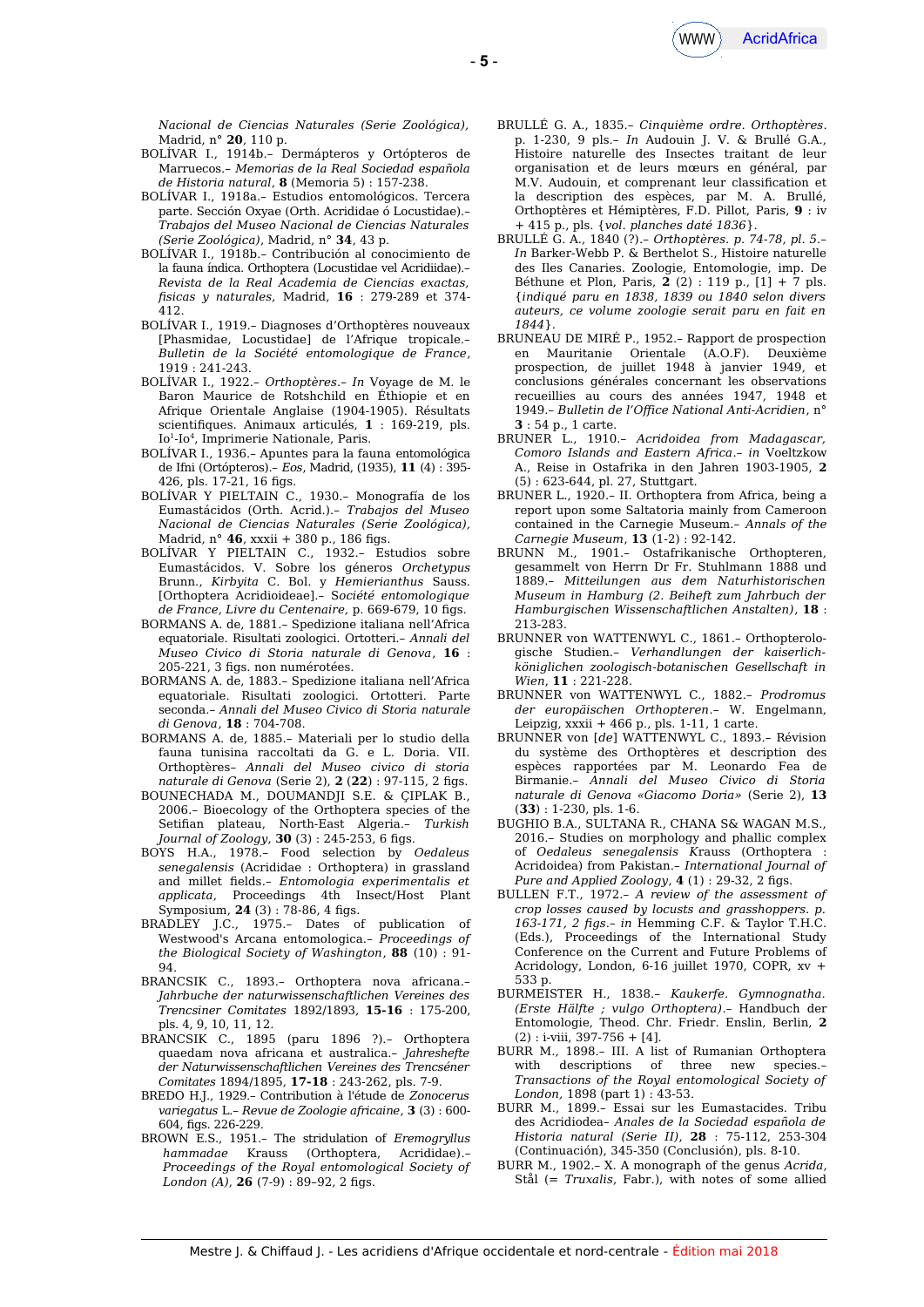

genera, and descriptions of new species.– *Transactions of the Royal entomological Society of London,* 1902 (part 2) : 149-187.

- BURR M., 1912.– The Orthoptera of Madeira.– *The Entomologist's record and journal of variation*, **24** : 29-33, pl. 1.
- BURR M., 1927.– Notes from the Cape Verde Islands.– *The Entomologist's record and journal of variation*, **39** : 91-95.
- BURR M., 1953.– "Burnt" grasshoppers.– *The Entomologist's Record and Journal of variation*, **65** (7-8) : 224-225.
- BURT P.J.A., COLVIN J. & SMITH S.M., 1997.– Forecasting the early-season eclosion of Oedaleus senegalensis in the Sahel : the role of remote sensed rainfall data. p. 55-61.– *in* Krall S., Peveling R. & Ba Diallo B. (Eds.), New strategies in Locust control, Birkhaüser Verlag, Basel, xi + [3] 522 p., fig.
- BURT P.J.A., LARKIN A.D. & MAGOR J.I., 2000.– *Bibliography on upsurges and declines of Desert Locust plagues 1925-1998 (2nd edition)*.– National Resources Institute, Chatham, 75 p.
- BUTLER A. G., 1881.– *In* Account of the zoological collections made during the survey of H.M.S. Alert in the straits of Magellan and on the coast of Patagonia.– *Proceedings of the zoological Society of London*, 1881, 2-140, 11 pls.
- BUYCKX E.J.E. (Ed. sc.), 1962*.– Précis des maladies et des insectes nuisibles rencontrés sur les plantes cultivées au Congo, au Rwanda et au Burundi*.– Publications de l'Institut National pour l'Étude Agronomique du Congo (I.N.É.A.C.), Hors Série, 708 p., Weissenbruch S.A., Bruxelles
- BUZZETTI F.M., LECOQ M., FONTANA P. & ODÉ B., 2005.– Contribution to the orthopteroid (Insecta : Blattoptera, Orthoptera, Dermaptera) fauna of Sal island (Cape Verde).– *Italian Journal of Zoology*, **72**  $(4) : 311-315, 5$  figs.

# **C**

- CARL J., 1916.– Acridides nouveaux ou peu connus du Muséum de Genève.– *Revue suisse de Zoologie*, **24** (6) : 461-518, pl. 2.
- CARPENTER G.D.H., 1921.– Experiments on the relative edibility of insects, with special reference to their coloration.- *Transactions of the entomological Society of London*, **1921** (1-2) : 1-105, fgs. non numérotées.
- CARPENTER G.D.H., 1938.– Audible emission of defensive froth by insects. With an appendix on the anatomical structures concerned in a moth by H. Eltringham.- *Proceedings of the Zoological Society of London (A)*, **108** (2) : 243–252, pls. 1-2.
- CAZURRO Y RUIZ M., 1886.– Especies nuevas del género *Ochrilidia* (Stål).– *Anales de la Sociedad española de Historia natural*, **15** : 111-115.
- CHAPCO W. & CONTRERAS D., 2011.– Subfamilies Acridinae, Gomphocerinae and Oedipodinae are "fuzzy sets" : a proposal for common African origin.– *Journal of Orthoptera Research*, **20** (2) : 173-190, fgs. 1, 2a-d.
- CHAPMAN K.H., 1945.– Notes on the distribution of African Cyrtacanthacridinae (Orthoptera, Acrididae).– *Proceedings of the Royal entomological Society of London (B)*, **14** (11-12) : 146-149, 1 fg.
- CHAPMAN R.F., 1961a.– Some new and little-known Acridoidea (Orthoptera) from West Africa. *The Entomologist's monthly Magazine* (1960), **96** : 240-  $242, 9$  figs.
- CHAPMAN R.F., 1961b.– The egg pods of some tropical African grasshoppers (Orthopt. : Acridoidea). Egg pods from grasshoppers collected in

Southern Ghana.– *Journal of the entomological Society of South Africa*, **24** (2) : 259-284, 26 fgs.

- CHAPMAN R.F., 1962.– The ecology and distribution of grasshoppers in Ghana.– *Proceedings of the zoological Society of London*, **139** (1) : 1-66, 55 fgs.
- CHAPMAN R.F., 1964.– The structure and wear of the mandibles in some African grasshoppers.– *Proceedings of the zoological Society of London*, 142 (1): 107-121, 11 figs.
- CHAPMAN R.F., 1970.- Growth of the embryo of *Ornithacris turbida* (Walker) (Orthoptera : Acrididae) with special reference to the antennae.- *Proceedings of the Royal Entomological Society of London* (A), **45** (1-3): 29-38, 6 figs.
- CHAPMAN R.F., 1988.– The relationship between diet and the size of the midgut caeca in grasshoppers (Insecta : Orthoptera : Acridoidea).– *Zoological Journal of the Linnean Society*, **94** : 319-338, 4 fgs.
- CHAPMAN R.F., 1990.– *Food selection. p. 39-72, 4 fgs*.– *in* Chapman R.F. & Joern A. (Eds), Biology of grasshoppers, John Wiley & Sons, Inc., New york, x + 563 p.
- CHAPMAN R.F. & JOERN A. (Eds), 1990.– *Biology of grasshoppers*.– John Wiley & Sons, Inc., New york,  $x + 563 p$
- CHAPMAN R.F. & ROBERTSON I.A.D., 1958.– The egg pods of some tropical African grasshoppers.– *Journal of the entomological Society of Southern Africa*, **21** (1) : 85-112, 17 fgs.
- CHAPMAN R.F. & SWORD G.A., 1997.– *Polyphagy in the Acridomorpha. p. 183-195*.– *in* Gangwere S.K., Muralirangan M.C. & Muralirangan M. (Eds.), The bionomics of grasshoppers, katydids and their kin, CAB International, Wallingford, xi + 529 p.<br>[APPELL M.A. & WHITMAN D.W.,
- CHAPPELL M.A. & WHITMAN D.W., 1990.– *Grasshopper thermoregulation. p. 143-172, fgs. 6.1 à 6.10*.– *in* Chapman R.F. & Joern A. (Eds), Biology of grasshoppers, John Wiley & Sons, Inc., New york, x + 563 p.
- CHARPENTIER T. de, 1825.– *De Orthopteris Europaeis*. *p. 61-181, pls. 2-4.*– *in* Horae entomologicae, adjectis tabulis novem coloratis, Wratislawiae (= Bratislava), Apud A. Gosohorsky, vol. 4, xvi + 255 p. + [7], pls. 1-9.
- CHARPENTIER T. de, 1841-1845.– *Orthoptera descripta et depicta : cum tabulis LX coloratis*.– Lipsiae (= Leipzig), Leop. Voss., **9**, iv + 117 p. (non paginées), 60 pls. {*Selon Sherborn, 1922, parties 1-3 à pl. 18 parues en 1841, 1-6 à pl. 36 en 1842, 7-9 à pl. 54 en 1843 et 10 à pl. 60 en 1844*}.
- CHEKE R.A., 1990.– A migrant pest in the sahel : the Senegalese grasshopper *Oedaleus senegalensis*.– *Philosophical Transactions of the Royal Society of London (B)*, **328** : 539-553, 4 fgs.
- CHEKE R.A., FISHPOOL L.D.C. & FORREST G.A., 1980a.– *Oedaleus senegalensis* (Krauss) (Orthoptera : Acrididae : Oedipodinae) : an account of the 1977 outbreak in West Africa and notes on eclosion under laboratory conditions.– *Acrida*, **9** (3) : 109-  $132.7$  figs.
- CHEKE R.A., FISHPOOL L.D.C. & RITCHIE J.M., 1980b.– An ecological study of the eggs-pods of *Oedaleus senegalensis* (Krauss) (Orthoptera : Acrididae).– *Journal of natural History*, **14** : 363- 371, 5 figs.
- CHENU J.C., 1859.– *Sixième famille. Acridiens*. *p. 69- 80, pl. 4, fgs. 72-75.– In* Chenu J.C. & Desmaret E., Encyclopédie d'Histoire naturelle ou Traité complet de cette science d'après les travaux des naturalistes les plus éminents de tous les pays et de toutes les époques, Annelés, Didot Frères, Paris, vi + 312 p., 40 pl., 279 figs.
- CHEVALIER A., 1931.– Les déprédations des sauterelles en Afrique Occidentale et la lutte antiacridienne.– *Revue de Botanique appliquée et*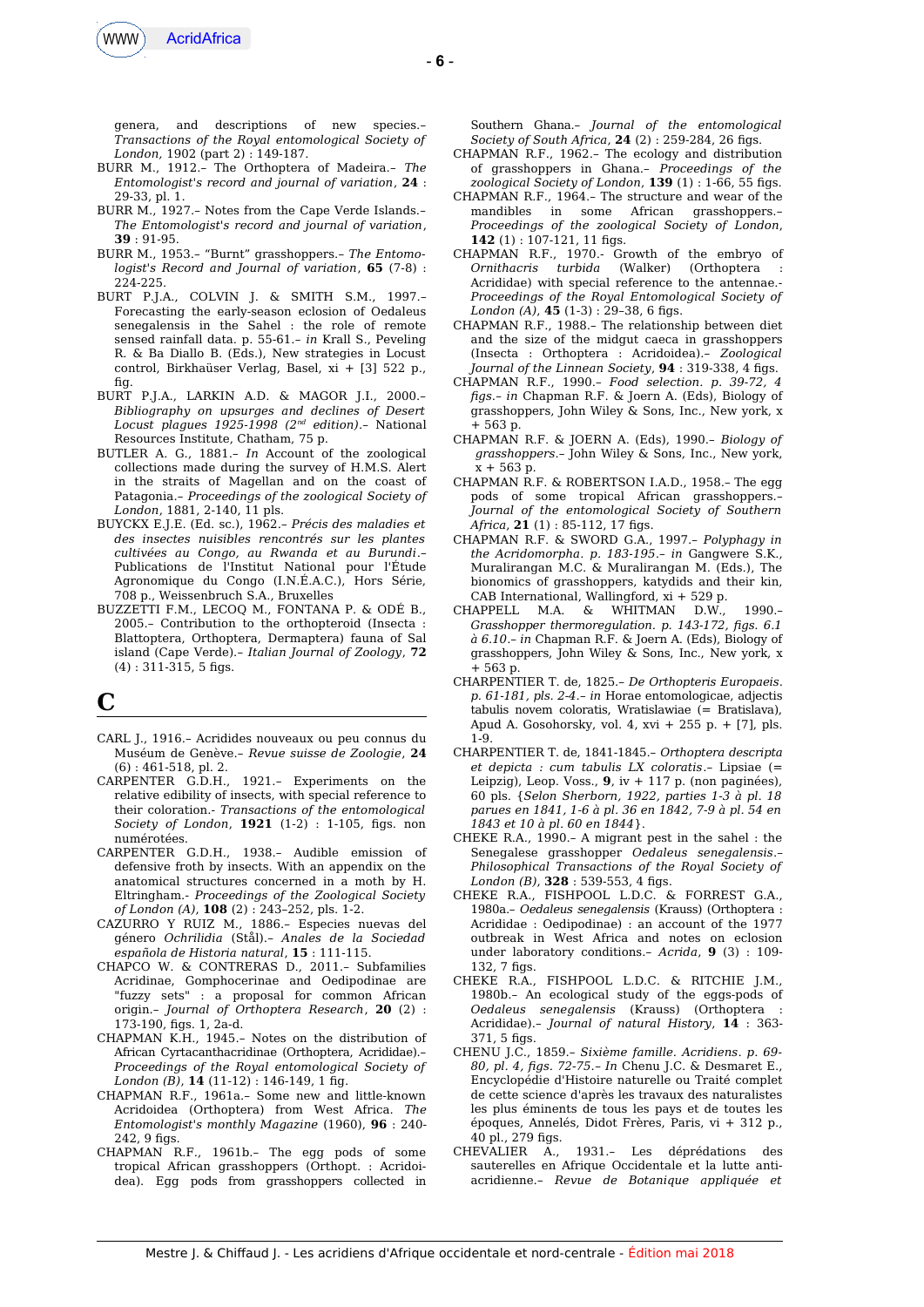

- **7** -

*d'Agriculture tropicale*, **11** (n° 115) : 145-159 et **11** (n° 116) : 252-260, pl. 2.

- CHEVALIER A., 1932.– Nouvelles observations sur les sauterelles du Sahara, du Niger et du Soudan français.– *Revue de Botanique appliquée et d'Agriculture tropicale,* **12** (n° 131) : 509-517 et **12** (n°132) : 622-628, fg. 20.
- CHEVALIER A., 1934.– Les maladies et les ennemis de l'arachide. Chap. VI.– *Revue de Botanique appliquée et d'Agriculture tropicale*, **14** (n° 157) : 709-755, fgs. 19-22, pls. 25-28.
- CHIFFAUD J. & MESTRE J., 1990.– *Le Criquet puant, Zonocerus variegatus (Linné, 1758). Essai de synthèse bibliographique*.– Ministère de la Coopération, Paris & CIRAD, Montpellier, 140 p., 15 figs., pls. 1-2.
- CHIFFAUD J. & MESTRE J., 1991a.– Reconnaissance des oothèques d'acridiens. Apport des données anatomiques de l'appareil reproducteur.– *Sahel PV Info*, **31** : 2-3.
- CHIFFAUD J. & MESTRE J., 1991b.– *Le Criquet puant, Zonocerus variegatus (Linné, 1758)*.– Les guides des principaux locustes et criquets ravageurs du monde entier, Série des guides pratiques de la Société des Orthoptéristes, C8F : 16 p., 2 fgs. {*existe en version anglaise C8E*}.
- CHIFFAUD J. & MESTRE J., 1992.– Inventaire commenté des acridiens de l'ouest du Niger (régions de Niamey et de Tamou).– *Journal of African Zoology (Revue de Zoologie africaine)*, **106**  $(4)$ : 327-336, 5 figs.
- CHIFFAUD-MESTRE J. & JAHIEL M., 1997.– Inventaire de la faune acridienne de la zone des cuvettes de Maïné-Soroa (Sud-Est du Niger).– *Nouvelle Revue d'Entomologie* (N.S.) (1996), **13** (3)  $: 275 - 281.1$  fig.
- CHOPARD L., 1921.– *Voyage de M. Guy Babault dans l'Afrique orientale anglaise. Résultats scientifques. Orthoptères,* 64 p., 2 pls., 31 fgs.– *in* Babault G., Voyage dans l'Afrique orientale anglaise (1912- 1915), Paris.
- CHOPARD L., 1929.– Note sur les Orthoptères du Hoggar.– *Bulletin de la Société d'Histoire Naturelle de l'Afrique du Nord*, **20** : 234-246, pl. 15.
- CHOPARD L., 1931.– Mission saharienne Augieras-Draper, 1927-1928. Dermaptères et Orthoptères.– *Bulletin du Muséum d'Histoire naturelle* (2ème Série), Paris, **3** (7) : 624-629.
- CHOPARD L., 1932.– Orthoptères recueillis au Tibesti par les missions Dalloni et Sixte de Bourbon.– *Bulletin du Muséum d'Histoire naturelle (2ème Série)*, Paris, **4** (7) : 868-871.
- CHOPARD L., 1934.– Études zoologiques sur le Sahara central. Orthoptères.– *Mémoires de la Société d'Histoire naturelle d'Afrique du Nord*, **4** : 101-118, 3 figs.
- CHOPARD L., 1936a.– Mission au Tibesti. Orthoptères.– *Mémoires de l'Académie des sciences de l'Institut de France (2ème série)*, Paris, (2), **62** : 70-72.
- CHOPARD L., 1936b.– Contribution à l'étude de la faune des Orthoptères du Maroc.– *Bulletin de la Société des Sciences naturelles du Maroc*, **16** : 151- 179, 17 figs.
- CHOPARD L., 1936c.– Mission de M. A. Chevalier aux îles du Cap-Vert (1934). II. Orthoptères.– *Revue française d'Entomologie*, **3** : 88-96, 2 fgs.
- CHOPARD L., 1938a.– Les Orthoptères désertiques de l'Afrique du nord. p. 219-230, 1 fg.– *in* La vie dans la région désertique nord-tropicale de l'ancien monde, *Mémoires de la Société de Biogéographie*, Paul Lechevalier éd., Paris, **6** : 406 p.
- CHOPARD L., 1938b.– *La biologie des Orthoptères*.– Encyclopédie entomologique (série A), **20** : [6] + 541 p., [1] + 4 pls., 453 fgs., Paul Lechevalier Éd., Paris.
- CHOPARD L., 1941a.– Contribution à l'étude des Orthoptéroïdes du nord de l'Afrique.– *Annales de la Société entomologique de France* (1940), **109** : 153- 167, 9 fgs.
- CHOPARD L., 1941b.– Contribution à l'étude des Orthoptéroïdes du nord de l'Afrique (2ème note).– *Annales de la Société entomologique de France*, **110** (1-2) : 25-50, 18 fgs.
- CHOPARD L., 1943a.– Contribution à l'étude des Orthoptéroïdes du nord de l'Afrique (3ème note).– *Bulletin de la Société entomologique de France* (1942), **47** : 163-165.
- CHOPARD L., 1943b.– Contribution à l'étude des Orthoptéroïdes du nord de l'Afrique (4ème note).– *Revue française d'Entomologie* (1942), **9** (3-4) : 144-146.
- CHOPARD L., 1943c.– Orthoptéroïdes de l'Afrique du Nord.– *Faune de l'Empire français*, Librairie Larose, Paris, **1** : [4] + 450 p., 658 figs.
- CHOPARD L., 1945.– Orthoptéroïdes recueillis dans les montagnes du Cameroun par la mission Lepesme, Paulian, Villiers.– *Revue française d'Entomologie* (1944), **11** (3) : 156-178, 27 fgs.
- CHOPARD L., 1947.– Diagnoses d'acridiens nouveaux d'Afrique Occidentale Française (Orth.).– *Revue française d'Entomologie* (1946), **13** (4) : 150-156.
- CHOPARD L., 1949a.– *Ordre des Orthoptères. II. Sousordre des Caelifera Ander, 1939. pp. 674-722*.– *in* Grassé P.P. (Éd.), Traité de Zoologie. Anatomie, systématique, Zoologie. Tome IX. Insectes, Masson & Cie Eds., Paris, 1117 p.
- CHOPARD L., 1949b.– Note sur les Orthoptéroïdes du Sahara marocain.– *Bulletin de la Société de Sciences naturelles du Maroc* (1945-1947), **25-27** : 191-199, 1 fg. non numérotée.
- CHOPARD L., 1950.– Contribution à l'étude de l'Aïr (Mission L. Chopard et A. Villiers). Orthoptéroïdes.– *Mémoires de l'Institut français d'Afrique Noire*, **10** : 127-145, 2 figs.
- CHOPARD L., 1952.– Contribution à l'étude du peuplement de la Mauritanie. Orthoptéroïdes.– *Bulletin de l'Institut français d'Afrique Noire*, **14** (2) : 457-478.
- CHOPARD L., 1954.– Insectes Orthoptéroïdes récoltés aux îles Canaries par M. H. Lindberg. Contributions entomologiques de l'expédition fnlandaise aux Canaries 1947-1951. N° 7.– *Societas Scientiarum Fennica, Commentationes biologicae*, Helsinfors, **14** (7) : 1-15.
- CHOPARD L., 1958a.– La Réserve Naturelle Intégrale du Mont Nimba. III. Acridiens (Mission M. Lamotte, février-juin 1942).– *Mémoires de l'Institut français d'Afrique Noire,* **53** (4) : 127-153, 7 fgs.
- CHOPARD L., 1958b.– Mission du Muséum dans les îles du Golfe de Guinée. Entomologie, VI. Orthoptéroïdes.– *Bulletin de la Société entomologique de France*, **63** : 73-85, 2 figs.
- CHOPARD L., 1958c.– Orthopteroides. Résultats de l'expédition zoologique du Professeur Dr Håkan Lindberg aux îles du Cap Vert durant l'hiver 1953- 1954. N° 16.– *Societas Scientiarum Fennica*, *Commentationes biologicae,* Helsinfors, **17** : 1-17, 5 figs.
- CHOPARD L., 1963.– Orthoptéroïdes récoltés par M.J. Mateu dans l'Ennedi et au Tchad.– *Bulletin de l'Institut français d'Afrique noire (série A)*, **25** (2) : 559-571, 4 figs.
- CHOPARD L. & VILLIERS A., 1950.– Contribution à l'étude de l'Aïr (Mission L. Chopard et A. Villiers). Introduction et biogéographie.– *Mémoires de l'Institut français d'Afrique Noire*, **10** : 11-28, 7 pls.,  $2$  figs.
- C.I.N.Z., 1971.– Opinion 969. *Poekilocerus* Audinet-Serville, 1831 (Insecta, Orthoptera) : designation of a type-species under the plenary powers together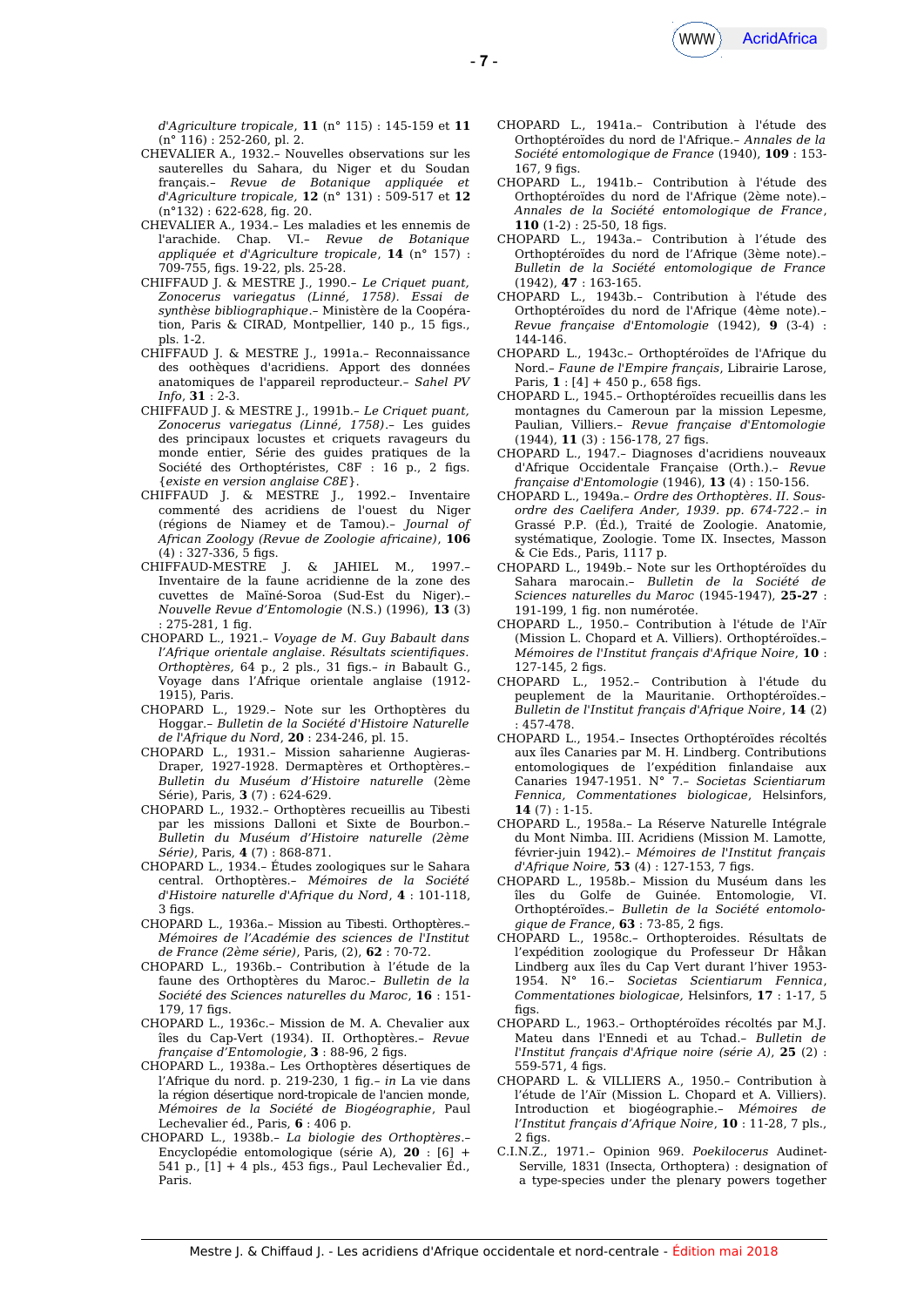

with validation of Pyrgomorphidae Brunner von Wattenwyl, 1874.– *Bulletin of Zoological Nomenclature*, **28** (3/4) : 88-91.

- C.I.N.Z., 1987.– Opinion 1454. *Nomadacris* Uvarov, 1923, (Insecta, Orthoptera) : conserved.– *Bulletin of zoological Nomenclature*, **44** (3) : 210.
- COLENO P., 1932.– Contribution à l'étude des acridiens migrateurs du Soudan.– *Bulletin du Comité d'Études historiques et scientifques de l'Afrique Occidentale Française*, Gouvernement Général de l'Afrique Occidentale Française (1931), **14** (3) : 218-292, fgs. sans numéros, 2 pls.
- COLLINET J., COUTURIER G., GUILLAUMET J.-L., KAHN F., MOREAU R. & SANGARÉ Y., 1984.– *Le système cultural et ses contraintes. p. 113-184, fgs. 26-49, photos 4-17*.– *in* Guillaumet J.-L., Couturier G. & Dosso H. (Eds. sc.), 1984., Recherche et aménagement en milieu forestier tropical humide : le Projet Taï de Côte-d'Ivoire, UNESCO, Notes Techniques du MAB, **15**, 245 p.
- COLVIN J., 1996.– Diapause duration, survival in relation to desiccation and egg-pod morphology of the Senegalese grasshopper, *Oedaleus senegalensis*.– *Physiological Entomology*, **21** (3) : 173-178, 1 fg.
- COLVIN J., 1997.– Biotic and abiotic factors afecting the population dynamics of the Sene-galese grasshopper, *Oedaleus senegalensis*. p. 63-67.– *in* Krall S., Peveling R. & Ba Diallo D. (Éds.), New strategies in locust control, Birkhäuser Verlag, Basel, Switzerland,  $xi + [3] + 522$  p., figs.
- COLVIN J. & COOTER R.J., 1995.– Diapause induction and coloration in the Senegalese grasshopper, *Oedaleus senegalensis*.– *Physiological Entomology*, **20** (1) : 13-17, 1 fg.
- COOP L.B. & CROFT B.A., 1992.– Damage rates to pearl millet by adults of fve grasshopper species and *Psalydolytta* blister beetles in Mali.– *Tropical* Pest Management, 38 (2): 201-205, 2 figs.
- COOP L.B. & CROFT B.A., 1993.– Pearl millet injury by fve grasshopper species (Orthoptera : Acrididae) in Mali.– *Journal of Economic Entomology*, **86** (3) : 891-898, 1 fg.
- C.O.P.R., 1982.– *The Locust and Grasshopper Agricultural manual*.– Centre for Overseas Pest Research, London, viii + 690 p., 104 figs., 191 cartes.
- COQUEBERT A.J., 1799 (an 7).– *Illustratio Iconographica Insectorum ; Quae in Musaeis parisinis observavit et in lucem edidit Joh. Christ. Fabricius, praemissis ejusdem descriptionibus. Accedunt species plurimae, vel minus vel nondum cognitae.*– P. Didot, Paris, vol. 1, 44 p., pls. 1-10.
- CORNES M.A. & RILEY J., 1972.– A check list of the nigerian Acridoidea and Tridactyloidea.– *Entomological Society of Nigeria, Occasional Publications*, **8** : 1-15.
- COSTA O.G., 1836.– *Fauna del regno di Napoli, ossia enumerazione di tutti gli animali che abitano le diverse regioni di questo regno e le acque che le bagnano contenente la descrizione de nuovi o poco esattamente conosciuti con fgure ricavate da originali viventi e dipinte al naturale. Ortotteri*, Napoli, viii + 48 p., 6 pls.
- COUTURIER G., 1986.– *Le programme sur l'évolution des populations d'insectes parasites des cultures dans le projet Taï. Problématique, méthodes de collecte, résultats. p. 111-119, 1 fg., 3 pls*.– *in* Recherche entomologique dans les écosystèmes forestiers africains, Rapport de l'atelier régional, Abidjan et Taï (Côte d'Ivoire), 25 novembre - 6 décembre 1985, UNESCO, Paris, [4] + 152 p.
- COUTURIER G., DONSKOFF M., DUVIARD D. & LECORDIER C., 1984.– Influence de la pénétration humaine sur les peuplements entomologiques en forêt de Taï (Côte d'Ivoire). II. Les peuplements

acridiens.– *Annales de l'Université d'Abidjan (série E)*, **17** : 153-182, 21 figs.

- COUTURIER G. & GUILLAUMET J.-L., 1986.– Les recherches entomologiques en forêt de Taï (Côte d'Ivoire).– *Revue française d'Entomologie* (N.S.), (1985), **7** (5) : 195-202, 5 fgs.
- COUTURIER G. & LACHAISE D., 1982.– Le peuplement d'insectes en forêt de Taï (Côte d'Ivoire) : I. Modifcation du peuplement dues a l'intervention humaine. II. Les insectes associés aux fguiers en forêt de Taï : le témoignage d'une longue histoire commune.– *Bulletin de la Société entomologique de France*, **87** (9-10) : 384-388.
- COWAN C.F., 1971.– On Guérin's Iconographie : particularly the insects.– *Journal of the Society for the Bibliography of Natural History,* **6** (1) : 18-29.
- COWAN, C. F., 1972.– Guérin's Iconographie*,* dated plates.– *Journal of the Society for the Bibliography of Natural History,* **6** (2) : 128.
- CURLE R., 1949.– Arcana entomologica ; or Illustrations of new, rare and interesting insects. By J.O. Westwood (London : William Smith, 2 vols., 1845).– *Journal of the Society for the Bibliography of Natural History*, **2** (5) : 167-168.

## **D**

- DAHDOUH B., DURANTON J.F. & LECOQ M., 1978.– Analyse des données sur l'écologie des acridiens d'Afrique de l'Ouest [Acridiens].– *Les Cahiers de l'Analyse des Données*, **3** (4) : 459-482, 8 fgs.
- DAVEY J. T., 1953.– Possibility of movements of the African Migratory Locust in the solitary phase and the dynamics of its outbreaks.– *Nature*, **172** : 720- 721.
- DAVEY J. T., 1955.– A preliminary note on seasonal movements of the African Migratory Locust in the solitary phase.- Locusta,  $3:14$  p., 6 figs (photos), 1 carte.
- DAVEY J.T., 1956.– The seasonal migrations and dynamics of populations of the African Migratory Locust *(Locusta migratoria migratorioides* Reiche and Fairmaire) in the outbreak area.– *Bulletin de la Société entomologique de France*, **61** : 18-24.
- DAVEY J. T., 1959.– The African Migratory Locust *(Locusta migratoria migratorioides* Rch. & Frm., Orth.) in the Central Niger Delta. Part two. The ecology of *Locusta* in the semi-arid lands and seasonal movements of populations.– *Locusta*, **7** : 180 p, 16 figs.
- DAVEY J.T., DESCAMPS M. & DEMANGE R., 1959a.– Notes on the Acrididae of the French Sudan with special reference to the Central Niger Delta. Part I.– *Bulletin de l'Institut français d'Afrique Noire (série A),* **21** (1) : 60-112, 1 carte.
- DAVEY J.T., DESCAMPS M. & DEMANGE R., 1959b.– Notes on the Acrididae of the French Sudan with special reference to the Central Niger Delta. Part II.– *Bulletin de l'Institut français d'Afrique Noire (série A),* **21** (2) : 565-600.
- DAVEY J.T., DUHART A.J. & KONÉ I., 1964.– Notes on the incipient outbreak of the red locust (*Nomadacris septemfasciata* Serv.) in the Central Niger Delta (1959).– *Locusta*, **9** : 48 p., 6 cartes, 2 fias
- DAVEY J.T. & JOHNSTON H.B., 1956.– The African Migratory Locust (*Locusta migratoria migratorioides* R. & F.) in Nigeria.– *Anti-Locust Bulletin*, **22** : 91 p., 26 figs.
- DEFAUT B., MORICHON D., MORIN D. & PUISSANT S., 2012.– *Locusta cinerascens* (Fabricius), espèce distincte de *Locusta migratoria* L. (Caelifera, Acrididae, Locustinae).– *Matériaux Orthoptériques et Entomocénotiques*, **17** : 5-7, carte 1.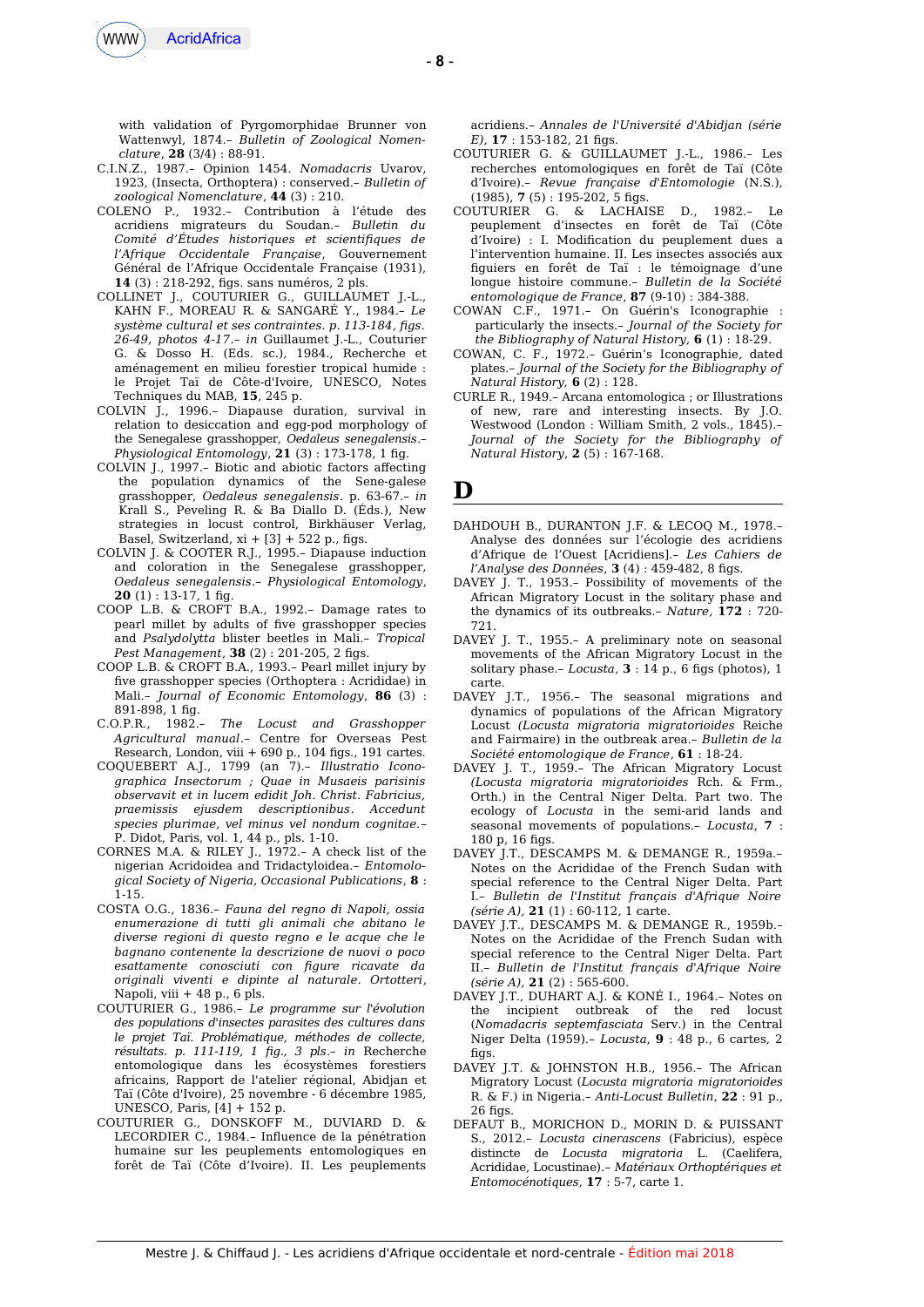- DEFAUT B., MORICHON D., MORIN D. & PUISSANT S., 2013.– L'étude de phylogénie moléculaire réalisée par MA *& al.* (2012) sur le Criquet migrateur : nouvelles conclusions taxonomiques (Caelifera, Acrididae, Locustinae).– *Matériaux Orthoptériques et Entomocénotiques*, **18** : 45-56, figs.  $1-3$ .
- DE GEER C., 1773.– *Mémoires pour servir l'histoire des Insectes*.– Pierre Hesselberg, Stockholm, **3**, viii + 696 p. + [1] + 44 pls.
- DE GREGORIO R., 1978.– *Quelques aspects de la morphologie et de la biologie de Zonocerus variegatus (Orthoptera, Acridoidea, Pyrgomorphidae)*.– Documents pédagogiques de Sciences naturelles, Université du Bénin, Togo, **21-22** : 21 p.  $+11$  figs
- DE GREGORIO R., 1979.– Sur deux cas de mélanisme chez le Criquet puant, *Zonocerus variegatus* (Orthoptera, Pyrgomorphidae).– *Bulletin de l'Institut Fondamental d'Afrique Noire (série A),* **41** (4) : 761- 773, 2 pls.
- DE GREGORIO R., 1981.– Etude, au Togo, de la bioécologie du Criquet puant, *Zonocerus variegatus* (Orthoptères). I. Cycle évolutif à Lomé (Région maritime).– *Revue des Sciences médicales et biologiques du Togo,* **2** (3) : 27-32, 4 fgs.
- DE GREGORIO R., 1982.– Etude, au Togo, de la bioécologie du Criquet puant : *Zonocerus variegatus* [Orth.]. II. Cycle évolutif à Atigba (Région des plateaux).– *Bulletin de la Société entomologique de France*, **87** (7-8): 245-255, 4 figs.
- DE GREGORIO R., 1987a.– *Zonocerus variegatus* (Orthoptera, Pyrgomorphidae) : caractéristiques morphologiques et biométriques des larves des populations des saisons sèche et humide.– *Bulletin de la Société d'Histoire naturelle, Toulouse,* **123** :  $29-44, 8$  figs.
- DE GREGORIO R., 1987b.– *Recherches sur la biologie et le polymorphisme saisonnier du Criquet puant, Zonocerus variegatus* (Insecta, Orthoptera, Pyrgomorphidae).– Thèse de Doctorat d'Etat ,n° 1327, Université Paul Sabatier, Toulouse, 446p. + [2], 104 figs., 4 pls.
- DE GREGORIO R., 1988.– Étude, au Togo, de la bioécologie du Criquet puant : *Zonocerus variegatus* (Orth.). III. Cycles évolutifs à Tchamba (région centrale) et à Barkoissi (région des savanes*).– Bulletin de la Société d'Histoire naturelle, Toulouse*, **124** : 111-126, 5 fgs.
- DE GREGORIO R., 1989.– Liste commentée des travaux consacrés à la morphologie, la biologie, l'éthologie, l'alimentation et le polymorphisme saisonnier du Criquet puant, *Zonocerus variegatus*. I. Morphologie, biologie et éthologie.– *Bulletin de la Société entomologique de France*, **94** (1-2) : 3-14.
- DE GREGORIO R. & BRUNEL J.F., 1977.– Quelques observations nouvelles sur le régime alimentaire du Criquet puant, *Zonocerus variegatus* (L.) (Orthoptera, Pyrgomorphidae).– *Bulletin de l'Institut Fondamental d'Afrique Noire (série A),* **39** (3) : 642-  $652.1$  fig.
- DE GREGORIO R. & DUVERGER NEDELLEC A., 1984.– Utilisation de l'analyse en composantes principales en acridologie. Les échelles morphométriques et leur application biologique : cas du criquet puant *Zonocerus variegatus* (Orthoptères, Pyrgomorphidés).– *Acta biologica montana*, **4** : 291-302, 6 fgs.
- DE GREGORIO R. & LAUGA J., 1981.– Analyse biométrique du polymorphisme saisonnier chez les imagos de *Zonocerus variegatus* (L.) (Orthoptera ; Pyrgomorphidae).– *Acrida*, **10** (1) : 15-23, 2 fgs.
- DE GREGORIO R. & LEONIDE J.-C., 1980.– Un nouveau cas de Phoridé parasite d'Orthoptères

adultes.– *Bulletin de la Société entomologique de France,* **85** : 103-105.

- DEKEYSER P.L. & VILLIERS A., 1956.– Contributions à l'étude du peuplement de la Mauritanie. Notations écologiques et biogéographiques sur la faune de l'Adrar.– *Mémoires de l'Institut français d'Afrique Noire*, **44** : 1-222, 25 pls.
- DELARZE R. & JUNGCLAUS-DELARZE S., 1987*.– Le camoufage chez les acridiens de savane (Orthoptera, Acridoidea) : approche numérique*.– Rapports annuels 1986-1987, Commission du Centre Suisse de Recherches Scientifques, p. 9-13.
- DELARZE R. & LE GALL P., 1989.– Quelques observations nouvelles ou intéressantes de Côte d'Ivoire (Orthoptera, Acridoidea).– *Nouvelle Revue d'Entomologie (N.S.)*, **6** (3) : 275-281, 1 carte.
- DELATTRE R., 1973.– *Parasites et maladies en culture cotonnière. Manuel phytosanitaire*.– Institut de Recherches du Coton et des Textiles exotiques (IRCT), Paris, 146 p., 30 pls.
- DELFOSSE E., 2014.– Jean-Guillaume Audinet, Audinet de Serville, Audinet-Serville ou Serville ?.– *Bulletin de la Société entomologique de France*, **119** (3) : 337-338, 1 fig.
- DESCAMPS M., 1953.– Observations relatives au Criquet migrateur africain et à quelques autres espèces d'Acridae du Nord-Cameroun.– *Agronomie tropicale*, **8** (6): 567-613, 35 figs.
- DESCAMPS M., 1954.– Insectes nuisibles aux cultures et insectes prédateurs récemment observés dans le Nord Cameroun.– *Agronomie tropicale,* **9** (2) : 174- 182.
- DESCAMPS M., 1956.– Insectes nuisibles au riz dans le Nord Cameroun.– *Agronomie tropicale,* **11** (6) : 732-755, 6 figs.
- DESCAMPS M., 1961a.– Notes sur le comportement, dans les conditions naturelles, des larves solitaires de *Locusta migratoria migratorioides* R. & F. (Orth. Acrididae).– *Revue de Pathologie végétale et d'Entomologie agricole de France*, **40** (3) : 145-186,  $10$  figs.
- DESCAMPS M., 1961b.– Le cycle biologique de *Gastrimargus nigericus* Uv. (Orth. Acrididae) dans la vallée du Bani (Mali).– *Revue de Pathologie végétale et d'Entomologie agricole de France*, **40** (3) : 187-199, 1 fg.
- DESCAMPS M., 1962a.– Comportement du Criquet migrateur africain (*Locusta migratoria migratorioides* Rch. & Frm.) en 1957 dans la partie septentrionale de son aire de grégarisation sur le Niger, région de Niafunké.– *Locusta* (1961), **8** : 1-280, 3 cartes, 47 figs
- DESCAMPS M., 1962b.– Étude écologique du Criquet migrateur africain (*Locusta migratoria migratorioides* Rch. & Frm.) en 1959 dans la partie méridionale de son aire de grégarisation sur le Niger (vallée inférieure du Bani) (confrontation avec les études antérieures).– *Revue de Pathologie végétale et d'Entomologie agricole de France*, **41** (3-4) : 131-  $297.21$  figs.
- DESCAMPS M., 1964.– Révision préliminaire des Euschmidtiinae (Orthoptera - Eumastacidae).– *Mémoires du Muséum national d'Histoire naturelle de Paris (série A)*, **30** : 321 p.+ [3], 586 fgs.
- DESCAMPS M., 1965a.– Acridoïdes du Mali (Deuxième contribution). Régions de San et Sikasso (Zone soudanaise) (1ère partie).– *Bulletin de l'Institut français d'Afrique noire (série A),* **27** (3) : 922-962,  $26$  figs.
- DESCAMPS M., 1965b.– Acridoïdes du Mali (Deuxième contribution). Régions de San et Sikasso (Zone soudanaise) (2ème partie).– *Bulletin de l'Institut français d'Afrique noire (série A),* **27** (4) : 1259- 1314, 75 fgs.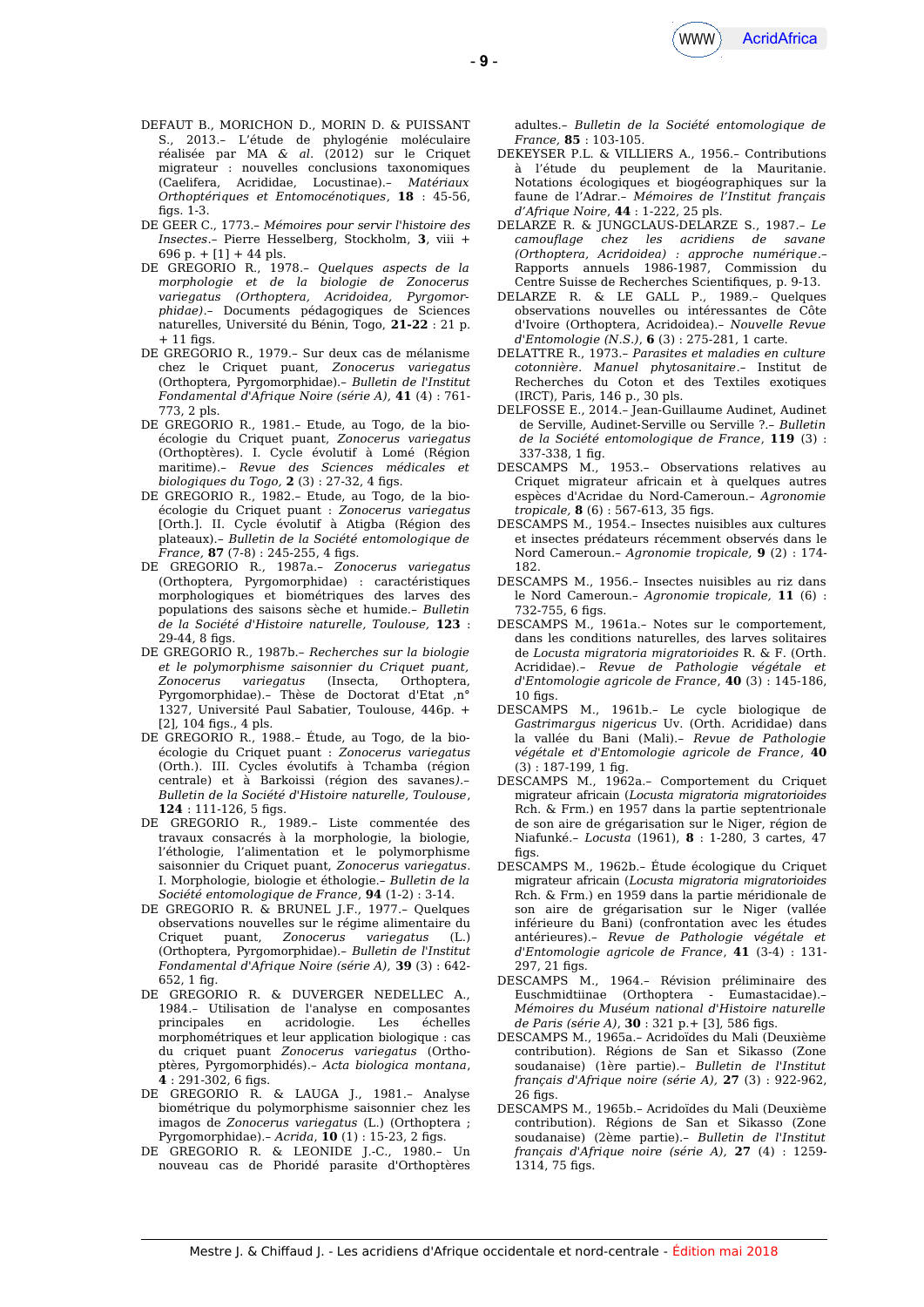

- DESCAMPS M., 1967a.– Contribution à la faune du Congo (Brazzaville). Mission A. Villiers et A. Descarpentries. XLIII. Orthoptères Eumastacidae.– *Bulletin de l'Institut Fondamental d'Afrique Noire (série A),* **29** (1) : 295-317, 55 fgs.
- DESCAMPS M., 1967b.– Observations biologiques sur le criquet pèlerin (*Schistocerca gregaria*) et le criquet migrateur africain (*Locusta migratoria migratorioides*) au Tchad.– *Agronomie tropicale,* **22**  $: 641-662.14$  fias.
- DESCAMPS M., 1968.– Acridoïdes du Tchad.– *Bulletin de l'Institut Fondamental d'Afrique Noire (série A)*, **30** (2) : 535-588, 1 carte.
- DESCAMPS M., 1970.– Contribution à la faune du Maroc, III. Acridoidea saharien et Dericorythinae [Orth.].– *Bulletin de la Société entomologique de France*, **75** : 24-36, 6 figs.
- DESCAMPS M., 1972.– *Geographical regions and taxonomic groups of Acridomorpha in need of study*. *p. 9-20.– in* Hemming C.F. & Taylor T.H.C. (Eds.), Proceedings of the International Conference on Current and Future Problems of Acridology, London, 6-7 juillet 1970, COPR, xvi + 533 p.
- DESCAMPS M., 1973.– Révision des Eumastacoidea (Orthoptera) aux échelons des familles et des sousfamilles (genitalia, répartition, phylogénie).– *Acrida*, **2** (4) : 161-298, 596 fgs.
- DESCAMPS M., 1974.– Diagnoses et signalisations d'Eumastacoidea (Orthoptera). I. Afrique.– *Bulletin de l'Institut Fondamental d'Afrique Noire (série A)* (1973), **35** (4) : 822-862, 117 fgs.
- DESCAMPS M., 1977.– Monographie des Thericleidae (Orthoptera Acridomorpha Eumastacoidea).– *Annales du Musée Royal de l'Afrique Centrale de Tervuren*, *Sciences zoologiques*, **216** : viii + 475 p.,  $1406$  fins.
- DESCAMPS M. & DONSKOFF M., 1968.– Contribution à la faune du Congo (Brazzaville). Mission A. Villiers et A. Descarpentries. LXXVII. Orthoptères Pyrgomorphidae et Acrididae.– *Bulletin de l'Institut Fondamental d'Afrique Noire (série A),* **30** (3) : 1198-1235, 42 figs.
- DESCAMPS M. & LE BRETON J., 1973.– Contribution à l'étude biologique du Sénégal septentrional. XXIII. Orthoptères Acridoidea.– *Bulletin de l'Institut Fondamental d'Afrique Noire (série A)*, **35** (1) : 104- 129.
- DESCAMPS M. & MEZZADRI D., 1965.– Étude préliminaire sur un foyer de grégarisation du Criquet migrateur africain en zone soudanaise (région de Sikasso, Mali).– *Locusta*, **10** : 60 p., 5  $figs$ .
- DIALOKE S.A., 2013.– The population trend of *Zonocerus variegatus* Fab. (Orthoptera : Pyrgomorphidae) on pigeonpea vegetative phase at diferent plant spacing and time of sowing in Imo state representing the south eastern zone of Nigeria.– *International Journal of Agriculture and Rural Development*, **16** (1) : 1451-1455, 2 fgs.
- DIOP T., 1987.– *Contribution à l'étude de la dynamique des populations d'acridiens dans la vallée du Sénégal*.– Thèse de Doctorat d'Université, Université Paris VI, 152 p. + viii p. annexes+ 2 p. table des matières.
- DIOP T, 1993.– Observations préliminaires sur le rôle de la photopériode sur la diapause embryonnaire du Criquet sénégalais, *Oedaleus senegalensis* (Krauss, 1877).– *Insect Science and its Application*, **14** (4) :
- 471-475, 1 fg. Inventaire commenté de la bibliographie sur le Criquet sénégalais, *Oedaleus senegalensis* (Krauss, 1877).– *Insect Science and its Application*, **17** (3/4) : 277-291, 1 fg.
- DIRSH V.M., 1949a.– The genus *Thalpomena* Saussure, 1884 (Orthoptera, Acrididae) and its

allies.– *Transactions of the Royal entomological Society of London*, **100** : 363-391, 118 fgs.

- DIRSH V.M., 1949b.– Three new African Oedipodinae (Orthoptera, Acrididae).– *Annals and Magazine of Natural History* (ser. 12), **2** : 764-775, 18 fgs.
- DIRSH V.M., 1949c.– Revision of Western palearctic species of the genus *Acrida* Linné (Orthoptera, Acrididae).– *Eos,* Madrid, **25** (1-2) : 15-47, 102 fgs.
- DIRSH V.M., 1950.– Two new African injurious grasshoppers.– *Bulletin of entomological Research*, **41** (2) : 317-320, 16 fgs.
- DIRSH V.M., 1951a.– Revision of the group *Truxales* (Orthoptera, Acrididae).– *Eos*, Madrid, Tomo extraordinario, (1950), 119-247, 224 fgs., 10 cartes.
- DIRSH V.M., 1951b.– Some new and little known African Acrididae (Orthoptera).– *Proceedings of the Royal entomological Society of London (B)*, **20** (7-8)  $: 73-79, 17$  figs.
- DIRSH V. M., 1952.– Studies on new and little known African Acrididae (Orthoptera).– *Revue de Zoologie et de Botanique africaines*, **46** (3-4) : 258-268, 24 figs
- DIRSH V.M., 1953.– *in* Dirsh & Uvarov, 1953b
- DIRSH V.M., 1954.– Revision of the species of the genus *Acrida* Linné (Orthoptera, Acrididae).– *Bulletin de la Société Fouad Ier d'Entomologie*, **38** : 107-160, 22 fgs., 8 cartes.
- DIRSH V. M., 1955.– Revision of the genera *Cardenius* I. Bolívar, *Cardeniopsis* gen. n. and *Cardenioides* gen. n. (Acridoidea, Orthoptera).– *Publicações Culturais da Companhia de Diamantes de Angola,* **24** : 85-113, 101 fgs.
- DIRSH V.M., 1956a.– Preliminary revision of the genus *Catantops* Schaum and review of the group Catantopini (Orthoptera, Acrididae).– *Publicações Culturais da Companhia de Diamantes de Angola,* **28** : 151 p., 518 fgs.
- DIRSH V.M., 1956b.– Orthoptera Acridoidea.– *in* Hanstrom B., Brinck P. & Rudebeck G. (Eds. sc.), *South African animal Life, Results of the Lund University Expedition in 1950-1951,* **3** : 121-272, 42 fgs., 2 pls.
- DIRSH V. M., 1956c.– The phallic complex in Acridoidea (Orthoptera) in relation to taxonomy.– *Transactions of the Royal entomological Society of London*, **108** (7) : 223-356, 66 pls.
- DIRSH V. M., 1957.– The spermatheca as a taxonomic character in Acridoidea (Orthoptera).– *Proceedings of the Royal entomological Society of London (A)*, **32** (7-9) : 107-114, 28 fgs.
- DIRSH V.M, 1958a.– Synonymic and taxonomic notes on Acridoidea (Orthoptera).– *Eos,* Madrid, **34** (1): 25-32, 14 figs.<br>DIRSH V.M.,
- 1958b.- Revision of the genus *Eyprepocnemis* Fieber, 1853 (Orthoptera : Acridoidea).– *Proceedings of the Royal entomological Society of London* (*B*),  $27$  (3-4): 33-45, 27 figs.
- DIRSH V.M., 1958c.– Acridological notes.– *Tijdschrift voor Entomologie*, **101** (1) : 51-63, 34 fgs.
- DIRSH V. M., 1958d.– Synonymic and systematic notes on African Acridoidea (Orthoptera).– *Revista de Entomologia de Moçambique*, **1** (2) : 239-244.
- DIRSH V.M., 1959a.– Missione biologica Sagan-Omo diretta dal Prof. Edoardo Zavattari. Acridoidea.– *Rivista di Biologia Coloniale*, **16** : 61-66.
- DIRSH V.M., 1959b.– New genera and species of Acridoidea from Tropical Africa (Orthoptera).– *Eos,* Madrid, **35** (1): 21-39, 8 figs.
- DIRSH V.M., 1959c.– The early stages of *Gastrimargus nigericus* Uvarov, 1926 (Acridoidea, Orthoptera).– *Locusta*, **6** : 65-71, 10 fgs.
- DIRSH V.M., 1961a.– Review of the genus *Humbe* I. Bolívar, 1881 (Acridoidea, Orthoptera).– *Annals and Magazine of natural History, (*13), **4** : 315-318, pl. 10.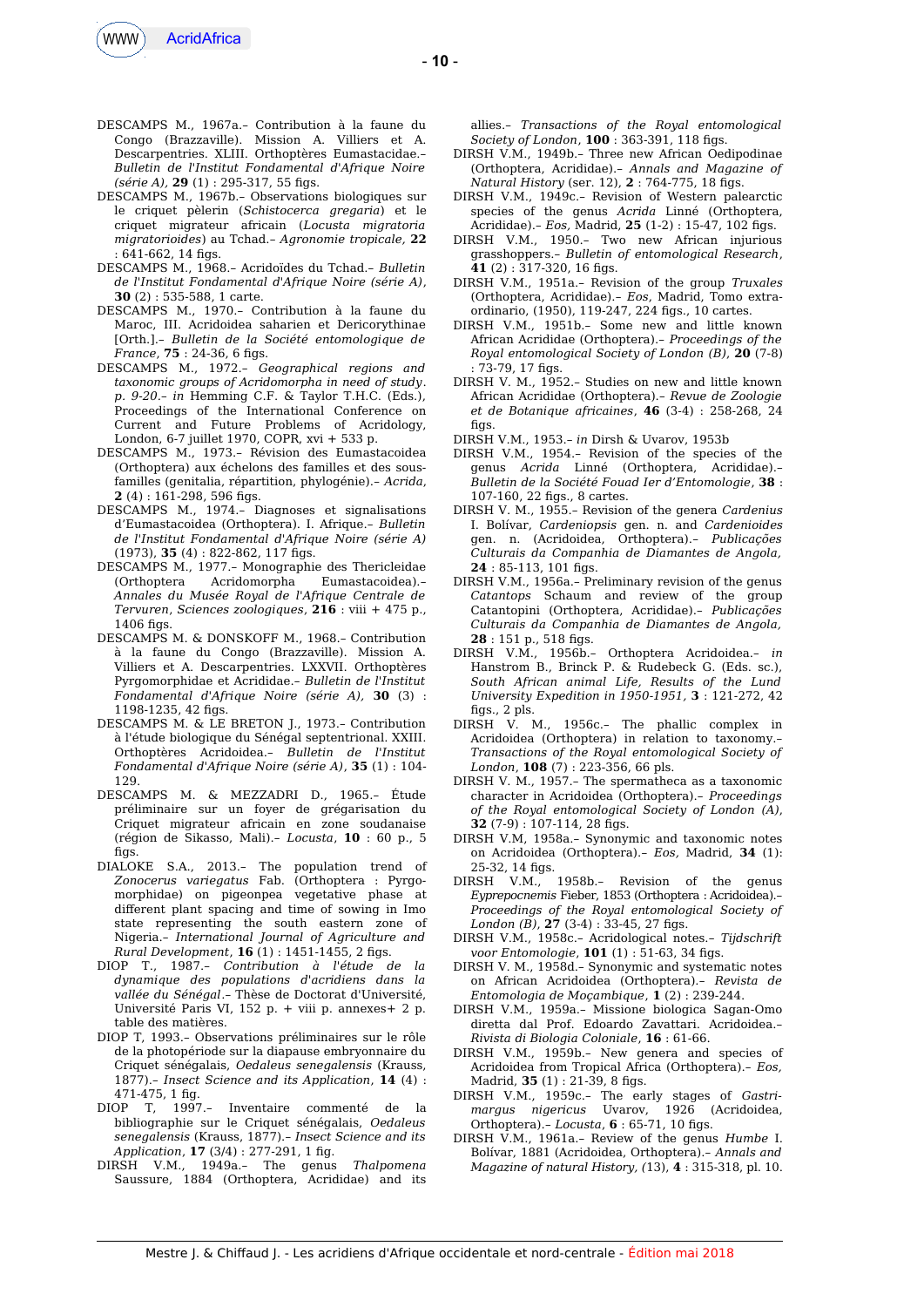

- DIRSH V. M., 1961b.– Notes on Acridoidea of Africa, Madagascar and Asia (Orthoptera).– *Eos,* Madrid, **37** (4) : 379-398, 24 fgs.
- DIRSH V.M., 1961c.– A preliminaty revision of the families and subfamilies of Acridoidea (Orthoptera, Insecta).– *Bulletin of the British Museum (Natural History), Entomology,* **10** (9) : 351-419, 34 fgs.
- DIRSH V. M., 1962.– Synonymic notes on African Acridoidea (Orthoptera).– *Revue de Zoologie et de Botanique africaines*, **65** (1-2) : 81-89, 3 figs.
- DIRSH V.M., 1963a.– The Acridoidea (Orthoptera) of Madagascar. II. Acrididae, Acridinae.– *Bulletin of the British Museum (Natural History), Entomology,* 13 (8): 243-286, 21 figs.
- DIRSH V.M., 1963b.– La Réserve Naturelle Intégrale du Mont Nimba. VI. Orthoptera Acridoidea (Second contribution).– *Mémoires de l'Institut français d'Afrique Noire,* **66** (5) : 207-220.
- DIRSH V.M., 1963c.– The Acridoidea (Orthoptera) of Madagascar. III. Pyrgomorphidae.– *Bulletin of the British Museum (Natural History), Entomology,* **14**  $(2) : 49-103, 29$  figs.
- DIRSH V.M., 1964.– *Acridoidea*.– Exploration du Parc National de la Garamba. Mission H. de Saeger, **44**  $(3) : 49-96, 2$  figs.
- DIRSH V.M., 1965.– *The African genera of Acridoidea*.– Cambridge University Press for the Anti-Locust Research Centre, London, xiii + 579 p., 452 figs.
- DIRSH V.M., 1966.– Acridoidea of Angola.– *Publicações Culturais da Companhia de Diamantes de Angola*, **74** (en deux parties), (1) : 1-306, fgs 1- 153, et (2) : 307-527, fgs, 154-256.
- DIRSH V.M., 1968.– The post-embryonic ontogeny of Acridomorpha (Orthoptera).– *Eos*, Madrid, (1967), **43** (3-4) : 413-514, 50 fgs.
- DIRSH V.M., 1970.– Acridoidea of the Congo (Orthoptera).– *Annales du Musée Royal de l'Afrique Centrale (série Sciences zoologiques), Tervuren,*  $182 : [6] + 605$  p., 172 figs.
- DIRSH V.M., 1974.– *Genus Schistocerca (Acridomorpha, Insecta)*.– The Hague, Dr. W. Junk B.V., Series Entomologica,  $10:$  viii + 240 p., 56 figs., 41 pls.
- DIRSH V.M., 1975.– *Classifcation of the Acridomorphoid insects*.– Classey Ltd, Faringdon, vii + 171 p., 74 figs.
- DIRSH V.M., 1979.– The species and synonymy of the genus *Cyrtacanthacris* (Orth., Acrididae).– *Eos*, Madrid, (1977), **53** (1-4) : 35-50, 5 fgs., 1 pl.
- DIRSH V.M. & DESCAMPS M., 1968.– Insectes Orthoptères Acridoidea Pyrgomorphidae et Acrididae.– *Faune de Madagascar*, **26** : [4] + 312 p., 132 fgs., Orstom et CNRS, Paris.
- DIRSH V.M. & UVAROV B.P., 1953a.– Tree locusts of the genus *Anacridium* (Orthoptera, Acrididae).– *Eos*, Madrid, **29** (1): 7-69, 1 carte, 66 figs.
- DIRSH V.M. & UVAROV B.P., 1953b.– Preliminary diagnoses of new genera and new synonymy in Acrididae.– *Tijdschrift voor Entomologie*, **96** (3) : 231-237.
- DONSKOFF M., 1981.– Les acridiens de la forêt africaine. I. Révision du genre *Pteropera* Karsch, 1891 (Orthoptera, Acrididae)*.– Annales de la Société entomologique de France* (N.S.), **17** (1) : 33-88, fgs. 1-51.
- DONSKOFF M., 1983.– Un acridien nouveau des îles du Cap-Vert : *Eyprepocprifas insularis* n. gen. et n. sp. [Orth. Acrididae].– *Bulletin de la Société entomologique de France* (1982), **87** : 345-349, fgs. 1-11.
- DONSKOFF M., 1986.– Les acridiens de la forêt africaine. II. Genres et espèces nouveaux de la forêt de Taï (Côte d'Ivoire).– *Revue française d'Entomologie* (N.S.) (1985), **7** (5) : 203-214, fgs. 1-63.
- DOURO KPINDOU O.K., LOMER C.J., LANGEWALD J. & BOCCO Y., 2000.– Cycle biologique et durée des

stades larvaires du Criquet puant, *Zonocerus variegatus* (Linné, 1758) (Orthoptera : Pyrgomorphidae) au sud du Bénin.– *Insect Science and its Application*, **20** (2) : 109-116, 5 fgs.

- DRURY D., 1770.– *Illustrations of Natural History. Wherein are exhibited upwards of two hundred and forty fgures of exotic insects, according to their diferent genera ; very few of which have hitherto been fgured by any author, being engraved and coloured from nature, with the greatest accuracy, and under the author's own inspection, on ffty copper-plates. With a particular description of each insect : interspersed with remarks and refections on the nature and properties of many of them. To which is added, a translation into French*.– B. White, London, i-xxvii + [1] + p. 1-130, pls. 1-50.
- DRURY D., 1773.– *Illustrations of Natural History. Wherein are exhibited upwards of two hundred and twenty fgures of exotic insects, according to their diferent genera ; a very few of which have hitherto been fgured by any author, being engraved and coloured from nature, with greatest accuracy, and under the author's own inspection, on ffty copperplates. With a particular description of each insect : interspersed with remarks and refections on the nature and properties of many of them*. *To which is added a translation into French*.– B. White, London,  $2: i$ -vii + [1] + p. 1-90 + [2 p.] index, pls. 1-50.
- DRURY D., 1837.– *Illustrations of exotic entomology, containing upwards of six hundred and ffty fgures and descriptions of foreign insects, interspersed with remarks and refections on their nature and properties*.– *in* Westwood J.O., A new edition brought down to the present state of the science, with the systematic characters of each species, synonyms, indexes, and other additionnal matter, 3 vol., H.G. Bohn, London.
- DURANTON J.-F., LAUNOIS M., LAUNOIS-LUONG M.H. & LECOQ M., 1979.– Biologie et écologie de *Catantops haemorrhoidalis* en Afrique de l'Ouest (Orthopt. Acrididae).– *Annales de la Société entomologique de France (N.S.)*, **15** (2) : 319-343,  $12$  figs.
- DURANTON J.-F., LAUNOIS M., LAUNOIS-LUONG M.H. & LECOQ M., 1982.– *Manuel de prospection acridienne en zone tropicale sèche.–* Ministère des Relations extérieures, Paris, et GERDAT, Montpellier, vol. 1 : 1-702, fgs. 1-328 et vol. 2 : 703-1498, fgs. 329-631.
- DURANTON J.-F., LAUNOIS M., LAUNOIS-LUONG M.H. & LECOQ M., 1983.– Contribution à l'inventaire faunistique des acridiens de l'archipel du Cap-Vert [Orth.].– *Bulletin de la Société entomologique de France*, **88** (2) : 197-224, 2 fgs.
- DURANTON J.-F., LAUNOIS M., LAUNOIS-LUONG M.H. & LECOQ M., 1988.– Première contribution à l'étude écologique des acridiens (Orthoptères) de l'archipel du Cap-Vert.– *Courier Forschungsinstitut Senckenberg*, **105** : 179-188, 5 fgs.
- DURANTON J.-F., LAUNOIS M., LAUNOIS-LUONG M.H., LECOQ M. & POPOV G.B., 1984.– Nouvelle contribution à l'inventaire faunistique des acridiens de l'archipel du Cap-Vert. Signalisation du genre *Wernerella* Karny, 1907 et description de *Wernerella atlantica* Popov n. sp. (Orth. Acrididae).– *Courier Forschungsinstitut Senckenberg*, **68** : 39-47, 2 fgs.
- DURANTON J.-F., LAUNOIS M., LAUNOIS-LUONG M.H., LECOQ M. & RACHADI T., 1987.– *Guide antiacridien du Sahel.–* Ministère de la Coopération, Paris et CIRAD-PRIFAS, Montpellier, 344 p., 99 fgs., pls. I-IV + 1-69.
- DURANTON J.-F. & LECOQ M., 1980.– Ecology of locusts and grasshoppers (Orthoptera, Acrididae) in Sudanese West Africa. I. Discriminant factors and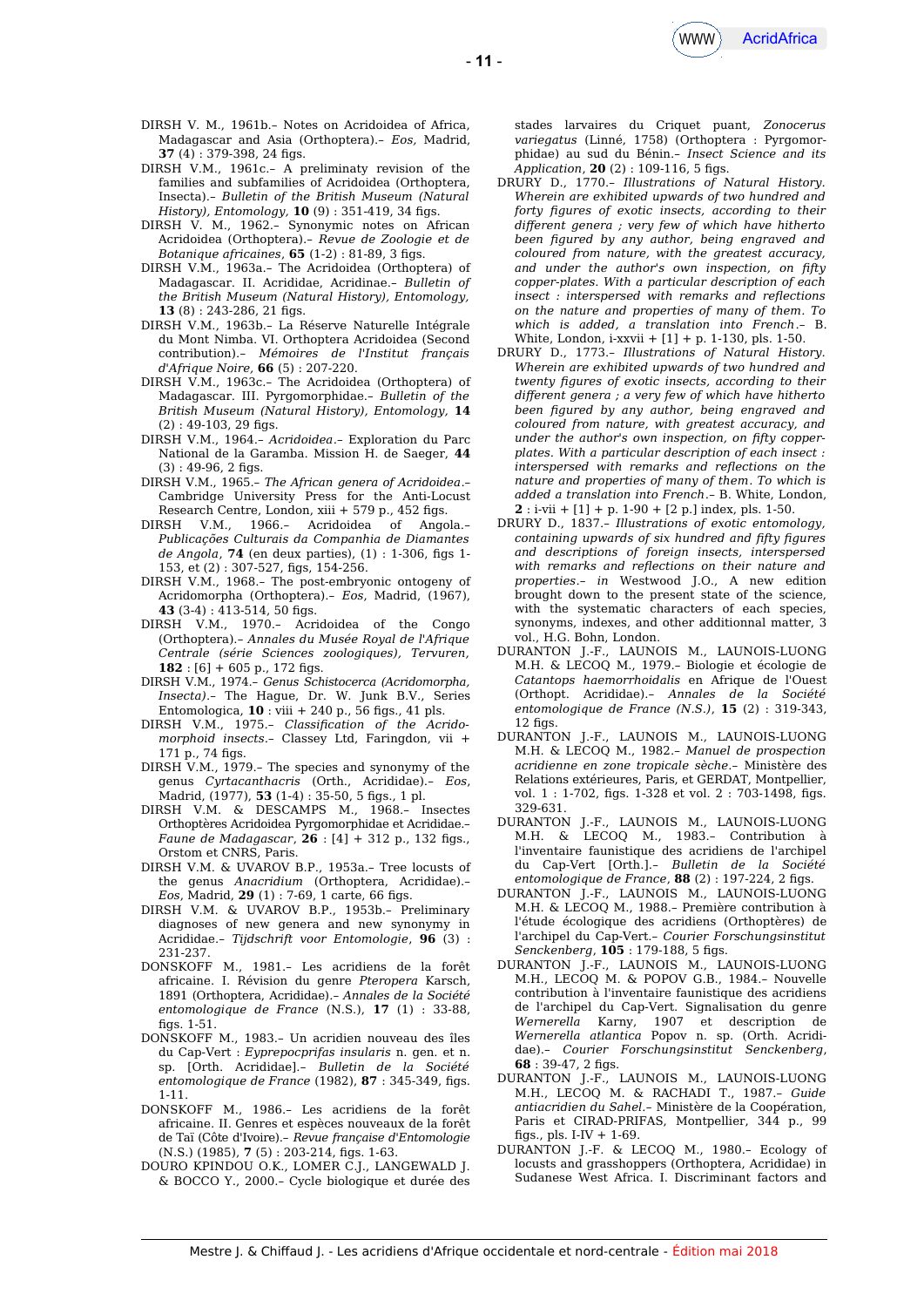

ecological requirements of acridian species.– *Acta Oecologica, Oecologia Generalis,* **1** (2) : 151-164, 7 fins.

- DURANTON J.-F. & LECOQ M., 1990.– *Le Criquet pèlerin au Sahel*.– Collection Acridologie opérationnelle n°6, Ministère des Afaires étrangères des Pays-Bas et CIRAD, France, 184 p., 51 figs.
- DUVIARD D., 1970a.– Recherches écologiques dans la savane de Lamto (Côte d'Ivoire) : l'entomocoenose de *Vernonia guineensis* Benth. (Composées).– *La Terre et la Vie*, **24** (1) : 62-79, 6 figs.
- DUVIARD D., 1970b.– Place de *Vernonia guineensis* Benth. (Composées) dans la biocénose d'une savane préforestière de Côte d'Ivoire.– *Annales de l'Université d'Abidjan (série E)*, **3** (1) : 7-174, 63  $fias$
- DUVIARD D., COUTURIER G. & ROTH M., 1984.– Influence de la pénétration humaine sur les peuplements entomologiques en forêt de Taï (Côte d'Ivoire). I. Milieux prospectés et méthodes d'étude.– *Annales de l'Université d'Abidjan* (série E, Écologie), **17** : 111-151, 5 fgs.

## **E F**

- EBNER R., 1914.– Ein eigentümliches Verteidigungsmittel bei *Poecilocerus hieroglyphicus* Klug.– *Anzeiger der kaiserlichen Akademie der Wissenschaften, mathematisch-naturwissenschaftliche Klasse*, Wien, **51** : 395-397.
- EBNER R., 1943.– Über einige Orthoptera Saltatoria von Fernando Poo (Spanisch-Guinea). 28. Beitrag zu den wissenschaftlichen Ergebnissen der Westafrika-Expedition Eidmann 1939/40.– *Zoologischer Anzeiger,* **143** : 259-274, 12 fgs.
- ESSAID A., 1991 (Éd. sc.).– *La lutte anti-acridienne*.– Colloque international sur les perspectives de recherche biologique et chimique dans le cadre de la lutte anti-acridienne, Rabat (Maroc), 27 novembre-2 décembre 1989, coll. Universités francophones, Éditions AUPELF-UREF, John Libbey Eurotext, Paris, xxiii + 306 p.
- ETIENNE J., DELVARE G. & ABERLENC H.P., 1993.– Contribution à la connaissance de l'arthropodofaune associée aux cultures de Casamance (Sénégal*).– Bollettino di Zoologia agraria e di Bachicoltora*, ser. II, (1992), **24** (2) : 159-193.
- EUW J., FISHELSON L., PARSONS J.A., REICHSTEIN T. & ROTHSCHILD M., 1967.– Cardenolides (heart poisons) in a grasshopper feeding on milkweeds.– *Nature* (London), **214** (5083) : 35-39.
- EVENHUIS N.L., 2003.– Publication and dating of the journals forming the *Annals and Magazine of Natural History* and the *Journal of Natural History*.– *Zootaxa*, **385** : 1-68, 12 fgs.
- EVENHUIS N.L., 2011.– Analysis of taxa depicted on the plates in the "Genera des Insectes" of F.É. Guérin and A.R. Percheron and their dates of publication.– *Zoological Bibliography*, **1** (4) : 171- 184, 3 figs.
- EVENHUIS N.L., 2012.– Publication and dating of the *Exploration Scientifque de l'Algérie : Histoire Naturelle des Animaux Articulés* (1846-1849) by Pierre Hippolyte Lucas.– *Zootaxa*, **3448** : 1-61, 16 pls.
- EVERSMANN E., 1848.– *Additamenta quaedam levia ad Fischeri de Waldheim celeberrimi Orthoptera Rossica, 15 p., 1 pl*.– *in* Jubilaeum semisaecularem doctoris medicinae et philosophiae Gotthelf Fischer de Waldheim celebrant sodales Societatis caesareae naturae scrutatorum mosquensis, Febiuarii anno 1847, ex typis Semen, Moscou, 107 p., 8 pls.
- EVERSMANN E., 1859.– Orthoptera Volgo-Uralensia.– *Bulletin de la société impériale des naturalistes de Moscou*, **32** (1) : 121-146, pl. 1 : f. 2.
- EWER D.W., 1957.– Notes on Acridid anatomy. IV. The anterior abdominal musculature of certain acridids.– *Journal of the Entomological Society of Southern Africa*, **20** (2) : 260-279, 8 fgs.
- EZE C.S., 2010.- Host plant effect on morphometry and fecundity of the variegated grasshopper (*Zonocerus variegatus* (L.) Orthoptera : Pyrgomorphidae).– *Animal Research International*, **7** (2) : 1206-1211.
- FABER F.C. von, 1909.– Die Krankheiten und parasiten des Kakaobaumes.– *Arbeiten aus der Kaiserlichen Biologischen Anstalt für Land- und Forstwirtschaft*, **7** : 193-351, 51 fgs., 1 pl.
- FABRICIUS J.C., 1775.– *Systema entomologiae, sistens Insectorum classes, ordines, genera, species, adjectis synonymis, locis, descriptionibus, observationibus... II. Ulonata p. 269-293, Appendix p. 826-827*.– Flensburgi & Lipsiae {= *Flensburg et Leipzig*}, In Oficina Libraria Kortii, [30 p.] + 832 p.
- FABRICIUS J.C., 1781.– *Species Insectorum, exhibentes eorum diferentias specifcas, synonyma auctorum, loca natalia, metamorphosin adjectis observationibus, descriptionibus… Classis II. Ulonata. p. 340-371*.– Hamburgi & Kilonii {= *Hambourg & Cologne*}, Impensis Carol. Ernest Bohnii, **1** : viii + 552 p.
- FABRICIUS J.C., 1787.– *Classis II. Ulonata, p. 224- 239.– in* Mantissa insectorum : sistens eorum species nuper detectas : adjectis characteribus genericis, diferentiis specifcis, emendationibus, observationibus, Hafniae {= *Copenhague*} Impensis Christ. Gottl. Proft, **1** : xx + 348 p.
- FABRICIUS J.C., 1793.– *Classis II. Ulonata. p 1-62.– in* Entomologia systematica emendata et aucta. Secundum classes, ordines, genera, species : adjectis synonimis, locis, observationibus, descriptionibus.– Hafniae {= *Copenhague*}, **2** : viii + 519 p.
- FAIRMAIRE L., 1858.– *Voyage au Gabon, Histoire naturelle des Insectes et des Arachnides recueillis pendant un voyage fait au Gabon en 1856 et en 1857 par M. Henry C. Deyroll*e. *Orthoptères, p. 257-260, pl. 9*.– *In* Thomson J., Archives Entomologiques ou Recueil contenant des illustrations d'insectes nouveaux ou rares, **2** : 469 p. + [3] + 15 pls.
- FARROW R.A., 1972.– *Phase changes in the African Migratory Locust, Locusta migratoria migratorioides (R. & F.), in its main outbreak area on the middle Niger in 1967-1968 in relation to outbreaks. p. 315- 329, 9 fgs*.– *in* Hemming C.F. & Taylor T.H.C. (Eds.), Proceedings of the International Study Conference on the Current and Future Problems of Acridology, London, 6-16 juillet 1970, COPR, Londres,  $xvi + 534 p$ .
- FARROW R.A., 1974.– Comparative plagues dynamics of tropical *Locusta* (Orthoptera : Acrididae).– *Bulletin of Entomological Research*, **64** (3) : 401-  $411.6$  figs.
- FARROW R.A., 1975.– The African Migratory Locust in its main outbreak area of the middle Niger : quantitative studies of solitary populations in relation to environmental factors.– *Locusta*, **11** : 198 p., 65 fgs., 43 tabl.
- FARROW RA.. & COLLESS D.H., 1980.– Analysis of the interrelationships of geographical races of *Locusta migratoria* (Linnaeus) (Orthoptera : Acrididae) by numerical taxonomy, with special reference to subspeciation in the tropics and afinities of the Australian race.– *Acrida*, **9** : 77-99, 7 fgs.
- FIEBER F.X., 1852.– *Orthoptera Oliv. (et omn. Auct.) Oberschlesiens. p 1-6*.– *in* Kelch A., Grundlage zur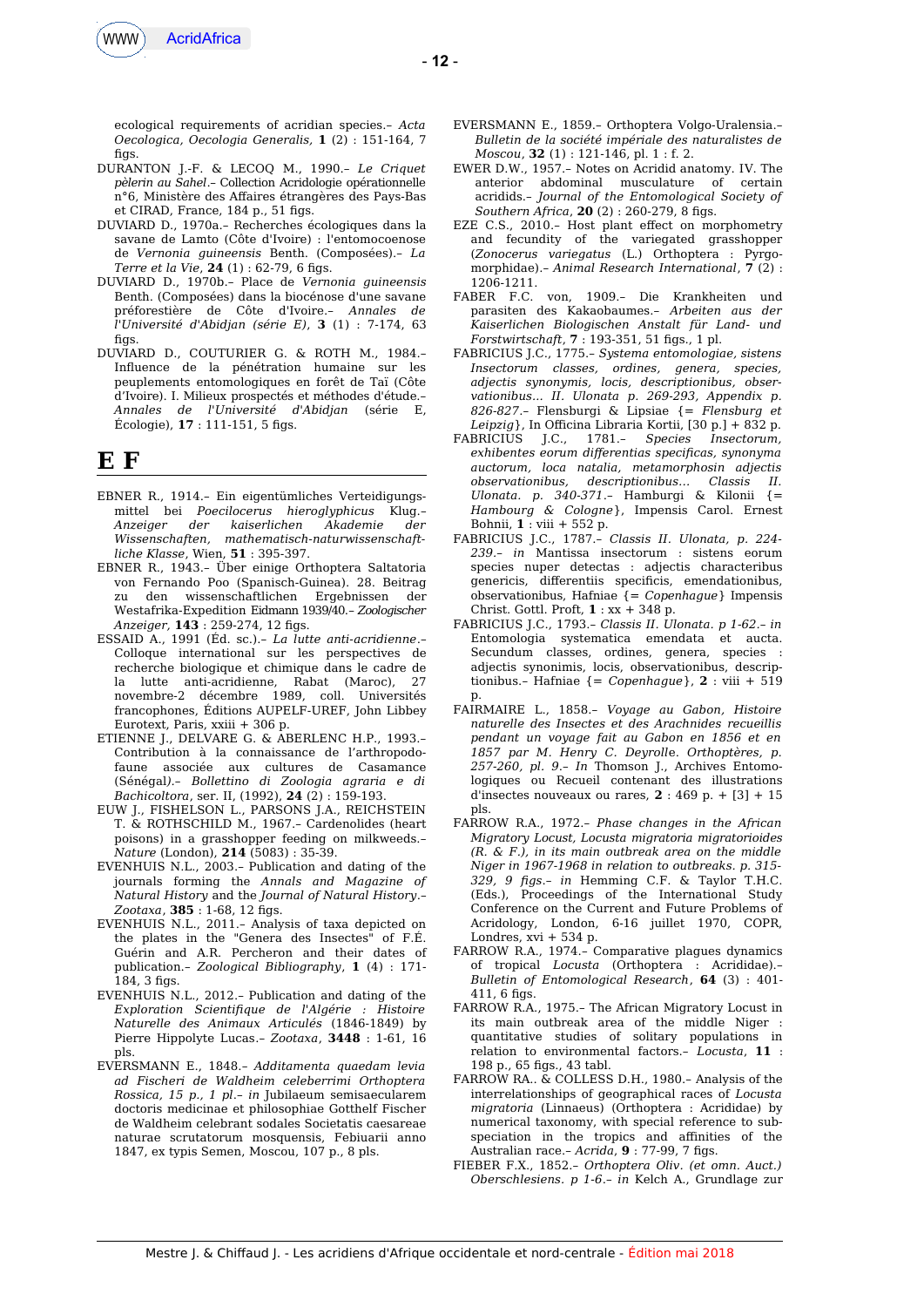Kenntnis der Orthopteren (Gradflügler) Oberschlesiens, und Grundlage zur Kenntniss der Käfer oberschlesiens, erster Nachtrag, Ratibor, Bögner, 19 p.

- FIEBER F.X., 1853.– Synopsis der europäischen Orthopteren mit besonderer Rücksicht auf die in Böhmen vorkommenden Arten als Auszug aus dem zum Drucke vorliegenden Werke, "Die europäischen Orthoptera".– *Lotos*, *Zeitschrift für Naturwissenschaften*, **3** : 90-104, 115-129, 138-154, 168-176, 184-188, 201-207, 232-238, 252-258 (Beschluss.) {*paru également en tiré à part en 1854 avec une pagination diférente*}.
- FINOT A., 1896.– Faune de l'Algérie et de la Tunisie. Insectes Orthoptères. 5e famille. Acridiens.– *Annales de la Société entomologique de France*, (1895), **64** (3) : 401-552.
- FINOT A., 1902.– Liste des Orthoptères capturés dans le Sahara Algérien par M. le professeur Lameere.– *Annales de la Société entomologique de Belgique*, **46** : 432-435.
- FINOT A., 1907.– Sur le genre *Acridium.* Contribution à l'étude du genre *Acridium* Serville, de la famille des Acridiens, Insectes Orthoptères, avec descriptions d'espèces nouvelles.– *Annales de la Société entomologique de France*, **76** (1) : 247-280, 27 fgs. et **76** (2) : 281-354.
- FINOT A., 1908.– Description d'un genre nouveau et d'une espèce nouvelle d'Orthoptères de la côte occidentale de l'Afrique.– *Bulletin de la Société entomologique de France*, 1908 (2) : 27-29.
- FISCHER L.H., 1853.– *Orthoptera Europaea… Accedunt tabulae lapidibus incisae XVIII quarum ultima coloribus partim illustrata*.– Lipsiae {= *Leipzig*}, G. Engelmann, xx + 454 p., 18 pls.
- FISCHER DE WALDHEIM G., 1846.– Entomographie de la Russie. IV. Orthoptères de la Russie (Entomographia Imperii Rossici).– *Nouveaux mémoires de la Société impériale des naturalistes de Moscou*, **8** (formant le tome 14 de la collection) : iv + 443 p., 37 pls.
- FISHELSON L., 1960.– The biology and behaviour of *Poekilocerus bufonius* Klug, with special reference to the repellent gland (Orth. Acrididae).– *Eos*, Madrid, **36** (1): 41-62, 7 figs.
- FISHPOOL L.D.C. & CHEKE R.A., 1983.– Protacted eclosion and viability of *Oedaleus senegalensis* (Krauss) eggs (Orthoptera, Acrididae).– *Entomologist's monthly Magazine*, **119** : 215-219.
- FISHPOOL L.D.C. & POPOV G.B., 1984.– The grasshopper faunas of the savannas of Mali, Niger, Benin and Togo.– *Bulletin de l'Institut Fondamental d'Afrique Noire (Série A)* (1981), **43** (3-4) : 275- [410], 16 fgs. + nombreuses fgs. non numérotés.
- FORSKÅL P., 1775.– *Descriptiones animalium, avium, amphibiorum, piscium, insectorum, vermium ; quae in itinere orientali observavit Petrus Forskål*. *Prof. Haun., p. 81-82.–* Post mortem auctoris edidit Carsten Niebuhr. Adjuncta est materia medica Kahirina atque tabula Maris Rubri geographica, Hauniae (= Copenhague), ex Oficina Mölleri, 19 + xxxiv + 164 p., 1 pl.
- FORSYTH J., 1966.– *Agricultural insects of Ghana. A list of insects recorded in Ghana on feld crops and stored produce with their host plants, damage caused, locality, parasites and predators where known, together with references to the literature for Ghana and neighbouring countries covering the period 1910-1960.–* Ghana Universities Press, Accra, 163 p.
- FRIES M., CHAPCO W. & CONTRERAS D., 2007.– A molecular phylogenetic analysis of the Oedipodinae and their intercontinental relationships.– *Journal of Orthoptera Research*, **16** (2): 115-125, 2 figs.

#### **G**

- GALVAGNI A., 1978.– Terzo contributo alla conoscenza degli ortotteroidei di Sardegna con descrizione di *Heteracris adspersa massai* n. subsp.– *Atti dell'Accademia Roveretana degli Agiati, serie VI*, 1976-1977, **16-17** : 163-186, fgs.
- GANWERE S.K., MURALIRANGAN M.C. & MURALIRANGAN M., 1997.– *The bionomics of grasshoppers, katydids and their kin*.– CAB International, Wallingford, xiii + 530 p.
- GARCÍA M.D., HERNÁNDEZ A., CLEMENTE M.E. & PRESA J.J., 2001.– Producción de sonido en S*phingonotus octofasciatus* (Serville, 1839) (Orthoptera, Acrididae, Oedipodinae).– *Anales de Biología*, **23** (*Biología Animal* 12) : 85-92, 3 fgs.
- GERSTÄCKER A., 1869.– Beitrag zur Insekten-Fauna von Zanzibar. No II. Orthoptera und Neuroptera.– *Archiv für Naturgeschichte*, **35** (1) : 201-223.
- GERSTÄCKER A., 1873.– *Insecta*. *Acridiodea, p. 33-49, pls. 2-3*.– *In* Baron Carl Claus von der Decken's Reisen in Ost-Afrika in den Jahren 1859-1865, **3** (2), Wissenschaftliche (Insekten, Arachniden, Myriopoden und Isopoden), Leipzig & Heidelberg, C.F. Winter, xvi + 542 p., pls. 1-18.
- *Ce document existe également sous une autre forme, identique hormis la préface plus courte* « Die Gliedertheir-fauna des Sansibar-gebietes : nach dem von dr. O. Kersten während der v. d. Decken'schen Ost-Afrikanischen expedition im Jahre 1862 und C. Cooke auf der Insel Zanzibar in Jahre 1864 gesammelten material, Leipzig & Heidelberg, C.F. Winter, xii + 542 p., pls. 1-18. »
- GERSTÄCKER A., 1889.– Charakteristik einer Reihe bemerkenswerther Orthopteren.– *Mittheilungen aus dem naturwissenchaftlichen Verein für Neu-Vorpommern und Rügen in Greifswald* (1888), **20** : 43-100.
- GHAFFAR F.A.A. & SPENCER S.R., 1971.– *Zonocerus variegatus* L. (Orth., Acrididae) feeding on Water Hyacinth.– *The Entomologist's monthly Magazine*, **107** (1280/1282) : 37.
- GHILIANI V., 1869.– Razza o specie nuova di Acridite.– *Bollettino della Società Entomologica Italiana*, **1** (3) : 177-180.
- GIGLIO-TOS E., 1907a.– Spedizione al Ruwenzori di S.A.R. Luigi Amedeo di Savoia Duca degli Abruzzi. XII. Ortotteri nuovi (Diagnosi preventive).– *Bollettino dei Musei di zoologia ed Anatomia comparata della R. Università di Torino*, **22** (n° 547) : 1-3.
- GIGLIO-TOS E., 1907b.– Ortotteri africani. Parte I. Acridiodea.– *Bollettino del Musei di Zoologia ed Anatomia comparata della R. Università di Torino*, **22** (n° 554) : 1-35.
- GIGLIO-TOS E., 1909.– *Ortotteri dell'Uganda e del Ruwenzori*. *pp. 295-316.– in* S. A. R. Il Principe Luigi Amedeo di Savoia, duca degli Abruzzi, Il Ruwenzori. Parte scientifca. Risultati delle osservazioni e studi compiuti sul materiale raccolto dalla spedizione, vol. **1**, Zoologia-Botanica, Milano, U. Hoepli, xii + 603 p., 74 pls. photos.
- GILLON Y., 1968.– Caractéristiques quantitatives du développement et de l'alimentation de *Rhabdoplea klaptoczi* (Karny, 1915) (Orthoptera : Acridinae).– *Annales de l'Université d'Abidjan (série E)*, **1** (2) : 101-112, 4 figs.
- GILLON Y., 1970.– Caractéristiques quantitatives du développement et de l'alimentation d'*Orthochtha brachycnemis* Karsch, 1893 (Orthoptera : Acridinae).– *Terre et Vie*, **24** : 425-448, 7 fgs.
- GILLON Y., 1971.– *The efect of bush fre on the principal Acridid species of an Ivory Coast*

- **13** -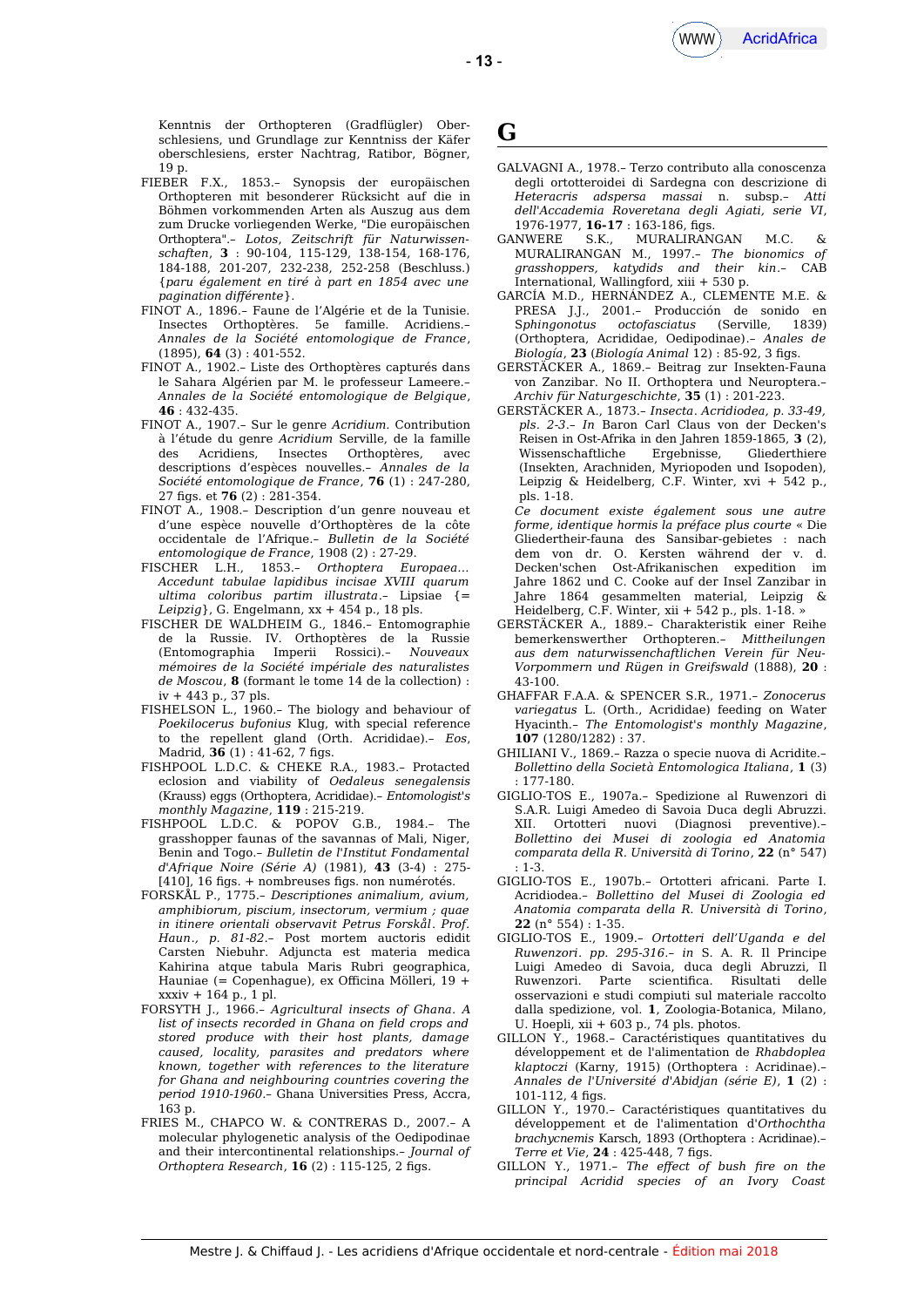

*savanna*.– Proceedings Annual Tall Timbers Fire Ecology Conference, 22-23 avril 1971, Florida, p. 419-471, 38 figs.

- GILLON Y., 1973a.– *Étude écologique quantitative d'un peuplement acridien en milieu herbacé tropical*.– Thèse de Doctorat d'État es Sciences naturelles, Université Paris VI, 323 p., 109 fgs.
- GILLON Y., 1973b.– Caractéristiques quantitatives du développement et de l'alimentation d'*Anablepia granulata* (Ramme, 1929) (Orthoptera : Gomphocerinae).– *Annales de l'Université d'Abidjan (série E)*, (1972), **5** (1) : 373-393, 9 fgs.
- GILLON Y., 1973c.– Bilan énergétique de la population d'*Orthochtha brachycnemis* Karsch, principale espèce acridienne de la savane de Lamto (Côte d'Ivoire).– *Annales de l'Université d'Abidjan (série E)*, **6** (2) :  $105 - 125$ , 6 figs.
- GILLON Y., 1974a.– Variations saisonnières de populations d'acridiens dans une savane préforestière de Côte d'Ivoire.– *Acrida*, **3** (3) : 129-174,  $36$  figs.
- GILLON Y., 1974b.– Reconnaissance des jeunes acridiens de la mosaïque forêt-savane (Côte d'Ivoire).– *Annales de l'Université d'Abidjan (série E*), 7(1): 453-531, 71 figs.
- GILLON Y., 1976.– Etude bioénergétique du peuplement acridien de la savane de Lamto (Côte d'Ivoire).– *Annales de l'Université d'Abidjan (série E)*, **9** : 5-85, 30 fgs.
- GILLON Y., 1983.– *The invertebrates of the grass layer. Chap. 11, p. 289-311, 18 fgs.– In* Bourlière F. (Ed.), Tropical savannas, Elsevier, Amsterdam.
- GMELIN J.F., 1790.– *Caroli a Linné, Systema Naturae per Regna tria naturae. Secundum classes, ordines, genera, species, cum characteribus, diferentiis, synonymis, locis. Classis V. Insecta.–* Editio decima tertia, aucta, reformata, cura Jo. Frid. Gmelin, Lipsiae (= Leipzig), Impensis Georg. Emanuel. Beer, **1** (4) : 1517-2224.
- GOETTEL M.S. & JOHNSON D.L., 1997 (Eds.).– Microbial control of grasshoppers and locusts.– *Memoirs of the entomological Society of Canada*, **171** : 400 p.
- GOLDING F.D., 1934a.– On the ecology of Acrididae near Lake Chad.– *Bulletin of entomological Research*,  $25$  (2): 263-303, 5 figs.
- GOLDING F.D., 1934b.– Locusts in Nigeria.– *Tropical Agriculture*, **11** (12) : 308-312.
- GOLDING F.D., 1935.– Further notes on the foodplants of Nigerian insects. III.– *Bulletin of entomological Research*, **26** (2) : 263-265.
- GOLDING F.D., 1937.– Further notes on the foodplants of Nigerian insects IV.– *Bulletin of entomological Research*, **28** (1) : 5-9.
- GOLDING F.D., 1940a.– Notes on the variegated grasshopper, *Zonocerus variegatus*, L., in Nigeria.– *Bulletin of entomological Research*, **30** (4) : 543-550.
- GOLDING F.D., 1940b.– Further notes on the foodplants of Nigerian insects. V.– *Bulletin of entomological Research*, **31** (2) : 127-130.
- GOLDING F.D., 1946.– *The insect pests of Nigerian crops and stock*.– Special Bulletin of the Agricultural Department, Nigeria, **4** : ii + 48 p.
- GOLDING F.D., 1947.– Further notes on the food plants of nigerian insects. VI.– *Bulletin of entomological Research*, **38** (1) : 75-80.
- GOLDING F.D., 1948.– The Acrididae (Orthoptera) of Nigeria.– *Transactions of the Royal entomological Society of London*, **99** (16) : 517-587, 18 cartes.
- GRABER V., 1876.– Die Tympanalen Sinnesapparet der Orthopteren.– *Denkschriften der Kaiserlichen Akademie der Wissenschaften, Mathematisch-Naturwissenschaftliche Classe*, **36** (2) : 1-140, 10 pls.
- GRASSÉ P.-P., 1937.– L'hémaphorrhée, rejet-réflexe de sang et d'air par les acridiens Phymatéides.– *Comptes Rendus hebdomadaires des Séances de l'Académie des Sciences de Paris*, **204** : 65-67, 2 fgs.
- GREEN S.V., 1998.– Revision of the African grasshopper genus *Parepistaurus* Karsch 1896 (Orthoptera Acrididae Coptacridinae).– *Tropical Zoology*, **11** (2) : 259-332, 198 fgs.
- GRIFFIN F.J., 1932.– On the dates of publication of "Palisot de Beauvois, Insectes rec. Afr. Amer." 1805-(1821).– *Annals and Magazine of Natural History* (10), **10** : 585-586.
- GRIFFIN F.J., 1937.– A further note on "Palisot de Beauvois, Insectes rec. Afr. Amér." 1805-1821.– *Journal of the Society for the Bibliography of Natural History*, **1** (4) : 121-122.
- GRIFFINI A., 1897.– Intorno ad alcuni Ortotteri raccolti dal Rev. L. Jalia a Kazungula (Alto Zambezi*).– Bollettino dei Musei di Zoologia ed Anatomia comparata della R. Università di Torino*, **12** (n° 290) : 1-12, 1 fg. sans numéro.
- GRUNSHAW J.P., 1986.– Revision of the East African grasshopper genus *Kassongia* with a description of a new, closely related taxon, *Labidioloryma* gen. n. (Orthoptera : Acrididae : Hemiacridinae).– *Systematic Entomology*, **11** : 33-51, 90 fgs.
- GRUNSHAW J.P., 1988.– A taxonomic revision of the grasshopper genus *Spathosternum* (Orthoptera, Acrididae).– *Journal of the East Africa natural History Society and national Museum*, **78** (n° 191) : 1-21, 115 fgs.
- GRUNSHAW J.P., 1990a.– A new species of the afrotropical, forest dwelling grasshopper genus *Duviardia* (Orthoptera : Acrididae : Catantopinae).– *Entomologist's monthly Magazine*, **126** : 113-116,  $14$  fins.
- GRUNSHAW J.P., 1990b.– The male paraproct of the Eyprepocnemidinae : a suggested function and its use as a taxonomic character (Orthoptera Acrididae).– *Tropical Zoology*, **3** : 191-196, 28 fgs.
- GRUNSHAW J.P., 1991.– A revision of the grasshopper genus *Heteracris* (Orthoptera : Acrididae : Eyprepocnemidinae).– *Natural Resources Institute Bulletin*, **38** : iv + 106 p., 429 fgs.
- GRUNSHAW J.P., 1995.– The taxonomy of *Tylotropidius* Stål, 1873, and related genera (Orthoptera Acrididae Eyprepocnemidinae).– *Tropical Zoology*, **8** (2) : 401-433, 89 fgs.
- GRUNSHAW J.P., 1996.– A taxonomic revision of the genus *Leptacris* Walker, 1870, and allied genera (Orthoptera : Acrididae : Hemiacridinae).– *Journal of Orthoptera Research*, **5** : 131-157, 148 fgs., 5 cartes.
- GUÉRIN-MÉNEVILLE F.E., 1849.– *Ordre des Orthoptères. p. 333-339 (Atlas pl. 6).– In* Voyage en Abyssinie executé pendant les années 1839, 1840, 1841, 1842, 1843 par une commission scientifque composée de MM. Théophile Lefebvre, Lieutenant de vaisseau, Chevalier de la Légion d'Honneur, A. Petit et Quartin-Dillon, Docteurs-Médecins, Naturalistes du Muséum, Vignaud, Dessinateur. Quatrième partie. Histoire naturelle - Zoologie par MM. O. des Murs, Florent Prévost, Guichenot et Guérin-Ménneville, Arthus Bertrand, Paris, vol. **6**, Insectes, p. 243-398 et vol. Atlas zoologique, 40 pls. {*dont 12 pls. Insectes*}.

**H**

HAGGAG A.A., EL-MOURSY A.A., EL-HAWAGRY M.A. & ABDEL-DAYEM M.S., 2008.– Systematic studies on the subfamily Oedipodinae (Acrididae, Orthoptera) from Egypt, excluding genus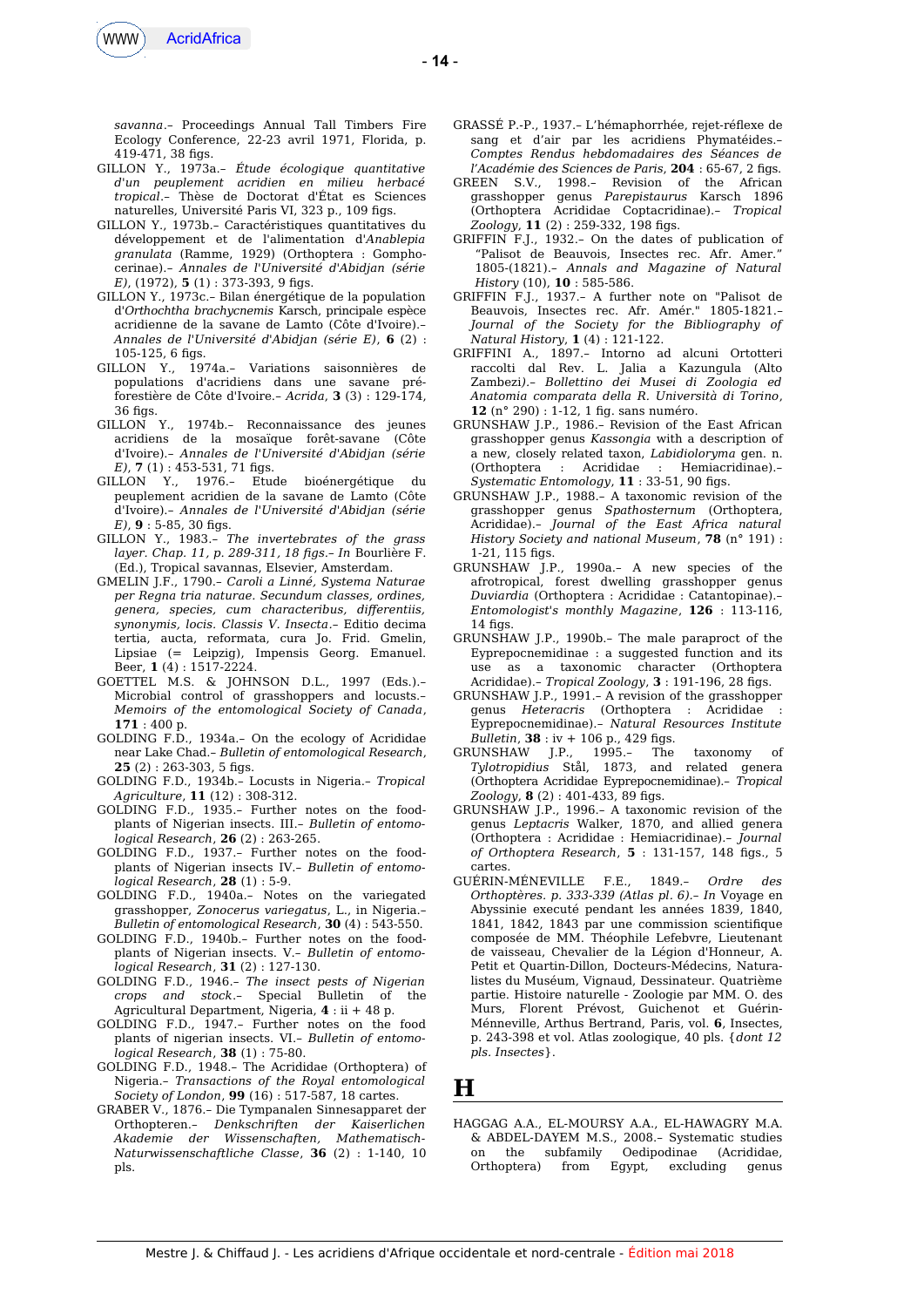*Sphingnotus* Fieber.– *Bulletin of the Entomological Society of Egypt*, **85** : 121-161, 42 figs.

- HARGREAVES E., 1926.– *Report on the entomological section.–* Annual Report, Lands and Forests Department, Sierra Leone, p. 21-27.
- HARGREAVES E., 1927.– Sierra Leone : the locust, *Zonocerus variegatus*, L.– *International Review of Agriculture*, **18** (4) : 479- 481.
- HARGREAVES E., 1928.– *Report on the entomological section.–* Annual Report, Lands and Forests Department, Sierra Leone, 1927, p. 18-20.
- HARGREAVES E., 1930.– *Report on the entomological section.–* Annual Report, Lands and Forests Department, Sierra Leone, 1929, p. 20-22.
- HARGREAVES E., 1933.– *Agricultural investigation. Entomological work*.– Annual Report, Department of Agriculture, Sierra Leone, 1932, p. 17-20.
- HARGREAVES E., 1937.– Some insects and their foodplants in Sierra Leone.– *Bulletin of entomological Research*, **28** : 505-520.
- HARZ K., 1975.– *Die Orthopteren Europas/The Orthoptera of Europe. Vol. 2*.– La Hague, Dr. W. Junk, Series Entomologica **11**, 939 p.
- HARZ K., 1982.– Zur Orthopterenfauna (s. lat.) der Kapverdischen Inseln.– *Courier Forschungsinstitut Senckenberg*, **52** : 153-154.
- HEINRICHS E.A. & BARRION A.T., 2004.– *Ricefeeding insects and selected natural enemies in West Africa : Biology, ecology, identifcation*.– International Rice Research Institute, Los Baños (Philippines) & WARDA, The African Rice Center, Abidjan (Côte d'Ivoire), vi + 242 p., 683 fgs.
- HENDRICKX F.L., 1943.– Une épidémie fongique du criquet *Zonocerus variegatus* L. due à *Empusa grylli* (Fres.) Nowak*.– Recherches et Communications de l'Institut national d'Etude agronomique du Congo Belge (INEAC*), **1** : 16-20, 3 fgs. non numérotées.
- HENRY G.M., 1940.– New and little known south indian Acrididae.– *Transactions of the Royal entomological Society of London*, **90** (19) : 497-540,  $18$  fins.
- HERGERT C.R., 1975.– An analysis of grasshopper problems in Kano state.– *Samaru Agricultural Newsletter*, **17** (3) : 91-94.
- HERRICH-SCHÄFFER G.A.W., 1838.– *Faunae Insectorum Germanicae initia, oder Deutschlands Insecten*, **157**, pl. 16, 18. {*suite de Panzer G.W.F.*}.
- HOCHKIRCH A. & HUSEMANN M., 2008.– A review of the Canarian Sphingonotini with description of a new species from Fuerteventura (Orthoptera : Acrididae : Oedipodinae).– *Zoological Studies,* **47** (4): 495-506, 7 figs.
- HOLLIER J., 2008.– An annotated list of Malcom Burr's Blattodea, Dermaptera and Orthoptera (Insecta) types in the collections of the Muséum d'histoire naturelle in Geneva.– *Entomologist's monthly Magazine*, **144** : 157-162.
- HOLLIER J., 2010a.– An annotated list of type specimens of Orthoptera (Insecta) described by Ferdinand Karsch and deposited in the collections of the Muséum d'histoire naturelle de la Ville de Genève.– *Revue suisse de Zoologie*, **117** (1) : 17-22.
- HOLLIER J., 2010b.– An annotated catalogue of the primary type specimens of the Orthoptera (Insecta) described by Johann Carl and Adolph Fritze.– *Revue suisse de Zoologie*, **117** (1) : 23-24.
- HOLLIER J., 2010c.– An annotated list of type material of Orthoptera (Insecta) described by Achille Grifini and deposited in the collections of the Muséum d'histoire naturelle in Geneva.– *Revue suisse de Zoologie*, **117** (4) : 801-805.
- HOLLIER J., 2010d.– An annotated list of primary types of Orthoptera (Insecta) described by Boris Uvarov and deposited in the collections of the

Muséum d'histoire naturelle in Geneva.– *Revue suisse de Zoologie*, **117** (4) : 807-810.

- HOLLIER J., 2011.– An annotated list of the Orthoptera (Insecta) species described by Alphonse Pictet (alone, and with Henri de Saussure) with an account of the primary type material present in the Muséum d'histoire naturelle in Geneva.– *Revue suisse de Zoologie*, **118** (2) : 345-400.
- HOLLIER J., 2012a.– An annotated catalogue of the type material of Orthoptera (Insecta) described by Josef Redtenbacher deposited in the collections of the Muséum d'histoire naturelle in Geneva.– *Revue suisse de Zoologie*, **119** (1) : 3-25.
- HOLLIER J., 2012b.– An annotated list of the Orthoptera (Insecta) species described by Henri de Saussure, with an account of the primary type specimens housed in the Muséum d'histoire naturelle de Genève, Part 2 : The Acrididae : Oedipodinae.– *Revue suisse de Zoologie*, **119** (2) : 215-260.
- HOLLIER J., 2012c.– An annotated list of the Orthoptera (Insecta) species described by Henri de Saussure, with an account of the primary type specimens housed in the Muséum d'histoire naturelle de Genève, Part 3 : The Acrididae excluding the Acrididae : Oedipodinae.– *Revue suisse de Zoologie*, **119** (3) : 303-339.
- HOLLIER J., 2013.– An annotated list of the Orthoptera (Insecta) species described by Henri de Saussure, with an account of the primary type specimens housed in the Muséum d'histoire naturelle de Genève, Part 4 : The Acridomorpha excluding the superfamily Acridoidea.– *Revue suisse de Zoologie*, **120** (2) : 203-219.
- HOLLIER J., 2016.– The type specimens of Orthoptera (Insecta) species described by Ignacio Bolίvar and deposited in the Muséum d'histoire naturelle de Genève.– *Revue suisse de Zoologie*, **123** (1) : 22-33.
- HOLLIER J. & MAEHR M.D., 2012.– An annotated catalogue of the type material of Orthoptera (Insecta) described by Carl Brunner von Wattenwyl deposited in the collections of the Muséum d'histoire naturelle in Geneva.– *Revue suisse de Zoologie*, **119** (1) : 27-75.
- HOLLIS D., 1965a.– A revision of the genus *Trilophidia* Stål (Orthoptera : Acridoidea).– *Transactions of the Royal entomological Society of London,* **117** (8) : 245-262, 33 figs.
- HOLLIS D., 1965b.– A revision of the genus *Machaeridia* (Orth. Acridoidea).– *Eos*, Madrid, (1964), **40** (3-4) : 495-505, 18 fgs., 1 carte.
- HOLLIS D., 1966.– A revision of the genus *Dnopherula* Karsch (Orth., Acridoidea).– *Eos*, Madrid, (1965), **41** (2-3) : 267-329, 119 fgs.
- HOLLIS D., 1967.– New combinations afecting the genus *Aiolopus* (Orthoptera : Acridoidea) and a description of a related new genus and genus from Australia.– *Journal of Natural History*, **1** : 157-162, 8 fgs.
- HOLLIS D., 1968.– A revision of the genus *Aiolopus* Fieber (Orthoptera : Acridoidea).– *Bulletin of the British Museum (Natural History) (Entomology)*, **22**  $(7): 307-355, 102$  figs.
- HOLLIS D., 1970.– A revision of the genus *Tristria* (Orthoptera, Acridoidea).– *Journal of Natural History*, **4** : 457-480, 75 fgs.
- HOLLIS D., 1971.– A preliminary revision of the genus *Oxya* Audinet-Serville (Orthoptera : Acridoidea).– *Bulletin of the British Museum (Natural History) (Entomology)*, **26** (7) : 267-343, 269 fgs.
- HOLLIS D., 1975.– A review of the subfamily *Oxyinae* (Orthoptera : Acridoidea).– *Bulletin of the British Museum (Natural History) (Entomology)*, **31** (6) : 189-234, 69 fgs.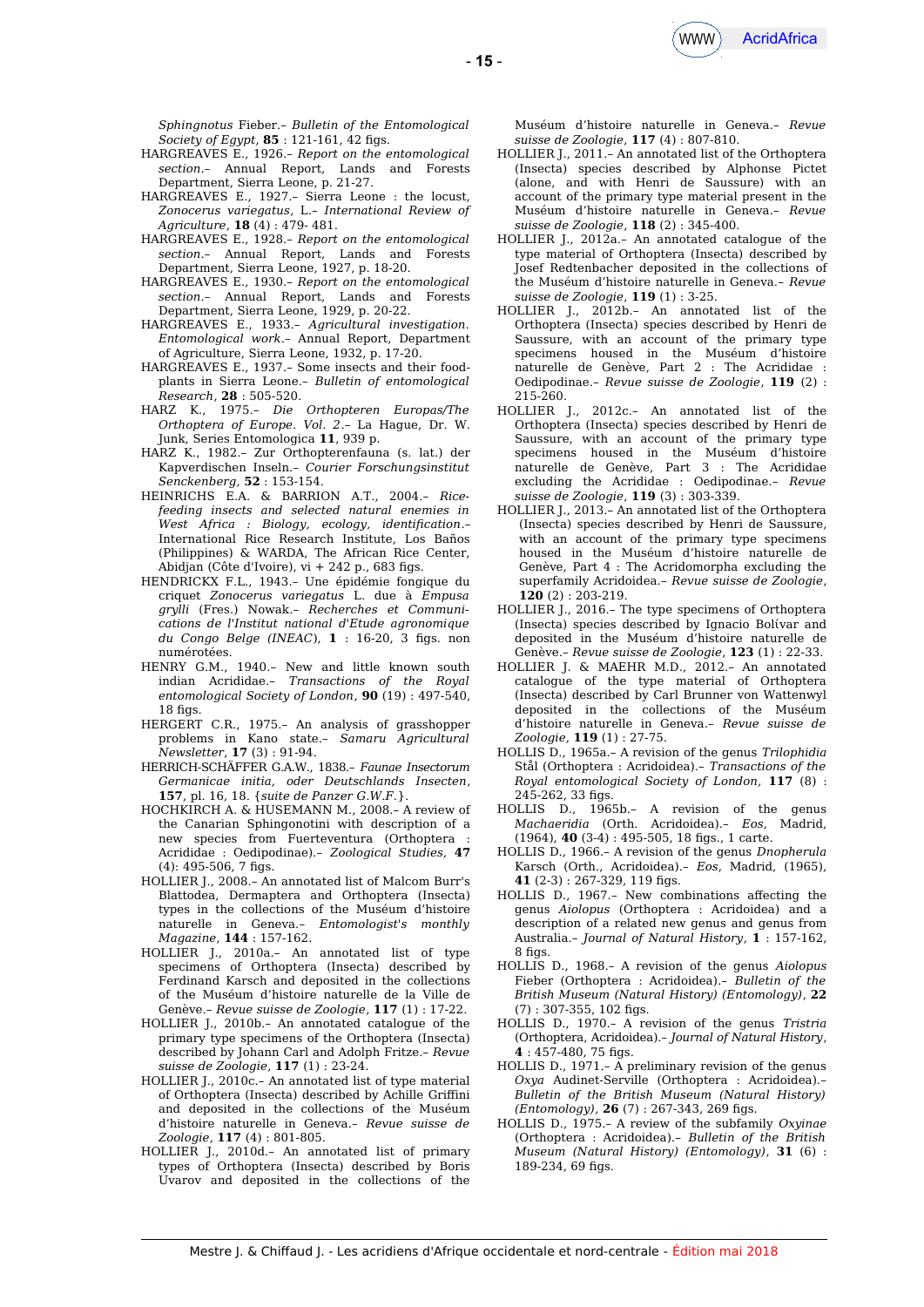

- HSIUNG C.–C. & KEVAN D.K. McE., 1975.– Preliminary observations on the *conica-bispinosacognata* group of the genus *Pyrgomorpha* Audinet-Serville (Orthoptera : Pyrgomorphidae).– *Acrida*, **4**  $(2): 57-68, 5$  figs.
- HSIUNG, C.–C. & KEVAN D.K. McE., 1997.– Three new subspecies of *Pyrgomorpha (Pyrgomorpha) cognata* Krauss 1877 from Iran and Sudan-Somalia region (Orthoptera : Acridoidea : Pyrgomorphidae : Pyrgomorphini).– *Journal of Orthoptera Research*, **6**  $: 91-100.9$  figs.
- HUMMELEN P. & GILLON Y., 1968.– Étude de la nourriture des acridiens de la savane de Lamto en Côte d'Ivoire.– *Annales de l'Université d'Abidjan (Série E)*, **1** (2) : 199-206.
- HUNTER-JONES P. & LAMBERT J.G., 1961.– Egg development of *Humbe tenuicornis* Schaum (Orthoptera : Acrididae) in relation to availability of water.– *Proceedings of the Royal entomological Society of London (A)*, **36** (4-6) : 75-80, 3 fgs.
- HUNTER-JONES P. & WARD V.K., 1960.– The lifehistory of *Gastrimargus africanus* Saussure (Orth., Acrididae) in the laboratory.– *Entomo-logist's Monthly Magazine*, 1959, **95** : 169-172.
- HUSEMANN M., RAY J. & HOCHKIRCH A., 2011.– A revision of the subgenus *Parasphingonotus* Benediktov & Husemann, 2009 (Orthoptera : Oedipodinae : Sphingonotini).– *Zootaxa*, **2916** : 51-  $61.8$  figs.
- HUSEMANN M., NAMKUNG S., HABEL J.C., DANLEY P.D. & HOCHKIRCH A., 2012.– Phylogenetic analyses of band-winged grasshoppers (Orthoptera, Acrididae, Oedipodinae) reveal convergence of wing morphology.– *Zoologica Scripta*, **41** (5) : 515-526, 4  $fias$ .
- HUSEMANN M., LLUCIÀ-POMARES D. & HOCHKIRCH A., 2013.– A review of the Iberian Sphingonotini with description of two novel species (Orthoptera : Acrididae : Oedipodinae).– *Zoological Journal of the Linnean Society*, **168** (1) : 29–60, 12  $fias$ .
- HUSEMANN M., DEPPERMANN J. & HOCHKIRCH A., 2014.– Multiple independent colonization of the Canary Islands by the winged grasshopper genus *Sphingonotus* Fieber, 1852.– *Molecular Phylo* $q$ enetics and Evolution,  $81$ : 174-181, 2 figs.

# **I J**

- IDOWU A.B., 1995.– The structure of the repellent gland of *Zonocerus variegatus* (Orthoptera : Pyrgomorphidae).– *Journal of African Zoology,* **109** : 247-252, 3 fgs.
- IDOWU A.B., 1996.– The growth pattern of the repellent gland of *Zonocerus variegatus* (L.)(Orthoptera : Pyrgomorphidae).– *Bioscience Research Communications*, **8** (1) : 1-6, 4 figs.
- IDOWU A.B., 1997.– The defensive mechanisms of *Zonocerus variegatus* (L.)(Orthoptera Pyrgomorphidae) against potential predators.– *Journal of African Zoology*, 111 (3) : 199-203.
- IDOWU A. B., 2000.– The mode of action of the repellent gland of *Zonocerus variegatus* (L) (Orthoptera : Pyrgomorphidae).– *Bioscience research Communications*, **12** (2) : 119-125.
- IDOWU A.B. & MODDER W.W.D., 1996.– Possible control of the stinking grasshopper, *Zonocerus variegatus* (L.) (Orthoptera : Pyrgomorphidae) in Ondo State, through human consumption.– *The Nigerian Field*, **61** (1-2) : 7-14, 1 fg. non numérotée.
- IDOWU A.B. & SONDE O.A., 2003.– The contribution of food plants to the growth, development and fecundity of *Zonocerus variegatus* (L).– *African Journal of Biotechnology*, **2** (10) : 350-355.
- IHEAGWAM E.U., 1979a.– Host plant efects on fecondity and adult survival of *Zonocerus variegatus* L. (Orthoptera, Pyrgomorphidae).– *Revue de Zoologie africaine*, **93** (3) : 760-, 1 fg.
- IHEAGWAM E.U., 1979b.– Copulation between the socalled dry saison and wet season Mendelian populations of *Zonocerus variegatus* (Orthoptera, Pyrgomorphidae).– *Revue de Zoologie africaine*, **93**  $(4)$ : 792-796, 1 fig.
- IHEAGWAM E.U., 1980.– Overlapping and copulation between the wet- and dry-season generations of *Zonocerus variegatus* (L.) (Orthoptera : Pyrgomorphidae) at Nsukka, Nigeria.– *Bulletin of entomological Research*, **70** : 533-536, 2 fgs.
- IHEAGWAM E.U., 1981a.– Further evidence for overlap of adults of the dry- and wet-season generations of *Zonocerus variegatus* (Orthoptera, Pyrgomorphidae) from durations of nymphal development.– *Revue de Zoologie africaine*, **95** (2) : 458-464.
- IHEAGWAM E.U., 1981b.– On some aspects of the biology of immature stages of the grasshopper pest, *Zonocerus variegatus* L. (Orthopt., Pyrgomorphidae).– *Zeitschrift für angewandte Entomologie*, **91** (2) : 149-154, [1] fg.
- IHEAGWAM E.U., 1983a.– Sexual compatibility between the so-called dry and wet season mendelian populations of *Zonocerus variegatus*.– *Entomologia experimentalis et applicata*, **34** : 339- 341.
- IHEAGWAM E.U., 1983b.– On the relationship between the so-called wet and dry season Mendelian populations of the variegated grasshopper pest, *Zonocerus variegatus* L. (Orthopt., Pyrgomorphidae) at Nsukka, Nigeria.– *Zeitschrift für angewandte Entomologie*, **96** (1) : 10-15, [1] fg.
- IHEAGWAM E.U., 1985.– On the continuous hatching in time of eggs of the so-called wet- and dry-season Mendelian populations of the grasshopper pest, *Zonocerus variegatus* L. in south-eastern Nigeria.– *Deutsche Entomologische Zeitschrift*, N.F., **32** (1-3)  $55 - 58$ , 1 fig.
- IHEAGWAM E.U. & ENE-OBONG E.E., 1985.– On the reproductive, chromosomal and morphometric relationships of the so-called dry- and wet-season mendelian populations of the variegated grasshopper, Zonocerus variegatus (Orthoptera: pyrgomorphidae) and their "hybrid".– *Zoologischer Anzeiger*, **214** (3-4) : 157-163, 1 pl., 1 fg.
- INGRISCH S., 1993.– A review of the Oriental species of *Dnopherula* Karsch (Orthoptera : Acrididae).– *Entomologica scandinavica*, **24** (3) : 313-341, 134  $fins$
- INGRISCH S. & WILLEMSE F., 2004.– *Bibliographia systematica Orthopterorum Saltatoriorum. Systematic bibliography of saltatorial Orthoptera from Linnaean times to the end of the 20th century (about 1750 to 2000)*.– Pensoft Series Faunistica n°37, Pensoft Publishers, Sofa, 536 p.
- INNES W., 1929.– Révision des Orthoptères de l'Égypte, 2ème partie. Acridiens.– *Mémoires de la Société entomologique d'Égypte*, **3** (2) : 5-176, pls. 1-7.
- JACQUES-FELIX H., 1935.– Acridiens nuisibles dans la région côtière de la Guinée française.– *Agronomie coloniale*, Paris*,* 24ème année, n° 212 : 33-44.
- JAEGER P., LAMOTTE M. & ROY R., 1966.– Les richesses floristiques et faunistiques des monts Loma (Sierra Leone). Urgence de leur protection intégrale.– *Bulletin de l'Institut Fondamental d'Afrique Noire (série A)*, **28** (3) : 1149-1190, 20 figs.
- JAGO N.D., 1962.- New species and new records of<br>Acrididae (Orthoptera) from West Africa.-Acrididae (Orthoptera)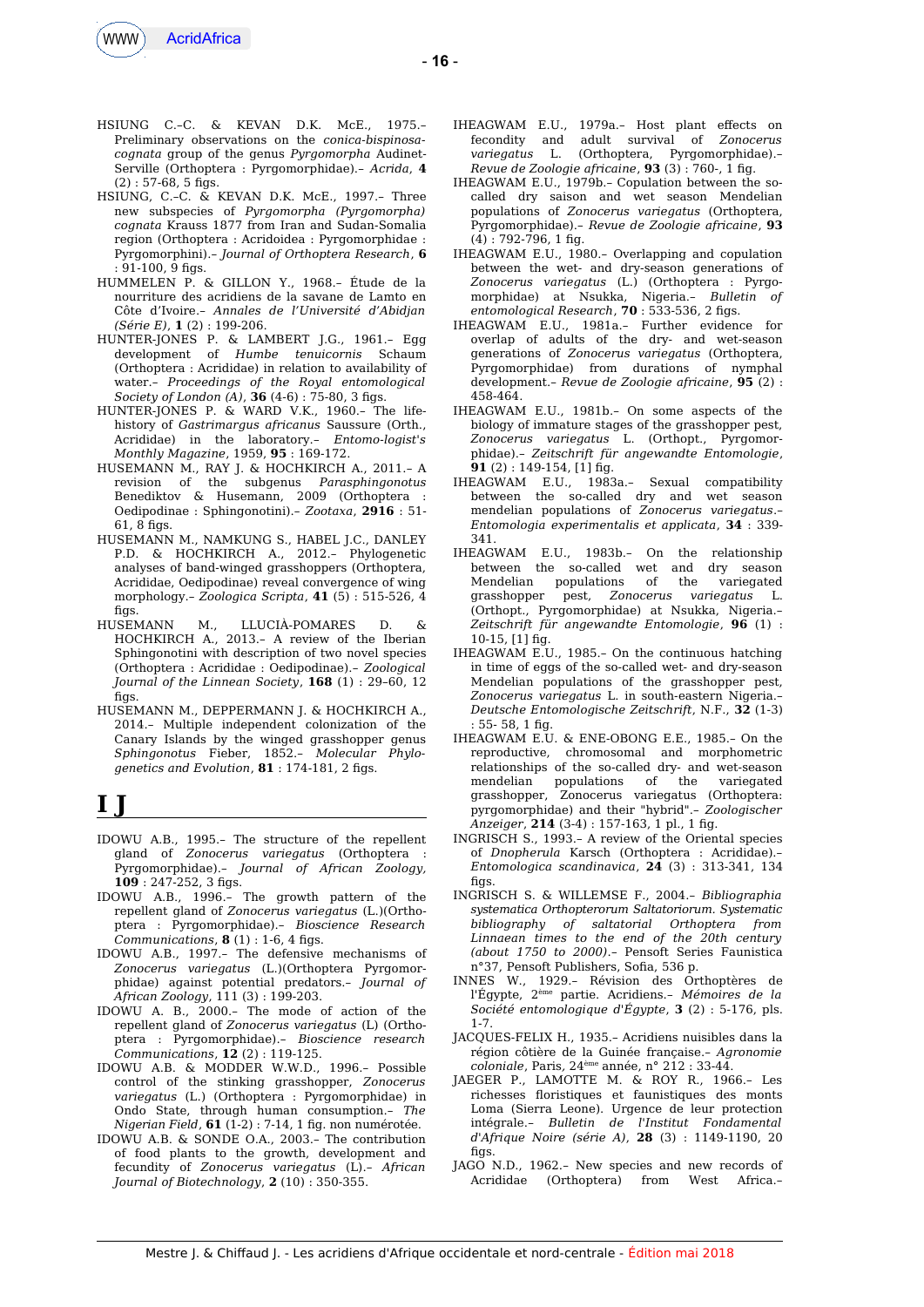

*Proceedings of the Royal entomological Society of London (B)*, **31** (11-12) : 137-150, 37 figs.

- JAGO N.D., 1963.– A revision of the genus *Calliptamus* Serville (Orthoptera, Acrididae).– *Bulletin of the British Museum (Natural History), Entomology,* **13**  $(9) : 289-350, 26$  figs.
- JAGO N.D., 1964a.– Aspects of the ecology and distribution of grasshoppers in Ghana as a contribution to the zoogeography of West Africa.– *Journal of the West African science association*, **8**  $(2)$ : 190-204, 6 figs.
- JAGO N.D., 1964b.– Five new grasshoppers from Africa with notes on the genera *Auloserpusia* Rehn, 1914 and *Lobopoma* Karsch, 1896 (Orth. Acrididae).– *Eos*, Madrid, **40** (1-2) **:** 205-228, 39 fgs., 1 carte.
- JAGO N.D., 1966a.– A new species of the genus *Badistica* Karsch, 1891 from West Africa (Orth. Acridoidea).– *Eos*, Madrid, (1965), **41** (2-3) : 331-  $341, 2$  figs.
- JAGO N.D., 1966b.– Descriptions of new species of West African grasshoppers with taxonomic notes on some species recently mentioned in the literature (Orth. Acridoidea).– *Eos,* Madrid, (1965), **41** (2-3) :  $343 - 371$ , 61 figs.
- JAGO N.D., 1967a.– A key, check list and synonymy to the species formerly included in the genera *Caloptenopsis* I. Bolívar, 1889, and *Acorypha* Krauss, 1877 (Orth. Calliptaminae).– *Eos,* Madrid, (1966), **42** : 397-462, 124 fgs.
- JAGO N.D., 1967b.– A key to the grasshopper species (Orthoptera : Acridoidea) recorded from Ghana.– *Transactions of the Royal entomological Society of* London, **119** (8): 235-266, 28 figs.
- JAGO N.D., 1968.– A checklist of the grasshoppers (Orthoptera, Acrididae) recorded from Ghana, with biological notes and extracts from the recent literature.– *Transactions of the American Entomological Society,* **94** : 209-353, 1 carte.
- JAGO N.D., 1969.– A revision of the systematics and taxonomy of certain North American Gomphocerine grasshoppers (Gomphocerinae, Acrididae, Orthoptera).– *Proceedings of the Academy of Natural Sciences of Philadelphia*, **121** (7) : 229-335, 224 fgs.
- JAGO N.D., 1970a.– New east african grasshopper species (Acridinae, Acrididae, Orthoptera) with discussion of problems of generic designation.– *Notulae naturae*, **433** : 1-7, 5 fgs.
- JAGO N.D., 1970b.– A review of the genus *Auloserpusia* Rehn, 1914 (Orthoptera : Acrididae, Catantopinae) and its evolution in eastern Congo and western Uganda.– *Transactions of the Royal entomological Society of London*, **122** (5) : 145-183,  $66$  figs.
- JAGO N.D., 1971.– A review of the Gomphocerinae of the world with a key to the genera (Orthoptera, Acrididae).*– Proceedings of the Academy of Natural Sciences of Philadelphia,* **123** (8) : 205-343, 405 figs.
- JAGO N.D., 1973.– *The genesis and nature of tropical forest and savanna grasshopper faunas, with special reference to Africa. p. 187-196, 12 fgs*.– in Meggers B.J., Ayensu E.S. & Duckworth D. (Eds), Tropical forest ecosystems in Africa and South America : a comparative review, Smithsonian Institution Press, Washington.
- JAGO N.D., 1977.– Revision of the genus *Ochrilidia* Stål, 1873, with comments on the genera *Sporobolius* Uvarov, 1941 and *Platypternodes* I. Bolívar, 1908 (Orthoptera, Acrididae, Gomphocerinae).– *Acrida*, **6** (3) : 163-217, 104 fgs., 7 cartes.
- JAGO N.D., 1981.– The genus *Nomadacris* Uvarov, 1923, and its recent incorrect synonymy under *Cyrtacanthacris* Walker, 1870 (Acrididae, Cyrtacanthacridinae), with new nomenclatural changes in

the *Patanga-Nomadacris-Austracris* complex.– *Plant Protection Bulletin*, **33** (3-4) : 39-43.

- JAGO N.D., 1982.– The african genus *Phaeocatantops* Dirsh, and its allies in the Old World tropical genus *Xenocatantops* Dirsh, with description of new species (Orthoptera, Acridoidea, Acrididae, Catantopinae).– *Transactions of the American Entomological Society*, **108** (3) : 429-457, 98 fgs.
- JAGO N.D., 1983a.– *Light trap sampling of the grasshopper Oedaleus senegalensis (Krauss, 1877) (Acrididae ; Oedipodinae) and other species in West Africa : a critique. p. 165-198, 16 fgs*.– *in* Tyrkus M., Cantrall I.J. & Carbonell C.S. (Eds.), Proceedings of the 2nd Triennal Meeting, Pan American Acridological Society, Bozeman, USA, 21- 25 jullet 1979, ix + 264 p.
- JAGO N.D., 1983b.– Flightless members of the *Phlaeoba* genus group in eastern and north-eastern Africa and their evolutionary convergence with the genus *Odontomelus* and its allies (Orthoptera, Acridoidea, Acrididae, Acridinae).– *Transactions of the American Entomological Society*, **109** : 77-126,  $64$  figs.
- JAGO N.D., 1983c.– A new genus of African forest grasshoppers and its diferentiation from the genus *Odontomelus* I. Bolívar (Orthoptera, Acrididae).– *Entomologist's monthly Magazine,* **119** : 151-159,  $15$  figs.
- JAGO N.D., 1984.– The alate genera of East African Catantopinae (Orthoptera, Acridoidea) including revision of the genus *Catantops Transactions of the American Entomological Society,* **110** : 295-397, 260 fgs.
- JAGO N.D., 1989.– Revision of the African grasshopper genus *Oxycatantops* Dirsh & Uvarov, 1953 (Orthoptera Acridoidea Acrididae Catantopinae).– *Tropical Zoology*, **2** : 207-234, 68 fgs.
- JAGO N.D., 1993.– *Ennemis du mil au Sahel. Biologie, surveillance et lutte*.– National Resources Institute, Chatham (UK), PSTC6F, vi + 70 p., 21 figs., 26 photos {*existe en version anglaise PSTC6*}.
- JAGO N.D., 1994.– Review of the African genera *Catantops* Schaum 1853, *Hadrolecatantops* Jago 1984, and *Vitticatantops* Sjöstedt (Orthoptera : Acrididae : Catantopinae).– *Journal of Orthoptera Research,* **3** : 69-85, 61 fgs.
- JAGO N.D., 1995a.– *Odontomelus* I. Bolívar, 1890 (Orthoptera Acridoidea Acrididae Acridinae) : savanna-woodland grasshoppers with a major radiation of flightless species in Eastern Africa.– *Tropical Zoology*, (1994), **7** (2) : 367-450, 223 fgs.
- JAGO N.D., 1995b.- *Population monitoring and crop loss assessment in integrated pest management of panicle pests of sorghum and pearl millet panicle. p. 103-113, 2 fgs*.- in Nwanze K.F. & Youm O. (Eds.), Insect pests of sorghum and pearl millet, Proceedings of an International Consultative Workshop 4-7 Oct 1993 (ICRISAT Sahelian Center Niamey, Niger), ICRISAT Patancheru 502 324, Andhra Pradesh, India, 320 p.
- JAGO N.D., 1996a.– Review of western and eastern African genera of the *Dnopherula* complex (Orthoptera, Acrididae, Gomphocerinae) with description of new genera and species.– *Journal of Orthoptera Research*, **5** : 69-124, 192 fgs.
- JAGO N.D., 1996b.– Song, sex and synonymy : the paleartic genus *Acrida* Linnaeus (Orthoptera, Acrididae, Acridinae) and synonymy of the subfamily Truxalinae under the subfamily Acridinae.– *Journal of Orthoptera Research*, **5** : 125-129, 25 fgs.
- JAGO N.D., 1997.– *Crop-centred integrated pest management in grasshoppers and other pest Orthoptera*. *Chap. 20, p. 443-480*.– *in* Gangwere S.K., Muralirangan M.C. & Muralirangan M. (Eds.),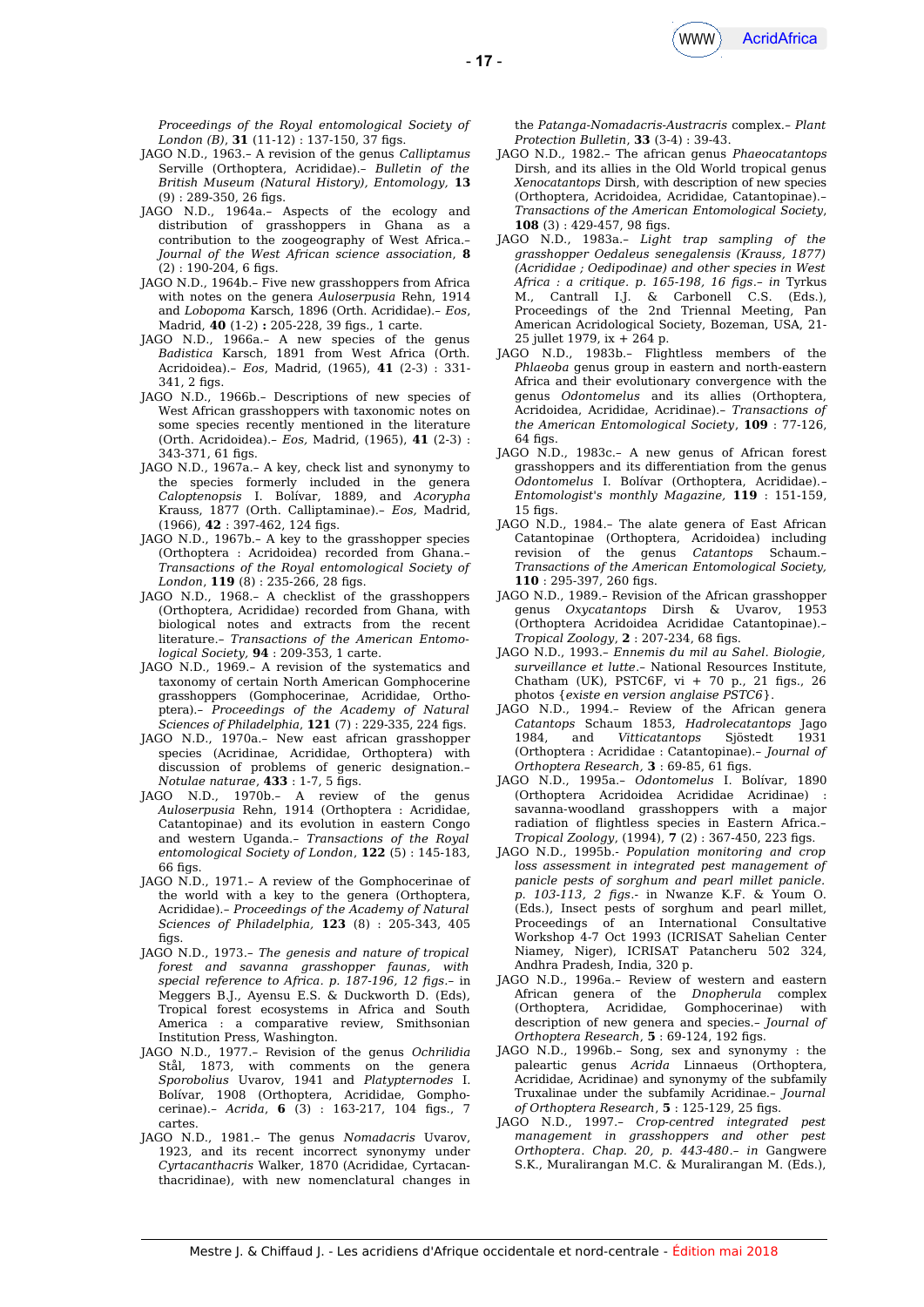

The bionomics of grasshoppers, katydids and their kin, CAB International, Wallingford, xiii + 529 p.

- JAGO N.D., ANTONIOU A. & SCOTT P., 1979.– Laboratory evidence showing the separate species status of *Schistocerca gregaria*, *americana* and *cancellata* (Acrididae, Cyrtacanthacridinae).– *Systematic Entomology*, **4** (2) : 133–142.
- JAGO N.D. & GRUNSHAW J.P., 1987.– *Genetical and behavioural factors separating two sibling species of Catantops Schaum, 1853 (Orthoptera : Acrididae : Catantopinae) in West Africa. p. 273- 280. 3 fgs*.– *in* Baccetti B.M. (Ed. Sc.), Evolutionary Biology of Orthopteroid Insects, Ellis Horwood Ltd, Chischester, 612 p.
- JERATH M.L., 1965.– Note on the biology of *Zonocerus variegatus* (Linnaeus) from Eastern Nigeria.– *Revue de Zoologie et de Botanique africaines,* **72** (3-4) : 243-251.
- JERATH M.L., 1968.– Notes on the biology of some short-horned grasshoppers from Eastern Nigeria (Orthoptera : Acridoidea).– *Proceedings of the Royal entomological Society of London (A)*, **43** (1-3) : 27-  $38.9$  figs.
- JOERN A. & GAINES B., 1990.– *14. Population dynamics and regulation in grasshoppers. p. 415-482, 20 fgs.– in* Chapman R.F. & Joern A. (Eds), Biology of grasshoppers, John Wiley & Sons, Inc., New york, x + 563 p.
- JOHN B. & LEWIS K.R., 1965.- Genetic speciation in the grasshopper *Eyprepocnemis plorans*.- *Chromo*soma, **16** (3): 308-344, 62 figs.
- JOHNSEN P., 1970.– Notes on African Acridoidea in Danish museums (Orthoptera). Part I.– *Natura Jutlandica,* **15** : 123-162, 10 pls.
- JOHNSEN P., 1971.– Notes on African Acridoidea in Danish museums (Orthoptera). Part II.– *Natura Jutlandica,* **16** : 9-55, 14 pls.
- JOHNSEN P., 1977.– Description of the male *Anacridium eximium* (Sjöstedt, 1918) from Cape Verde Islands (Orthopteroidea : Catantopidae).– *Vieraea*, (1976), **6** (2) : 227-230, 2 fgs.
- JOHNSEN P., 1981a.– A dry-season collection of shorthorned grasshoppers from Gambia (Orthoptera : Acridomorphoidea).– *Entomologica scandinavica*, **12** : 81-98, 15 fgs.
- JOHNSEN P., 1981b.– Notes on West African Acridomorpha Dirsh, 1966 (Orthoptera).– *Entomologica scandinavica*, **12** : 151-157, 9 fgs.
- JOHNSEN P., 1982-1987.– *Acridoidea of Zambia*.– Aarhus University, Danemark. 1982a, **1** : 1-81, fgs. 1-86 ; 1982b, **2** : 82-162, fgs. 87-140 ; 1982c, **3** : 163-241, fgs. 141-199 ; 1983, **4** : 242-266, fgs. 200-216 ; 1984a, **5** : 267-354, fgs. 217-302 ; 1986, **6** : 355-442, fgs. 303-356 ; 1987a, **7** : 443-505, fgs. 357-380.
- JOHNSEN P., 1984b.– A new micropterous species of *Eyprepocnemis* from Tanzania (Acridoidea : Eyprepocnemidinae).– *Articulata*, **2** (5) : 119-123, 2 figs.
- JOHNSEN P., 1985b.– Contributions of the knowledge of the genera *Sphingonotus*, *Pseudosphingonotus* and *Wernerella* in Africa, with description of four new species (Acridoidea : Oedipodinae).– *Natura jutlandica*, **21** (10) : 149-168, 17 fgs.
- JOHNSEN P., 1987b.– *Cyphocerastis* sp. n. and *Brainia* sp. n. from sub-saharan Africa (Acri-doidea Coptacridinae and Gomphocerinae).– *Articulata*, **2**  $(10): 381-387, 3$  figs.
- JOHNSEN P., 1990-1991.– *Acridoidea of Botswana*.– Aarhus University, Danemark. 1990, part **1** : 1-129, fgs. 1-366 ; 1991a, part **2** : 130-284, fgs. 367-883 ; 1991b, part **3** : 285-372, fgs. 884-1103.
- JOHNSEN P. & FORCHHAMMER P., 1975.– Check list of the Acridomorpha of Tanzania (Insecta : Orthoptera).– *Natura Jutlandica*, **18** : 26-52, 66 fgs.
- JOHNSTON H.B., 1928.– On the occurrence of the *Orthacanthacris humilicrus* Karsch (Acrididae) in the Sudan.– *Entomologist's Monthly Magazine*, **64** : 55-56.
- JOHNSTON H.B., 1956.– *Annotated catalogue of African grasshoppers*.– Cambridge University Press for the Anti-Locust Research Centre, London, xxii + 883 p.
- JOHNSTON H.B., 1968.– *Annotated catalogue of African grasshoppers. Supplement.–* Cambridge University Press for the Anti-Locust Research Centre, London, xiv + 448 p.
- JOYCE R.J.V., 1952.– The ecology of grasshoppers in East Central Sudan.– *Anti-Locust Bulletin*, **11** : [4]  $+99$  p., 34 figs.
- **K**
- KABEH J.D., 2007.– Dry season egg pod survey and eclosion in *Oedeleus senegalensis*, Krauss (Orthoptera : Acrididae) in the Sudan savanna of Nigeria.– *International Journal of Agriculture & Biology*, **9** (6): 881-884, 3 figs.
- KARNY H., 1907.– Ergebnisse der mit Subvention aus der Erbschaft Treitl unternommenen zoologischen Forschungsreise Dr. Franz Werner's nach dem ägyptischen Sudan und Nord-Uganda. IX. Die Orthopterenfauna des ägyptischen Sudans und von Nord-Uganda (Saltatoria, Gressoria, Dermaptera) mit besonderer Berücksichtigung der Acridoideengattung *Catantops*.– *Sitzungsberichte der kaiserlichen Akademie der Wissenschaften, Mathematischnaturwissenschaftliche Klasse,* Wien, **116** (1) : 267- 378, 3 pls.
- KARNY H., 1910.– Orthoptera (s. str.). p. 35-90, pl. 2. *in* Schultze L., Zoologische und anthropologische Ergebnisse einer Forschungreise im westlichen und zentralen Südafrika, ausgeführt in den Jahren 1903- 1905.– *Denkschriften der Medicinisch-Naturwissenschaftlichen Gesellschaft*, Jena, **4**, 522 p., 37 fgs., 23 pls.
- KARNY H., 1915.– Ergebnisse der Forschungsreise des Herrn Dr. Adalbert Klaptocz nach Französisch Guinea. Orthoptera und Oothecaria.– *Zoologische Jahrbücher*, **40** (1-2) : 119-146.
- KARSCH F., 1888a.– Beiträge zu Ignacio Bolívar's Monografía de los Pirgomorfínos (Madrid, 1884).– *Entomologische Nachrichten*, **14** (21) : 328-335.
- KARSCH F., 1888b.– Beiträge zu Ignacio Bolívar's Monografía de los Pirgomorfínos (Madrid, 1884) (Fortsetzung).– *Entomologische Nachrichten*, **14** (22) : 340-346.
- KARSCH F., 1888c.– Beiträge zu Ignacio Bolívar's Monografía de los Pirgomorfínos (Madrid, 1884) (Schluss).– *Entomologische Nachrichten,* **14** (23) : 355-361.
- KARSCH F., 1889a.– Orthopterologische Mittheilungen. 1. Über der Choroetypiden.– *Entomologische Nachrichten*, **15** (1) : 7-10.
- KARSCH F., 1889b.– Orthopterologische Mittheilungen. 2. Über die Mastaciden.– *Entomologische Nachrichten*, **15** (2) : 24-36.
- KARSCH F., 1890.– Neue westafrikanische, durch Herrn Premierlieutenant Morgen von Kribi eingesendete Orthopteren.– *Entomologische Nachrichten*, **16** (17- 18) : 257-276, 4 fgs.
- KARSCH F., 1891.– Verzeichniss der von Herrn Dr. Paul Preuss in Kamerun erbeuteten Acridiodeen.– *Berliner Entomologische Zeitschrift*, **36** (1) : 175- 196, 5 fgs. non numérotées.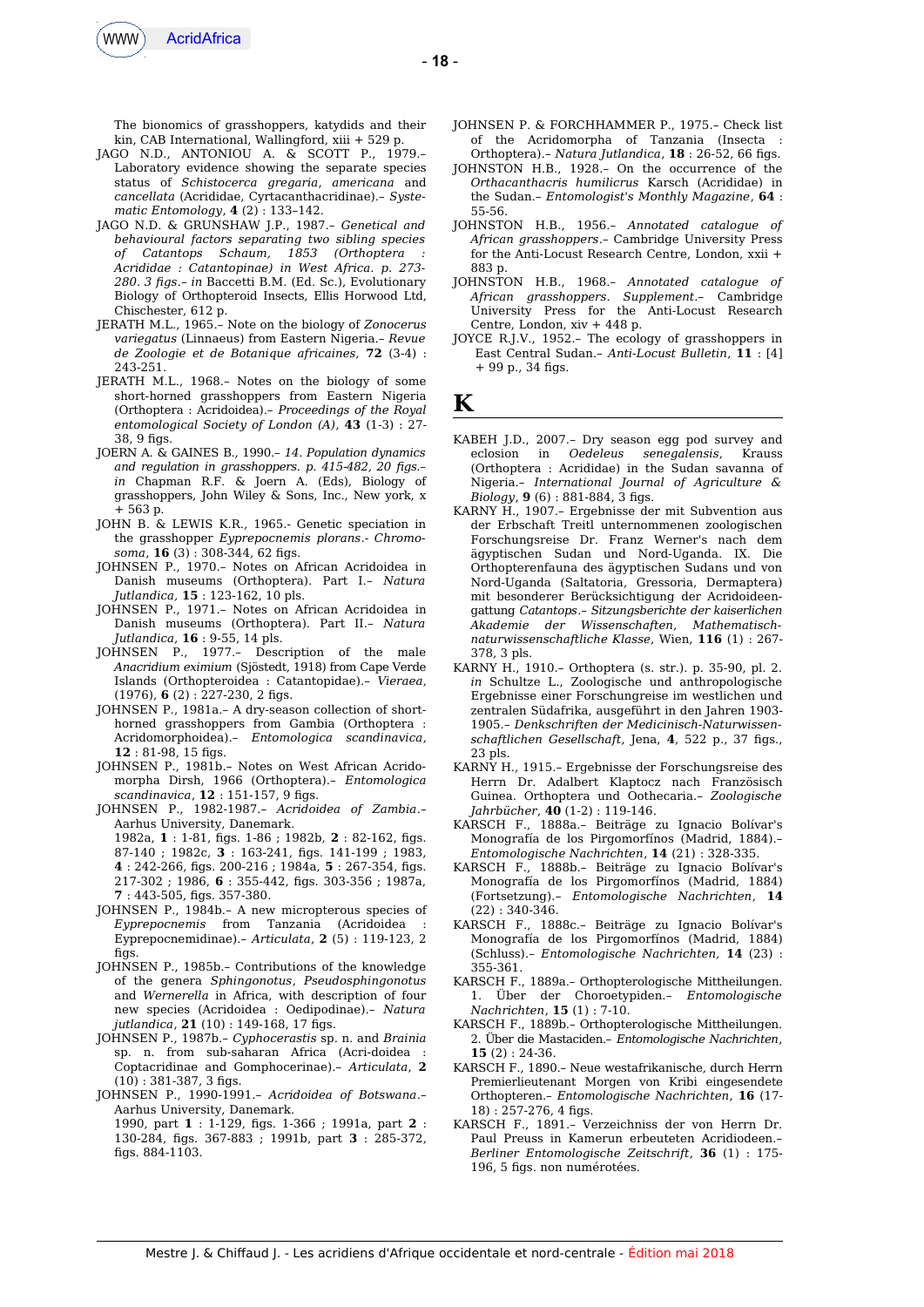

- KARSCH F., 1892.– Verzeichniss der von Herrn Dr. Paul Preuss im Kamerungebirge erbeuteten Orthopteren.– *Berliner Entomologische Zeitschrift*, **37** (1)  $65-78.3$  figs.
- KARSCH F., 1893.– Die Insecten der Berglandschaft Adeli im Hinterlande von Togo (Westafrika) nach dem von den Herren Hauptmann Eugen Kling (1888 und 1889) und Dr. Richard Büttner (1890 und 1891) gesammelten Materiale. Springheuschrecken *-* Orthoptera Saltatoria *-* von Adeli, p. 49-166, 22 fgs.– *Berliner Entomologische Zeitschrift*, **38** (1) : 1-266.
- KARSCH F., 1896.– Neue Orthopteren aus dem tropischen Afrika.– *Stettiner Entomologische Zeitung*, **57** : 242-359, 44 fgs.
- KARSCH F., 1900.– Vorarbeiten zu einer Orthopterologie Ostafrika's. II. Einige Gattungen Feldheuschrecken, Acridodea.– *Entomologische Nachrichten*, **26** (18) : 274-287, 2 fgs. non numérotées.
- KAUFMANN T., 1965.– Observations on aggregation, migration, and feeding habits of *Zonocerus variegatus* in Ghana (Orthoptera : Acrididae).– *Annals of the entomological Society of America*, **58**  $(4)$ : 426-436, 5 figs.
- KEKEUNOU S., WEISE S. & MESSI J., 2007.– Abundance of *Zonocerus variegatus* (L.)(Orthoptera : Pyrgomorphidae) in the natural herbaceous fallow and planted forest : efect of *Chromolaena odorata* (Asteraceae).– *Journal of Entomology*, **4** (6) : 457- 462.
- KEKEUNOU S., HAUSER S., WEISE S., MESSI J. & MOGLAN I., 2010.– Efect of planted fallow systems on *Zonocerus variegatus* (Orthoptera : Pyrgomorphidae) abundance in the humid forest zone of Southern Cameroon.– *Journal of Pest Science*, **83**  $(4) : 399-407, 4 figs.$
- KEKEUNOU S., YETCHOM-FONDJO A., YANA W., MISSOUP A. D., HEUMOU C., YENGEK F. & PROMBO C., 2014a.– Life cycle of *Zonocerus variegatu*s (Orthoptera : Pyrgomorphidae) in the areas of equatorial climate of Cameroon with uniand bi-modal distribution of rainfall.– *Academic Journal of Entomology*, **7** (3) : 88-101, 5 fgs.
- KEKEUNOU S., ANYENG M.V., KONYAL E., BAPFUBUSA B. & BILONG BILONG F., 2014b.– Morphology, development and reproduction of *Zonocerus variegatus* (L.) (Pyrgomorphidae) feeding on *Vernonia amygdalina* (Asteraceae) and *Manihot esculenta* (Euphorbiaceae) in the laboratory.– *Pakistan Journal of Zoology,* **46** (6) : 1529-1536.
- KEKEUNOU S., MBENG D., OUMAROU-NGOUTE C. & WANDJI A.C., 2015.– Morphology, development and reproduction of *Pyrgomorpha vignaudii* (Orthoptera : Pyrgomorphidae).– *Entomological Research*, **45**  $(2) : 58-70, 3$  figs.
- KEKEUNOU S., KEMTCHOUAN C.W., WANDJI A.C. & SOH BALEBA S.B., 2016.– Abundance and life cycle of *Pyrgomorpha vignaudii* (Orthoptera : Pyrgomorphidae) in the Humid Forest Zone of Southern Cameroon.– *Journal of Entomological Research Society*, **18** (2): 95-104, 5 figs.
- KEKEUNOU S., MEMBOU D.T., TAMESSE J.L. & OUMAROU C.N., 2017.– Acrididea diversity in degraded areas of higher mountains in West Cameroon.– *African Entomology*, **25** (1) : 239-243, 1 fig.
- KEKEUNOU S., WANDJI A.C. & NGOUTE C.O., 2018.- Morphology, post-embryonic development, and reproduction of *Taphronota ferruginea* (Fabricius, 1781) (Orthoptera : Pyrgomorphidae).- *Tropical Zoology*, **31** (2) : 68-84, 8 fgs.
- KEMP C., 2009.– Annotated list of Caelifera (Orthoptera) of Mt. Kilimanjaro, Tanzania.– *Journal of Orthoptera Research*, **18** (2) : 183-214, 3 fgs.
- KEVAN D.K. McE., 1948.– New species of *Parasphena* Bolívar, 1884 (Orthoptera, Acrididae, Pyrgomorphinae) from East Africa.– *Journal of the East Africa Natural History Society,* (1946), **19** : 110-130, 10  $f$ figs., 1 carte.
- KEVAN D.K. McE, 1951.– Eine neue *Parasphena*-Art (Orthopt., Acridiidae) in der Sammlung des Zoologischen Museums der Universität in Helsingfors.– *Notulae Entomologicae*, Helsingfors, **31** : 15-18, 4 fgs.
- KEVAN D.K. McE., 1952.– A study of the genus *Chrotogonus* Audinet-Serville, 1839 (Orthopt., Acrid., Pyrgomorphinae). I. The subgenera *Obbiacris*, nov. and *Shoacris*, nov.– *Mitteilungen der Schweizerischen Entomologischen Gesellschaft (Bulletin de la Société entomologique suisse)*, **25** (2) : 87-96, 12 figs.
- KEVAN D.K. McE., 1953a.– A new species of *Tenuitarsus* I. Bolívar, 1904, from the Sudan (Orthopt., Acrid., Pyrgomorphinae).– *Proceedings of the Royal entomological Society of London (B)*, **22**  $(3-4): 41-54, 8$  figs.
- KEVAN D.K. McE., 1953b.– The generic name *Dictyophorus* Thunberg, 1815 (Orth., Acrididae).– *Entomologist's monthly Magazine,* **89** : 103-105.
- KEVAN D.K. McE., 1953c.– On the gender of the generic name *Ommexecha* Serville, 1831, and the correct rendering of the name *Chrotogonus homalodemus* (Blanchard, 1836) (Orth., Acrididae).– *Entomologist's monthly Magazine*, **89** : 221- 223.
- KEVAN D.K. McE., 1954a.– A study of the genus *Chrotogonus* Audinet-Serville, 1839 (Orthoptera : Acrididae). II. Preliminary notes on synonymy and distribution in the Belgian Congo and adjacent territories.– *Annales du Musée Royal d'Afrique Centrale (Série Zoologie)*, **1** : 446-456
- KEVAN D.K. McE., 1954b.– A study of the genus *Chrotogonus* Audinet-Serville, 1839 (Orthoptera : Acrididae). III. A review of available information on its economic importance, biology etc.– *Indian Journal of Entomology*, **16** (2) : 145-172.
- KEVAN D.K. McE., 1955a.– Méthodes inhabituelles de production de son chez les Orthoptères.– *Annales des Épiphyties*, fascicule spécial (Colloque sur l'Acoustique des Orthoptères 1954) : 103-141, 23 fias
- KEVAN D.K. McE., 1955b.– A further contribution to our knowledge of the Acrididae (Orthoptera) of Angola.– *Publicações culturais da Companhia de Diamantes de Angola*, **24** : 61-82.
- KEVAN D.K. McE., 1956a.– New East African Acrididae (Orthoptera).– *Annals and Magazine of natural History*, **9** (12): 20-35, 9 figs.
- KEVAN D.K. McE., 1956b.– Results from the Danish Expedition to the French Cameroons 1949-50. XV. Orthoptera : Acrididae.– *Bulletin de l'Institut français d'Afrique noire (Série A),* **18** (3) : 960-977, 7 figs.
- KEVAN D.K. McE., 1956c.– Flightless African genera of Pyrgomorphine grasshoppers allied, or superficially similar, to *Parasphena* I. Bolívar, 1884, and *Pyrgomorphella* I. Bolívar, 1904, with descriptions of certain new forms (Orthoptera : Acrididae).– *Publicaçoes culturais da Companhia de Diamantes de Angola*, **29** : 109-133, 16 fgs.
- KEVAN D.K. McE., 1957.– A study of the genus *Chrotogonus* Audinet-Serville, 1839 (Orthoptera : Acridoidea). IV. Wing polymorphism, technical designations and preliminary synonymy.– *Tijdschrift voor Entomologie*, **100** (1) : 43-60, 1 fg.
- KEVAN D.K. McE., 1959.– A study of the genus *Chrotogonus* Audinet-Serville, 1839 (Orthoptera : Acridoidea : Pyrgomorphidae). V. A revisional monograph of the Chrotogonini. VI. The history and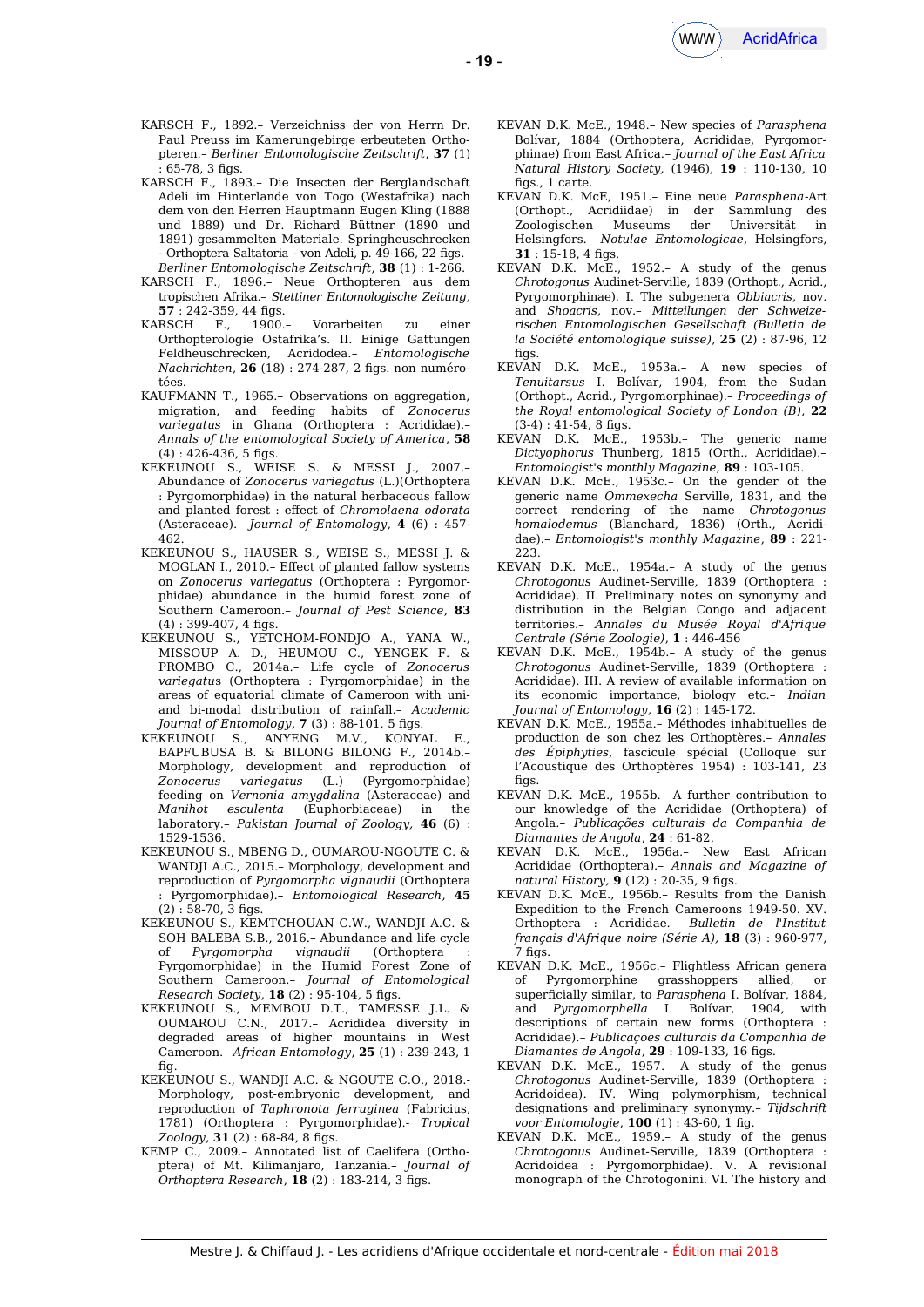

biogeography of the Chrotogonini.– *Publicações Culturais da Companhia de Diamantes de Angola,* **43** : [12] + 13-199, 148 fgs. et 201-246, 3 fgs.

- KEVAN D.K. McE., 1961a.– Spurious records of the genus *Pyrgomorpha* Audinet-Serville, 1839, in the Americas*.– Proceedings of the Entomological Society of Washington*, **63** (1) : 13-16.
- KEVAN D.K. McE., 1961b.– Errata to " Spurious records of the genus *Pyrgomorpha "* (ci-dessus).*– Proceedings of the Entomological Society of Washington*, **63** (2) : 137.
- KEVAN D.K. McE., 1962a.– Pyrgomorphidae (Orthoptera : Acridoidea) collected in Africa by E.S. Ross and R.E. Leech, 1957-1958, with descriptions of new species.– *Proceedings of the California Academy of Sciences, fourth series,* **31** (9) : 227- 248, 6 fgs.
- KEVAN D.K. McE., 1962b.– Pyrgomorphidae (Orthoptera) in the Linnean collection, London.– *Proceedings of the Linnean Society of London*, **173** (2) : 133-136, 2 pls.
- KEVAN D.K. McE., 1962c.– A revision of the tribe Pyrgomorphini, other than *Pyrgomorpha* and the fligtless genera (Orthoptera, Acridoidea, Pyrgomorphidae).– *Publicações Culturais da Companhia de Diamantes de Angola*, **60** : 113-161, 51 fgs.
- KEVAN D.K. McE., 1963a.– Pyrgomorphidae (Orthoptera ; Acridoidea) in the collection of C.P. Thunberg, Uppsala, with notes on type material of the species represented.– *Arkiv för Zoologi*, (1962), **16** (4) : 69-96 + 15 pls.
- KEVAN D.K. McE., 1963b.– The genus *Pyrgophyma* Giglio-Tos, 1907 (Acridoidea : Pyrgomorphidae).– *Proceedings of the Royal entomological Society of London (B)*, **32** (7-8) : 108-110.<br>*KEVAN* DK *McF* 1967 -
- $D.K.$  McE., 1967.- The identity of "*Poekilocerus Vignaudii*" Guérin-Méneville, 1849 (Orthoptera : Pyrgomorphidae).– *Annals of the Entomological Society of Québec,* (1966), **11** (2) : 177-183, 16 figs.
- KEVAN D.K. McE., 1968a.– A new species of *Pyrgomorpha* from Tchad (Orthoptera : Acridoidea).– *Bulletin de l'Institut Fondamental d'Afrique Noire (série A),* **30** (4) : 1361-1365, 11 fgs., pl. 1.
- KEVAN D.K.McE., 1968b.– A study of the genus *Chrotogonus* Audinet-Serville, 1838 (Orthoptera : Acridoidea : Pyrgomorphidae). IX. The phallic structures, with a second supplement to the bibliography of the *Chrotogonini*.– *Entomologist's monthly Magazine*, **104** : 10-22, 31 fgs.
- KEVAN D.K. McE., 1969.– The type-species of *Poekilocerus* Audinet-Serville, 1831, and *Zonocerus variegatus* Stål, 1873 (Insecta, Orthoptera, Pyrgomorphidae) and revised proposals in respect of associated family-group names. Z.N.(S.) 1650.– *Bulletin of Zoological Nomenclature*, **26** (2) : 72-77.
- KEVAN D.K. McE., 1971a.– The synonymy and distribution of *Atractomorpha acutipennis* (Guérin) (Orthoptera : Acridoidea : Pyrgomorphidae).– *Zoological Journal of the Linnean Society,* **50** : 269- 286, 1 fg.
- KEVAN D.K. McE., 1971b.– The type-species of the genus *Pyrgomorpha* Audinet-Serville and proposed neotypes for *Pyrgomorpha conica* (Olivier) and some of its synonyms (Orthoptera : Pyrgomorphidae).– *Journal of Entomology (B)*, **40** (2) : 185-194, 12 fgs.
- KEVAN D.K. McE., 1974.– The identity of *Truxalis fuscus* Palisot de Beauvois (Orthoptera : Acridoidea), and the types of certain species of the *conica*-group of *Pyrgomorpha* Audinet-Serville.– *Journal of Entomology (B)*, **42** (2) : 153-161, 28 fgs.
- KEVAN D.K. McE., 1975.– A revision of the genus *Taphronota* Stål, 1873 (Orthoptera ; Acridoidea ; Pyrgomorphidae).– *Publicações Culturais da*

*Companhia de Diamantes de Angola* (1974), **88** : 79-150, 12 fgs., 12 pls.

- KEVAN D.K. McE., 1977.– *Ordo Orthoptera s. str. (= Saltatoria-Caelifera) Subordo Acridodea Infraordo Acridomorpha Superfam. Acridoidea Fam. Pyrgomorphidae*.– *in* Beier M. (Ed. sc.), Orthopterorum Catalogus, W. Junk, La Hague, **16** : iv + 656 p. [+ 7 p].
- KEVAN D.K. McE., 1982.– *Orthoptera. p. 352-379, pls. 109-115*.– *in* Parker S.P. (Ed.), Synopsis and classifcation of living organisms, Mc Graw-Hill Book Co, New-York *et al*., **2** : vi + 1232 p.
- KEVAN D.K. McE., 1986.– Support for the proposed conservation of *Nomadacris* Uvarov,1923. Z.N.(S.) 2525.– *Bulletin of zoological Nomenclature*, **43** (1) : 104.
- KEVAN D.K. McE., AKBAR S.S. & CHANG Y-C., 1971.– The concealed copulatory structures of Pyrgomorphidae (Orth. Acridoidea). Part III. Tribes Chapmanacridini, Ichthiacridini, Ichthyotettigini, Orthacridini, Popoviini and Nereniini.– *Eos*, Madrid,  $(1970)$ , **46**  $(1-4)$ : 123-208 + [2], 70figs., pls. 2-6.
- KEVAN D.K. McE., AKBAR S.S. & CHANG Y-C., 1972.– The concealed copulatory structures of Pyrgomorphidae (Orth. Acridoidea). Part IV. Tribes Desmopterini, Monistriini, Chlorizeinini, Poekilocerini and Phymateini.– *Eos*, Madrid, (1971), **47** (1- 4) : 137-234, 64 fgs., pls. 2-9.
- KEVAN D.K. McE., AKBAR S.S. & CHANG Y-C., 1974.– The concealed copulatory structures of the Pyrgomorphidae (Orth. Acridoidea). Part V. Tribes Schulthessiini, Taphronotini, Dictyophorini, Tagastini, Pseudomorphacridini, Atractomorphini, Sphenariini and Omurini.– *Eos*, Madrid, (1972), **48** (1-4) : 203- 294, 53 fgs., pls. 1-7.
- KEVAN D.K. McE., AKBAR S.S. & CHANG Y-C., 1975.– The concealed copulatory structures of Pyrgomorphidae (Orth. Acridoidea). Part VI (Conclusion). Tribes Pyrgomorphini and Chrotogonini*.– Eos*, Madrid, (1973), **49** : 131-218, 77 fgs., pls. 2-14.
- KEVAN D.K. McE. & CHEN Y-K, 1969.– A revised synopsis of the genus *Atractomorpha* Saussure 1862 (Orthoptera, Pyrgomorphidae), with an account of the African *aberrans*-group.– *Zoological Journal of the Linnean Society*, **48** : 141-198, 80 fgs., 7 pls..
- KEVAN D.K. McE. & HSIUNG C.C., 1985.– The tropical and southern African species of *Pyrgomorpha* Audinet-Serville, 1838, other than the *P. conica*group (Orthoptera : Acridoidea : Pyrgomorphidae).– *Journal of the entomological Society of South Africa*, **48** (1) : 49-102, 34 fgs.
- KEVAN D.K. McE. & HSIUNG C.C., 1987.– Recorded localities for tropical and southern African species of *Pyrgomorpha* (Orthoptera : Pyrgomorphidae).– *Notes from the Lyman Entomological Museum and Research Laboratory*, **15** : 1-12 + [3], 1 fg., 3 cartes.
- KEVAN D.K. McE. & HSIUNG C.C., 1988.– The Palearctic species of *Pyrgomorpha* Audinet-Serville, 1838, other than the *P. conica* group (Orthoptera : Acridoidea : Pyrgomorphidae : Pyrgomorphini). With an appendix on an associated new genus by D. McE. Kevan.–*Biocosme Mésogéen*, **5** (3-4) : 53-76,  $10$  figs.
- KEVAN D.K. McE. & S.–K. LEE, 1974.– *Atractomorpha sinensis sinensis* Bolivar (Orthoptera : Pyrgomorphidae) and its nymphal stages.– *Oriental Insects*, **8**  $(3): 337-364.$
- KEVAN D.K. McE. & ROY R., 1971.– Le massif des Monts Loma (Sierra Leone). X. Orthoptera Pyrgomorphidae.– *Mémoires de l'institut Fondamental d'Afrique noire*, **86** (1) : 261-264.
- KEY K.H.L., 1936.– A revision of the genus *Paracinema* Fisch. (Orthoptera).– *Transactions of the entomo-*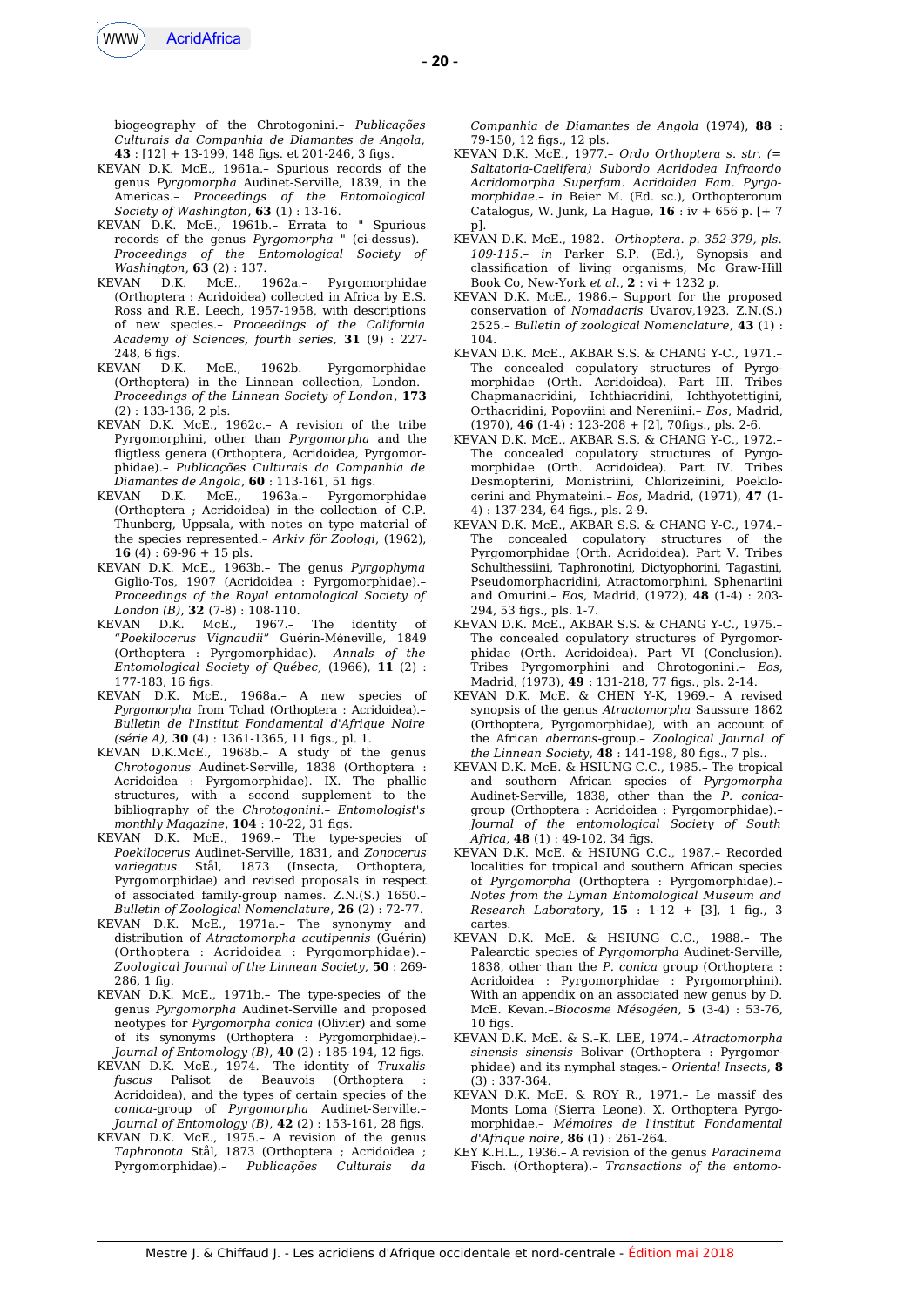

*logical Society of London*, **85** (16) : 379-400, 3 fgs., 1 carte.

- KEY K.H.L., 1959.– Species of Acridoidea (Orthoptera) mistakenly recorded from Australia.- *Eos*, **35** (4) : 411-423.
- KEY K.H.L. & JAGO N.D., 1986.– *Nomadacris* Uvarov, 1923 (Insecta, Orthoptera) : proposed conservation by setting aside the frst-reviser action of Jago, 1981. Z.N. (S) 2525.– *Bulletin of zoological Nomenclature*, **43** (1) : 102-104.
- KIRBY A. H., 1920.– Plant pathologie.– *Annual Report of the Agricultural Department, Southern Provinces, Nigeria*, 1919 : 18.
- KIRBY W.F., 1890.– On the employment of the names proposed for genera of Orthoptera, previous to 1840.– *Scientifc Proceedings of the Royal Dublin Society* (N.S.), **6** (9) : 556-597.
- KIRBY W.F., 1902a.– V. Report on a collection of African Locustidae formed by Mr W.L. Distant, chiefly from the Transvaal.– *Transactions of the entomological Society of London*, 1902 (part 1) : 57- 114.
- KIRBY W.F., 1902b.– XIII. Additional notes on Mr. Distant's collection of African Locustidae.– *Transactions of the entomological Society of London*, 1902 (part 2) : 231-241.
- KIRBY W.F., 1902c.– List of a small collection of Orthopterous insects formed by Sir Harry Johnston in British East Africa and Uganda in 1899 and 1900, with descriptions of fve new species.– *Proceedings of the zoological Society of London*, 1902 (1) : 93- 101.
- KIRBY W.F., 1910.– *A synonymic catalogue of Orthoptera. Vol. 3. Orthoptera Saltatoria*. *Part 2. Locustidae vel Acridiidae*.– Taylor & Francis, London, for the British Museum (Natural History), London, vii  $+674$  p.
- KIRBY W.F., 1914.– *The fauna of British India, including Ceylon and Burma. Orthoptera (Accididae)*.– Taylor  $\&$  Francis, London, vol. L ix  $+276$  p., 140 figs.
- KITTARY M., 1849.– Orthoptères observés dans les steppes des Kirguises par MM. le Professeur P. Wagner et le Docteur Kittary, en 1846, déterminés et décrits.– *Bulletin de la Société Impériale des Naturalistes de Moscou*, **22** (2) : 437-479, pls. 7-8.
- KLUG J.C.F., 1830-1832.– *Symbolae physicae seu Icones et descriptiones insectorum quae ex itinere per Africam borealem et Asiam occidentalem Friderici Guilelmi Hemprich et Christiani Godofredi Ehrenberg studio novae aut illustratae redierunt*.– *In* Ehrenberg C.G., *Symbolae physicae, Pars Zoologica* **2** (III. Insecta), Decas secunda, 23 p., pls. 11-20 (1830), Decas tertia, 40 p., pl. 21-30 (1832), ex Oficina Academica, Berolini (= Berlin).
- KNETSCH H., 1939.– Die Korrelation in der Ausbildung der Tympanalorgane, der Flügel, der Stridulationsapparate und anderer Organesysteme bei den Orthopteren.– *Archiv für Naturgeschichte*  $(N.F.)$ , **8** (1) : 1-69, 8 figs.
- KOMAN J., 1983.– Notes sur le régime alimentaire de *Zonocerus variegatus* (L.) (Orthoptera, Pyrgomorphidae) en République de Guinée.– *Bulletin de l'Institut Fondamental d'Afrique Noire (série A*), **45** (1-2) : 118-125.
- KORSAKOFF M.N., 1958.– Notes sur quelques insectes de Beni-Ounif.– *Eos*, Madrid, **34** (2) : 135-148, 27 figs.
- KRALL S., PEVELING R. & BA DIALLO B. (Eds.), 1997.– *New strategies in Locust control*.– Birkhaüser Verlag, Basel, xi + [3] + 522 p., fgs.
- KRAUSS H.A., 1877.– Orthopteren vom Senegal.– *Anzeiger der kaiserlichen Akademie der Wissenschaften, Mathematisch–naturwissenschaftliche Classe*, Wien, **14**, n° xvi : 141-145.
- KRAUSS H.A., 1878.– Orthopteren vom Senegal gesammelt von Dr. Frantz Steindachner.– *Sitzungsberichte der kaiserlichen Akademie der Wissenschaften, Mathematisch - naturwissenschaftliche Classe*, Wien (1877), **76** (1-2) : 29-63, 2 pls.
- KRAUSS H.A., 1890a.– Erklärung der Orthopteren-Tafeln J. C. Savigny's in der "Description de l'Égypte". Aus der Literatur zusammengestellt und mit Bemerkungen Versehen.– *Verhandlungen der kaiserlich-königlichen zoologisch-botanischen Gesellschaft in Wien*, **40** : 227-272.
- KRAUSS H.A., 1890b.– Beitrag zur Kenntniss westafrikanischer Orthopteren. 2. Orthopteren der Guinea-Inseln São Thomé und Rolas, gesammelt von Prof. Dr. Richard Greef.– *Zoologische Jahrbücher (Systematik)*, **5** : 647-668, pl. 45.
- KRAUSS H.A., 1892.– Systematisches Verzeichnis der canarischen Dermapteren und Orthopteren mit Diagnosen der neuen Gattungen und Arten.– *Zoologischer Anzeiger,* **15** (n° 390) : 163-171.
- KRAUSS H.A., 1902a.– Die namen der ältesten Dermapteren-(Orthopteren-) Gattungen und ihre Verwendung für Familien- und Unterfamilien-Benennungen auf Grund der jetzigen Nomenclaturregeln.– *Zoologischer Anzeiger,* **25** (n° 676) : 530-543.
- KRAUSS H.A., 1902b.– Beitrag zur Kenntniss der Orthopterenfauna der Sahara.– *Verhandlungen der kaiserlich-königlichen zoologisch-botanischen Gesellschaft in Wien*, **52** (4): 230-254, 12 figs.
- KRAUSS H.A., 1902c.– [Diagnosen neuer Orthopteren aus Südarabien und von der Insel Sokotra]*.– Anzeiger der kaiserlichen Akademie der Wissenschaften, Mathematisch–naturwissenschaftliche Classe*, Wien, **39** : 53-58.
- KRAUSS H.A., 1909.– Dermaptera und Orthoptera aus Ägypten, der Halbinsel Sinai, Palästina und Syrien. *In* Kneucher A., Zoologische Ergebnisse zweier in den Jahren 1902 und 1904 durch die Sinai-Halbinsel botanischen Studiereisen.– *Verhandlungen des Naturwissenchaftlichen Vereins in Karlsruhe*, **21** : 99-119, 12 figs.
- KUNLE F.O. & EGHAREVBA H.O., 2012.– Essential oil of *Lippia multifora* Moldenke : A review.– *Journal of Applied Pharmaceutical Science*, **2** (1) : 15-23, 1 fig.

## **L**

- LA BAUME W., 1911.– Beitrag zur Kenntnis der aethiopischen Orthopteren.– *Stettiner Entomologische Zeitung*, **72** (1) : 308-326, 19 fgs. non numérotées.
- LA GRECA M., 1993.– On the identity and validity of the specifc names *Acrotylus insubricus* (Scopoli, 1786) and *Acrotylus patruelis* (Herrich-Schaeffer, 1838) (Insecta Orthoptera).– *Redia*, **76** (2) : 301- 305.
- LAMBORN W.A., 1914.– The agricultural pests of the Southern Provinces, Nigeria.– *Bulletin of entomological Research*, **5** (3) : 197-214, 4 fgs., pls. 17-25.
- LAMOTTE M. & ROY R., 1998*.– 5. La faune et le peuplement animal du Nimba. p. 81-132, 58 fg*.– *in* Lamotte M. (Ed. Sc.), le Mont Nimba, réserve de biosphère et site du patrimoine mondial (Guinée et Côte d'Ivoire), Initiation à la géomorphologie et à la biogéographie, UNESCO, Paris, 153 p., 16 photos, figs
- LATREILLE P.A., 1804.– *Famille quarante-troisième. Acrydiens, p. 137.164, pls. 94-95.*– *in* Histoire naturelle, générale et particulière, des Crustacés et des Insectes. Ouvrage faisant suite aux oeuvres de Leclerc de Bufon, et partie du cours complet d'Histoire naturelle rédigé par C.S. Sonnini, Paris,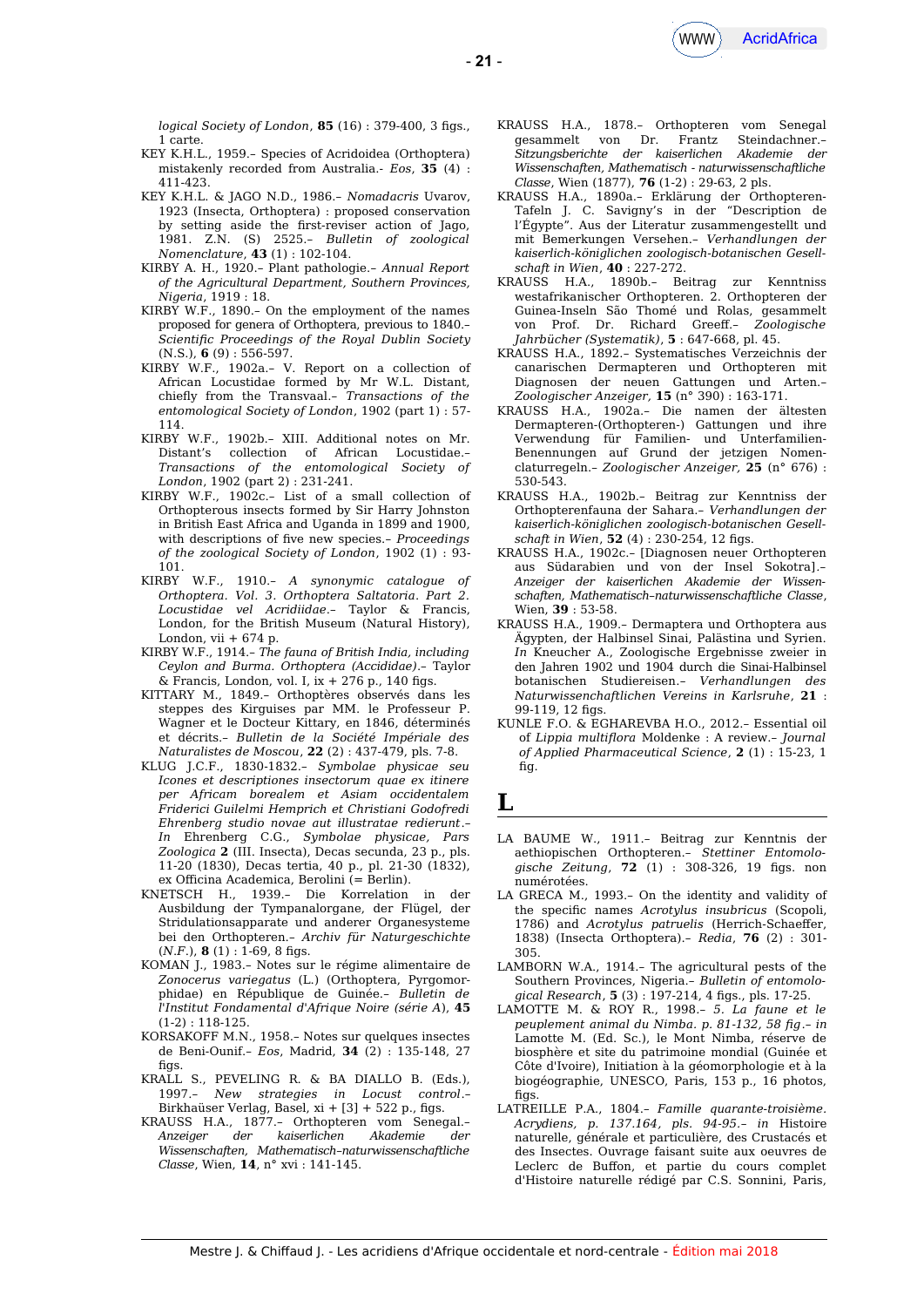

- **22** -

F. Dufart, vol. 12, an XII {*du calendrier républicain soit 24 sept. 1803 au 22 sept. 1804*}, 424 p., pls. 94- 97.

- LATREILLE P.A., 1810.– *Considérations générales sur l'ordre naturel des animaux composant les classes des Crustacés, des Arachnides, et des Insectes : avec un tableau méthodique de leurs genres, disposés en familles*.– F. Schoell, Paris, 444 p.
- LAUB-DROST I., 1959.– Verhaltensbiologie, besonders Ausdrucksäußerungen (einschließlich Lautäußerungen) einiger Wanderheuschrecken und anderer Orthopteren (Orthopt., Acrid. : Catantopinae und Oedipodinae).– *Stuttgarter Beiträge Naturkunde*, **30** : 1-27, 11 fgs.
- LAUNOIS M., 1978a.– *Modélisation écologique et simulation opérationnelle en acridologie. Application à Oedaleus senegalensis (Krauss, 1877)*.– Ministère de la Coopération, Paris, et GERDAT, Montpellier, 212 p., 61 figs.
- LAUNOIS M., 1978b.– *Manuel pratique d'identifcation des principaux acridiens du Sahel.–* Ministère de la Coopération, Paris, et GERDAT-PRIFAS, 304 p., nb. fgures {*existe aussi en version anglaise*}.
- LAUNOIS M., 1979.– An ecological model for the study of the grasshopper *Oedaleus senegalensis* (Krauss, 1877) in west Africa.– *Philosophical Transactions of the Royal Society of London (B)*, **287** : 345-355, 4 fgs.
- LAUNOIS M. & LAUNOIS-LUONG M.H., 1989.– *Oedaleus senegalensis (Krauss, 1877) sauteriau ravageur du Sahel*.– Collection Acridologie Opérationnelle n°4, Ministère des Afaires étrangères des Pays-Bas et CIRAD-PRIFAS, France, 72 p., 15 figs.
- LAUNOIS M. & LAUNOIS-LUONG M.H., 1991.– *Le criquet sénégalais, Oedaleus senegalensis (Krauss, 1877) en Afrique de l'Ouest*.– Les guides des principaux locustes et criquets ravageurs du monde entier, Série des guides pratiques de la Société des Orthoptéristes, C7F : 22 p., 5 figs.
- LAUNOIS M., LAUNOIS-LUONG M.H. & LECOQ M., 1988.– Fauna Cabo-Verdiana : catalogue des acridiens de l'archipel du Cap-Vert (Insectes-Orthoptères-Caeliferes).– *Courier Forschungsinstitut Senckenberg*, **105** : 155-163.
- LAUNOIS-LUONG M.H., 1978a.– Méthode pratique d'interprétation de l'état des ovaires des acridiens du Sahel.– *Annales de Zoologie - Écologie animale*, **10** (4) : 569-587, 2 figs., 2 pls.
- LAUNOIS-LUONG M.H., 1978b.– Comparaison des valeurs appétitives de deux substrats d'appâts empoisonnés (le son de mil et le son d'arachide) pour quatorze acridiens du Sahel.– *L'Agronomie Tropicale*, **33** (3) : 237-240, 1 fg.
- LAUNOIS-LUONG M.H., 1979.– Étude comparée de l'activité génésique de sept acridiens du Sahel dans des conditions éco-météorologiques semblables.– *Annales de Zoologie - Écologie animale*, **11** (2) : 209  $-226, 9$  figs.
- LAUNOIS-LUONG M.H., 1980a.– Étude de la production des oeufs d'*Oedaleus senegalensis* (Krauss) au Niger (Région de Maradi).– *Bulletin de l'Institut Fondamental d'Afrique Noire (série A),* (1979), **41** (1): 128-147, 10 figs.
- LAUNOIS-LUONG M.H., 1980b.– Étude expérimentale des potentialités de dégâts des principaux acridiens du Sahel.– *Bulletin de l'Institut Fondamental d'Afrique Noire (série A),* (1979), **41** (4) : 774-814, 7 figs.
- LAUNOIS-LUONG M.H., FOUCART A. & OUEDRAOGO M., 1999.– Données anatomiques de *Bryophyma debilis* (Karsch, 1896), (Orthoptera : Acrididae), espèce acridienne rare du Burkina Faso.– *Annales de la Société entomologique de France (N.S.),* **35**  $(suppl.) : 344-347, 2 figs.$
- LAUNOIS-LUONG M.H. & LAUNOIS M., 1987.– *Catalogue iconographique des principaux acridiens*

*du Sahel*.– Ministère de la Coopération, Paris & CIRAD-PRIFAS, Montpellier,  $ix + pp$ . 170-256, figs. 69a-c., pls. I-IV, pls. 1-69.

- LAUNOIS-LUONG M.H., LAUNOIS M. & RACHADI T., 1988.– *La lutte chimique contre les criquets du Sahel*.– Collection Acridologie Opérationnelle n°3, Ministère des Afaires étrangères des Pays-Bas et CIRAD-PRIFAS, France, 84 p., fgs.
- LAUNOIS-LUONG M.H. & LECOQ M., 1989.– *Vademecum des criquets du Sahel*.– Collection Acridologie Opérationnelle n° 5, Ministère des Afaires étrangères des Pays-Bas et CIRAD-PRIFAS, France, 126 p., 71 cartes, 30 photos.
- LEAN O.B., 1931a.– On the recent swarming of *Locusta migratorioides*, R. & F*.– Bulletin of entomological Research*, 22 (3): 365-378, 9 figs.
- LEAN O.B., 1931b.– The efect of climate on the migrations and breeding of *Locusta migratorioides* in Nigeria.– *Bulletin of entomological Research*, **22**  $(4): 551-569, 8$  figs.
- LEAN O.B., 1931c.– Notes on the breeding of *Nomadacris septemfasciata* (Orth., Acrid.) on the shores of Lake Chad.– *Bulletin of entomological Research*, **22** (4) : 571-572.
- LEAN O.B., 1936.– *Locusta migratoria migratorioides* R. & F. : an ecological reconnaissance of the suspected Middle Niger outbreak area.– *Bulletin of entomological Research*, **27** (1) : 105-184.
- LECOQ M., 1977.– *Contribution à l'inventaire faunistique des acridiens de Haute-Volta*.– Rapport Cirad/Prifas D. 86, Montpellier, 10 p. {*document parfois également cité sous Notes et documents voltaïques*, **10** : 1-9}.
- LECOQ M., 1978a.– Biologie et dynamique d'un peuplement acridien de zone soudanienne en Afrique de l'Ouest (Orthoptera, Acrididae).– *Annales de la Société entomologique de France (N.S.)*, **14** (4): 603-681, 49 figs.
- LECOQ M., 1978b.– Le problème sauteriaux en Afrique soudano-sahélienne.– *L'Agronomie Tropicale*, **33** (3) 241-258, 8 figs.
- LECOQ M., 1980a.– Biologie et dynamique d'un peuplement acridien de zone soudanienne en Afrique de l'Ouest (Orthopt., Acrididae). Note complémentaire.– *Annales de la Société entomologique de France (N. S.),* **16** (1) : 49-73, 21 figs.
- LECOQ M., 1980b.– Clés de détermination des acridiens des zones sahélienne et soudanienne en Afrique de l'Ouest.– *Bulletin de l'Institut Fondamental d'Afrique Noire (série A)*, (1979), **41** (3) : 531-595, 40 fgs., 31 photos.
- LECOQ M., 1984.– Ecology of locusts and grasshoppers (Orthoptera, Acrididae) in Sudanese West Africa. II. Ecological niches.– *Acta Oecologica, Oecologia generalis*, **5** (3) : 229-242, 1 fg.
- LECOQ M., 1988.– *Les Criquets du Sahel*.– Collection Acridologie opérationnelle n°1, Ministère des Afaires étrangères des Pays-Bas et CIRAD-PRIFAS, France, 130 p., nb. fgs., 45 photos.
- LECOQ M., 1991.– *Le Criquet migrateur en Afrique et à Madagascar*.– Les guides des principaux locustes et criquets ravageurs du monde entier, Série des guides pratiques de la Société des Orthoptéristes,  $C2F : 31 p., 10 figs.$
- LECOQ M., 1992.– Une structure de population originale chez *Poekilocerus bufonius hieroglyphicus* (Klug, 1832) dans le Tamesna nigérien, en saison sèche (Orth., Pyrgomorphidae).– *Bulletin de la Société entomologique de France*, **97** (1) : 55-60, 2 fias
- LECOQ M. & MESTRE J., 1988.– *La surveillance des sauteriaux du Sahel*.– Collection Acridologie Opérationnelle n°2, Ministère des Afaires étrangères des Pays-Bas et CIRAD-PRIFAS, France, 62 p., 32 figs.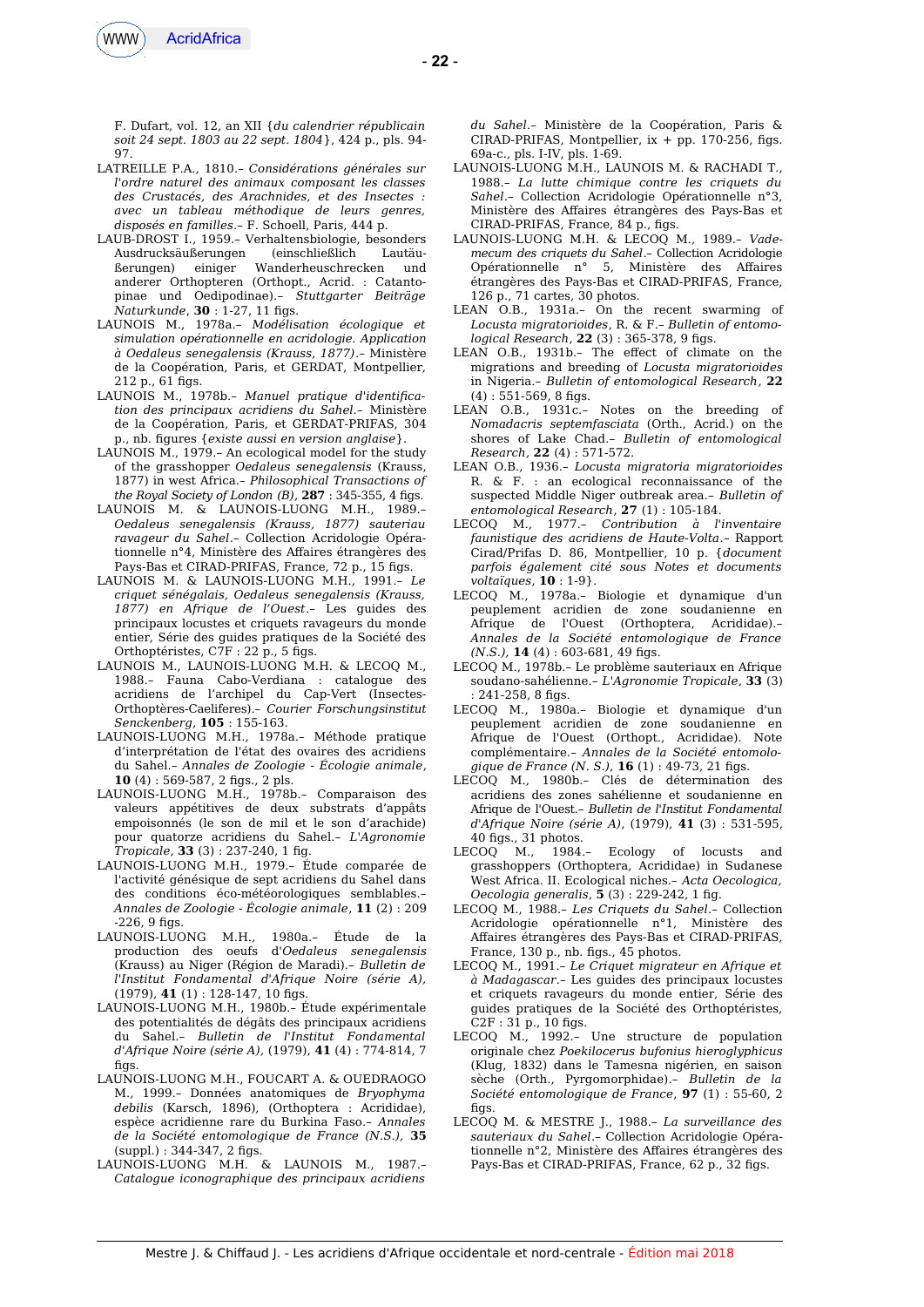

- LE GALL P., 1986.– *Spécifcité trophique des Orthoptères Acridomorpha d'une savane préforestière tropicale (Lamto, Rép. de Côte d'Ivoire) ; Contribution à l'étude de la niche écologique*.– Thèse de Doctorat de l'Université Paris-Sud, n° 62, [18] + 300 p., 75  $fins.$
- LE GALL P., 1989.– Le choix des plantes nourricières et la spécialisation trophique chez les Acridoidea (Orthoptères).– *Bulletin d'Écologie*, Paris, **20** (3) : 245-261, 1 fg.
- LE GALL P., 1991.– Niche breadth and feeding in tropical grasshoppers.– *Insect Science and its Application*, **12** (1-3) : 201-208, 3 fgs.
- LE GALL P, 1997.– La fdélité à l'arbre hôte chez un acridien sédentaire, *Stenocrobylus festivus* (Orthoptera, Acridoidea).– *Journal of African* Zoology, 111  $(1)$ : 39-45, 2 figs.
- LE GALL P., BANI G. & MINGOUOLO E., 1998.– Comportement nutritionnel de *Zonocerus variegatus* (L) vis-à-vis de trois plantes alimentaires.– *Insect Science and its application*, **18** (3) : 183-188.
- LE GALL P., DJIHOU Z., TCHENGA G. & LOMER C.J., 2003.– Diet of *Zonocerus variegatus* (Linné, 1758) (Orth., Acrididae) in cassava felds in Bénin.– *Journal of Applied Entomology*, **127** (7) : 435-440.
- LE GALL P. & GILLON Y., 1989.– Partage des ressources et spécialisation trophique chez les acridiens (Insecta : Orthoptera : Acridomorpha) non-graminivores dans une savane préforestière (Lamto, Côte-d'Ivoire).– *Acta Oecologica*, *Oecologia Generalis*, **10** (1): 51-74, 6 figs.
- LE GALL P., GOERGEN G. & NEUENSCHWANDER P., 2002.– Les insectes et le sillon dahoméen : fragmentation et refuges forestiers.– *Biosystema, Systématique et biogéographie,* **20** : 73-80, 1 fg.
- LE GALL P. & MESTRE J., 1986.- Les acridiens (Insecta Orthoptera) de la région de Lamto.– *Annales de l'Université d'Abidjan (série E)*, (1985- 1896), **18** : 41-64., 1 fg.
- LÉVY-LUXEREAU A., 1980.– Notes sur quelques criquets de la région de Maradi (Niger) et leurs noms Hausa.– *Journal d'agriculture traditionnelle et de botanique appliquée (JATBA)*, **27** (3-4) : 263-272, figs. non numérotées.
- L'HÔTE Y. & MAHÉ G., 1996.– *Afrique de l'Ouest et centrale : précipitations moyennes annuelles (période 1951-1989)*.– ORSTOM Éditions, Bondy, 1 carte.
- LINNÉ C., 1758.– *Systema Naturae per regna tria naturae, secundum classes, ordines, genera, species, cum characteribus, diferentiis, synonymis, locis*. *Editio decima, reformata*.– Salvius L., Holmiae (= *Stockholm*), **1** : iv + 823 p.
- LINNÉ C., 1764.– *Museum S:æ R:æ M:tis Ludovicae Ulricae reginae suecorum, gothorum, vandalorumque, … In quo animalia rariora, exotica, imprimis insecta & conchilia describuntur & determinantur. Prodromi instar editum. p. 10-151*.– Salvius L., Holmiae (= *Stockholm*), [vii] + 720 p. + [2] p. index.
- LINNÉ C., 1767.– *Systema Naturae* (Editio duodecima reformata).– Salvius L., Holmiae (= *Stockholm*), **1** (2) : 533-1327 + [1]-[37].
- LINNÉ C., 1771.– *Mantissa plantarum altera Generum editionis VI. & Specierum editionis II*.– Salvius L., Holmiae (= *Stockholm*), **2** : [iv] **+** 143-587 + [1].
- LLORENTE V., 1963.– Una nueva especie de *Phorenula* de Sierra Leona (Orthoptera Acridiidae).– *Boletín de la Real Sociedad española de Historia natural (B)*, **61** : 51-56, 3 figs.
- LOCKWOOD J.A., LATCHININSKY A.V. & SERGEEV M.G. (Eds.), 2000.– *Grasshoppers and grassland health. Managing grasshoppers outbreaks without risking environmental disaster*.– Proceedings of the NATO Advanced Research Worshop on Acridogenic and Anthropogenic Hazards to the Grassland Biome, Estes Park, Colorado, 11-18 sept. 1999,

NATO Science Series, vol. 73, Kluwer, Netherlands,  $ix + 221 p.$ 

- LOMER C.J. & PRIOR C. (Eds.), 1992.– *Biological control of locusts and grasshoppers*.– Proceedings of a workshop held at the International Institute of Tropical agriculture, Cotonou, Bénin, 29 avril-1 mai 2001, C.A.B. International, Willingford, 394 p.
- LOVEJOY N.R., MULLEN S.P., SWORD G.A., CHAPMAN R.F. & HARRISON R.G., 2006.– Ancient trans-Atlantic flight explains locust biogeography : molecular phylogenetics of *Schistocerca*.– *Proceedings of the Royal Society B (Biological Sciences*), **273** (1588) : 767-774, 3 figs.
- LUCAS H., 1849.– *Histoire naturelle des animaux articulés. Insectes*.– *In* Exploration scientifque de l'Algérie pendant les années 1840, 1841, 1842, publié par ordre du Gouvernement, et avec le concours d'une commission académique, Zoologie, Imprimerie Royale, Paris, **3** (3) : 1-39, pls. 1-4.
- LUCAS H., 1851.– Quelques remarques géographiques sur les Acridites qui habitent les possessions françaises du Nord de l'Afrique, et description de deux nouvelles espèces appartenant à cette famille.– *Annales de la Société entomologique de France*, (2ème série), **9** : 349-383, pl. 8.
- LUCAS H., 1853.– [Sans titre. Une nouvelle espèce d'Orthoptère du genre *Eremobia*].– *Annales de la Société entomologique de France,* (3ème série), **1** : Bulletin p. LXV.
- LUCAS H., 1854.– Note sur une nouvelle espèce d'Orthoptère (*Eremobia Jaminii*) qui habite le sud des possessions françaises dans le nord de l'Afrique.– *Annales de la Société entomologique de France*, (3ème série), **2** : 709-715, pl. 20, f. 1, 1a-d.
- LUCAS H., 1857.– [Sans titre. Sur plusieurs Orthoptères de l'Algérie].– *Annales de la Société entomologique de France*, (3ème série), **5** : Bulletin p. CV-CVI.
- LUCAS H., 1862.– *Orthoptères*.– *in* Maillard L., Notes sur l'île de la Réunion, Annexe I : 22-25, pl. 21, Paris.
- LUONG-SKOVMAND M.H., 2001.– Some behavioral and biological traits under rearing conditions of *Bryophyma debilis* (Karsch) (Orthoptera, Acrididae, Cyrtacanthacridinae), a grasshopper from Burkina Faso.– *Journal of Orthoptera Research*, **10** (2) : 165-  $169.4$  figs.
- LUONG-SKOVMAND M.H. & BALANÇA G., 2000.– *Bryophyma debilis* (Karsch, 1896) nymphal instars (Orthoptera, Acrididae, Cyrtacanthacridinae).– *Journal of Orthoptera Research* (1999), **8** : 110-118, 3 pls., 3 figs.
- LUONG-SKOVMAND M.H. & FOUCART A., 2000.– Morphological and anatomical description of *Bryophyma debilis* (Karsch, 1896) (Orthoptera, Acrididae, Cyrtacanthacridinae), a rare grasshopper species of Burkina Faso.– *Journal of Orthoptera Research* (1999), **8**: 103-109, 3 photos, 10 fgs.

## **M**

- MAÏGA I.H., LECOQ M. & KOOYMAN C., 2008.– Ecology and management of the Senegalese grasshopper *Oedaleus senegalensis* (Krauss, 1877) (Orthoptera Acrididae) in West Africa : review and prospects.– *Annales de la Société Entomologique de France (N.S.)*, **44** (3): 271-288, 5 figs.
- MAINA J.N., 1989.– Scanning and transmission electron microscopic study of the tracheal air sac system in a grasshopper *Chrotogonus senegalensis* (Kraus) - Orthoptera : Acrididae : Pyrgomorphinae.– *The Anatomical Record*, 223 : 393-405, 15 fgs.
- MALEY J., 1996.– *Le cadre paléoenvironnemental des refuges forestiers africains : quelques données et*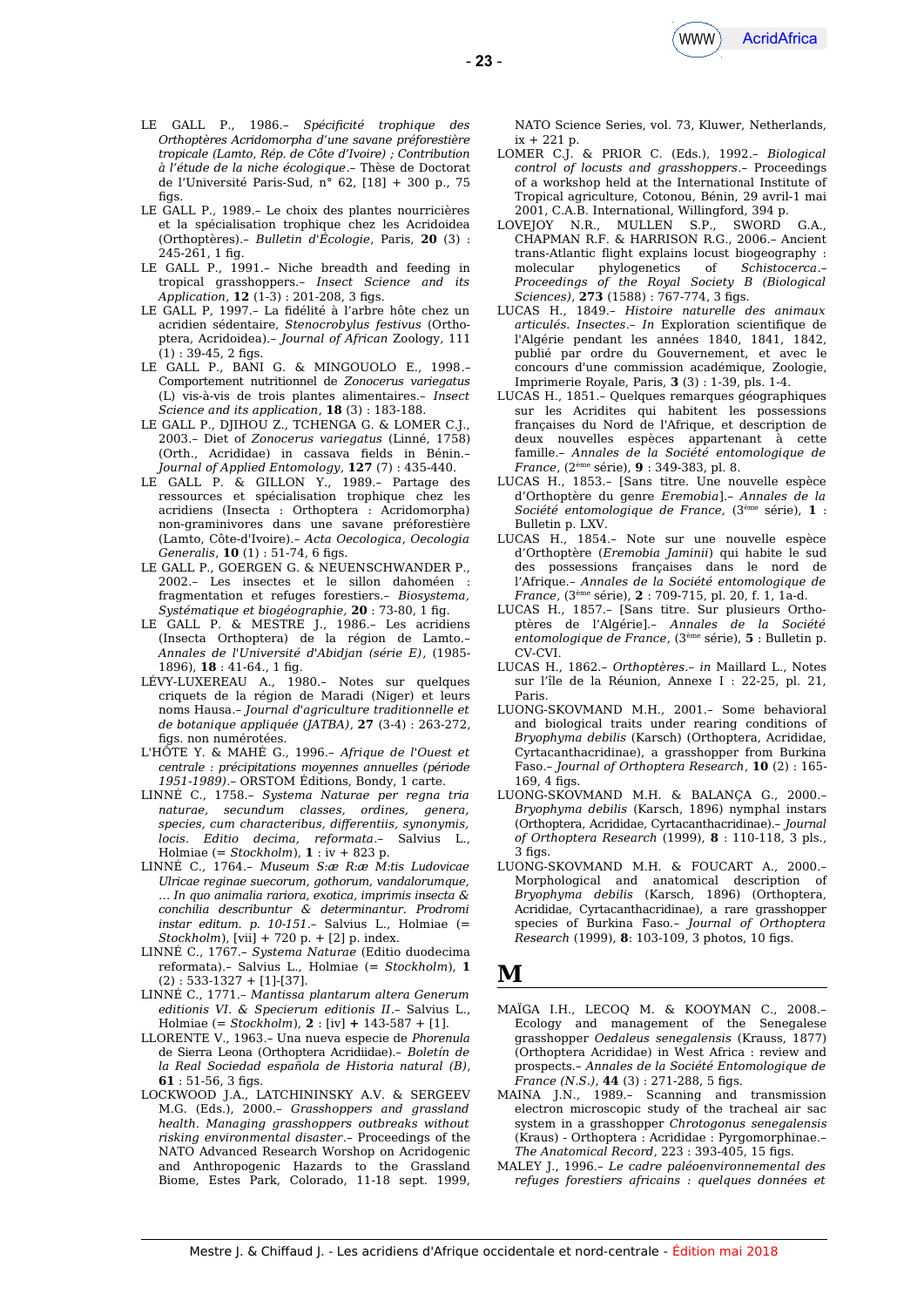

*hypothèses. p. 519-535, 4 fgs*.– *in* Van der Maesen L.J.G. *et al.* (Eds.), The Biodiversity of African Plants, Proceedings XIVth AETFAT Congress, 22-27 august 1994, Wageningen, The Netherlands, Kluiver Academic Publishers.

- MALLAMAIRE A., 1934.– Étude systématique et biologique des principaux animaux et insectes parasites des plantes cultivées en Côte d'Ivoire.– *Bulletin du Comité d'Etudes historiques et scientifques de l'Afrique Occidentale Française,* **17** (3) : 433-495, pls. 1-6.
- MALLAMAIRE A., 1937.– Les principaux nématodes, myriapodes et insectes parasites des caféiers cultivés dans l'Ouest africain français.– *Annales agricoles de l'Afrique Occidentale française et étrangère*, **1** (1) : 1-45, fgs. non numérotées, pls. 1-7.
- MALLAMAIRE A., 1948.– Acridiens migrateurs et acridiens sédentaires en Afrique occidentale.– *L'Agronomie tropicale*, **3** (11-12) : 630-634, 1 photo.
- MALLAMAIRE A., 1955.– Catalogue des principaux insectes, nématodes, myriapodes et acariens nuisibles aux plantes cultivées en Afrique occidentale française et au Togo*.– Bulletin de la Protection des Végétaux*, **1-2** : 23-60.
- MALLAMAIRE A. & ROY J., 1959.– La lutte contre le criquet pèlerin (*Schistocerca gregaria* Forsk.) en Afrique occidentale française.– *Bulletin de la Protection des Végétaux*, Dakar, (1958), **5** : 116 p., 52 fgs., 11 pls. non numérotées, 4 cartes.
- MANCION J. & ALIBERT H., 1936.– La production du café au Togo (Cercles de Klouto et d'Atakpamé) et quelques insectes déprédateurs du caféier.– *L'Agronomie coloniale*, 25ème année, n° 224 : 33-43, 2 pls. non numérotées.
- MARIŇO-PÉREZ R. & SONG H., 2018.- Phylogeny of the grasshopper family Pyrgomorphidae (Caelifera, Orthoptera) based on morphology.- *Systematic Entomology*, **43** (1) : 90-108, 10 fgs.
- MARSHALL J.A., 1983.– The orthopteroid insects described by Linnaeus, with notes on the Linnaean collection.– *Zoological Journal of the Linnean Society*, **78** : 375-396.
- MARTÍNEZ Y FERNÁNDEZ A., 1896.– [Sans titre. A propos du genre *Caloptenus*].– *Actas de la Sociedad española de Historia natural*, **25** : 11.
- MARTÍNEZ Y FERNÁNDEZ A., 1902.– Revisión y estudio del grupo Calopteni.– *Anales de la Sociedad española de Historia natural*, **30** : 253-309.
- MASON J.B., 1959.– A new species of the genus *Acrotylus* Fieber, 1853 (Acridoidea, Orthoptera).– *Proceedings of the Royal zoological Society of London (B)*, **28** (5-6): 77-78, 4 figs.
- MASON J.B., 1966.– Revision of the genus *Phymeurus* Giglio-Tos, 1907 (Orth. : Acridoidea).– *Eos*, Madrid, (1965), **41** (2-3) : 395-457, 23 fgs.
- MASON J.B., 1973.– A revision of the genus *Hieroglyphus* Krauss, *Parahieroglyphus* Carl and *Hieroglyphodes* Uvarov (Orthoptera : Acridoidea).– *Bulletin of the British Museum* (*natural History*) (*Entomology*), **28** (7) : 509-560, 142 fgs., 4 cartes.
- MASSA B., 1998.– Attuali conoscenze sugli Ortotteri della Libia (Insecta Orthoptera).– *Il Naturalista siciliano*, **22** (3-4) : 235–320.
- MASSA B., 2009.– Annotated check-list of Orthoptera of Libya.– *Journal of Orthoptera Research*, **18** (1) : 75-93.
- MASSA B., 2013.– Pamphagidae (Orthoptera : Caelifera) of North Africa : key to genera and the annotated check-list of species.– *Zootaxa,* **3700** (3) : 435-475, 176 fgs.
- MATTHEWS M. & JAGO N.D. (Eds. sc.), 1993.– *Ennemis du mil au Sahel. Guide d'identifcation*.– National Resources Institute, Chatham (UK), PSTC5F, viii + 80 p. {*existe en version anglaise PSTC5*}.
- MAYNÉ R., 1914.– Travaux de l'entomologiste de la Colonie.– *Bulletin agricole du Congo Belge*, **5** (4) : 577-600, fgs. 190-197.
- MAYNÉ R., 1917.– Insectes et autres animaux attaquant le cacaoyer au Congo Belge.– *Etudes de biologie agricole, Royaume de Belgique, Ministère des Colonies, Service de l'Agriculture*, **3** : 1-80, 5 pls., 15 figs.
- MAZZINI M., 1987*.– An overview of egg structure in Orthopteroid insects*. *p. 358-372, 8 pls.*.– *in* Baccetti B. (Éd. sc.), Evolutionary biology of orthopteroid insects, Ellis Horwood Ltd, Series in Entomology and Acarology, Chichester, 612 p.
- McCAFFERY A.R., 1982.– A diference in the acceptability of excised and growing cassava leaves to *Zonocerus variegatus*.– *Entomologia experimentalis et applicata*, **32** (2) : 111-115.
- McCAFFERY A.R. & PAGE W.W., 1978.– Factors influencing the production of long-winged *Zonocerus variegatus.– Journal of Insect Physiology*, **24** (6-7) : 465-472.
- McCAFFERY A.R. & PAGE W.W., 1982.– Oviposition behaviour of the grasshopper *Zonocerus variegatus*.– *Ecological Entomology*, **7** : 85-90, 4 figs
- McCAFFERY A.R., COOK A.G., PAGE W.W. & PERFECT T.J., 1978.– Utilisation of food by *Zonocerus variegatus* (L.)(Orthoptera : Pyrgomorphidae).– *Bulletin of entomological Research*, **68** (4) 589-606, 4 figs.
- MEDLER J.T., 1980.– Insects of Nigeria. Check list and bibliography [*Orthoptera. p. 29-44*].– *Memoirs of the American Entomological Institute*, vii + 919 p.
- MELVILLE R.V.,1971.– Opinion 969. *Poekilocerus* Audinet-Serville, 1831 (*Insecta*, *Orthoptera*) : designation of a type-species under the plenary powers together with validation of *Pyrgomorphidae* Brunner von Wattenwyl, 1874.– *Bulletin of Zoological Nomenclature*, **28** (3/4) : 88-91.
- MENKE A.S., 1963.– The dates of publication of Palisot de Beauvois' "Insectes recueillis en Afrique et en Amérique".– *Annals and Magazine of Natural History* (1962) (13), **5** : 701-702.
- MESSI J., KEKEUNOU S. & WEISE S., 2006.– Abundance and life cycle of *Zonocerus variegatus* (Orthoptera : Pyrgomorphidae) in the humid forest zone of southern Cameroon.– *Entomological Science*, **9** : 23-30, 3 figs.
- MESTRE J., 1981.– *Alimentation et reproduction d'une espèce univoltine d'Acrididae, Machaeridia bilineata (Stål, 1873), dans une savane de Côte d'Ivoire*.– Thèse de troisième cycle, Université Paris XI, Orsay,  $125$  p.,  $32 + 4$  figs., 1 pl.
- MESTRE J., 1984.– Régime alimentaire et consommation des adultes de *Machaeridia bilineata* (Orthoptères Acrididae) en fonction de la couverture graminéenne d'une savane (Lamto, Côte d'Ivoire).– *Acta Oecologica*, *Oecologia generalis*, **5**  $(1): 63-70, 1$  fig.
- MESTRE J., 1988.– *Les acridiens des formations herbeuses d'Afrique de l'Ouest.–* Ministère de la Coopération, Paris & Cirad/Gerdat-Prifas, Montpellier, 332 p., 203 cartes, 881 fgs.
- MESTRE J., 2001.– Notes systématiques sur les genres *Epistaurus, Bryophyma, Zacompsa* et *Acrotylus* en Afrique de l'Ouest (Orthoptera Acrididae).– *Bulletin de la Société entomologique de France*, **106** (5) : 483-485, 5 fgs.
- MESTRE J., 2011.– Note systématique et nomenclaturale sur les acridiens ouest-africains (Orth., Acrididae).– *Bulletin de la Société entomologique de France*, **116** (4) : 494.
- MESTRE J., 2015.– Une nouvelle espèce du genre *Pododula* Karsch, 1896 (Orthoptera, Acrididae,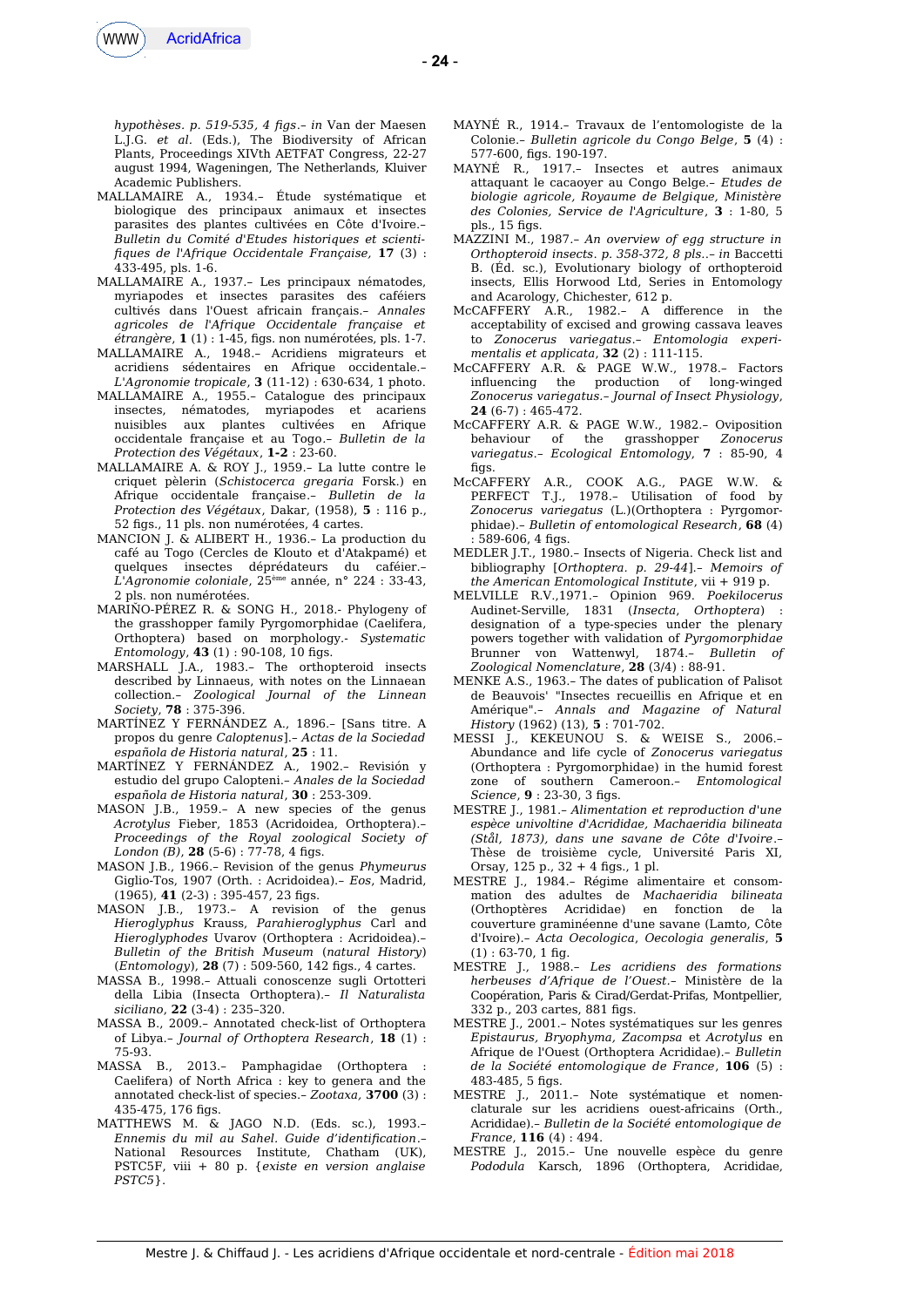

Catantopinae).– *Bulletin de la Société entomologique de France*, **120** (2): 129-134, 8 figs.

- MESTRE J. & CHIFFAUD J., 1997.– Inventaire et répartition géographique des acridiens d'Afrique de l'Ouest (Orthoptera Caelifera).– *Bulletin de la Société entomologique de France*, **102** (2) : 109- 127.
- MESTRE J. & CHIFFAUD J., 2006.– *Catalogue et atlas des acridiens d'Afrique de l'Ouest*.– Imp. Aussel, Gourdon, 352 p., 22 fg., 366 cartes.
- MESTRE J., CHIFFAUD J. & DIOP T., 2001.– Les acridiens du Bénin, Togo, et Ghana. Contribution à l'inventaire et à la répartition géographique (Orthoptera Caelifera).– *Nouvelle Revue d'Entomologie* (2000), **17** (4) : 305-328, 1 fg.
- MESTRE J. & LAUGÉ G., 1983.– Caractéristiques de la reproduction de *Machaeridia bilineata* dans une savane de Côte d'Ivoire.– *Entomologia experimentalis et applicata*, **33** : 155-162, 3 figs.
- MILLER N.C.E., 1925.– A list of Acrididae (Orthoptera) collected in the Tukuyu (New Langenburg) District, Tanganyika Territory.– *Annals and Magazine of natural History* (9), **15** : 618-634, 7 fgs.
- MILLER N.C.E., 1929.– Acrididae collected in Tanganyika territory.– *Transactions of the entomological Society of London*, **77** (1) : 61-97, pls. 5-11.
- MILLER N.C.E., 1932.– New African Acrididae in the collection of the British Museum.– *Transactions of the entomological Society of London*, **80** (1) : 19-45.
- MISTSHENKO L.L., 1936.– Revision of palaeartic species of the genus *Sphingonotus* Fieber (Orth. Acrid.).– *Eos*, Madrid, **12** (1-2) : 65-192, fgs. 1-74.
- MISTSHENKO L.L., 1986.– [On the knowledge of grasshoppers of the genus *Ochrilidia* Stål (Orthoptera, Acrididae) (en russe)].– *Entomologiceskoe Obozrenie (Revue d'Entomologie de l'URSS)*, **65** (4) : 709-718,  $57$  figs.
- MODDER W.W.D., 1984a.– Diurnal variation in feeding and gut activity in nymphs of the african pest grasshopper, *Zonocerus variegatus*.– *Insect Science and its Application*, **5** (6) : 527-531, 3 fgs.
- MODDER W.W.D., 1984b.– The attraction of *Zonocerus variegatus* (L.)(Orthoptera : Pyrgomorphidae) to the weed *Chromolaena odorata* and associated feeding behaviour.– *Bulletin of entomological Research*, **74** (2) : 239-247, 3 fgs.
- MODDER W.W.D., 1997.– *Attraction and diurnal behaviour of the African pest grasshopper, Zonocerus variegatus (L.), at oviposition sites. p. 283-292, 2 fgs.*.– *in* Krall S., Peveling R. & Ba Diallo B. (Eds.), New strategies in Locust control, Birkhaüser Verlag, Basel, 522 p., fgs.
- MODDER W.W.D. & TAMU G.F., 1996.– The efect of food plants on metabolic reserves, development and fecundity in the African pest grasshopper, *Zonocerus variegatus* (Linnaeus)(Orthoptera : Pyrgomorphidae).– *African Entomology*, **4** (2) : 189- 196.
- MORALES AGACINO E., 1945a.– Algunos datos sobre ortopteroides del Sáhara Occidental.– *Eos*, Madrid, (1944), **20** (3-4) : 309-339, pl. 22.
- MORALES AGACINO E., 1945b.– Mas datos sobre ortopteroides del Sáhara Occidental.– *Eos*, Madrid, **21** (2) : 157-164, 1 fg.
- MORALES AGACINO E., 1947.– Notas sobre ortopteroides de Ifni y Sáhara Español.– *Eos,* Madrid, **23** (3): 241-283, 4 figs.
- MORALES AGACINO E., 1948.– Algunos datos sobre la langosta arborícola, *Anacridium moestum melanorhodon* (Walker), en la zona meridional de Río de Oro.– *Boletin de Patología vegetal y Entomología agrícola*, **16** : 273-294, 1 carte, 6 fgs. {*paru en 1949 ?*}.
- MORALES AGACINO E., 1949.– Mas notas sobre ortopteroides del Sáhara Occidental e Ifni.– *Eos*, Madrid, **25** : 145-173, 2 figs., 1 pl.
- MOUSSI A., 2012.– *Analyse systématique et étude bioécologique de la faune des acridiens (Orthoptera, Acridomorpha) de la région de Biskra*.– Thèse de Doctorat, Université Mentouri Constantine, x + 112 p., 29 figs.
- MUNGAI M.N., 1987a.– The African grasshopper genus *Acanthacris* (Orthoptera : Acrididae : Cyrtacanthacridinae).– *Journal of natural History*, **21** : 807-823, 34 figs.
- MUNGAI M.N., 1987b.– A taxonomic revision of the genus *Ornithacris* based on the internal morphology of male genitalia (Acrididae Cyrtacanthacridinae).– *Eos*, Madrid, **63** (1-4) : 153-169, 25 fgs.
- MUNGAI M.N., 1992.– Revision of the Old World grasshopper genus *Chondracris* Uvarov, 1923 (Orthoptera Acrididae Cyrtacanthacridinae) with description of a new genus.– *Tropical Zoology*, **5** (2) : 255-277, 37 figs.
- MUNGAI M.N. & RITCHIE J.M., 1990.– Hybridization studies of subspecies of the African grasshopper *Acanthacris rufcornis* (F.) (Orthoptera : Acrididae).– *Boletin Sanidad Vegetal Plagas (Fuera de Serie),* **20** : 93-104, 2 fgs., 1 pl.
- MURAT M., 1939.– Recherches sur le criquet pèlerin (*Schistocerca gregaria* Forsk., Acrididae) en Mauritanie Occidentale (A.O.F.) et au Sahara Espagnol, années 1937 et 1938. Deuxième rapport sur les recherches de la Mission d'études de la Biologie des Acridiens au Sahara occidental, précédé d'une description générale de la contrée.– *Bulletin de la Société d'Histoire naturelle de l'Afrique du Nord*, **30** : 105-204, pls. 7-14.
- MUSE W.A., 1998.– Food selection behaviour of *Zonocerus variegatus* L. (Orthoptera : Pyrgomorphidae).– *Entomological Society of Nigeria, Occasional Publication*, **31** : 33-38, 2 fgs.
- MUSE W.A., 2007.– Morphometrics of a feld population of *Zonocerus variegatus* L. (Orthoptera : Pyrgomorphidae).– *Nigerian Journal of Entomology*, **24** : 17-26, 5 figs.

## **N**

- NGOUTE C.O. & KEKEUNOU S., 2017.- Redescription and diagnosis of the African genus *Gemeneta* Karsch, 1892 (Orthoptera: Acrididae: Catantopinae).- *Journal of Orthoptera Research*, **26** (2) : 161-170, 8 figs.
- NICKERSON B., 1962.– Some observations on the biology of the tree locust (*Anacridium m. melanorhodon* Walker) (Orth. Acrididae) in West Africa.– *Entomologist's monthly magazine*, **98** : 107.
- NICKERSON B., 1963.– Some observations on the biology of *Poecilocerus hieroglyphicus* (Klug)(Orth., Acrididae) in West Africa.– *Entomologist's monthly magazine*, **99** : 45-46.
- N.R.I., 1990.– *The Desert Locust pocket book (2nd Edn*.*)*.– National Resources Institute, Chatham, [2]  $+46$  p., 11 figs.
- NWANA I.E., 1984.– The dispersal of the variegated grasshopper, *Zonocerus variegatus* (Linnaeus) (Orthoptera, Acridoidea, Pyrgomorphidae), in open felds and cultivated farms.– *Insect Science and its Application*, **5** (4) : 273-278, 3 fgs.
- NZEKWU A.N., 1990.– Distinguishing the grasshoppers *Oxya hyla* Serville and *Spathosternum pygmaeum* Karsch*.– The Nigerian Field*, **55** : 153-157, 3 fgs.
- NZEKWU A.N., 1994.– The Oedipodine grasshoppers of Southern Nigeria.– *The Nigerian Field*, **59** (3-4) : 147-156, 11 figs.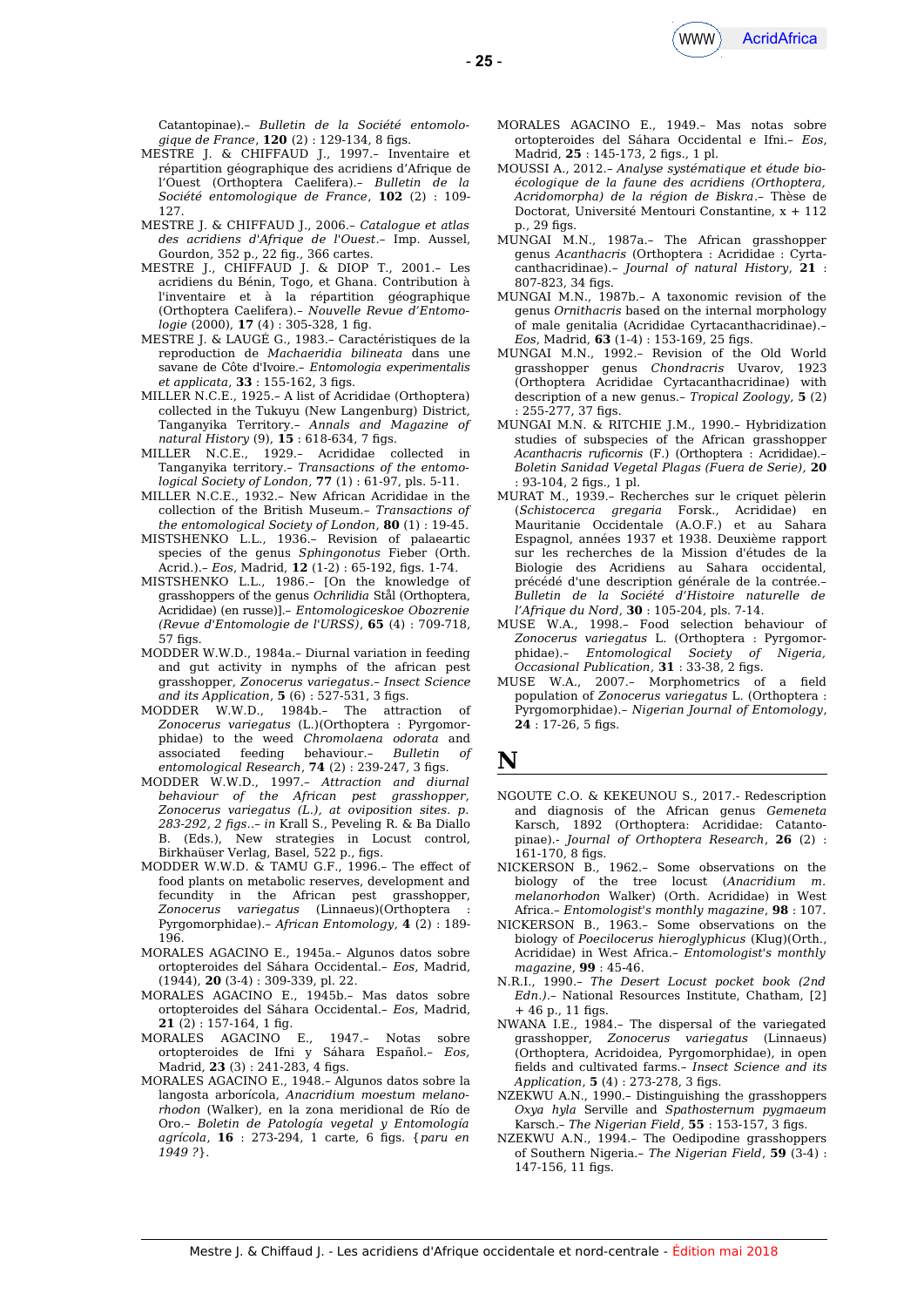

- NZEKWU A.N. & AKINGBOHUNGBE A.E., 2000.– Seasonal cycle and host plant associations of *Oedaleus nigeriensis* Uvarov (Orthoptera : Acrididae) in Nigeria.– *Journal of Orthoptera Research,* (1999),  $8 \cdot 33 - 37$ , 7 figs.
- NZEKWU A.N. & AKINGBOHUNGBE A.E., 2003.– The efects of various host plants on nymphal development and egg production in *Oedaleus nigeriensis* Uvarov (Orthoptera : Acrididae).– *Journal of Orthoptera Research* (2002), **11** (2) : 185-188.

## **O**

- OIGIANGBE O.N., UYI O.H., AISAGHONHI C.I. & IGBINOSA I.B., 2007.– Ecological roles of insects on Siam weed, *Chromolaena odorata* (L.).– *Advances in Science and Technology*, **1** (2-3) : 108-115, 9 fgs.
- OLIVIER G.A., 1789.– *Ordre V. Orthoptères, p. 12, 16*.– *in* Encyclopédie méthodique, Histoire naturelle, Insectes, Paris, Panckouke, **4** : ccclxxiij + 330 p. [+ 1].
- OLIVIER G.A., 1791.– *Criquet, Acrydium. p. 204-236*.– *in* Encyclopédie méthodique, Histoire Naturelle. Insectes, Paris, Panckoucke, **6** : 704 p.
- OLIVIER G.A., 1804.– Voyage dans l'empire Othoman, l'Égypte et la Perse, fait par ordre du Gouvernement, pendant les six premières années de la République, H. Agasse, Paris, An 12 (1804), **2** : 425 (note) {*il existe également une édition en 6 volumes ; la citation se trouve dans le volume 4 : 388-389 (note)*}.
- OTTE D., 1994a.– *Orthoptera species fle. 2. Grasshoppers [Acridomorpha]. A. Eumastacoidea, Trigonopterygoidea, Pneumoroidea*.– Orthopterists' Society & Academy of Natural Sciences of Philadelphia, vii + 162 p.
- OTTE D., 1994b.– *Orthoptera species fle. 3. Grasshoppers [Acridomorpha]. B. Pamphagoidea*.– Orthopterists' Society & Academy of Natural Sciences of Philadelphia, vii + 241 p.
- OTTE D., 1995a.– *Orthoptera species fle. 4. Grasshoppers [Acridomorpha]. C. Acridoidea*.– Orthopterists' Society & Academy of Natural Sciences of Philadelphia, vii + 518 p.
- OTTE D., 1995b.– *Orthoptera species fle. 5. Grasshoppers [Acridomorpha]. D. Acridoidea*.– Orthopterists' Society & Academy of Natural Sciences of Philadelphia, viii + 630 p.
- OYIDI O., 1967.– Variation and variability in orthopteran insects. I. The influence of age on chiasma frequency in *Zonocerus variegatus* L. (*Acrididae*).– *Journal of the West African Science Association*, **12** (2) : 131-138, pl. 1.
- OYIDI O., 1968a.– Variation and variability in orthopteran insects. II. The correlation between chiasma frequency and terminal chiasmata in natural populations of *Zonocerus variegatus* L. (*Acrididae*).– *Journal of the West African Science Association*, **13** : 53-60, fgs.
- OYIDI O., 1968b.– Variation and variability in orthopteran insects. V. Notes on the biological status of *Zonocerus variegatus* (L.) (*Acrididae*) in Nigeria, with particular reference to the relationship between the dry and wet season populations.– *Journal of the West African Science Association*, **13** : 159-164.
- OYIDI O., 1968c.– The influence of advancing age on chiasma frequency in *Phymateus cinctus* Fab. (Acrididae).– *Heredity*, **23** (4) : 607-611, 2 fgs.
- OYIDI O., 1972a.– Variation and variability in orthopteran insects. III. The influence of body size as measured size of individual insects on chiasma frequency on *Zonocerus variegatus* L. (*Orthoptera*: *Pyrgomorphidae*).– *Nigerian Journal of Science*, **5** (2) : 167-173.
- OYIDI O., 1972b.– Variation and variability in orthopteran insects. IV. Variation frequency in seasonal populations of *Zonocerus variegatus* (Pyrgomorphidae) Linneus (1758).– *Nigerian Journal of Science*, **6** (2) : 107-117.
- OYIDI O., 1975a.– Observations on *Kraussaria angulifera* (Orthoptera) in Katsina North, Northern Nigeria.– *Nigerian Journal of Plant Protection*, **1** :  $43-47.1$  fig.
- OYIDI O., 1975b.- The migration of grasshoppers (Orthoptera) in Northern Nigeria.– *Samaru agricultural Newsletter,* **17** (3) : 95-99, 1 fg.
- OYIDI O., 1976.– The distribution of some species of grasshoppers in the northern states of Nigeria.– *Samaru agricultural Newsletter,* **18** (2) : 83-92.
- OYIDI O., 1977a.– Studies on the efects of propoxur and dioxacarb on *Zonocerus variegatus* (Linnaeus) and *Phymateus cinctus* (Fab.)(*Orthoptera*).– *Samaru agricultural Newsletter,* **19** (1) : 3-7.
- OYIDI O., 1977b.– The ecological distribution, seasonal incidence and breeding patterns of Acridoidea (Orthoptera) in Zaria area, Nigeria.– *Samaru Miscellanous Paper,* **70** : 1-25, 2 fgs.
- OYIDI O., 1978.– Ecological distribution, seasonal incidence and breeding patterns of Acridoidea (Orthoptera) in the Zaria area, Nigeria.– *Miscellaneous Report* COPR, London, n° **43** : 15 p., 2 fgs. {*contenu du document identique au précédent*}.
- OYIDI O., 1979.– *Grasshoppers outbreaks and their control in northern Nigeria*.– Seminar on pest damage in Chad Basin, Maiduguri, 24 april 1979, p. 1-17.

#### **P**

- PALISOT DE BEAUVOIS A.-M.-F.J., 1805-1821.– *Insectes recueillis en Afrique et en Amérique, dans les royaumes d'Oware et de Benin, à Saint-Domingue et dans les États-Unis, pendant les années 1786-1797*.– Imprimerie de Fain et Cie, Paris, xvi + 276 p., 90 pls. {*dont livraison 1, 1805: xvi + 1-24, 6 pls. et livraison 5, 1807: 73-88, 6 pls.*}.
- PARAÏSO A.A., DOURO-KPINDU O.K., ONZO A., THOMAS-ODJO A., AHOMAGNON V., OBOGNON F. & GODONOU I., 2012.– The acridoidea of Benin (Orthoptera) : an annoted checklist.– *International Journal of Science and Advanced Technology*, 2 (10) : 22-52, 1 fg., 2 photos.
- PARAÏSO A., LOMER C.J., GODONOU I. & KPINDU D., 1992.– *Preliminary studies on the ecology of Zonocerus variegatus in the Republic of Benin. p. 133-141, 5 fgs*.– *in* Lomer C.J. & Prior C. (Eds.), Biological control of locusts and grasshoppers, C.A.B. International, Willingford, xii + 394 p.
- PASSERINI J. & HILL S.B., 1993.– Field and laboratory trials using a locally produced neem insecticide against the Sahelian grasshopper, *Kraussaria angulifera* (Orthoptera : Acrididae), on millet in Mali.– *Bulletin of entomological Research*, **83** : 121- 126.
- PEACOCK A.D., 1913.– Entomological pests and problems of Southern Nigeria.– *Bulletin of entomological Research,* **4** (3) : 191-220, 2 fgs., pls. 23-28.
- PENER M.P., 1997.– *Endocrine factors and femalemale coadaptations in reproductive diapauserelated strategies of acridoid insects. p. 315-336*.– *in* Gangwere S.K., Muralirangan M.C. & Muralirangan M. (Eds.), The bionomics of grasshoppers, katydids and their kin, CAB International, Wallingford, xi + 529 p.
- PERCHERON A.R., 1836.– *G. Poekilocera Serville. Famille des Sauteurs. Tribu des Acridiens.– in*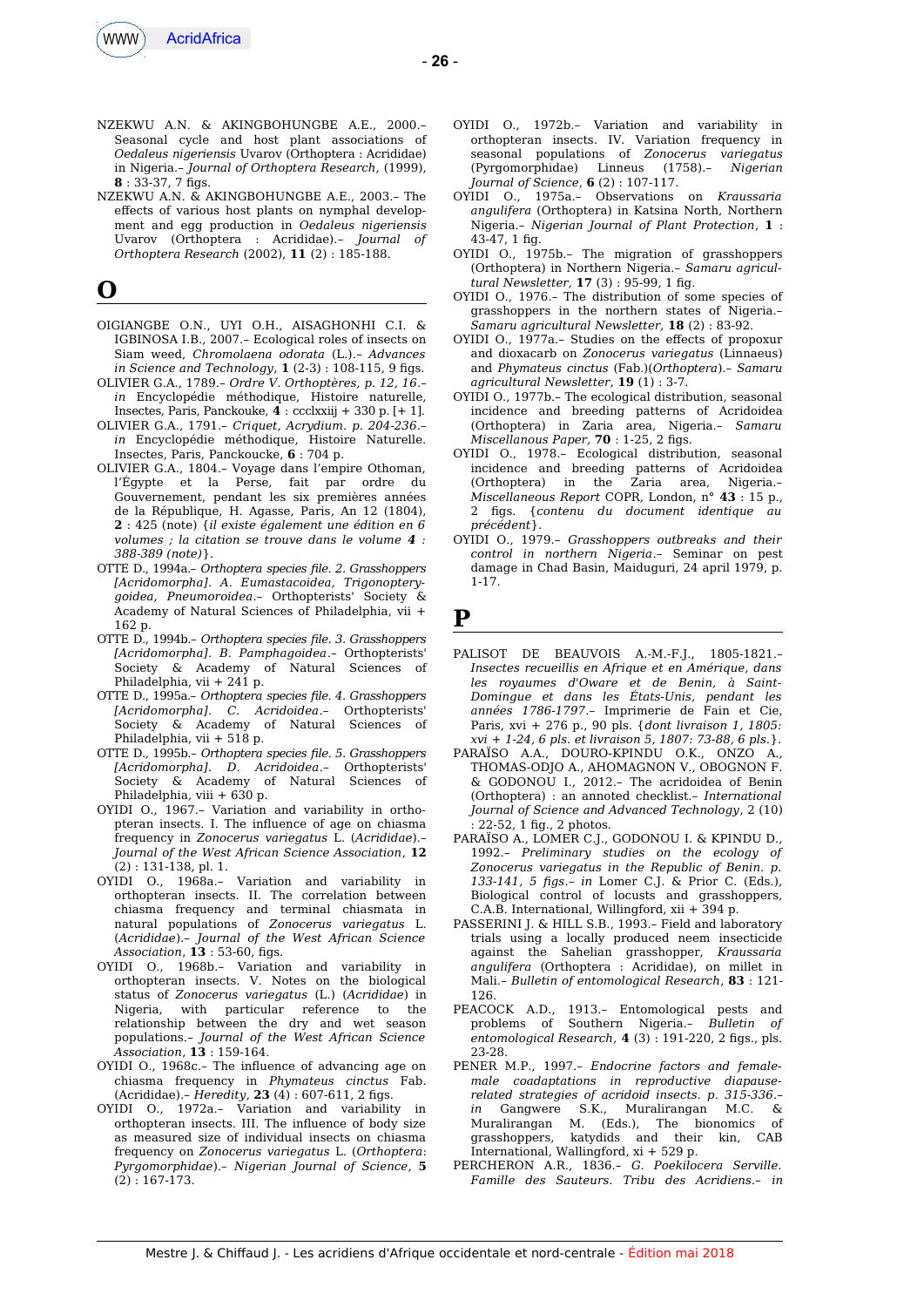Guérin F.E. & Percheron A.R., 1835-1838, Genera des Insectes, ou exposition détaillée de tous les caractères propres à chacun des genres de cette classe d'animaux, Méquignon-Marvis Père et Fils, Paris, 5ème livraison, n° 4 : [4 p. non paginées], pl. 6.

- PHIPPS J., 1959a.– Studies on a small population of *Paracomacris centralis* Rehn (Orthoptera : Acrididae). I. Maturation of ovaries and population movements.– *Journal of the Entomological Society of South Africa*, **22** (1) : 138-147, 1 fg.
- PHIPPS J., 1959b.– Studies on East African Acridoidea (Orthoptera), with special reference to egg-production, habitats and seasonal cycles.– *Transactions of the Royal entomological Society of London*, **111** (2) :  $27-56.1$  fig.
- PHIPPS I., 1961.- Studies on a small population of *Paracomacris centralis centralis* Rehn (Orthopt. Acrididae). II. The estimation of numbers and of loss and accession rates.– *Journal of the Entomological Society of South Africa*, **24** (2) : 285-292.
- PHIPPS J., 1962.- The ovaries of some Sierra Leone Acridoidea (Orthoptera) with some comparisons between East and West African forms.– *Proceedings of the Royal entomological Society of London (A),* **37** (1-3) : 13-21.
- PHIPPS J., 1965.– *Observations on Zonocerus variegatus (Linn.) (Orthoptera) in Sierra Leone. p. 306.– in* Proceedings of the XIIth International Congress of Entomology, London, juillet 1964.
- PHIPPS J., 1966.– Ovulation and oocyte resorption in Acridoidea (Orthoptera).– *Proceedings of the Royal entomological Society of London (A),* **41** (4-6) : 78- 86, 2 figs.
- PHIPPS J., 1967.– Two new grasshoppers from Sierra Leone.– *Bulletin of the entomological Society of Nigeria*, **1** : 7-12, 2 figs.
- PHIPPS J., 1970.– Notes on the biology of grasshoppers (Orthoptera : Acridoidea) in Sierra Leone.– *Journal of Zoology, London,* **161** : 317-349.
- PHIPPS J., 1971.– The ecological distribution and life cycles on some tropical African grasshoppers (Acridoidea).– *Bulletin of the entomological Society of Nigeria,* 1968, **1** (2) : 71-97, 1 fg.
- PICTET A. & SAUSSURE H. de, 1887.– Catalogue d'acridiens.I.– *Mittheilungen der Schweizerischen entomologischen Gesellschaft* (*Bulletin de la Société entomologique suisse*), **7** (9) : 331-376.
- POLLET A., 1973.– Contribution a l'étude du peuplement d'insectes d'une lisière entre forêt galerie et savane éburnéennes. I.- Données générales sur les phénomènes.- *Annales de l'Université d'Abidjan* (série E), (1972), **5** (1) : 395-473, 33 fgs.
- POLLET A., 1974.– Contribution a l'étude du peuplement d'insectes d'une lisière entre forêt galerie et savane éburnéennes. II. Données écologiques sur les principales espèces constitutives de quelques grands groupes taxonomiques.– *Annales de l'Université d'Abidjan (série E)*, **7** (1) : 315-357, 14 fgs.
- POMEROY A.W.J., 1921.– Entomology.– *Annual Report on the Agricultural Department, Southern Province, Nigeria,* 21-23.
- POPOV G.B., 1950.– Note on the genus *Bibulus* I. Bolivar, 1914 (Orthoptera, Acrididae).– *Proceedings of the Royal entomological Society of London (B)*, **19** (9-10) : 133-135, 15 fgs.
- POPOV G.B., 1959a.– Some notes on injurious Acrididae (Orthoptera) in the Sudan-Chad area.– *Entomologist's monthly Magazine,* **95** : 90-92.
- POPOV G.B., 1959b.– Ecological studies on oviposition by *Locusta migratoria migratorioides* (R. & F.) in its outbreak area in the French Sudan.– *Locusta*, **6** : 3- 63, 7 fgs., 6 cartes, 5 pl. photos.
- POPOV G.B., 1971.– Preliminary report on the grasshopper survey in the Northern States of

Nigeria during september-december, 1970.– *Anti-Locust Research Centre Misc. Report*, Londres, non publié, 31 p. + 6 p. appendice {*liste Acridoidea du Nigeria*}.

- POPOV G.B., 1980a.– Studies on oviposition, egg development and mortality in *Oedaleus senegalensis* (Krauss) (Orthoptera, Acridoidea*)* in the Sahel.– *Miscellaneous Report* COPR, n° **53** : 48 p., 21 fgs.
- POPOV G.B., 1980b.– *Jagoa*, a new genus for *Amphoprosopia gwynni* Uvarov, 1941 (Eyprepocnemidinae) and a new species *Spathosternum beninense* (Hemiacridinae).– *Acrida*, **9** (1) : 35-49, 29 figs.
- POPOV G.B., 1981.– Insects of Saudi Arabia. Orthoptera : Superfam. Acridoidea. A revision of the *Cyclopternacris Paraeuprepocnemis-Asmara* group of genera allied to *Heteracris* Walker, 1870, and a description of the new genus *Clomacris*.– *Fauna of Saudi Arabia*, **3** : 149-200, 170 fgs., 17 pls.
- POPOV, 1984.– *in* Duranton J.-F., Launois M., Launois-Luong M.H. & Lecoq M. & Popov G.B., Nouvelle contribution à l'inventaire faunistique des acridiens de l'archipel du Cap-Vert. Signalisation du genre *Wernerella* Karny, 1907 et description de *Wernerella atlantica* Popov n. sp. (Orth. Acrididae).– *Courier Forschungsinstitut Senckenberg*, **68** : 39-47,  $6$  figs.
- POPOV G.B., 1985a.– Two new species of grasshopper from Africa (Orth. Acrididae).– *Entomologist's monthly Magazine*, **121** : 199-205, 25 fgs.
- POPOV G.B., 1985b.– New grasshoppers from Oman and its neighbours.– *Journal of Oman Studies*, **8** (1) : 65-74, 28 fgs., 10 pls.
- POPOV G.B., 1985c.– *Les sauteriaux du Sahel. Résumé des travaux du projet de recherche et de vulgarisation COPR/OCLALAV sur les sauteriaux du Sahel dans la moyenne vallée du Niger. Août 1976 décembre 1978.–* Rapport FAO, Rome, Division de la Production végétale et de la Protection des Plantes, n° AGP/DL/ TS/25, vii + 123 p., 15 figs., 3 pls., 30 photos.
- POPOV G.B., 1988.– Sahelian grasshoppers. A summary of the COPR/OCLALAV Research and development Project on Sahelian grasshoppers in the Middle Niger Valley, August 1976 - December 1978.– *Overseas Development Natural Resources Institute Bulletin* n° **5** : vi + 87 p., 36 fgs. {*Version anglaise légèrement modifée du rapport précédent}*.
- POPOV G.B., 1989.– *Les larves des criquets du Sahel*.– Overseas Development Natural Resources Institute (ODNRI), Chatham, v + 158 p. {*existe aussi en version anglaise*}.
- POPOV G.B., 1996.– *Galeicles kooymani* sp. n. a new grasshopper (Eumastacoidea : Thericleidae : Afromastacinae) from Chad Republic.– *Journal of Orthoptera Research*, **5** : 43-44, 15 fgs.
- POPOV G.B., DURANTON J.-F. & GIGAULT J., 1991*.– Étude écologique des biotopes du Criquet pèlerin Schistocerca gregaria (Forskål, 1775) en Afrique Nord-occidentale. Mise en évidence et descriptions des unités territoriales écologiquement homogènes*.– Cirad-Prifas, Montpellier, xlii + 744 p., 158 fgs., 27 pls. photos, 17 photos hors-texte, 6 tabl. et 1 carte hors-texte.
- POPOV G.B. & FISHPOOL L.D.C., 1988.– *Note sur les Orthochtha de l'ouest africain, p. 299-311, 78 fgs*.– *In* Mestre J., Les acridiens des formations herbeuses d'Afrique de l'Ouest, Cirad-Prifas, Montpellier, 332 p.
- POPOV G.B. & FISHPOOL L.D.C., 1992.– A revision of the grasshopper genus *Orthochtha* and allies (Orthoptera : Acrididae : Acridinae).– *NRI Bulletin,*  $54$  : viii + 154 p., 50 figs.
- POPOV G.B. & KEVAN D.K. McE., 1979.- A revision of the genus *Poekilocerus* Audinet-Serville 1831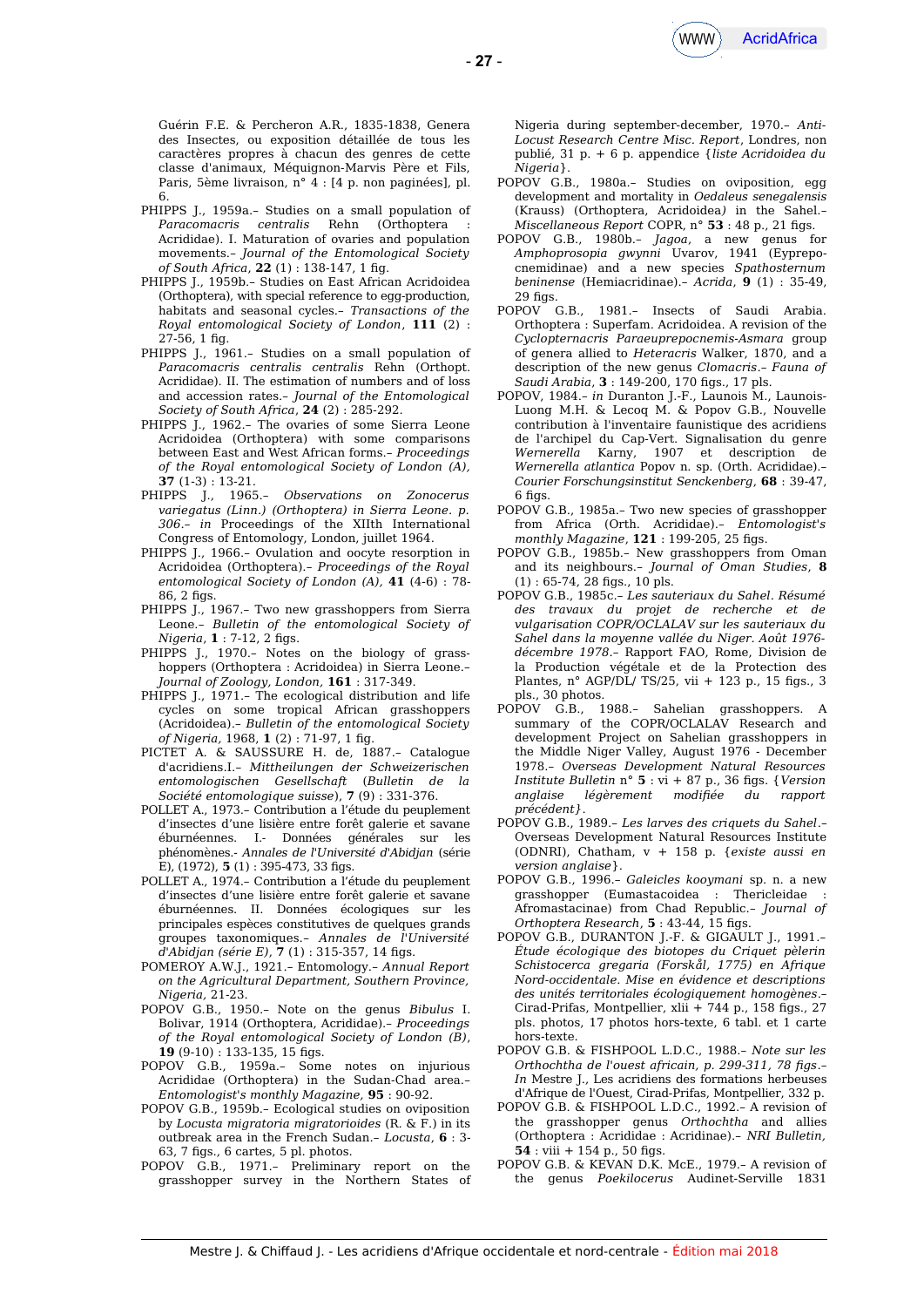

(Orthoptera : Acrididae : Pyrgomorphidae).– *Anti-Locust Bulletin*, **51** : 81 p., 27 figs., 10 pls.

- POPOV G.B. & RATCLIFFE M., 1968.– The Sahelian Tree Locust *Anacridium melanorhodon* (Walker).– *Anti-Locust Memoir,* **9** : 45 p., 17 fgs., 29 cartes.
- POPOV G.B., LAUNOIS-LUONG M.H. & VAN DER WEEL J.J., 1990.– *Les oothèques des criquets du Sahel*.– Collection Acridologie Opérationnelle n°7, Ministère des Afaires étrangères des Pays-Bas et CIRAD France, 154 p., 27 figs.
- PORAS M., 1972.– Étude bioécologique du Criquet migrateur africain *Locusta migratoria migratorioides* (Reich et Farm) dans son milieu naturel au Mali.– *Annales de l'Université d'Abidjan (Série E)*, **5** (2) : 499-560, 22 figs.
- PUJOL R., 1957.– Etude préliminaire des principaux insectes nuisibles aux colatiers.– *Journal d'agriculture tropicale et de Botanique appliquée*, **4**  $(5-6)$ : 241-264, 9 figs.

## **R**

- RAMBUR P. J., 1838.– *Orthoptères*.– *In* Faune entomologique de l'Andalousie, Arthus Bertrand, Paris, **2**, livraison 3 : 12-94, pls. 1-7.
- RAMME W., 1928.– Orthoptera palaearctica critica. V. Ein neues Genus der Euprepocnemini (Acrid.).– *Eos*, Madrid, **4** (1) : 113-116, 1 fg., pl. 2.
- RAMME W., 1929.– Afrikanische Acrididae. Revisionen und Beschreibungen wenig bekannter und neuer Gattungen und Arten.– *Mitteilungen aus dem zoologischen Museum in Berlin*, **15** : 247-492, pls. 2-16.
- RAMME W., 1930.– Ein neuer *Anthermus* von Tanganyika (Orth., Acrid.).– *Mitteilungen aus dem zoologischen Museum in Berlin*, **16** (4) : 671-672, 1 photo non numérotée.
- RAMME W., 1931a.– Ergänzungen und Berichtigungen zu meiner Arbeit "Afrikanische Acrididae" (Orth.).– *Mitteilungen aus dem zoologischen Museum in Berlin* (1930), **16** (6) : 918-945, 17 fgs., pl. 11.
- RAMME W., 1931b.– Beiträge zur Kenntnis der palaearktischen Orthopterenfauna (Tettig. et Acrid.).– *Mitteilungen aus dem zoologischen Museum in Berlin*, **17** : 165-200, 13 fgs., pl. 1.
- RAMME W., 1951.– Zur Systematik, Faunistik und Biologie der Orthopteren von Südost-Europa und Vorderasien.– *Mitteilungen aus dem zoologischen Museum in Berlin*, (1950), **27** : 431 p., 134 fgs., 3 cartes, pls. 1-39.
- RANDELL R.L., 1963.– On the presence of concealed genitalic structures in female Caelifera (Insecta ; Orthoptera).– *Transactions of the American Entomological Society*, (1962), **88** (4) : 247-259, 1 fg., pls. 22-30.
- REDTENBACHER J., 1889.– Beitrag zur Orthopteren-Fauna von Turkmenien.– *Wiener entomologische Zeitung*, **8** (1) : 23-32.
- REHN J.A.G., 1901a.– The Acrididae, Tettigonidae and Gryllidae collected by Dr. A. Donaldson Smith in northeast Africa.– *Proceedings of the Academy of natural Sciences of Philadelphia*, **53** : 370-382.
- REHN J.A.G., 1901b.– The Linnaean genus *Gryllus*.– *Canadian Entomologist*, **33** : 118-121, 184.
- REHN J.A.G., 1902.– Notes on some generic names employed by Serville, in the Revue Méthodique, and Fieber, in the Synopsis du Europaischen Orthopteran.– *The Canadian Entomologist*, **34** : 316-317.<br>REHN J.A.G.,
- REHN J.A.G., 1914.– *Orthoptera. I. Mantidae, Phasmidae, Acrididae, Tettigoniidae und Gryllidae aus dem Zentral-Afrikanischenseengebiet, Uganda und dem Ituri-Becken des Kongo*.– Wissenschaftliche Ergebnisse der deutschen Zentral-Afrika-Expedition

von 1907-1908, Leipzig, Klinkhardt & Bierman, Zoologie III, **5** (1) : 1-223.

- REHN J.A.G., 1940.– The species of the african locust genus *Pristocorypha* (Orthoptera ; Acrididae ; Cyrta-canthacridinae).– *Proceedings of the Academy of Natural Sciences of Philadelphia*, **91** (1939) : 291-309, 1 fg., pl. 13.
- REHN J.A.G., 1942.– Notes on the species of the locust genus *Parasphena*, with descriptions of three new species (Orthoptera, Acrididae, Pyrgomorphinae)*.– Proceedings of the Academy of Natural Sciences of Philadelphia*, **94** : 287-306, 6 fg., pl. 26-27.
- REHN J.A.G., 1943.– The bird-locusts of the African genus *Ornithacris* (Orthoptera ; Acrididae ; Cyrtacanthacridinae*).– Proceedings of the Academy of Natural Sciences of Philadelphia*, **95** : 111-137, 10 fgs., pls. 13-18.
- REHN J.A.G., 1944.– A review of the old world Euthymiae (Orthoptera, Acrididae, Cyrtacanthacridinae)*.– Proceedings of the Academy of Natural Sciences of Philadelphia*, **96** : 1-135, 91 fgs., pls. 1- 8.
- REHN J.A.G., 1945.– A new genus and species of locust of the group Euthymiae (Orthoptera, Acrididae, Cyrtacanthacridinae) from South Africa.– *Notulae naturae* (Academy of Natural Sciences *Philadelphia*), n° 155 : 1-7, 7 figs.
- REHN J.A.G., 1948.– The acridoid family Eumastacidae (Orthoptera). A review of our knowledge of its components, features and systematics, with a suggested new classifcation of its major groups.– *Proceedings of the Academy of natural Sciences of Philadelphia*, **100** : 77-139, 10 fgs. + 1 fg. non numérotée.
- REHN J.A.G., 1953.– Records and descriptions of Pyrgomorphinae (Orthoptera : Acrididae), with critical notes on certain genera.– *Transactions of the American entomological Society*, **99** : 99-149, 5 pls.
- REHN J.A.G., 1958.– The species of the West African genus *Barombia* (Orthoptera ; Acrididae ; Cyrtacanthacridinae).– *Notulae naturae (Academy of Natural Sciences of Philadelphia*), n° 311 : 1-5, 4 figs.
- REHN J.A.G. & REHN J.W.H., 1945.– A contribution to our knowledge of the Eumastacidae (Orthoptera, Acridoidea) of Africa and Madagascar. Part I.– *Proceedings of the Academy of natural Sciences of Philadelphia*, **97** : 179-248, 32 fgs., pls. 17-21.
- REICHE L. & FAIRMAIRE L., 1850.– *Ordre des Orthoptères. p. 420-433, pls. 27-28*.– *in* Ferret & Galinier, Voyage en Abyssinie dans les provinces du Tigré, du Samen et de l'Ahmara dédié à S.A.R. Monseigneur le duc de Nemours, Paulin, Paris, (1847), **3** : 536 p., pls.
- REMAUDIÈRE G., 1954.– Étude écologique de *Locusta migratoria migratorioides* Rch. et Frm. (Orth. Acrididae) dans la zone d'inondation du Niger en 1950.– *Locusta*, **2** : 248 p., 64 fgs., 48 photos.
- REYNOLDS D.R. & RILEY J.R., 1988.– A migration of grasshoppers, particularly *Diabolocatantops axillaris* (Thunberg) (Orthoptera : Acrididae), in the West African Sahel.– *Bulletin of Entomological Research*, **78** : 251-271, 9 fgs.
- RILEY J.R. & REYNOLDS D.R., 1983.– A long-range migration of grasshoppers observed in the Sahelian zone of Mali by two radars.– *Journal of Animal Ecology*, **52** : 167-183.
- RILEY J.R. & REYNOLDS D.R., 1990.– Nocturnal grasshopper migration in West Africa : transport and concentration by the wind, and the implications for air-to-air control.– *Philosophical Transactions of the Royal Society of London (B)*, **328** : 655-672, 3  $fias$
- RISBEC J., 1950a.– *I. La faune entomologique des cultures au Sénégal et au Soudan français.*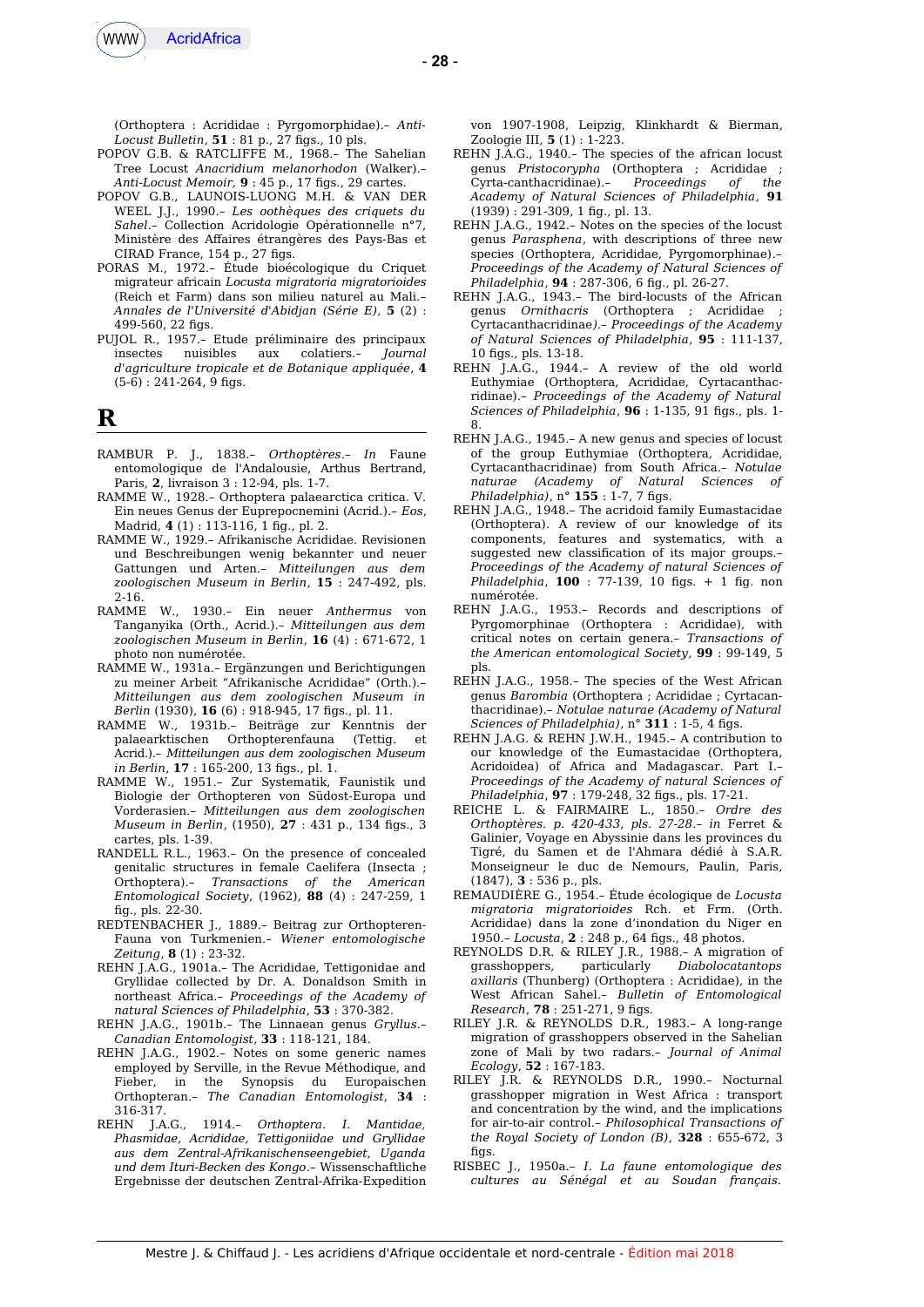*Orthoptères, p. 42, 120-121, 424-425, fg. X : 191- 206, fg. XLVII : 535-536-536a,b*.– Travaux du laboratoire d'entomologie du secteur soudanais de recherches agronomiques, Gouvernement Général de l'Afrique Occidentale Française, 500 p., 195 figs.,  $4$  pls.

- RISBEC J., 1950b.– *État actuel des recherches entomologiques agricoles dans la région correspondant au secteur soudanais de recherches agronomiques*. *p. 317-375*.– *in* Comptes Rendus de la Première Conférence Internationale des Africanistes de l'Ouest, IFAN, Dakar, **1** : 531 p.
- RISBEC J. & MALLAMAIRE A., 1949.– Les animaux prédateurs et les insectes parasites des riz cultivés en Afrique occidentale.– *L'Agronomie tropicale*, **4**
- $(1-2) : 70-76.$ <br>RITCHIE J.M., 1978.- Melanism in Oedaleus *senegalensis* and other Oedipodines (Orthoptera, Acrididae).– *Journal of natural History*, **12** : 153- 162, 4 fgs., 2 pls.
- RITCHIE J.M., 1981.– A taxonomic revision of the genus *Oedaleus* Fieber (Orthoptera : Acrididae).– *Bulletin of the British Museum (Natural History) (Entomology)*, **42** (3): 83-183, 166 figs.
- RITCHIE J.M., 1982.– A taxonomic revision of the genus *Gastrimargus* Saussure (Orthoptera : Acrididae).– *Bulletin of the British Museum (Natural History) (Entomology)*, **44** (4): 239-329, 152 figs.
- RITCHIE J.M., 1987.– *Taxonomy of the African acridoid fauna : progress and prospects 1970-1985*. *Chap. 42. p. 455-469*.– *in* Baccetti (Ed. sc.), Evolutionary biology of Orthopteroid insects, Ellis Horwood Ltd, Chichester, England.
- RITCHIE J.M., 1988.– The grasshopper *Gastrimargus africanus* (Saussure) (Orthopt., Acrididae) in the laboratory : a case of mistaken identity.– *Entomologist's monthly Magazine,* **124** : 15-17.
- RITCHIE J.M., 1989.– Comparative morphology of Vosseler's gland in two species of *Oedaleus* (Orthoptera, Acridae, Oedipodinae).– *Articulata*, **4** : 21-25, 4 figs.
- RITCHIE J.M. & PEDGLEY D., 1989.– Desert locusts cross the Atlantic.– *Antenna*, **13** (1) : 10-12.
- ROBERTS H. R., 1941.– Nomenclature in the Orthoptera concerning genotype designations*.– Transactions of the American Entomological Society*, **67** : 1-34.
- ROBLOT M., 1950.– Les acridiens migrateurs au Soudan.– *Comptes Rendus de l'Académie d'Agriculture de France*, **3** : 102-107.
- ROBLOT M., 1951.– Le criquet nomade (*Nomadacris septemfasciata* Serv.) au Soudan français.– *L'Agronomie Tropicale*, **6** (11-12) : 565-605.
- ROTHSCHILD M., 1966.– Experiments with captive predators and the poisonous grasshopper *Poekilocerus bufonius* Klug.– *Proceedings of the Royal Entomological Society of London (C)*, **31** (7) : 32-33.
- ROTHSCHILD M. & PARSONS J.A., 1962.– Pharmacology of the poison gland of the locust, *Poekilocerus bufonius* Klug.– *Proceedings of the Royal Entomological Society of London (C)*, **27** (6) : 21-22.
- ROUBAUD E., 1916.– Les insectes et la dégénérescence des arachides au Sénégal. p. 363- 436, 2 pls.– *Annuaire et Mémoires du Comité d'études Historiques et Scientifques de l'Afrique Occidentale Française*, Gorée, Imprimerie du Gouvernement Général, 519 p., 2 pls.
- ROWELL C.H.F., 1967.- Corpus allatum implantation and green/brown polymorphism in three African grasshoppers.- *Journal of Insect Physiology*, **13** (9) : 1401-1412, 3 figs.
- ROWELL C.H.F., 1970.– Environnmental control of coloration in an Acridid, *Gastrimargus africanus*

(Saussure).– *Anti-Locust Bulletin*, **47** : 48 p., 5 fgs., 1 pl.

- ROWELL C.H.F. 2005.– A new Ugandan species of *Pterotiltus* (Orthoptera, Acrididae, Oxyinae) with epiphyllic oviposition.– *Journal of Orthoptera*  $Research$ , **14** (1) : 33-43, 7 figs.
- ROY R., 1960.– Importance écologique des Orthoptères dans l'Ouest africain.– *Bulletin de l'Institut français d'Afrique Noire (série A),* **22** (1) : 198-206, 3 fgs.
- ROY R., 1962.– Le Parc National du Niokolo-Koba. VIII. Orthoptera Acridoidea.– *Mémoires de l'Institut français d'Afrique Noire* (1961), **62** (2) : 109-136, 14 fgs., pl. 2.
- ROY R., 1964a.– Note préliminaire sur les acridiens du Bintumane, point culminant des monts Loma (Sierra Leone).– *Bulletin de l'Institut français d'Afrique Noire (série A),* **26** (4) : 1154-1176, 16  $fias.$
- ROY R., 1964b.– Récoltes de M. A. Villiers dans les dunes côtières du Sénégal (1961). Orthoptères et ordres voisins.– *Bulletin de l'Institut français d'Afrique Noire (série A),* **26** (4) : 1177-1198.
- ROY R., 1964c.– Acridiens remarquables de l'Ouest africain. I. Les *Acridae* et les *Truxales*.– *Notes africaines*, **104** : 120-124, 10 fgs.
- ROY R., 1965.– Contribution à l'étude de la faune de la basse Casamance (Sénégal). XIV. Orthoptères Acridoidea.– *Bulletin de l'Institut français d'Afrique noire (série A),* **27** (2): 614-631, 3 figs.
- ROY R., 1966a.– Acridiens remarquables de l'Ouest africain. II. Les *Hieroglyphi*.– *Notes africaines*, **109** : 6-8, 6 fgs.
- ROY R., 1966b.– L'influence de l'altitude sur le peuplement animal dans la Dorsale guinéenne, d'après les Orthoptères et ordres voisins.– *Compterendu sommaire des séances de la Société de biogéographie*, **44** (n° 373) : 33-40, 1 fg.
- ROY R., 1967.– Récoltes du Dr M. Gaillard à Kolda, Sénégal (1963-1966). Orthoptères et ordres voisins.– *Bulletin de l'Institut Fondamental d'Afrique Noire (série A),* **29** (4) : 1538-1567, 4 fgs.
- ROY R., 1968.– *La distribution des Catantops dans l'Ouest africain (Orthoptera Acrididae).– in* Atlas international de l'Ouest africain, IFAN, Dakar.
- ROY R., 1969a.– Le Parc National du Niokolo-Koba. X. Orthoptera Acridoidea (Deuxième note).– *Mémoires de l'Institut Fondamental d'Afrique Noire,* **84** (3) : 195-235, 2 photos, 1 fg.
- ROY R., 1969b.– Contributions la connaissance de la faune entomologique de la Côte d'Ivoire (J. Decelle, XXXI. Orthoptera Gryllodea et Acridoidea.– *Annales du Musée Royal d'Afrique Centrale (Série Zoologie)*, **175** : 49-55.
- ROY R., 1970.– Dictyoptères, Chéleutoptères et Orthoptères recueillis par le Dr M. Gaillard à Tambacounda (Sénégal).– *Bulletin de l'Institut Fondamental d'Afrique Noire (série A)*, **32** (3) : 685- 704.
- ROY R., 1971.– Orthoptères recueillis par J.-L. Amiet aux environs de Rosso (Mauritanie).– *Bulletin de l'Institut Fondamental d'Afrique Noire (série A)*, **33** (2) : 396-410.
- ROY R., 2002.– Le genre *Pseudogmothela* Karny, 1910, en Afrique occidentale (Orthoptera, Acrididae, Gomphocerinae).– *Bulletin de la Société entomologique de France*, **107** (1) : 5-11, 1 fg.
- ROY R., 2003.– *Les Acridiens du Nimba et de sa région. p. 311-391, 30 fgs*.– *In* Lamotte M. & Roy R. (Eds), Le peuplement animal du mont Nimba (Guinée, Côte d'Ivoire, Liberia), *Mémoires du Muséum national d'Histoire naturelle*, Paris, **190** : 724 p.,  $423$  figs.
- **S**

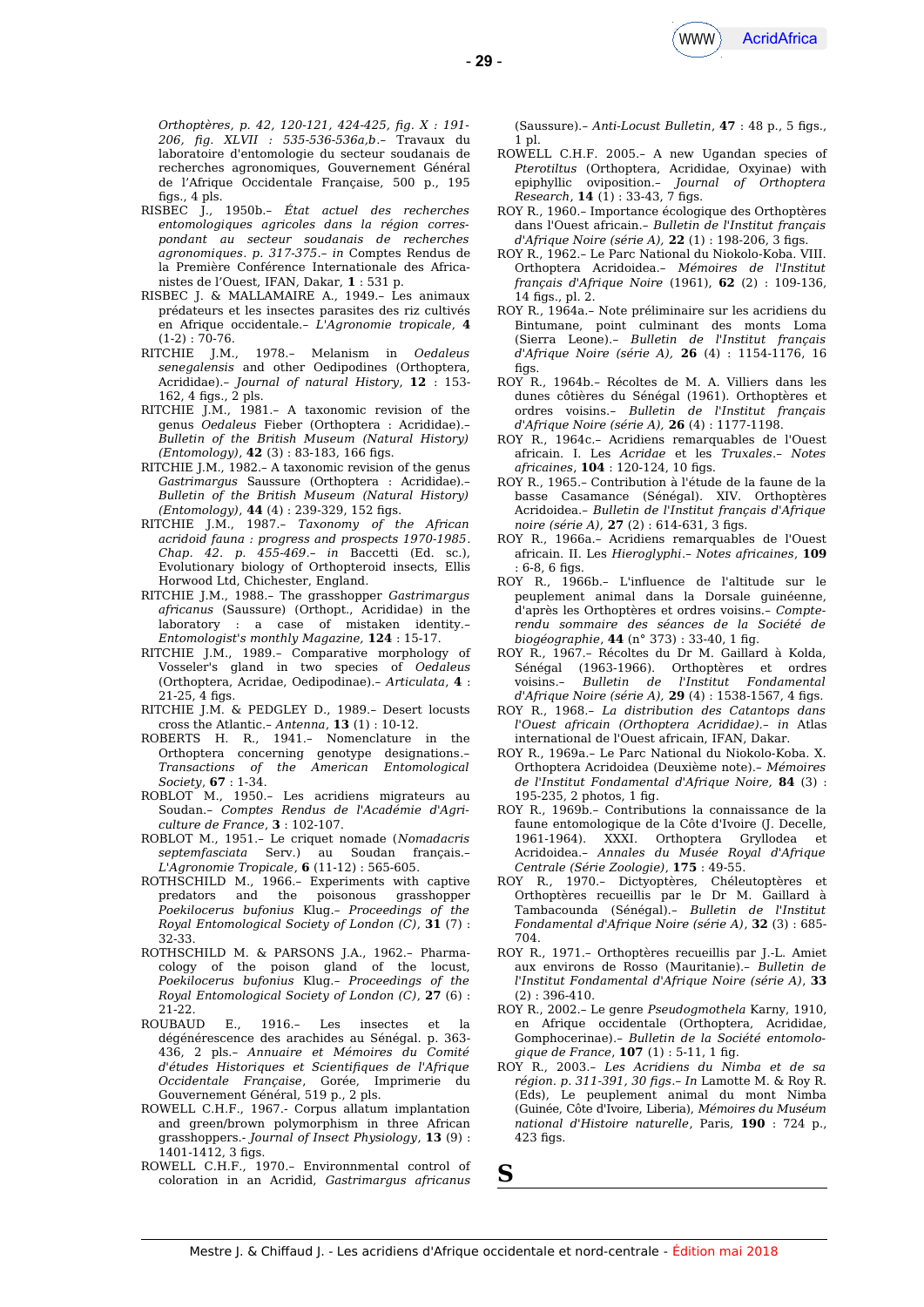

- SALFI M., 1925.– Contribuzioni alla conoscenza degli Ortotteri. I. Locustidae marmarici.– *Bollettino della Società dei naturalisti in Napoli*, (1924), **36** : 288- 304.
- SALFI M., 1928a.– A new genus of Acrididae (Orthoptera) from Obock.– *Annals and Magazine of natural History* (10), **2** (8) : 192-196, pl. 8.
- SALFI M., 1928b.– Contribuzioni alla conoscenza degli Ortotteri libici. 4. Blattidae ed Acrididae di Cirenaica.– *Bollettino della Società dei naturalisti in Napoli*, (1927), **39** : 225-270, pl. 12, 10 fg.
- SALFI M., 1931.– X. Révision du genre *Platypterna* Fieber (Acrid.).– *Eos*, Madrid, **7** (3) : 255-347, 272 figs.
- SALFI M., 1935.– Nota su alcuni Ortotteri di Cufra e sull' Ortotterofauna libica.– *Bollettino di Zoologia di Torino*, **6** : 167-169.
- SALL-SY, NIANG A.A., HAN S.H. & DIARRA K., 2002.– Entomofaune des cultures vivrières et maraichères du Sénégal. 1. Inventaire de la faune dans les Niayes de Dakar (Sénégal).– *Journal des Sciences*, **2**  $(2)$ : 48-58, fig. 1.
- SARAIVA A. C., 1961.– « Conspectus » da entomofauna cabo-verdiana. 1a parte : Biogeografa. Explorações entomológicas. Tisanuros. Odonatos. Dictiópteros. Ortópteros. Dermápteros.– *Estudos, ensaios e documentos, Junta de Investigacões do Ultramar*, Lisbonne, **83** : 189 p., 3 cartes, pls.
- SARAIVA A.C., 1963.– Plague locusts *Oedaleus senegalensis* (Krauss) and *Schistocerca gregaria* (Forskål) - in the Cape Verde Islands.– *Estudos Agronómicos*, Lisbonne, **3** (2) : 61-89.
- SAUSSURE H. de, 1862.– Études sur quelques Orthoptères du Musée de Genève nouveaux ou imparfaitement connus.– *Annales de la Société entomologique de France* (4ème série), (1861), **1** : 469-494, pls. 11-12.
- SAUSSURE H. de, 1884.– Prodromus Oedipodiorum, insectorum ex ordine Orthopterorum.– *Mémoires de la Société de Physique et d'Histoire naturelle de Genève*, **28** (9) : 1-254 + [1], 1 pl.
- SAUSSURE H. de, 1888.– Additamenta ad Prodromum Oedipodiorum.– *Mémoires de la Société de Physique et d'Histoire naturelle de Genève*, **30** (1) :
- $1-180 + [1]$ , pl. 2.<br>SAUSSURE H. de, 1889.- Note sur quelques Oedipodiens en particulier sur les genres appartenant au type des *Sphingonotus*.– *Mitteilungen der Schweizerischen Entomologischen Gesellschaft*, **8** : 87-97.
- SAUSSURE H. de, 1894.– Order Orthoptera. p. 579- 582. *in* Riley C.V., Scientifc results of the U.S. Eclipse expedition to West Africa, 1989-1890. Report upon the Insecta, Arachnida and Myriapoda.– *Proceedings of the United States National Museum* (1893), **16** : 565-590.
- SAUSSURE H. de, 1899.– Orthoptera. *In* Wissenschaftliche Ergebnisse der Reisen in Madagascar und Ostafrika in den Jahren 1889-1895 von Dr A. Voeltzkow.– *Abhandlungen herausgegeben von der Senckenbergischen Naturforschenden Gesellschaft*, **21** : 567-664 + [2], pls. 37-38.
- SAUSSURE H. de, 1903a.– Diagnosen von 4 neuen Gattungen der Eumastaciden (Orthoptera Acridoidea)*.– Zoologischer Anzeiger*, **26** (n° 698/ 699) : 412-415.
- SAUSSURE H. de, 1903b.– Analecta Entomologica. II. Notice sur la tribu des Eumastaciens*.* Orthoptères de la famille des Acridides.*– Revue suisse de Zoologie*, **11** : 43-112, pl. 3.
- SAVIGNY J.-C., 1826.– [*Orthoptères. pls*. *I à VII*].– *in* Description de l'Égypte ou Recueil des observations et des recherches qui ont été faites en Égypte pendant l'expédition de l'armée française, Planches,

Histoire Naturelle, vol. 2, Animaux Invertébrés, Paris.

- SCHAUM H.R., 1853.– [sans titre Übersicht der von ihm in Mossambique beobachteten Orthopteren nebst Beschreibung der neu endeckten Gattungen und Arten durch Hrn. Dr Hermann Schaum].– *Bericht über die zur Bekanntmachung geeigneten Verhandlungen der Königlich Preußischen Akademie der Wissenschaften zu Berlin*, **2** : 775-780.
- SCHAUM H.R., 1862.– *Orthoptera, Geradfügler*. *Acridii*. *p. 128-144, pl. VIIa.– In* Peters W.H.C., Naturwissenschafliche Reise nach Mossambique auf Befehl Seiner Majestät des Königs Friedrich Wilhem IV in dem Jahren 1842 bis 1848 ausgeführt, Zoologie, **5**, Insecten und Myriapoden, Berlin, G. Reimer, xxii + 566 p., 35 pls.
- SCHMUTTERER H., 1969.– *Chap. 10. Class Insecta. Order Orthoptera. Superfamily Acridoidea. p. 22- 33.– in* Pests of crops in Northeast and Central Africa, Gustav Fischer Verlag, Stuttgart, x + 296 p.,  $231$  figs.,  $16$  pls.
- SCHMUTTERER H., PIRES A. & KLEIN-KOCH C., 1978.– Zur Schädlingsfauna der Kapverdischen Inseln.– *Zeitschrift für angewandte Entomologie,* **86** (3) : 320-336, 8 fgs.
- SCHOUTEDEN H., 1914.– Les orthoptères nuisibles aux plantations en Afrique.– *Revue Zoologique africaine,* **3** (3) : 464-470, 2 fgs., pls. 13-14.
- SCHOUTEDEN H., 1931.– Les sauterelles migratrices.– *Revue de Zoologie et de Botanique africaines,* **21** (1) : 11-34, 5 fgs.
- SCHULTHESS-RECHBERG A. de [*v.*], 1894.– Die von Fürst Ruspoli und Prof. C. Keller im Somalilande erbeuteten Orthopteren.– *Zoologische Jahrbücher, Abtheilung für Systematik, Geographie und Biologie der Thiere*, **8** (1) : 67-84, pl. 4.
- SCHULTHESS SCHINDLER A. de, 1898.– Orthoptères du pays des Somalis, recueillis par L. Robecchi-Brichetti en 1891 et par le Prince E. Ruspoli en 1892-93.– *Annali del Museo Civico di Storia Naturale di Genova* (Serie 2), **19** (**39**) : 161-216, pl. 2.
- SCHULTHESS A. de [*v.*], 1899.– La faune entomologique du Delagoa. II. Orthoptères*.– Bulletin de la Société Vaudoise de Sciences Naturelles*, **35** : 191-215, pls. 7-8.
- SCHULTHESS RECHBERG A. de [*v.*], 1910.– Neue Orthoptera aus Transvaal.– *Mitteilungen der Schweizerischen entomologischen Gesellschaft*, **12**  $(1)$ : 8-13, 6 figs. non numérotées.
- SCOPOLI J.A., 1786.– *Deliciae forae et faunae Insubricae seu novae, aut minus cognitae species plantarum et animalium quas in Insubria Austriaca tam spontaneas, quam exoticas vidit, descripsit, et aeri incidi curavit Ioannes Antonius Scopoli*.– Ticini {= *Pavie*}, Ex Typographia Reg. et Imp. Monasterii St. Salvatoris, fasc. **1**, ix + 85 p.
- SCUDDER S.H., 1868.– Catalogue of the Orthoptera of North America described previous to 1867.– *Smithsonian Miscellaneous Collections*, n° 189, xx + 89 p.
- SECK A.G.M., 1994.– *Les grégarines (Protozoaires) parasites d'Orthoptères (Insectes) du Sénégal : taxononomie, cycle de développement et ultrastructure.–* Thèse de Doctorat de 3ème Cycle, Université Cheikh Anta Diop, Dakar, [2] + 147 p., 86 fgs.
- SEINO R.A., AKONGNUI T., DONGMO N.B. & MENJELI Y., 2008.– Karyotype and meiosis studies in *Oxycatantops spissus* (Walker) (Orthoptera : Acrididae).– *International Journal of Biological and Chemical Sciences,* **2** (2) : 168-174, 4 fgs.
- SEINO R.A. & AKONGNUI T., 2010.– Meiotic study of *Acrida turrita* (Linnaeus 1758), *Paracinema luculenta* Karsch 1896 and *Morphacris fasciata* (Thunberg 1815) (Orthoptera : Acrididae).–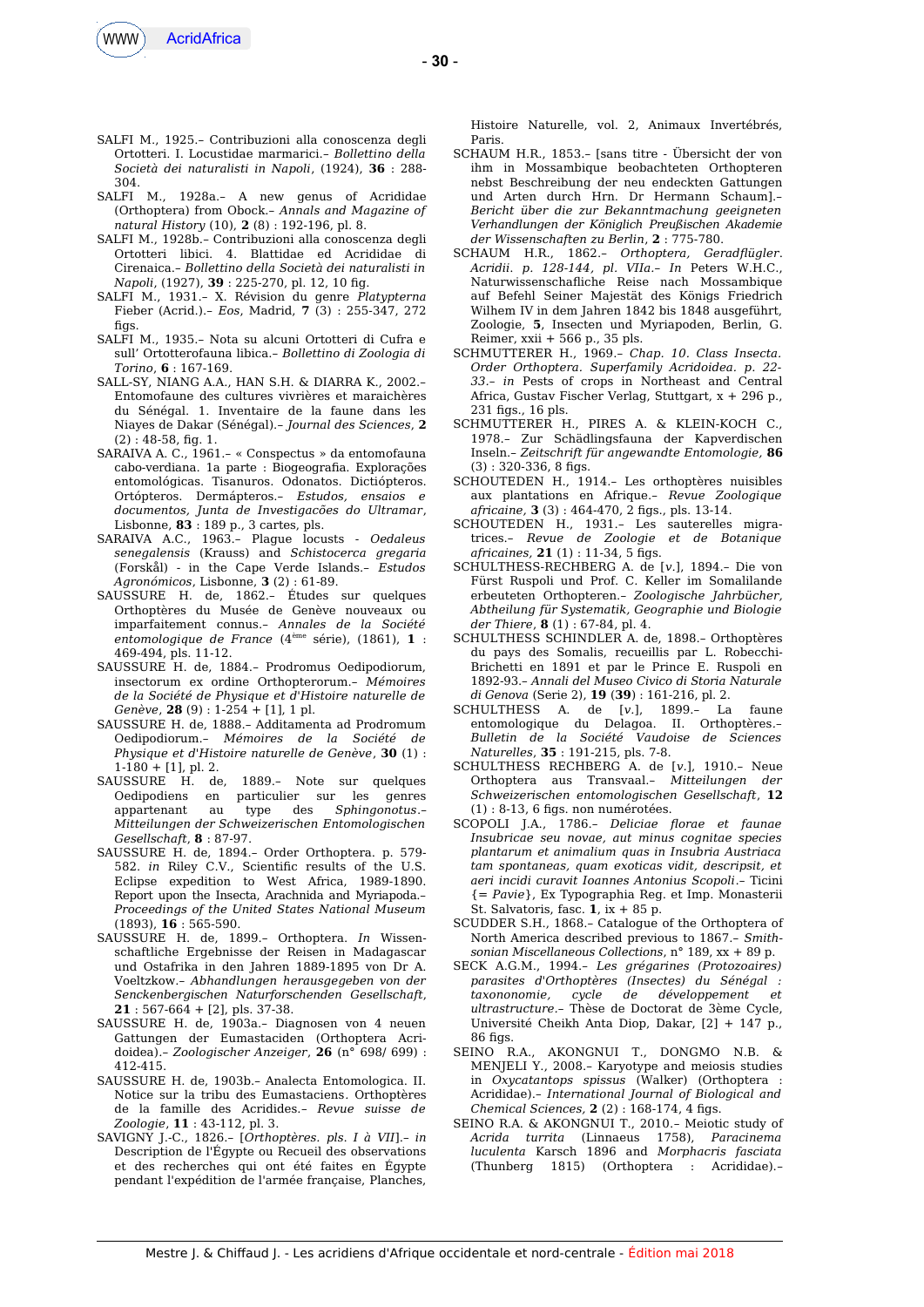

*International Journal of Biological and Chemical Sciences*, **4** (6): 1914-1921, 6 figs.

- SEINO R.A. & DONGMO T.I., 2013.– A chromosomal analysis of seven Cameroonian Acrididae species (Orthoptera : Acridinae, Oedipodinae and Spathosterninae) based on published data.– *Journal of Research in Biology*, **3** (4) : 947-953, 2 fgs.
- SEINO R.A. & DONGMO T.I., 2015.– First description of chromosomes in *Pyrgomorpha vignaudii* (Orthoptera : Pyrgomorphidae) collected from Cameroon.– *Journal of Zoological and Bioscience Research*, **2**  $(4) : 13-16, 2$  figs.
- SEINO R.A., DONGMO T. & MANJELI Y., 2012a.– Cytogenetic characterization of *Taphronota thaelephora* Stål. 1873 (Orthoptera : Pyrgomorphidae) from Cameroon. II. Description of mitotic chromosomes.– *International Journal of Biological and Chemical Sciences*, **6** (4) : 1624-1632, 9 fgs.
- SEINO R.A., DONGMO T.I., MANJELI Y. & KEKEUNOU S., 2012b.– Cytogenetic studies in *Dictyophorus griseus* (Reiche & Fairmaire, 1849) (Orthoptera : Pyrgomorphidae) from Cameroon I. Meiosis and Kayotype.– *South Asian Journal of Biological Sciences*, **2** (4) : 195 – 201, 3 fgs.
- SEINO R.A., KEKEUNOU S., DONGMO T.I. & MANJELI Y., 2012c.– Karyotype analysis and meiosis in *Coryphosima stenoptera producta* (Walker) and *Chirista compta* (Walker)(Orthoptera : Acrididae : Acridinae) from Cameroon.– *International Journal of Biosciences*, **2** (12) : 168-176, 7 fias.
- SEINO R.A., KEKEUNOU S., MANJELI Y., AKONGNUI T.N. & DONGMO T.I., 2012d.– A study on the karyotype of *Spathosternum pygmaeum* Karsch 1893 (Orthoptera : Acrididae : Spathosterninae) from Cameroon,– *International Journal of Applied Bioresearch*, **6** : 1-7, 5 figs.
- SEINO R.A., MANJELI Y. & DONGMO T.I., 2012e.– Cytogenetic studies in *Dictyophorus griseus* (Reiche & Fairmaire 1849)(Orthoptera : Pyrgomorphidae) from Cameroon. II. Karyotype.– *Agriculture and Biology Journal of North America*, **3** (7) : 292-295, 7 figs.
- SEINO R.A., DONGMO A., DONGMO T. & MANJELI Y., 2013a.– Karyotype and meiosis analysis of four species of Cameroonian Pyrgomorphidae (Orthoptera).– *International Journal of Genetics and Molecular Biology*, **5** (2) : 13-19, 5 fgs.
- SEINO R.A., DONGMO T.I., GHOGOMU R.T., KEKEUNOU S., CHIFON R.N. & MANJELI Y., 2013b.– An inventory of short horn grasshoppers in the Menoua Division, West Region of Cameroon.– *Agriculture and Biology Journal of North America*, **4**  $(3)$ ; 291-299, 2 figs.
- SEINO R.A., DONGMO T.I. & MANJELI Y., 2013c.– Some short-horn grasshoppers belonging to the subfamily Pyrgomorphinae (Pyrgomorphidae Orthoptera) from Cameroon.– *International Journal of Fauna and Biological Studies*, **1** (1) : 39-33, 1 fg.
- SEINO R.A., GHOGOMU R.T., MANJELI Y., DONGMO T.I. & CHIFON R.N., 2013d.– A faunal survey of the Oedipodinae (Acrididae : Orthoptera) of the Menoua Division in Cameroon.– *International Journal of Fauna and Biological Studies*, **1** (1) : 15-19, 4 fgs.
- SELANDER R.B. & LAURENSE A.A., 1987.– On the immature stages of *Psalydolytta fusca* (Coleoptera : Meloidae).– *Proceedings of the Entomological Society of Washington*, **89** (3): 489-499, 4 figs.
- SHAH P.A., GODONOU I., GBONGBOUI C. & LOMER C.J., 1994.– Natural levels of fungal infections in grasshoppers in northern Benin.– *Biocontrol Science and Technology*, **4** (3) : 331-341, 3 fgs.
- SHAH P.A., GODONOU I., GBONGBOUI C., HOSSOU A. & LOMER C.J., 1998.– Survival and mortality of grasshopper egg pods from semi-arid cereal

cropping areas of northern Benin.– *Bulletin of*  $entomological research, 88 (4): 451-459, 2 figs.$ 

- SHAH P.A., GODONOU I., GBONGBOUI C., HOSSOU A. & LOMER C.J., 2000.– Enumerative sampling plans for grasshoppers egg pods in northern Benin.– *Journal of Applied Entomology,* **124** (9-10) : 391-394, 2 figs.
- SHERBORN C. D., 1897.– On the dates of the Natural History portion of Savigny's 'Description de l'Égypte'.– *Proceedings of the Zoological Society of London*, 1897, part 1 : 285-288.
- SHERBORN C. D., 1922.– *Index Animalium ; sive, Index nominum quae ab A.D. 1758 generibus et speciebus animalium imposita sunt, societatibus eruditorum adiuvatibus. Part I*, *p. xxxvii.*– Cambridge University Press, London, Sectio Secunda, cxxxi + 943 p.
- SHERBORN C. D., 1923.– On the dates of G.W.F. Panzer's 'Fauna Insect. German.', 1792-1844.– *Annals and Magazine of natural History* (ser. 9) **11** : 566-567.
- SHERBORN C. D., 1937.– On the dates of publication of Costa (O. G.) and (A.) *Fauna del Regno di Napoli,* 1829-1886.– *Journal of the Society for the Bibliography of Natural History* , **1** (2) : 35-47.
- SHULOV A.S. & PENER M.P., 1963.– Studies on the development of eggs of the Desert Locust (*Schistocerca gregaria* Forskål) and its interruption under particular conditions of humidity.– *Anti-Locust Bulletin*, **41** : 59 p., 11 fgs.
- SHUMAKOV E.M., 1963.– [Les acridiens et les autres Orthoptères de l'Afghanistan et de l'Iran (en russe)].– *Horae Societatis entomologicae Unionis Soveticae, Académie des Sciences de l'URSS*, **49** : 3-248.
- SJÖSTEDT Y., 1909.– *17. Orthoptera*. *7. Acridiodea, p. 149-199, 2 fgs., pl. 7*.– *in* Wissenschaftliche Ergebnisse der schwedischen zoologischen Expedition nach dem Kilimandjaro, dem Meru und den umgebenden Massaisteppen Deutsch-Ostafrikas, 1905-1906, P. Palmquists aktiebolag, Stockholm, vol. 3, 636 p., 37 pls.
- SJÖSTEDT Y., 1910.– Beiträge zur Kenntniss der Insektenfauna von Kamerun. N:o 31. Acridiodea.– *Entomologisk Tidskrift*, **31** (1) : 1-9.
- SJÖSTEDT Y., 1912.– Über einige von Herrn Prof. E. Lönnberg in Britisch Ostafrika eingesammelte Orthopteren.– *Arkiv för Zoologi*, **7** (38) : 1-28, pls. 1- 3.
- SJÖSTEDT Y., 1913.– Neue Orthopteren aus Ost- und Westafrika nebst einigen anderen zugehörigen Formen.– *Arkiv för Zoologi*, **8** (6) : 1-26, pls 1-3.
- SJÖSTEDT Y., 1919.– Neue Orthopteren aus Afrika und Madagaskar.– *Arkiv för Zoologi*, (1918), **12** (1) : 1- 18, 5 figs.<br>SJÖSTEDT
- Y., 1921.- Acridiodea Australica. Monographie der bisher von Australien bekannten Heuschrecken mith kurzen Fühlern.– *Kungliga Svenska Vetenskapsakademiens Handlingar*, Stockholm, **62** (3) : 1-318, 24 fgs., 18 pls.
- SJÖSTEDT Y., 1923a.– Zoological results of the Swedish Expedition to Central-Africa 1921. Insecta. 1. Acridiodea.– *Arkiv för Zoologi*, **15** (6) : 1-39, 1 pl.
- SJÖSTEDT Y., 1923b.– Revision du genre *Tapesia* Bol.– *Arkiv för Zoologi*, **15** (16) : 1-18, 5 pls.
- SJOSTEDT Y., 1923c.– Revision der Truxaliden-Gattung *Cannula* Bol.– *Arkiv för Zoologi*, **15** (21) : 1-11, pls. 1-2.
- SJÖSTEDT Y., 1923d.– West- und Südafrikanische Acridiodeen.– *Arkiv för Zoologi*, **15** (22) : 1-20, pls. 1-2.
- SJÖSTEDT Y., 1928.– Monographie der Gattung *Gastrimargus* Sauss. (Orthoptera : Oedipodidae).– *Kungliga Svenska Vetenskapsakademiens Handlingar* (ser. 3), **6** (1) : 1-51, pls. 1-12.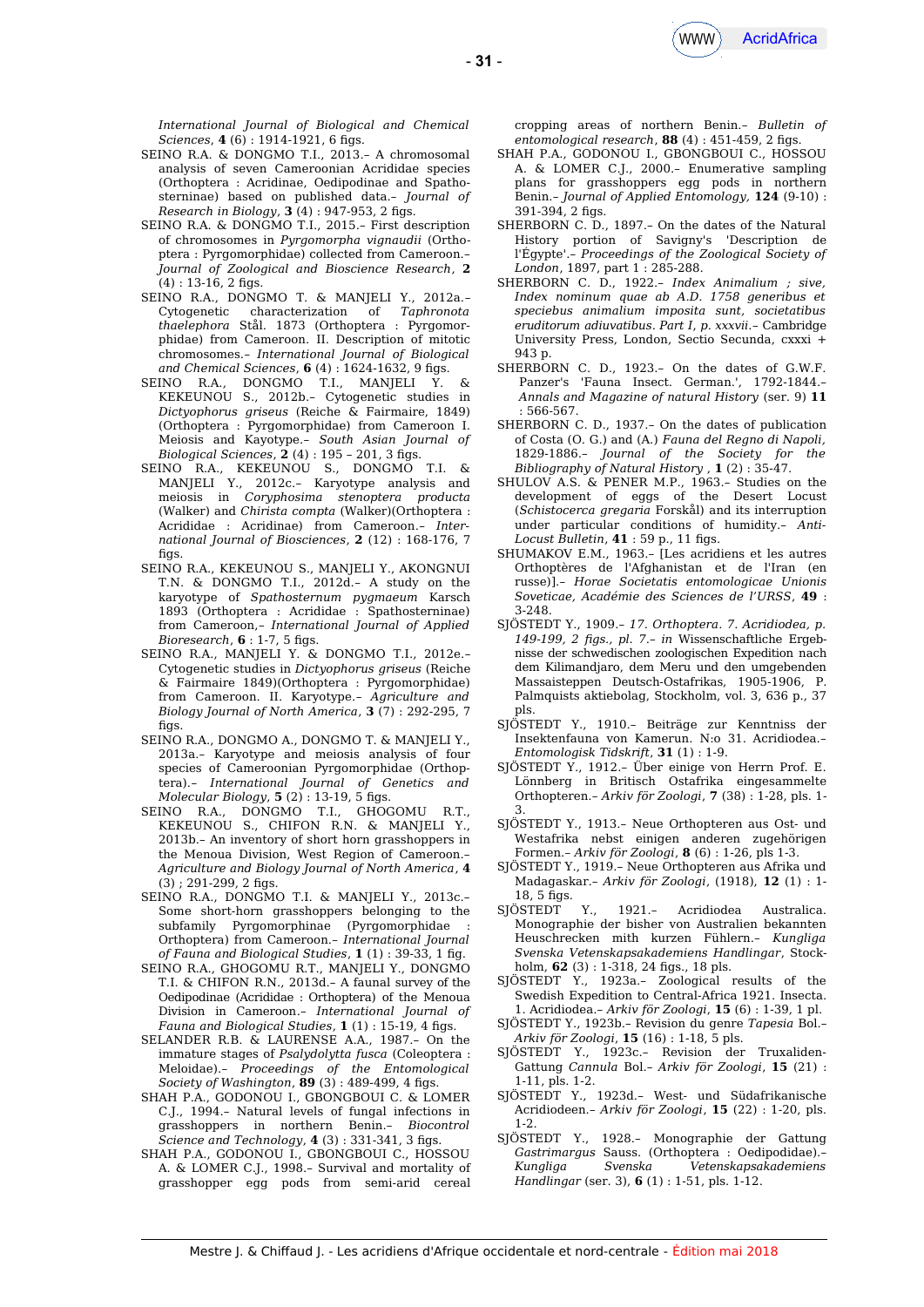

- SJÖSTEDT Y., 1929a.– Acridiodea aus Zentralafrika von R. Grauer während seiner Expedition 1909-1911.– *Arkiv för Zoologi (A)*, **20** (15) : 1-41, 3 fgs., pls. 1-2.
- SJÖSTEDT Y., 1929b.– Voyage au Congo de S.A.R. le Prince Léopold de Belgique (1925). Orthoptera. 1. Acridiodea.– *Revue de Zoologie et de Botanique africaines,* **17** (1) : 21-49, 10 fgs.
- SJÖSTEDT Y., 1931a.– Acridiodea aus Kongo und anderen Teilen von Afrika.– *Arkiv för Zoologi (A)*, **22** (15) : 1-64, 5 fgs., pls. 1-6.
- SJÖSTEDT Y., 1931b.– Acridiodea von der Goldküste, ob. Volta. Nebst einer Revision der Gattung *Parga* Walk. (Orth. Trux.).– *Arkiv för Zoologi (A)*, **23** (17) : 1-36, 10 fgs., pls. 1-5.
- SJÖSTEDT Y., 1932.– Orthopterentypen im Naturhistorischen Reichsmuseum zu Stockholm. 2. Acrididae.– *Arkiv för Zoologi (A)*, **24** (1) : 1-89, pls. 1-20.
- SJÖSTEDT Y., 1933a.– Neue Acrididen von dem Mt. Elgon und dem Brit. Ostafrika. Vorläufge Diagnosen.– *Entomologisk Tidskrift,* **54** : 215-216.
- SJÖSTEDT Y., 1933b.– Sammlungen der Schwedischen Elgon-Expedition im Jahre 1920. Acrididae, Mantidae und Phasmidae.– *Arkiv für Zoologi (A)*, **26** (11) : 1-35, 4 fgs., pls. 1-4.
- SJÖSTEDT Y., 1934.– Acrididen aus Kongo.– *Bulletin du Muséum d'Histoire naturelle de Belgique (Mededeelingen van het Koninklijk Natuurhistorisch Museum van België)*, **10** (4) : 1-5, 3 figs.
- SLIFER E.H., 1940a.– The internal genitalia of female Thrinchinae, Batrachotetriginae, Pam-phaginae and Pyrgomorphinae (Orthoptera, Acrididae).– *Journal of Morphology*, **66** (1) : 175-195, 2 figs., 5 pls.
- SLIFER E.H., 1940b.– The internal genitalia of female Ommexechinae and Cyrtacanthacridinae (Orthoptera, Acrididae).– *Journal of Morphology*, **67** (2) : 199-239, 1 fg., 12 pls.
- SONG H., 2004a.– On the origin of the desert locust *Schistocerca gregaria* (Forskål) (Orthoptera : Acrididae : Cyrtacanthacridinae).– *Proceedings of the Royal Society of London (B)*, **271** : 1641-1648, 4 figs.
- SONG H., 2004b.- Post-adult emergence development of genitalic structures in *Schistocerca* Stål and *Locusta* L. (Orthoptera : Acrididae).- *Proceedings of the Entomological Society of Washington*, **106** :  $181 - 191$ . 19 figs.
- SONG H., 2005.– Phylogenetic perspectives on the evolution of locust phase polyphenism.– *Journal of Orthoptera Research*, **14** (2) : 235-245, 4 fgs.
- SONG H., 2011.- Density-dependent phase polyphenism in nonmodel locusts : A mini review.- *Psyche*, vol. 2011, article ID 741769, 16 pages, doi:10.1155/2011/741769.
- SONG H. & WENZEL J.W., 2008.– Phylogeny of birdgrasshopper subfamily Cyrtacanthacridinae (Orthoptera : Acrididae) and the evolution of locust phase polyphenism.– *Cladistics*, **24** (4) : 515-542, 16 fgs.
- STÅL C., 1855.– Entomologiska Notiser. Nya Orthoptera. Acridites. p. 352-353.– *Öfversigt af Kongliga Vetenskaps-akademiens förhandlingar*, Stockholm, **12** (7) : 348-353.
- STÅL C., 1860.– *Orthoptera species novas descripsit*.– *In* Virgin C.A., Kongliga svenska fregatten Eugenies resa omkring jorden under befäl af C.A. Virgin, åren 1851-1853. Vetenskapliga iakttagelser på H. M. Konung Oscar den Förstes befallning utgifna af K. Svenska Vetenskaps Akademien {*Voyage autour du monde sur la Frégate suédoise l'Eugénie, exécuté pendant les années 1851-53 sous le commandement de C.A. Virgin. Observations scientifques publiées sur ordre de sa Majesté Oscar 1er, par l'Académie Royale des Sciences de Suède*}, Norstedt P.A. &

Söner, Stockholm, **2** (Zoologi), 1 (Insecta) : 299-350, pl. 5.

- STÅL C., 1873a.– Orthoptera nova descripsit C. Stål*.– Öfversigt af Kongliga Vetenskaps-akademiens förhandlingar*, Stockholm*,* **30** (4) : 39-53.
- STÅL C., 1873b.– *Recensio Orthopterorum. Revue critique des Orthoptères décrits par Linné, De Geer et Thunberg. 1*.– Norstedt P.A. & Söner, Stockholm,  $[4] + 20 + 154$  p.
- STÅL C., 1875.– Observations orthoptérologiques.– *Bihang till Kongliga Svenska Vetenskapsakademiens handlingar*, Stockholm, **3** (14) : 1-43.
- STÅL C., 1876a.– Bidrag till södra Afrikas Orthopterfauna. 1. Orthoptera från Damara och Ovambo. 2. Orthoptera från trakten af Capstaden.– *Öfversigt af Kongliga Vetenskaps-akademiens förhandlingar,* Stockholm, **33** (3) : 29-76.
- STÅL C., 1876b.– Observations orthoptérologiques. 2.– *Bihang till Kongliga Svenska Vetenskapsakademiens handlingar,* Stockholm, **4** (5) : 1-58.
- STÅL C., 1878.– Systema Acridiodeorum. Essai d'une systématisation des Acridiodées.– *Bihang till Kongliga Svenska Vetenskaps-akademiens handlingar*, Stockholm, **5** (4) : 1-100.
- STAUFFER T.W. & WHITMAN D.W., 1997.– *Grasshopper oviposition. p. 231-280, fgs. 12.1 à 12.23*.– *in* Gangwere S.K., Muralirangan M.C. & Muralirangan M. (Eds.), The bionomics of grasshoppers, katydids and their kin, CAB International, Wallingford, xi + 529 p.
- STEEDMAN A. (Ed. Sc.), 1990.– *Locust Handbook (3rd edn*).– NRI (Natural Resources Institute), Chatham, vi  $+ 240$  p. (1st Ed., 1966, COPR ; 2<sup>nd</sup> Ed., 1988, ODNRI).
- STEINMANN H., 1963.– New species of the genus *Acrida* L. (Orthoptera) from Africa and Asia.– *Acta Zoologica Academiae Scientiarum Hungaricae*, **9**  $(3)$ : 403-427, 84 figs.
- STOLL C., 1813.– *Natuurlijke en naar het leven nauwkeurig gekleurde afbeeldingen en beschrijvingen der spoken, wandelende bladen, zabel-springhanen, krekels, trek-springhanen en kakkerlakken. In alle vier deelen der wereld, Europa, Asia, Afrika, en Amerika* (Représentation exactement colorée d'après nature des Spectres ou Phasmes, des Mantes, des Sauterelles, des Grillons, des Criquets et des Blattes. Qui se trouvent dans les quatre parties du monde, l'Europe, l'Asie, l'Afrique et l'Amérique).– J.C. Sepp et Fils, Amsterdam, vol. 1, [2] + 9 + 79 p., 25 pls. et vol. 2, [2] + 92 p., 45 pls.
	- {*nombreuses versions diférentes quant à divers détails de pagination ou de reliure comme pour la version première de 1787 ; les noms latins qui n'apparaissaient pas dans cette édition partielle de 1787 (parue 1788 ?) sont attribués à Houttuyn, qui a fnalisé cette version post-mortem de 1813, Stoll étant mort en 1791. D'où parfois la citation, plus légitime, de cet auteur et non de Stoll sous la forme Houttuyn in Stoll. Houttuyn étant décédé en 1798, cette version n'a cependant été éditée que quinze ans plus tard.*}.
- STOREY G., 1919.– The identifcation of the Orthoptera fgured by Savigny, and other notes on Egyptian Orthoptera.– *Bulletin de la Société entomologique d'Égypte,*(1918), **5** (3) : 49-68.
- SWORD G.A., SIMPSON S.J., EL HADI O.T.M. & WILPS H., 2000.– Density-dependent aposematism in the Desert locust.– *Proceedings of the Royal Society of London (B)*, **267** :63-68, 3 fgs.

**T**

TAMU G.F., 1995.– Location and categorization of *Zonocerus variegatus* (L.) (Orthoptera : Acridoidea : Pyrgomorphidae) egg pods, and evaluation of egg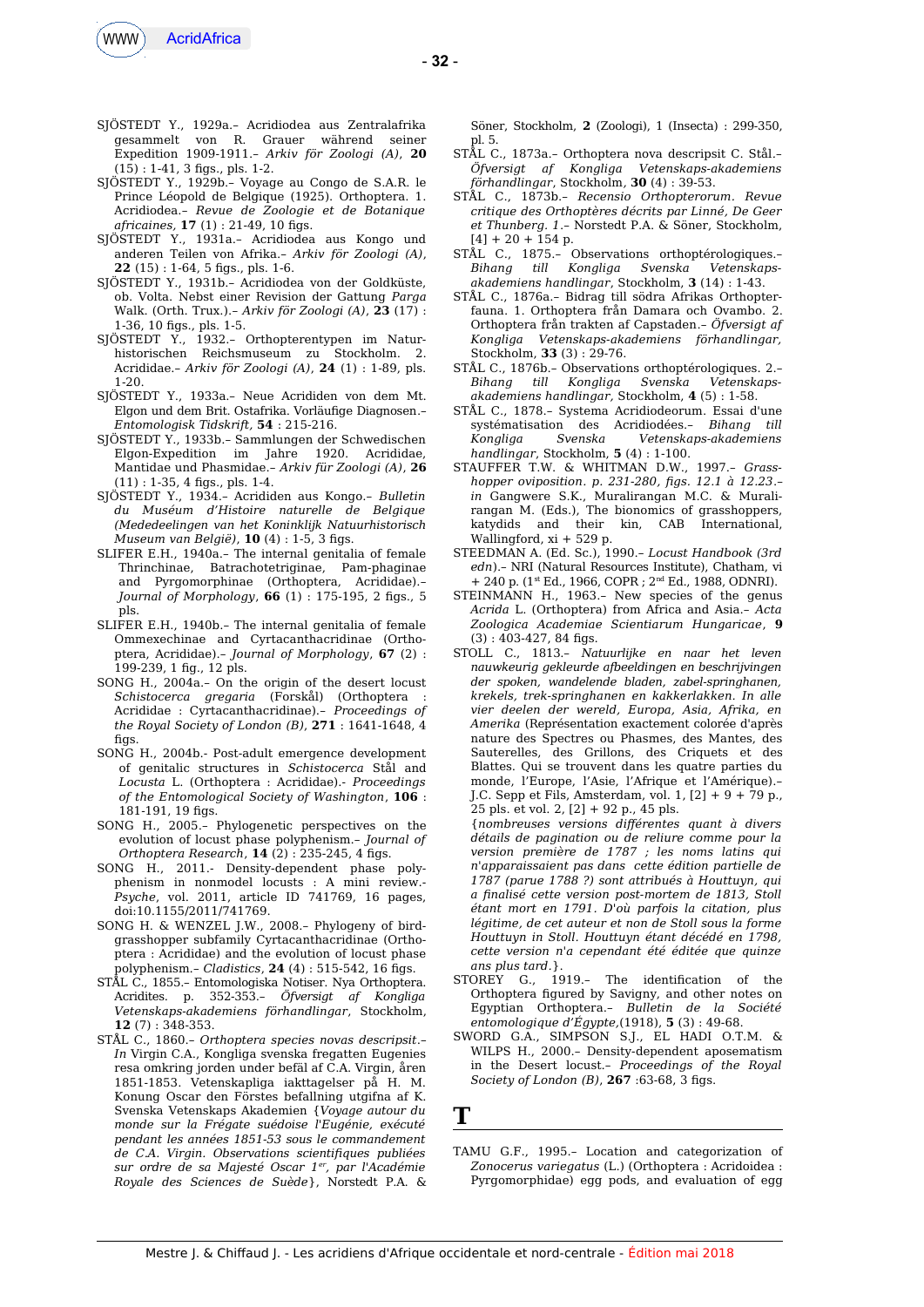

destruction as a control measure.– *Journal of African Zoology*, **109** : 329-338, 4 figs.

- TAMU G.F. & MODDER W.W.D., 1997.– Soil conditions in oviposition sites of *Zonocerus variegatus* (L.) in cassava plots in a sub-humid tropical environment.– *Insect Science and its Application*, **17** (3-4) : 341-  $347, 1$  fig.
- TAYLOR T.A., 1972a.– *The problems of locust plague prevention organisations as exemplifed by the Organisation Internationale contre le Criquet migrateur africain. p. 499-505*.– *in* Hemming C.F. & Taylor T.H.C. (Eds.), Proceedings of the International Conference on Current and Future Problems of Acridology, London, 6-7 juillet 1970, COPR, xvi + 533 p.
- TAYLOR T.A., 1972b.– On the origin of the wet-season form of *Zonocerus variegatus* (L.)(Orth., Acrididae) in southern Nigeria, with some biological notes.– *Bulletin of entomological Research,* **61** (4) : 661- 667, 1 fg.
- THOMAS M.B., BLANFORD S., GBONGOUI C. & LOMER C.J., 1998.– Experimental studies to evaluate spray applications of a mycoinsecticide against the rice grasshopper, *Hieroglyphus daganensis*, in northern Benin.- *Entomologia Experimentalis et Applicata*, 87: 93-102, 4 figs.
- THUNBERG C.P., 1787-1821.– *Museum Naturalium Academiae Upsaliensis*, part. 1-8, 30-33 : appendice, p. 1-6, 15, 24, Upsaliae {*Uppsala*}, Edman J.
- THUNBERG C.P., 1815.– Hemipterorum maxillosorum genera illustrata plurimisque novis speciebus ditata ac descripta.– *Mémoires de l'Académie impériale des Sciences de St-Pétersbourg*, **5** : 211-301, pl. 3.
- THUNBERG C.P., 1824.– Grylli Monographia illustrata.– *Mémoires de l'Académie impériale des Sciences de St-Pétersbourg*, **9** : 390-430, pl. 14.
- TIMBILLA J.A. & LAWSON B.W., 2014.– Herbivore-Plant interactions : case of *Zonocerus variegatus* and *Chromolaena odorata* in Ghana.– *Journal of Applied Sciences*, **14** (24) : 3472-3478, 4 fgs.
- TOGUEBAYE B.S., 1986.– *Contribution à la connaissance des Microsporidies (Protozoaires) : recherches ultrastructurales et biologiques sur les Microsporidies parasites d'Insectes de la Sénégambie*.– Thèse de Doctorat d'État, Université des Sciences et Techniques du Languedoc, Montpellier II,  $v + 405$  p., 272 figs.
- TOLLITT M.E., 1986.– Dates and authorship of the text volumes of the Histoire Naturelle section of Savigny's Description de l'Egypte Z.N.(S.) 2515.– *Bulletin of Zoological Nomenclature*, **43** (1) : 107- 111.
- TOURE M., NDIAYE M. & DIONGUE A., 2013.– Efect of cultural techniques : rotation and fallow on the distribution of *Oedaleus senegalensis* (Krauss, 1877) (Orthoptera : Acrididae) in Senegal.– *African Journal of Agricultural Research*, **8** (45) : 5634- 5638, 4 figs.
- TOYE S.A., 1969.– A severe damage to a banana plantation by *Zonocerus variegatus* (L.).– *Nigerian Entomological Magazine,* (1968), **1** : 125-128, pl. 1.
- TOYE S.A., 1970.– The structure of the egg of *Zonocerus variegatus* (L.)(Orthoptera, Acridoidea).– *Revue de Zoologie et de Botanique africaines,* **81**  $(1-2) : 19-28.5$  figs.
- TOYE S.A., 1971.– Notes on the biology of *Zonocerus variegatus* (L.) (Orthoptera, Acridoidea) in the Western State of Nigeria.– *Revue de Zoologie et de Botanique africaines,* **84** (3-4) : 384-392, 2 fgs.
- TOYE S.A., 1982.– Studies on the biology of the grasshopper pest *Zonocerus variegatus* (L.) (Orthoptera : Pyrgomorphidae) in Nigeria : 1911-1981.– *Insect Science and its Application*, **3** (1) : 1-7.
- TROCHAIN J., 1931.– Les déprédations des sauterelles au Sénégal.– *Revue de Botanique appliquée et*

*d'Agriculture tropicale*, **11** (n° 119) : 553-557, 2  $fias$ .

TUZET O. & ZUBER-VOGELI M., 1953.– La spermatogenèse de *Zonocerus variegatus* L.– *Bulletin de l'Institut français d'Afrique Noire,* **15** (2) : 487-494, figs.  $1-4$ .

## **U**

- UVAROV B.P., 1921a.– Records and descriptions of Indian Acrididae (Orthoptera).– *Annals and Magazine of natural History* (9), **7** : 480-509.
- UVAROV B.P., 1921b.– Notes on the Orthoptera in the British Museum. 1. The group of Euprepocnemini.– *Transactions of the entomological Society of London*, **1921** (1-2) : 106-144.
- UVAROV B.P., 1921c.– Records and descriptions of South African grasshoppers of the groups Arcypterae and Scyllinae.– *Annals and Magazine of natural History* (9), **8** : 369-392, 4 fgs.
- UVAROV B.P., 1921d.– A contribution to our knowledge of the Orthoptera Acridiodea of Mesopotamia and N.W. Persia.– *Journal of the Bombay Natural History Society*, **27** (4) : 61-70.
- UVAROV B.P., 1922a.– On some new or little-known South African grasshoppers.– *Annals and Magazine of natural History* (9), **9** : 99-113, 4 fgs.
- UVAROV B.P., 1922b.– Rice grasshoppers of the genus *Hieroglyphus* and their nearest allies.– *Bulletin of*  $entomological Research$ ,  $13(2):$  225-241, 3 figs.
- UVAROV B.P., 1922c.– Notes on the Orthoptera in the British Museum. 2. The group of Calliptamini.– *Transactions of the entomological Society of London*, **1922** : 117-177, 1 pl.
- UVAROV B.P., 1922d.– Records and descriptions of Orthoptera from S.W. Asia.– *Journal of the Bombay Natural History Society*, **28** (3) : 719-738, 2 fgs.
- UVAROV B.P., 1923a.– A revision of the Old World Cyrtacanthacrini (Orthoptera, Acrididae). I. Introduction and key to genera.– *Annals and Magazine of natural History* (9), **11** : 130-144, fgs. 1-7.
- UVAROV B.P., 1923b.– A revision of the Old World Cyrtacanthacrini (Orthoptera, Acrididae) - II. Genera *Phyxacra* to *Willemsea*.– *Annals and Magazine of natural History* (9), **11** : 473-490.
- UVAROV B.P., 1923c.– Some new short-horned grasshoppers from East Africa.– *Annals and Magazine of natural History* (9), **11** : 675-689.
- UVAROV B.P., 1923d.– A revision of the Old World Cyrtacanthacrini (Orthoptera, Acrididae).– III. Genera *Valanga* to *Patanga*.– *Annals and Magazine of natural History* (9), **12** : 345-366, fg. 8.
- UVAROV B.P., 1923e.– Some new or little-known grasshoppers from Palestine.– *Entomologist's Monthly Magazine*, **59** : 81-86, 2 figs.
- UVAROV B.P., 1923f.– Records and descriptions of Orthoptera from North West Africa.– *Novitates Zoologicae*, **30** : 59-78, 2 fgs., 1 pl.
- UVAROV B.P., 1923g.– Notes on locusts of economic importance with some new data on the periodicity of locust invasion.– *Bulletin of entomological Research*, **14** : 31-39, 1 fg.
- UVAROV B.P., 1924a.– Some new and interesting Orthoptera in the collection of the Ministry of Agriculture, Cairo.– *Technical and Scientifc Service Bulletin, Ministry of Agriculture of Egypt*, Cairo, **41** : iv + 41 p., 3 pls.
- UVAROV B.P., 1924b.– A revision of the Old World Cyrtacanthacrini (Orthoptera, Acrididae).– IV. Genera *Austracris* to *Cyrtacanthacris*.– *Annals and Magazine of natural History* (9), **13** : 1-19, fgs. 9, 10.
- UVAROV B.P., 1924c.– A revision of the Old World Cyrtacanthacrini (Orthoptera, Acrididae).– V.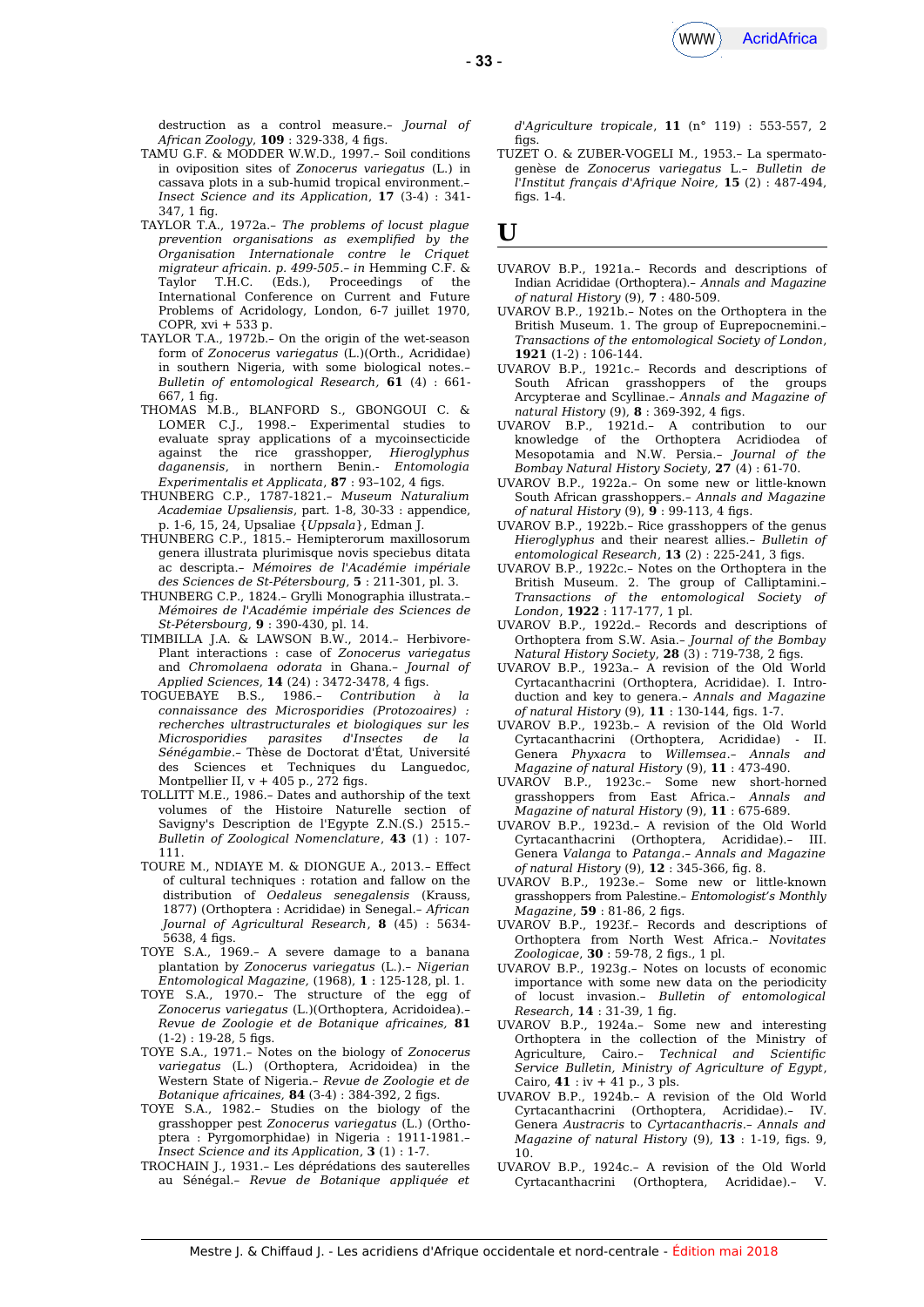

- **34** -

Genera *Cyrtacanthacris* to *Loiteria*.– *Annals and Magazine of natural History* (9), **14** : 96-113, fgs. 11, 12.

- UVAROV B.P., 1924d.– XXXVI. Revised lists of species of the genera *Arcyptera*, *Mecostethus*, *Parapleurus* and *Ramburiella* (Orthoptera, Acrididae).– *Annals and Magazine of natural History* (Series 9), 13 : 242-248.
- UVAROV B.P., 1925a.– Two new grasshoppers (Orthoptera, Acrididae) from Rhodesia.– *Annals and Magazine of natural History* (9), **16** : 630-633.
- UVAROV B.P., 1925b.– The genus *Hilethera* Uv. and its species (Orth. Acrid.).– *Eos*, Madrid, **1** (1) : 33-42, pls. 1-3.
- UVAROV B.P., 1925c.– On some new short-horned grasshoppers (Acrididae) from South Africa.– *Annals of the Natal Museum*, **5** (2) : 159-187, 24  $fias$ .
- UVAROV B.P., 1925d.– Notes on the Orthoptera in the British Museum. 4. Identifcation of the types of Acrididae preserved in the Museum.– *Transactions of the Royal entomological Society of London*, **1924** (3-4) : 265-301.
- UVAROV B.P., 1925e.– Notes on the Acrididae (Orthoptera) of Central Asia, with descriptions of new species and races.– *Journal of the Bombay Natural History Society*, **30** : 260-272.
- UVAROV B.P., 1926a.– Grasshoppers (Orthoptera, Acrididae) from Northern Nigeria.– *Transactions of the Royal entomological Society of London,* **1925** (3-4) : 413-453, 1 fg. non numérotée, pls. 47-48.
- UVAROV B.P., 1926b.– New or less known Acrididae from Central Asia.– *Eos*, Madrid, **2** (4) : 321-359, 1 fig.
- UVAROV B.P., 1926c.– Orthoptera paleartica critica. II. Genus *Tropidopola* St. (Acrid.).– *Eos, Madrid,* **2**  $(2-3): 149-177, 13$  figs.
- UVAROV B.P., 1928.– *Locusts and grasshoppers. A handbook for their study and control*.– Imperial Bureau of Entomology, London, xiv + 354 p., 1 carte hors-texte, pls. 1-9.
- UVAROV B.P., 1929a.– *Orthoptera collected in Sinai. p. 90-103, pls. 17-18.– in* Bodenheimer F.S. & Theodor O. (Eds.), Ergebnisse der Sinai-Expedition 1927 der Hebraïschen Universität, Jerusalem, Leipzig, Hinrichs J.C., 143 p., 60 figs., 24 pls.
- UVAROV B.P., 1929b.– Contributions to a knowledge of the fauna of South West Africa. VIII. Records and descriptions of Acrididae from South West Africa.– *Annals of the South African Museum*, **29** : 41-75, 12 fgs., pl. 2.
- UVAROV B.P., 1932a.– *Acrida cockerelli*, sp. n., from Belgian Congo (Orthoptera, Acrididae).– *Annals and Magazine of natural History* (10), **9** : 172-174, 1 fg., non numérotée, pl. 5.
- UVAROV B.P., 1932b.– A revision of the genus *Brachycrotaphus* Krauss (Orthoptera Acridiidae).– *Livre du Centenaire de la Société entomologique de France* : 285-300, 8 fgs.
- UVAROV B.P., 1933a.– Orthoptera collected by Mr Bertram Thomas in Southern Arabia.– *Proceedings of the Zoological Society of London*, 1933 : 259-271, 4 figs.
- UVAROV B.P., 1933b.– Notes on new and little-known Orthoptera from Palestine.– *Annals and Magazine of natural History* (10), **11** : 663-672, 5 fgs.
- UVAROV B.P., 1933c.– Studies in the Iranian Orthoptera. 2. Some new or less known Acrididae.– *Trudy Zoologicheskogo Instituta*, *Akademii Nauk SSSR (Travaux de l'institut de Zoologie de l'académie des Sciences de l'URSS),* Leningrad, **1** : 187-234, 13 fgs., 1 pl.
- UVAROV B.P., 1934a.– A new grasshopper genus of intermediate subfamily characters, and other interesting Orthoptera from Morocco.– *Annals and*

*Magazine of natural History* (10), **14** : 466-473, fgs. non numérotées.

- UVAROV B.P., 1934b.– Entomological expedition to Abyssinia, 1926-7 : Orthoptera of the families Mantidae, Gryllidae, Tettigoniidae, and Acrididae.– *Journal of the Linnean Society (Zoology)*, **38** (n°  $262$ ): 591-614, 10 figs.
- UVAROV B.P., 1935.– Some Orthoptera from the high regions of the Mt. Cameroon, West Africa.– *Annals and Magazine of natural History* (10), **16** : 205-210, 1 fig. non numérotée.
- UVAROV B.P., 1936.– Studies in the Arabian Orthoptera. I. Descriptions of new genera, species and sub-species.– *Journal of the Linnean Society (Zoology)*, **39** (n° 268) : 531-554, 5 fgs., pls. 10, 11.
- UVAROV B.P., 1937.– Tropical species of *Tropidopola* St. and the past history of the genus (Orthoptera, Acrididae).– *Annals and Magazine of natural History* (10), **19** : 518-521, fgs. non numérotées.
- UVAROV B.P., 1938a.– Mission scientifque de l'Omo. Vol. 4, Zoologie. Fasc. 35, Orthoptera. III. Acrididae.– *Mémoires du Muséum d'Histoire naturelle de Paris* (NS), **8** : 145-176, 10 figs.
- UVAROV B.P., 1938b.– Studies in the Iranian Orthoptera. III. New and less-known Acrididae from Southern Iran and Baluchistan.– *Annals and Magazine of natural History* (11), **1** : 371-381, 2  $fias.$
- UVAROV B.P., 1938c.– New and interesting Acrididae (Orthoptera) from Mauretania.– *Annals and Magazine of natural History* (11), **2** : 599-606.
- UVAROV B.P., 1938d.– Ecological and biogeographical relations of Eremian Acrididae. p. 231-273, 6 figs.*in* La vie dans la région désertique nord-tropicale de l'ancien monde, *Mémoires de la Société de Biogéographie*, Paul Lechevalier éd., Paris, **6** : 406 p.
- UVAROV B.P., 1939a.– A preliminary revision of the palaeartic species and subspecies of *Thisoicetrus* Br. W. (Orthoptera, Acrididae).– *Novitates Zoologicae*, **41** : 377-382, 1 fg.
- UVAROV B.P., 1939b.– A new species of *Eucoptacra* from the Belgian Congo (Orthoptera, Acrididae).– *Bulletin du Musée royal d'Histoire naturelle de Belgique (Mededeelingen van het Koninklijk Natuurhistorisch Museum van België)*, **15** (30) : 1-2.
- UVAROV B.P., 1939c.– *in* Uvarov & Volkonsky, 1939
- UVAROV B.P., 1940a.– On new generic names in Orthoptera. XIII. Twenty-eight new generic names in Orthoptera.– *Annals and Magazine of natural History* (11), **5** : 173-176.
- UVAROV B.P., 1940b.– On new generic names in Orthoptera. IX. Twenty-four new generic names in Orthoptera.– *Annals and Magazine of natural History* (11), **6** : 112-117.
- UVAROV B.P., 1941a.– New African Acrididae.– *Journal of the entomological Society of Southern Africa,* **4** : 47-71, 37 fgs.
- UVAROV B.P., 1941b.– Genus *Chloebora* Saussure, 1884 (Orthoptera, Acrididae).– *Annals and Magazine of natural History* (11), **8** : 298-302.
- UVAROV B.P., 1941c.– Geographical variation in *Scintharista notabilis* (Walker, 1870) (Orthoptera, Acrididae).– *Proceedings of the Royal entomological Society of London (B)*, **10** (6) : 91-97, 2 fgs., 1 pl.
- UVAROV B.P., 1942a.– A revision of the genus *Ornithacris* Uvarov, 1924 (Orthoptera, Acrididae).– *Annals and Magazine of natural History* (11), **9** : 135-140, 1 carte.
- UVAROV B.P., 1942b.– A preliminary revision of the *decoratus-*group of the genus *Catantops* Schaum, 1853 (Orthoptera, Acrididae).– *Annals and Magazine of natural History* (11), **9** : 402-409.
- UVAROV B.P., 1942c.– New and less known southern Paleartic Orthoptera.- Transactions of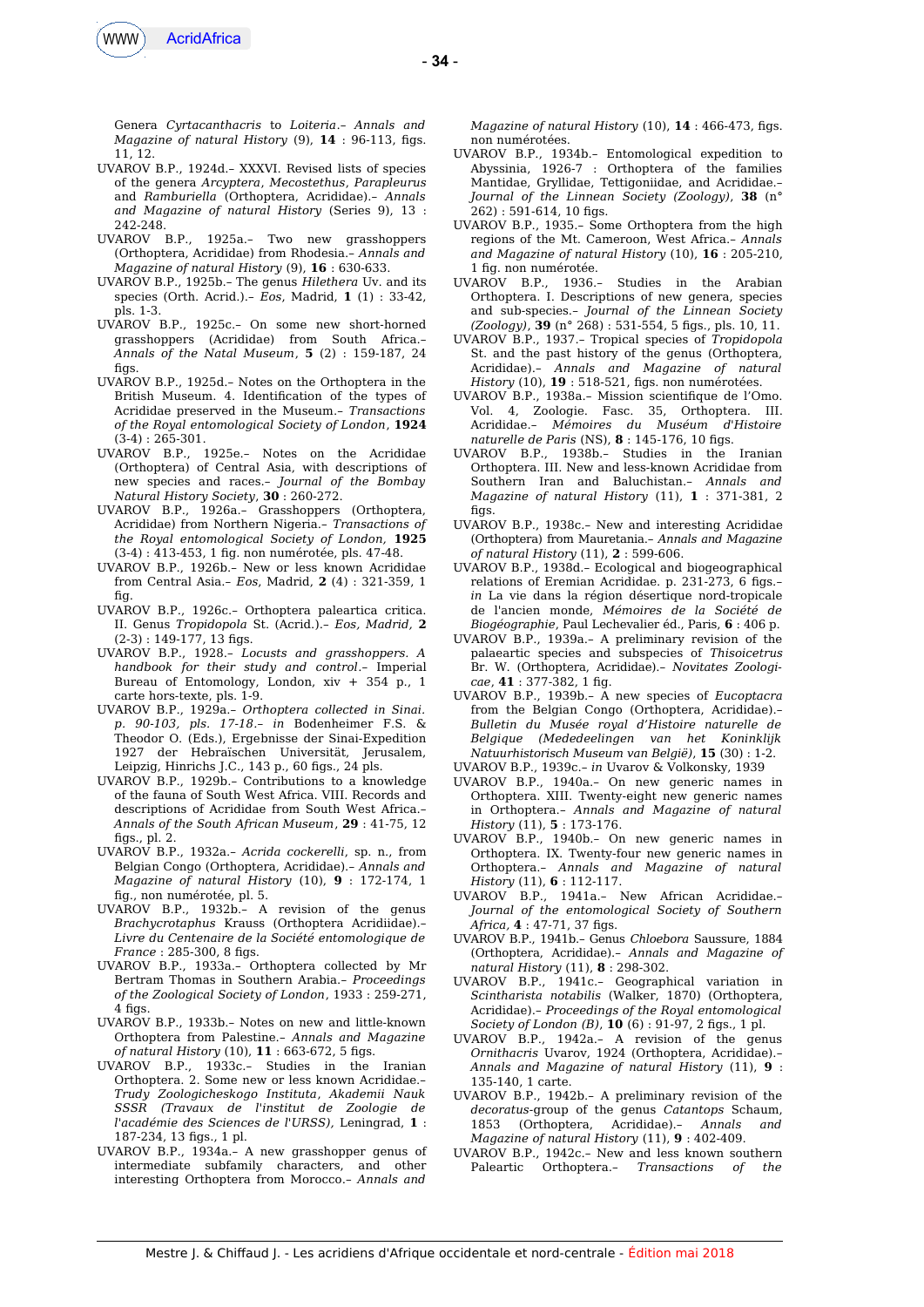

*American Entomological Society*, **67** : 303-361, pls. 25-29.

- UVAROV B.P., 1943a.– A preliminary revision of the *axillaris-*group of the genus *Catantops* Schaum, 1853 (Orthoptera, Acrididae).– *Annals and Magazine of natural History* (11), **10** : 119-128, 16 figs.
- UVAROV B.P., 1943b.– Notes on the Old World genera of the group Euthymiae (Orthoptera, Acrididae).– *Annals and Magazine of natural History* (11), **10** : 384-389.
- UVAROV B.P., 1943c.– A revision of the genus *Abisares* Stål, 1878 (Orthoptera, Acrididae).– *Annals and Magazine of natural History* (11), **10** : 558-563, 2 figs.
- UVAROV B.P., 1943d.– African genera of the group *Oxyrrhepes* (Orthoptera, Acrididae).– *Annals and Magazine of natural History* (11), **10** : 577-589, 22 figs.
- UVAROV B.P., 1943e.– A revision of the genus *Sphodromerus*, *Metromerus* and *Sphodronotus*.– *Proceedings of the Linnean Society of London,* 1941-1942 : 69-85., 3 fgs., pl. 1.
- UVAROV B.P., 1943f.– A revision of the group *Mesopsis* (Orthoptera, Acrididae).– *Eos*, Madrid, **19** : 69-78.
- UVAROV B.P., 1943g.– The tribe Thrinchini of the subfamily Pamphaginae, and the interrelations of the Acridid subfamilies (Orthoptera).– *Transactions of the Royal entomological Society of London*, **93**  $(1)$ : 1-72, 73 figs.
- UVAROV B.P., 1943h.– Orthoptera of the Siwa Oases.– *Proceedings of the Linnean Society of London,* 1942-1943 : 8-30, 5 fgs., 1 pl.
- UVAROV B.P., 1944.– The African genera allied to *Leptacris* Walker, 1870 (Orthoptera, Acrididae).– *Annals and Magazine of natural History* (11), **11** : 13-21.
- UVAROV B.P., 1948.– Andalusian Orthoptera described by Rambur.– *Eos*, Madrid, **24** (3) : 369-390, 1 fg. non numérotée.
- UVAROV B.P., 1950.– The genus *Caloptenopsis* I. Bolívar and its allies (Orthoptera, Acrididae).– *Eos*, Madrid, Tomo extraordinario, p. 385-414.
- UVAROV B.P., 1951.– Some synonymy of the genus *Locusta* Linné.– *Bulletin de l'Ofice National Antiacridien*, Paris, n° **1** : 1-4.
- UVAROV B.P., 1953a.– *in* Dirsh & Uvarov, 1953b
- UVAROV B.P., 1953b.– Grasshoppers (Orthoptera, Acrididae) of Angola and Northern Rhodesia, collected by Dr. Malcolm Burr in 1927-1928.– *Publicações Culturais da Companhia de Diamantes de Angola,* **21** : [8] + 9-217, 295 fgs.
- UVAROV B.P., 1954a.– Synonymic and nomenclatorial notes on Acrididae (Orthoptera).– *Entomologische Berichten*, Amsterdam, **15** (5) : 146-147.
- UVAROV B.P., 1954b.– Synonymie d'un Oedipodien africain.– *Bulletin de la Société entomologique de France,* **59** (7-8) : 127.
- UVAROV B.P., 1977.– *Grasshoppers and locusts*. *A handbook of general acridology*. *Vol*. *2*.– Cambridge University Press for the Centre for Overseas Pest Research, London, ix + 613 p.
- UVAROV B.P. & VOLKONSKY M.A., 1939.– Notes on a desert grasshopper with digging habits, *Eremogryllus hammadae* Krauss, 1902 (Orthoptera, Acrididae).– *Proceedings of the Royal entomological Society of London (A)*, **14** (2-3) : 19-23, 3 figs.

**V**

VAYSSIÈRE P., 1955.– *Chap 12. Les animaux parasites du caféier. p. 233-318 (Acrididae p. 242-243)*.– *In* Coste R., Les caféiers et les cafés dans le monde, tome 1 : les caféiers, Larose, Paris, 381 p.

- VAYSSIÈRE P., 1959.– Le Criquet nomade et le Criquet pèlerin en 1959.– *Revue pour l'Étude des Calamités (Bulletin de l'Union Internationale de Secours)*, n° **36** : 38-57.
- VAYSSIÈRE P. & MIMEUR J., 1924.– Insectes et Myriapodes récoltés sur les plantes cultivées en Afrique occidentale française.– *Bulletin de la Société entomologique de France*, 1924 : 188-192.
- VAYSSIÈRE P. & MIMEUR J., 1925.– Les Orthoptères nuisibles au cotonnier et autres cultures en Afrique Occidentale Française.– *Agronomie coloniale*, n° **89** : 203-224, 1 fg., pls. 1-3.
- VAYSSIÈRE P. & MIMEUR J., 1926.– *Chap. I. Les Orthoptères nuisibles au cotonnier et autres cultures. p. 1-23, fg. 1, pls. 3-4*.– *in* Les Insectes nuisibles au cotonnier en Afrique Occidentale Française, ix + 175 p. + [1], 20 pls., Larose, Paris.
- VEIGA M.L., 1967.– Contribuição para um catálogo comentado dos Ortópteros do arquipélago de Cabo Verde. Tettigonioidea, Grylloidea e Acridoidea [Contribution pour un catalogue raisonné des Orthoptères de l'archipel du Cap-Vert].– *Garcia de Orta*, **15** (4) : 487-494.
- VESEY-FITZGERALD D.F., 1966.– An ecological survey of grasshoppers of the subfamily Catantopinae in Eastern Central Africa*.– Revista de Entomologia de Moçambique*, (1964), **7** (1) : 333-378, 1 carte.
- VICKERY V.R., 1997.– *Classifcation of the Orthoptera (sensu stricto) or Caelifera. Chap. 2. p. 5-40*.– *in* Gangwere S.K., Muralirangan M.C. & Muralirangan M. (Eds.), The bionomics of grasshoppers, Katydids and their kin, CAB International, Wallingford, xiii + 529 p.
- VILARDEBO A., 1948.– Un ennemi important des cultures fruitières tropicales : *Zonocerus variegatus* L.– *Fruits d'Outre-Mer*, **3** (9) : 324-329, [1] fg., 3 photos non numérotées.
- VILARDEBO A., 1953.– La lutte contre *Zonocerus variegatus*. Le problème de la lutte contre *Zonocerus variegatus*. Les résultats acquis en Guinée.– *Fruits d'Outre-Mer*, **8** (9) : 448-450, 3 photos.
- VILARDEBO A., 1954a.– Étude du cycle de *Zonocerus variegatus* en basse Côte d'Ivoire.– *Fruits d'Outre-Mer*, **9** (4) : 147-156.
- VILARDEBO A., 1954b.– La lutte contre *Zonocerus variegatus*. Campagne de lutte 1953-1954. Application des traitements par nébulisation.– *Fruits d'Outre-Mer*, **9** (7) : 302-310, fgs. 1-9.
- VOSSELER J., 1902a.– Beiträge zur Faunistik und Biologie der Orthopteren Algeriens und Tunesiens.– *Zoologische Jahrbücher, Abtheilung für Systematik, Geographie und Biologie der Thiere*, **16** (2) : 337- 404, 8 fgs, pls. 17-18.
- VOSSELER J., 1902b.– Beiträge zur Faunistik und Biologie der Orthopteren Algeriens und Tunesiens. II. Theil.– *Zoologische Jahrbücher, Abtheilung für Systematik, Geographie und Biologie der Thiere*, **17** (1) : 1-98, 5 fgs. non numérotées, pls. 1-3.
- VUILLAUME M., 1953a.– Moyens de lutte préconisés contre *Zonocerus* en Côte d'Ivoire.– *Fruits d'Outre-Mer*, **8** (9) : 451-452.
- VUILLAUME M., 1953b.– Chimiotropisme, préférences alimentaires de *Zonocerus variegatus* L. (Acrid., Pyrgomorphinae).– *Revue de Pathologie végétale et d'Entomologie agricole de France,* **32** (3) : 161-170.
- VUILLAUME M., 1954a.– Etude du cycle du *Zonocerus variegatus* en Basse Côte d'Ivoire.– *Fruits*, **9** (4) :  $147 - 156$ , 8 figs.
- VUILLAUME M., 1954b.– Étude de quelques tropismes chez les *Zonocerus variegatus*.– *Fruits d'Outre-Mer*, **9** (6) : 242-249, 5f igs.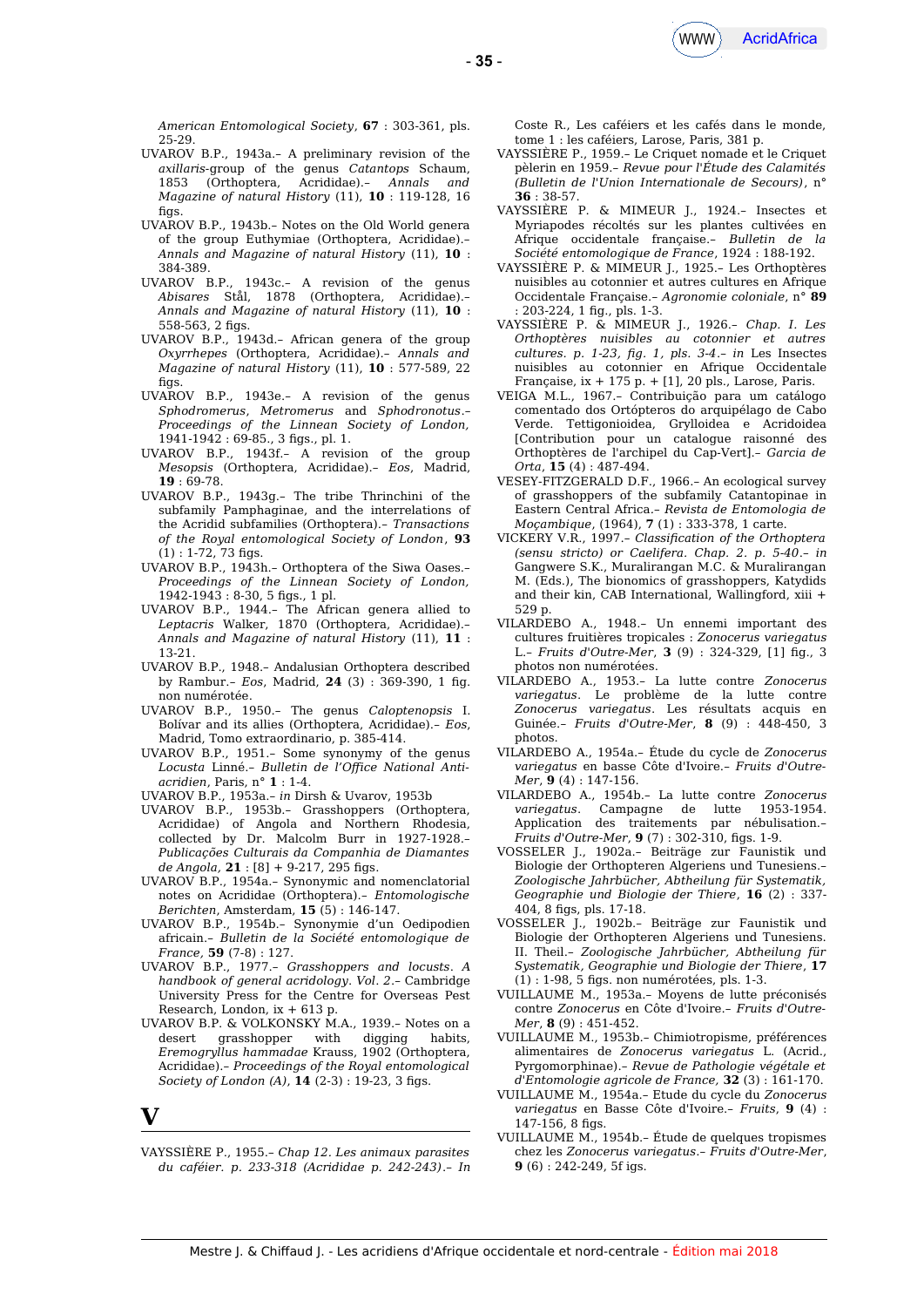

- VUILLAUME M., 1954c.– Étude du rythme d'activité de *Zonocerus variegatus* (Acrid., Pyrgomorphinae).– *Fruits d'Outre-Mer*, **9** (11) :489-494, 6 figs.
- VUILLAUME M., 1955a.– Biologie et comportement, en A.O.F., de *Zonocerus variegatus* L. (Orth. Acrididae), avec essais de comparaison entre acridiens grands et petits migrateurs.– *Revue de Pathologie végétale et d'Entomologie agricole de France* (1954), **33** (3) : 121-198, 27 fgs. {*Il s'agit de la publication de la thèse de l'auteur soutenue en 1953*}
- VUILLAUME M., 1955b.– Efet de groupe chez le *Zonocerus variegatus* (Acrid., Pyrgomorphinae).– *Vie et Milieu*, **6** : 161-193, 7 fgs.
- VUILLET J., 1934.– Protection des plantations de Caféiers contre le Criquet panaché (*Zonocerus variegatus* L.).– *Revue de Botanique appliquée et d'Agriculture tropicale,* **14** (158) : 873-875.

## **W**

- WALKER F., 1870a.– *Catalogue of the specimens of Dermaptera Saltatoria in the collection of the British Museum, Part III*.– The Trustees of the British Museum, London, [4] + 425-604.
- WALKER F., 1870b.– *Catalogue of the specimens of Dermaptera Saltatoria in the collection of the British Museum, Part IV*.– The Trustees of the British Museum, London, iv + 605-809.
- WALKER F., 1870c.– List of Dermaptera discovered by J.K. Lord Esq. in Egypt and the adjoining regions with descriptions of the new species.– *Zoologist* (Series 2), **5** : 2296-2303.
- WALKER F., 1871.– *Supplement to the catalogue of Dermaptera Saltatoria. p. 1-95.– in* Catalogue of the specimens of Dermaptera Saltatoria in the collection of the British Museum. Part V, The Trustees of the British Museum, London, 811-850 +  $1-43 + 1-95 + 96-116$ .
- WALOFF Z., 1966.– The upsurges and recessions of the Desert Locust plague : an historical survey.– *Anti-Locust Memoir*, **8** : 111 p., 94 cartes, 7 fgs.
- WALOFF Z., 1972.– *The plague dynamics of the Desert locust, Schistocerca gregaria (Forsk.). p. 343-349*.–  $\&$  Taylor T.H.C. (Eds.), Proceedings of the International Conference on Current and Future Problems of Acridology, London, 6-7 juillet 1970, COPR, xvi + 533 p.
- WERNER F., 1905.– Ergebnisse einer zoologischen Forschungsreise nach Ägypten und dem ägyptischen Sudan. I. Die Orthopterenfauna Ägyptens mit besonderer Berücksichtigung der Eremiaphilen.– *Sitzungsberichte der kaiserlichen Akademie der Wissenschaften*, *Mathematisch naturwissenschaftliche Klasse, Wien*, **114** (1) : 357- 436, 1 pl.
- WERNER F., 1908.– Zur Kenntnis der Orthopteren-Fauna von Tripolis und Barka. Nach der Sammlung von Dr. Bruno Klaptocz im Jahre 1906.– *Zoologische Jahrbücher (Systematik)*, **27** : 83-143, pls. 5-6.
- WERNER F., 1913.– Orthopteren aus Ägypten und dem angloägyptischen Sudan. Gesammelt auf den Reisen von Herrn Prof. A. Koenig, 1897, 1903 und 1910.– *Zoologische Jahrbucher Abteilung für Systematik, Geographie und Biologie der Tiere*, **34** (2) : 204-221.
- WERNER F., 1931.– Neue Geradflüger (Insecta Orthoptera), gesammelt auf einer im Jahre 1930 mit Unterstützung der Akademie unternommenen Reise nach Marokko.– *Anzeiger der Akademie der Wissenschaften, Mathematisch – naturwissenschaftliche Klasse, Wien,* **68** : 201-204.
- WERNER F., 1932.– Ergebnisse einer zoologischen Forschungsreise nach Marokko. IV. Orthoptera.– *Sitzungsberichte der Akademie der Wissenschafen in Wien. Mathemathisch-naturwissenschaftliche Klasse*, **141** : 111-174.
- WESTWOOD J.O., 1837.– *Illustrations of exotic entomology, containing upwards of six hundred and ffty fgures and descriptions of foreign insects, interspersed with remarks and refections on their nature and properties*. *By Dru Drury*.– A new edition brought down to the present state of the science, with the systematic characters of each species, synonyms, indexes, and other additionnal matter, vol. 2, vi + 100p., 50 pls., H.G. Bohn, London.
- WESTWOOD J.O., 1841-45.– *Arcana Entomologica ; or illustrations of new, rare, and interesting Insects*.– W. Smith, London, 2 vols., iv + 192 p., pls. 1-48 (1843) et [4] + 192 p., pls. 49-95 (1845) {*2 pls. de ce vol. 2 portent le même numéro*}
	- {*il s'agit ici de l'édition en 2 volumes de W. Smith, chacun incluant un certain nombre de livraisons parues de 1841 à 1843 et de 1843 à 1845*}.
- WESTWOOD J.O., 1841.– Insectorum novarum Centuria, auctore J.O. Westwood.– *The Annals and Magazine of Natural History*, **8,** n° 51 (35) : 272-273.
- WHELLAN J.A., 1978.– The genus *Conipoda* Saussure, 1884.– *Acrida*, **7** (4) : [1] {*première page non paginée du fascicule*}.
- WHITE F., 1986.– *La végétation de l'Afrique. Mémoire accompagnant la carte de végétation de l'Afrique Unesco/ AETFAT/UNSO*.– ORSTOM et UNESCO, Paris, collection Recherches sur les ressources naturelles, n° **20**, 384 p. + 4 cartes {*les cartes, ainsi que l'indique le copyright sont parues en 1981, la version originale anglaise du mémoire en 1983*}.
- WHITMAN D.W., 1990.– *12. Grasshopper chemical communication. p. 357-391 fgs. 12.1 à 12.6, pls. 1- 2*.– *in* Chapman R.F. & Joern A. (Eds), Biology of grasshoppers, John Wiley & Sons, Inc., New york, x + 563 p.
- WILLEMSE C., 1925.– Revision der Gattung *Oxya* Serville (Orthoptera, Subfam. Acridiodea, trib. Cyrtacanthacrinae).– *Tijdschrift voor Entomologie*, **68** : 1-60, 65 fgs.
- WILLEMSE C., 1936.– Une excursion orthoptérologique aux Îles Canaries.– *Natuurhistorisch Maandblad*, **25** : 101-103.
- WILLEMSE C., 1951.– *Synopsis of the Acridoidea of the Indo-Malayan and adjacent regions (Insecta, Orthoptera). Part. 1. Acrididae, subfam. Acridinae.*– Publicaties van het Natuurhistorisch Genootschap in Limburg, vol. **4** : 41-114, Maastricht.
- WILLEMSE F. & KRUSEMAN G. , 1976.– Orthopteroidea of Crete.– *Tijdschrift voor entomologie*, **119** : 123-164, 13 fgs., 10 pls.
- WINTREBERT D., 1955.– La ponte et l'éclosion du Criquet nomade *Nomadacris septemfasciata* Serv. dans la zone d'inondation du Niger (Soudan français).– *L'Agronomie Tropicale*, **10** (5) : 610-615, 1 fg.
- WINTREBERT D., 1970.- Identité, écologie comportement du criquet migrateur dans le sudouest Malgache.– *Annales de la Société entomologique de France* (N.S.), **6** (1) : 35-152, 58 fgs.
- WINTREBERT D., 1972.– Nouvelles contributions à l'étude des Acridoidea Malgaches (Orthoptera).– *Annales du Musée Royal d'Afrique Centrale*, Tervuren, sér. In-8°, n° **198** : vi + 129 p., 417 fgs.
- WOIN N., DJONMAÏLA, SADOU I., BOUROU S. & BEBOM T., 2007.- Potential for biological control of rice yellow mottle virus vectors.- *African Crop Science Journal*, **15** (4) : 211-222, 3 figs.